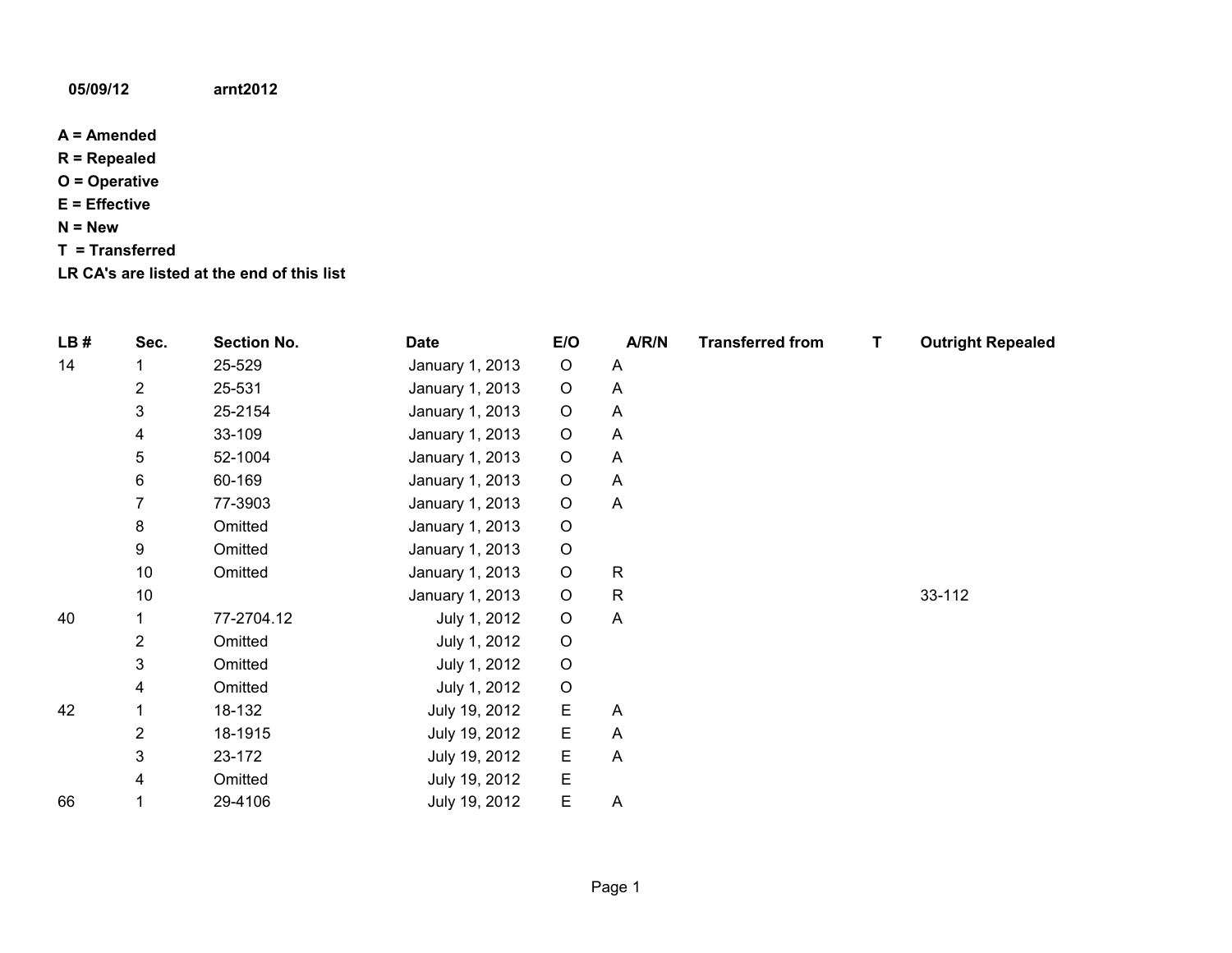|      | 2                       | 29-4107      | July 19, 2012   | E           | A |  |
|------|-------------------------|--------------|-----------------|-------------|---|--|
|      | 3                       | Omitted      | July 19, 2012   | E           |   |  |
| 66A  |                         | Omitted      | July 19, 2012   | E           |   |  |
| 131  | $\mathbf 1$             | 84-612       | April 3, 2012   | E           | A |  |
|      | $\overline{2}$          | Omitted      | April 3, 2012   | E           |   |  |
|      | 3                       | Omitted      | April 3, 2012   | E           |   |  |
| 209  | 1                       | 77-2711      | July 19, 2012   | E           | A |  |
|      | $\overline{2}$          | 77-27,144    | July 19, 2012   | E           | A |  |
|      | 3                       | Omitted      | July 19, 2012   | E           |   |  |
| 209A |                         | Omitted      | July 19, 2012   | E           |   |  |
| 216  | 1                       | 60-301       | January 1, 2013 | $\mathsf O$ | A |  |
|      | $\overline{2}$          | 60-3,100     | January 1, 2013 | O           | A |  |
|      | 3                       | 60-3,104     | January 1, 2013 | O           | A |  |
|      | 4                       | 60-3,135.01  | January 1, 2013 | O           | N |  |
|      | 5                       | Omitted      | January 1, 2013 | O           |   |  |
|      | 6                       | Omitted      | January 1, 2013 | O           |   |  |
| 216A |                         | Omitted      | July 19, 2012   | Ε           |   |  |
| 269  | $\mathbf{1}$            | 45-901       | July 19, 2012   | E           | A |  |
|      | $\overline{2}$          | 45-910       | July 19, 2012   | E           | A |  |
|      | 3                       | 45-927       | July 19, 2012   | E           | A |  |
|      | $\overline{\mathbf{4}}$ | 45-930       | July 19, 2012   | E           | N |  |
|      | 5                       | Omitted      | July 19, 2012   | E           |   |  |
| 310  | 1                       | 28-311.09    | July 19, 2012   | E           | A |  |
|      | 2                       | 42-903       | July 19, 2012   | E           | A |  |
|      | 3                       | 42-924       | July 19, 2012   | E           | A |  |
|      | $\overline{\mathbf{4}}$ | 42-925       | July 19, 2012   | Ε           | A |  |
|      | 5                       | 42-926       | July 19, 2012   | E           | Α |  |
|      | 6                       | Omitted      | July 19, 2012   | Е           |   |  |
| 357  | 1                       | 77-27,142    | July 19, 2012   | E           | A |  |
|      | $\mathbf 2$             | 77-27,142.01 | July 19, 2012   | E           | A |  |
|      | 3                       | 77-27,142.02 | July 19, 2012   | Е           | A |  |
|      | 4                       | Omitted      | July 19, 2012   | E           |   |  |
| 370  | 1                       | 77-1824      | July 19, 2012   | E           | A |  |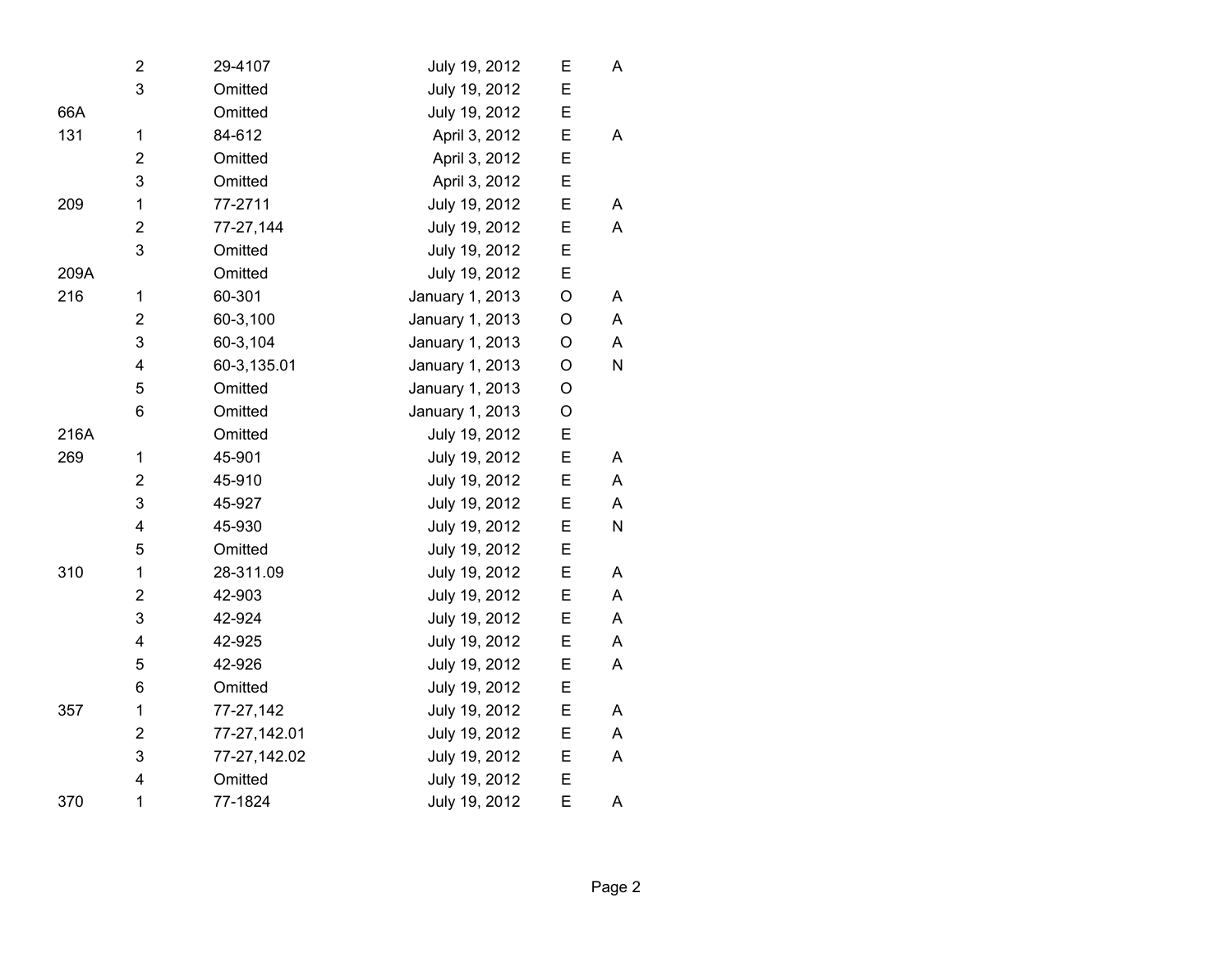| 2              | 77-1824.01 | July 19, 2012 | Е | N         |  |
|----------------|------------|---------------|---|-----------|--|
| 3              | 77-1825    | July 19, 2012 | E | Α         |  |
| 4              | 77-1831    | July 19, 2012 | Е | A         |  |
| 5              | 77-1832    | July 19, 2012 | Е | A         |  |
| 6              | 77-1833    | July 19, 2012 | Е | A         |  |
| $\overline{7}$ | 77-1834    | July 19, 2012 | Ε | A         |  |
| 8              | 77-1835    | July 19, 2012 | E | Α         |  |
| 9              | 77-1837    | July 19, 2012 | Е | A         |  |
| 10             | 77-1837.01 | July 19, 2012 | Е | N         |  |
| 11             | Omitted    | July 19, 2012 | Е |           |  |
| 1              | 37-201     | April 6, 2012 | Ε | A         |  |
| 2              | 37-202     | April 6, 2012 | E | A         |  |
| 3              | 37-206.01  | April 6, 2012 | Е | N         |  |
| 4              | 37-207.01  | April 6, 2012 | E | ${\sf N}$ |  |
| 5              | 37-215.01  | April 6, 2012 | E | ${\sf N}$ |  |
| 6              | 37-524.02  | April 6, 2012 | Е | ${\sf N}$ |  |
| $\overline{7}$ | 37-524.03  | April 6, 2012 | Е | ${\sf N}$ |  |
| 8              | 37-524     | April 6, 2012 | Е | Α         |  |
| 9              | 37-547     | April 6, 2012 | Е | Α         |  |
| 10             | 37-548     | April 6, 2012 | Е | A         |  |
| 11             | 37-1401    | April 6, 2012 | Ε | ${\sf N}$ |  |
| 12             | 37-1402    | April 6, 2012 | E | ${\sf N}$ |  |
| 13             | 37-1403    | April 6, 2012 | Е | N         |  |
| 14             | 37-1404    | April 6, 2012 | Е | N         |  |
| 15             | 37-1405    | April 6, 2012 | E | N         |  |
| 16             | 37-1406    | April 6, 2012 | Е | N         |  |
| 17             | Omitted    | April 6, 2012 | Е |           |  |
| 18             | Omitted    | April 6, 2012 | Е |           |  |
| 1              | 23-1307    | July 19, 2012 | Ε | Α         |  |
| 2              | 64-101     | July 19, 2012 | E | A         |  |
| 3              | 64-104     | July 19, 2012 | Е | A         |  |
| 4              | 64-105.01  | July 19, 2012 | E | A         |  |
| 5              | 64-107     | July 19, 2012 | E | A         |  |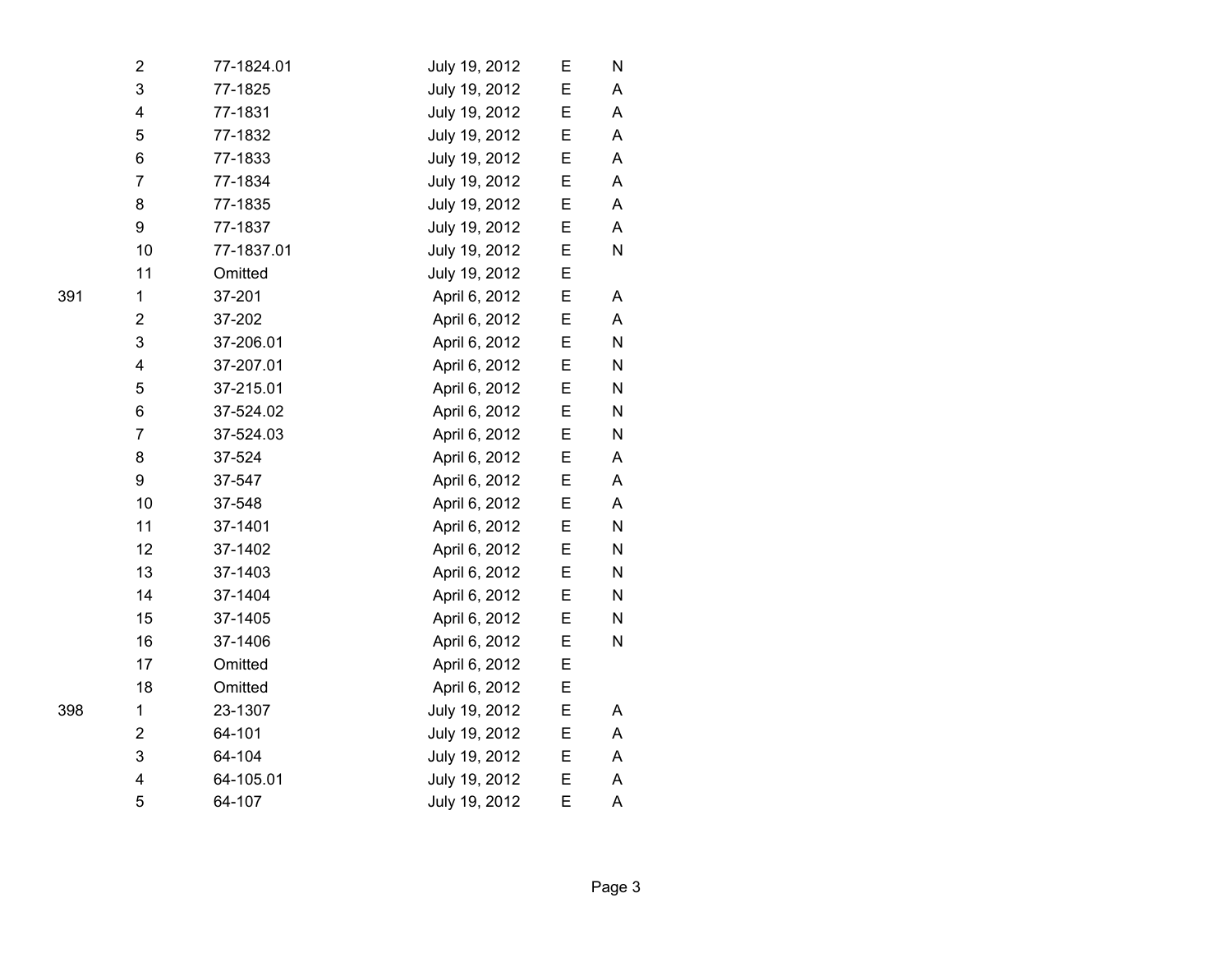|     | 6                       | 64-113     | July 19, 2012   | Е           | A         |
|-----|-------------------------|------------|-----------------|-------------|-----------|
|     | $\overline{7}$          | 64-119     | July 19, 2012   | E           | N         |
|     | 8                       | Omitted    | July 19, 2012   | E           |           |
|     | 9                       | Omitted    | July 19, 2012   | E           |           |
| 426 | 1                       | 13-2706    | July 19, 2012   | E           | A         |
|     | $\mathbf 2$             | 13-3108    | July 19, 2012   | Ε           | A         |
|     | 3                       | Omitted    | July 19, 2012   | E           |           |
| 427 | 1                       | 54-625     | October 1, 2012 | $\bigcirc$  | A         |
|     | $\overline{2}$          | 54-626     | October 1, 2012 | $\mathsf O$ | A         |
|     | 3                       | 54-627     | October 1, 2012 | O           | A         |
|     | $\overline{\mathbf{4}}$ | 54-630     | October 1, 2012 | $\mathsf O$ | A         |
|     | 5                       | 54-637     | October 1, 2012 | O           | Α         |
|     | 6                       | 54-640     | October 1, 2012 | O           | A         |
|     | 7                       | 54-641     | October 1, 2012 | O           | A         |
|     | 8                       | 54-641.01  | October 1, 2012 | $\mathsf O$ | ${\sf N}$ |
|     | 9                       | 54-641.02  | October 1, 2012 | O           | N         |
|     | 10                      | 54-641.03  | October 1, 2012 | O           | N         |
|     | 11                      | 54-645     | October 1, 2012 | O           | A         |
|     | 12                      | 54-646     | October 1, 2012 | O           | A         |
|     | 13                      | Omitted    | October 1, 2012 | O           |           |
|     | 14                      | Omitted    | October 1, 2012 | $\mathsf O$ |           |
| 446 | 1                       | 79-1217    | July 19, 2012   | E           | A         |
|     | $\overline{2}$          | 79-1225    | July 19, 2012   | E           | A         |
|     | 3                       | 79-1241.03 | July 19, 2012   | E           | Α         |
|     | $\overline{\mathbf{4}}$ | 79-1242    | July 19, 2012   | E           | A         |
|     | 5                       | Omitted    | July 19, 2012   | E           |           |
| 459 | 1                       | 13-405     | July 19, 2012   | E           | N         |
|     | $\overline{2}$          | Omitted    | July 19, 2012   | E           |           |
| 470 | $\mathbf{1}$            | 16-251     | July 19, 2012   | E           | A         |
|     | $\overline{2}$          | 51-211     | July 19, 2012   | E           | A         |
|     | 3                       | Omitted    | July 19, 2012   | E           |           |
| 473 | $\mathbf{1}$            | 23-3801    | July 19, 2012   | E           | N         |
|     | $\overline{2}$          | 23-3802    | July 19, 2012   | E           | N         |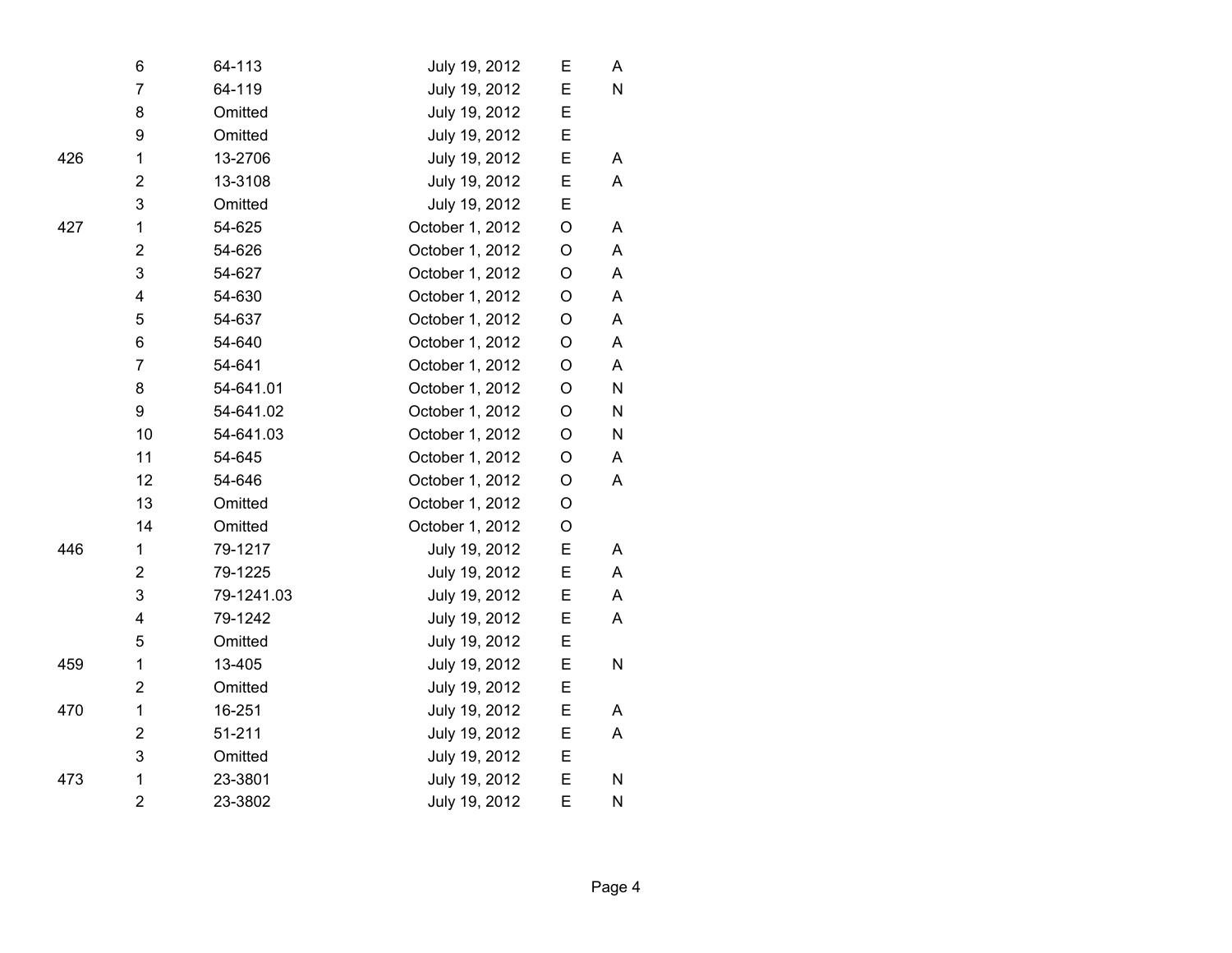|     | 3                       | 23-3803    | July 19, 2012   | E | N |
|-----|-------------------------|------------|-----------------|---|---|
|     | $\overline{\mathbf{4}}$ | 23-3804    | July 19, 2012   | E | N |
|     | 5                       | 23-3805    | July 19, 2012   | Ε | N |
|     | 6                       | 23-3806    | July 19, 2012   | E | N |
|     | $\overline{7}$          | 23-3807    | July 19, 2012   | E | N |
|     | 8                       | 23-3808    | July 19, 2012   | Ε | N |
|     | 9                       | 23-3809    | July 19, 2012   | Ε | N |
|     | 10                      | 23-3810    | July 19, 2012   | E | N |
|     | 11                      | 81-2,236   | July 19, 2012   | E | Α |
|     | 12                      | Omitted    | July 19, 2012   | E |   |
| 498 | 1                       | 46-683.01  | July 19, 2012   | E | Α |
|     | $\overline{2}$          | Omitted    | July 19, 2012   | E |   |
| 503 | 1                       | 32-623     | July 19, 2012   | E | A |
|     | $\overline{\mathbf{c}}$ | 32-627     | July 19, 2012   | E | A |
|     | 3                       | Omitted    | July 19, 2012   | E |   |
| 507 | 1                       | 68-1708    | July 19, 2012   | E | Α |
|     | $\overline{\mathbf{c}}$ | 68-1735    | July 19, 2012   | E | N |
|     | 3                       | 68-1735.01 | July 19, 2012   | Е | N |
|     | 4                       | 68-1735.02 | July 19, 2012   | E | N |
|     | 5                       | 68-1735.03 | July 19, 2012   | E | N |
|     | 6                       | 68-1735.04 | July 19, 2012   | E | N |
|     | $\overline{7}$          | Omitted    | July 19, 2012   | E |   |
| 526 | 1                       | 46-294     | March 15, 2012  | E | A |
|     | $\overline{\mathbf{c}}$ | Omitted    | March 15, 2012  | E |   |
|     | 3                       | Omitted    | March 15, 2012  | E |   |
| 536 | 1                       | 76-3401    | January 1, 2013 | O | N |
|     | $\overline{2}$          | 76-3402    | January 1, 2013 | O | N |
|     | 3                       | 76-3403    | January 1, 2013 | O | N |
|     | 4                       | 76-3404    | January 1, 2013 | O | N |
|     | 5                       | 76-3405    | January 1, 2013 | O | N |
|     | 6                       | 76-3406    | January 1, 2013 | O | N |
|     | $\overline{7}$          | 76-3407    | January 1, 2013 | O | N |
|     | 8                       | 76-3408    | January 1, 2013 | O | N |
|     |                         |            |                 |   |   |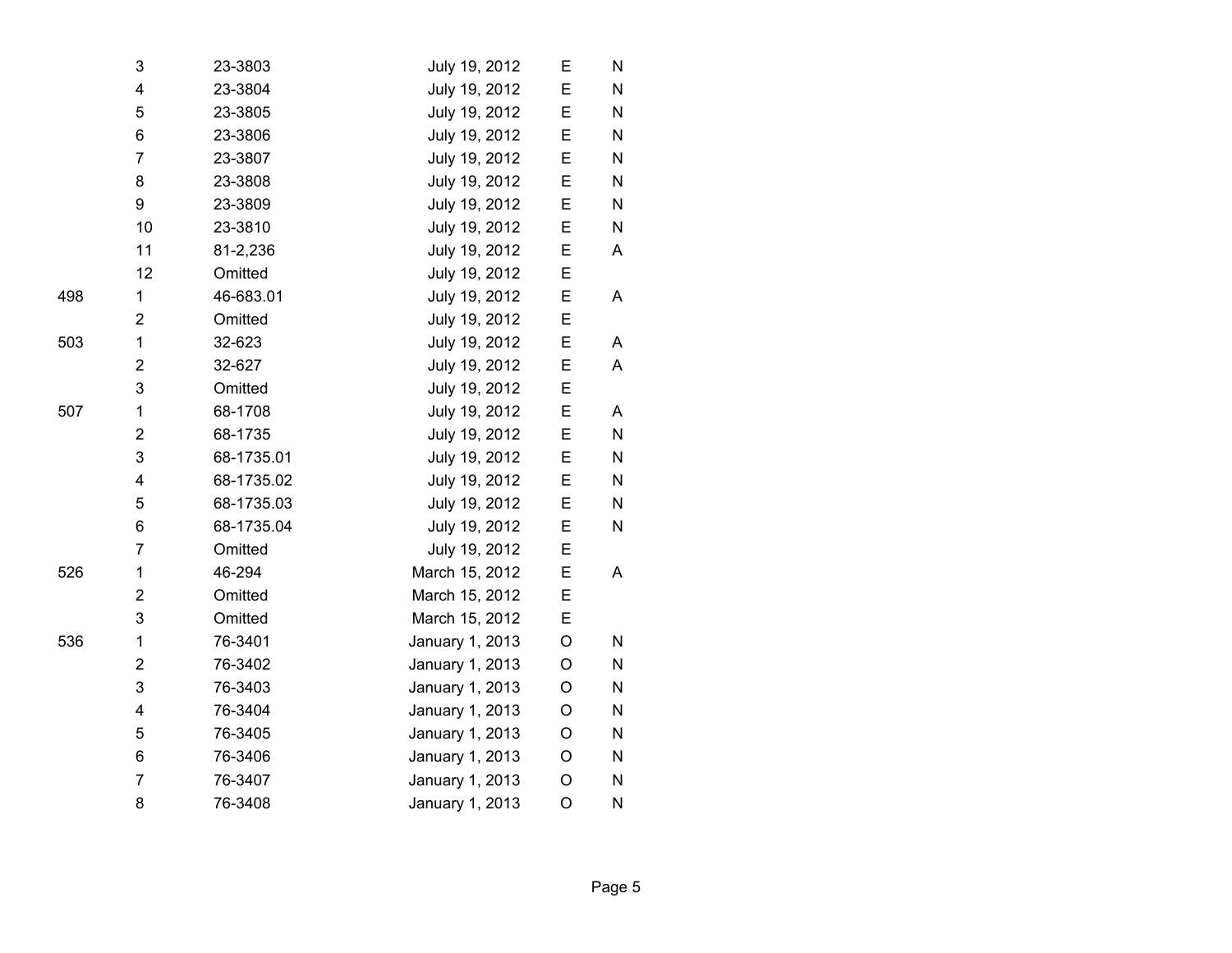| 9           | 76-3409  | January 1, 2013 | O           | N |
|-------------|----------|-----------------|-------------|---|
| 10          | 76-3410  | January 1, 2013 | O           | N |
| 11          | 76-3411  | January 1, 2013 | O           | N |
| 12          | 76-3412  | January 1, 2013 | O           | N |
| 13          | 76-3413  | January 1, 2013 | $\circ$     | N |
| 14          | 76-3414  | January 1, 2013 | O           | N |
| 15          | 76-3415  | January 1, 2013 | $\mathsf O$ | N |
| 16          | 76-3416  | January 1, 2013 | O           | N |
| 17          | 76-3417  | January 1, 2013 | O           | N |
| 18          | 76-3418  | January 1, 2013 | O           | N |
| 19          | 76-3419  | January 1, 2013 | O           | N |
| 20          | 76-3420  | January 1, 2013 | O           | N |
| 21          | 76-3421  | January 1, 2013 | O           | N |
| 22          | 76-3422  | January 1, 2013 | O           | N |
| 23          | 76-3423  | January 1, 2013 | O           | N |
| 24          | 30-2352  | January 1, 2013 | O           | A |
| 25          | 30-2354  | January 1, 2013 | O           | A |
| 26          | 76-201   | January 1, 2013 | O           | A |
| 27          | 76-202   | January 1, 2013 | O           | A |
| 28          | 76-203   | January 1, 2013 | O           | A |
| 29          | 76-214   | January 1, 2013 | $\mathsf O$ | A |
| 30          | 76-215   | January 1, 2013 | O           | A |
| 31          | 76-2,126 | January 1, 2013 | O           | N |
| 32          | 76-238   | January 1, 2013 | O           | A |
| 33          | 76-246   | January 1, 2013 | O           | A |
| 34          | 76-277   | January 1, 2013 | O           | A |
| 35          | 76-902   | January 1, 2013 | O           | A |
| 36          | Omitted  | January 1, 2013 | O           |   |
| 37          | Omitted  | January 1, 2013 | O           |   |
| $\mathbf 1$ | 68-901   | April 12, 2012  | E           | A |
| 2           | 68-973   | April 12, 2012  | E           | N |
| 3           | 68-974   | April 12, 2012  | E           | N |
| 4           | Omitted  | April 12, 2012  | E           |   |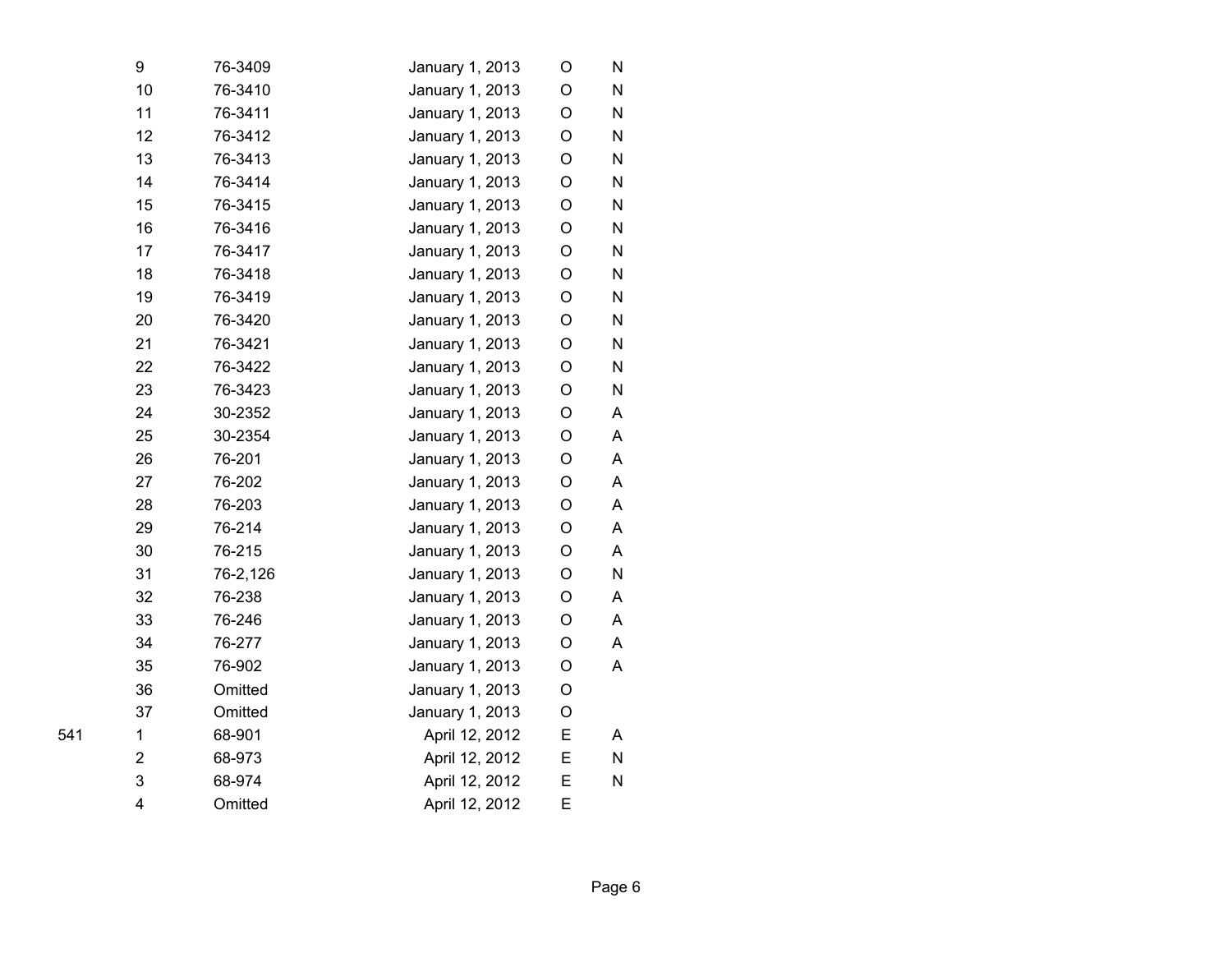| 5                       | Omitted      | April 12, 2012    | Е |     |
|-------------------------|--------------|-------------------|---|-----|
|                         | Omitted      | April 12, 2012    | E |     |
| 1                       | 49-707       | July 19, 2012     | E | A   |
| $\overline{2}$          | 49-708       | July 19, 2012     | E | N   |
| 3                       | Omitted      | July 19, 2012     | Е |     |
| 1                       | $4 - 110$    | July 19, 2012     | E | A   |
| $\overline{2}$          | 68-901       | July 19, 2012     | E | A   |
| 3                       | 68-915       | July 19, 2012     | E | A   |
| $\overline{\mathbf{4}}$ | 68-972       | July 19, 2012     | E | N   |
| 5                       | Omitted      | July 19, 2012     | E |     |
| 1                       | Omitted      | April 19, 2012    | E |     |
| $\overline{2}$          | Omitted      | April 19, 2012    | E |     |
| 3                       | 90-536       | April 19, 2012    | Е | A/N |
| 4                       | Omitted      | April 19, 2012    | E |     |
| 5                       | Omitted      | April 19, 2012    | E |     |
| 1                       | 25-228       | July 19, 2012     | E | N   |
| $\overline{2}$          | Omitted      | July 19, 2012     | E |     |
| 1                       | 79-1022      | February 29, 2012 | E | A   |
| $\overline{2}$          | 79-1022.02   | February 29, 2012 | E | A   |
| 3                       | 79-1023      | February 29, 2012 | Е | A   |
| 4                       | 79-1027      | February 29, 2012 | E | A   |
| 5                       | 79-1031.01   | February 29, 2012 | E | A   |
| 6                       | 79-10,110    | February 29, 2012 | E | A   |
| $\overline{7}$          | 79-10,110.01 | February 29, 2012 | E | N   |
| 8                       | Omitted      | February 29, 2012 | E |     |
| 9                       | Omitted      | February 29, 2012 | E |     |
| 1                       | 38-1207      | March 8, 2012     | E | A   |
| $\overline{2}$          | 48-101.01    | March 8, 2012     | E | A   |
| 3                       | 71-8215      | March 8, 2012     | E | A   |
| 4                       | Omitted      | March 8, 2012     | E |     |
| 5                       | Omitted      | March 8, 2012     | E |     |
| 1                       | 28-405       | April 11, 2012    | E | A   |
| $\overline{2}$          | Omitted      | April 11, 2012    | E |     |
|                         |              |                   |   |     |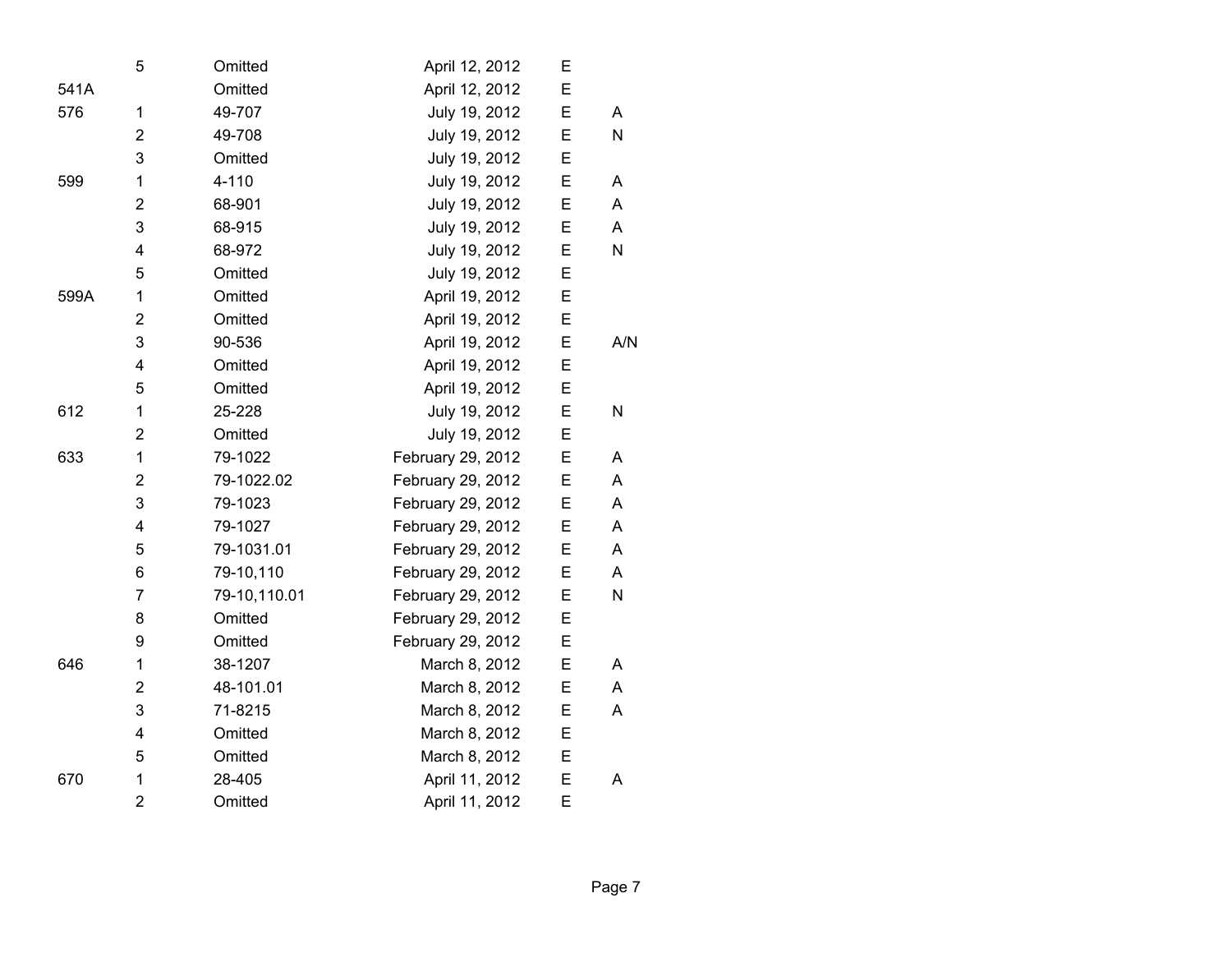|     | $\ensuremath{\mathsf{3}}$ | Omitted   | April 11, 2012 | E           |                           |         |           |
|-----|---------------------------|-----------|----------------|-------------|---------------------------|---------|-----------|
| 677 | 1                         | 28-929    | July 19, 2012  | E           | A                         |         |           |
|     | $\mathbf 2$               | 28-930    | July 19, 2012  | E           | A                         |         |           |
|     | $\mathsf 3$               | 28-931    | July 19, 2012  | E           | $\overline{A}$            |         |           |
|     | 4                         | 28-929.01 | July 19, 2012  | E           | ${\sf N}$                 |         |           |
|     | $\mathbf 5$               | 28-929.02 | July 19, 2012  | E           | ${\sf N}$                 |         |           |
|     | 6                         | Omitted   | July 19, 2012  | E           |                           |         |           |
| 686 | 1                         | 38-3321   | July 19, 2012  | E           | $\boldsymbol{\mathsf{A}}$ |         |           |
|     | $\overline{2}$            | Omitted   | July 19, 2012  | E           |                           |         |           |
| 705 | 1                         | Omitted   | July 19, 2012  | E           | $\mathsf R$               |         |           |
|     | 1                         |           | July 19, 2012  | E           | ${\sf R}$                 |         | 25-21,265 |
|     | 1                         |           | July 19, 2012  | E           | ${\sf R}$                 |         | 25-21,266 |
|     | 1                         |           | July 19, 2012  | E           | $\mathsf R$               |         | 25-21,267 |
|     | 1                         |           | July 19, 2012  | E           | $\mathsf{R}$              |         | 25-21,268 |
|     | 1                         |           | July 19, 2012  | E           | $\mathsf{R}$              |         | 25-21,269 |
| 706 | 1                         | Omitted   | July 19, 2012  | E           | ${\sf R}$                 |         |           |
|     | 1                         |           | July 19, 2012  | E           | $\mathsf R$               | 50-444  |           |
| 707 | 1                         | Omitted   | July 19, 2012  | $\mathsf E$ | ${\sf R}$                 |         |           |
|     | 1                         |           | July 19, 2012  | E           | $\mathsf R$               | 72-1801 |           |
|     | 1                         |           | July 19, 2012  | E           | $\mathsf{R}$              | 72-1802 |           |
| 708 | 1                         | Omitted   | July 19, 2012  | E           | $\mathsf{R}$              |         |           |
|     | 1                         |           | July 19, 2012  | E           | ${\sf R}$                 | 81-1634 |           |
| 709 | 1                         | 23-114    | July 19, 2012  | E           | $\boldsymbol{\mathsf{A}}$ |         |           |
|     | $\mathbf 2$               | 23-114.03 | July 19, 2012  | E           | A                         |         |           |
|     | 3                         | 23-114.05 | July 19, 2012  | $\mathsf E$ | $\boldsymbol{\mathsf{A}}$ |         |           |
|     | 4                         | Omitted   | July 19, 2012  | E           |                           |         |           |
|     | 5                         | Omitted   | July 19, 2012  | E           | R                         |         |           |
|     | 5                         |           | July 19, 2012  | E           | $\mathsf{R}$              | 23-115  |           |
|     | 5                         |           | July 19, 2012  | E           | ${\sf R}$                 |         | 23-115.01 |
|     | 5                         |           | July 19, 2012  | E           | ${\sf R}$                 |         | 23-115.02 |
| 710 | 1                         | 85-122    | July 19, 2012  | E           | $\boldsymbol{\mathsf{A}}$ |         |           |
|     | $\mathbf 2$               | Omitted   | July 19, 2012  | E           |                           |         |           |
|     | 3                         | Omitted   | July 19, 2012  | E           | $\mathsf{R}$              |         |           |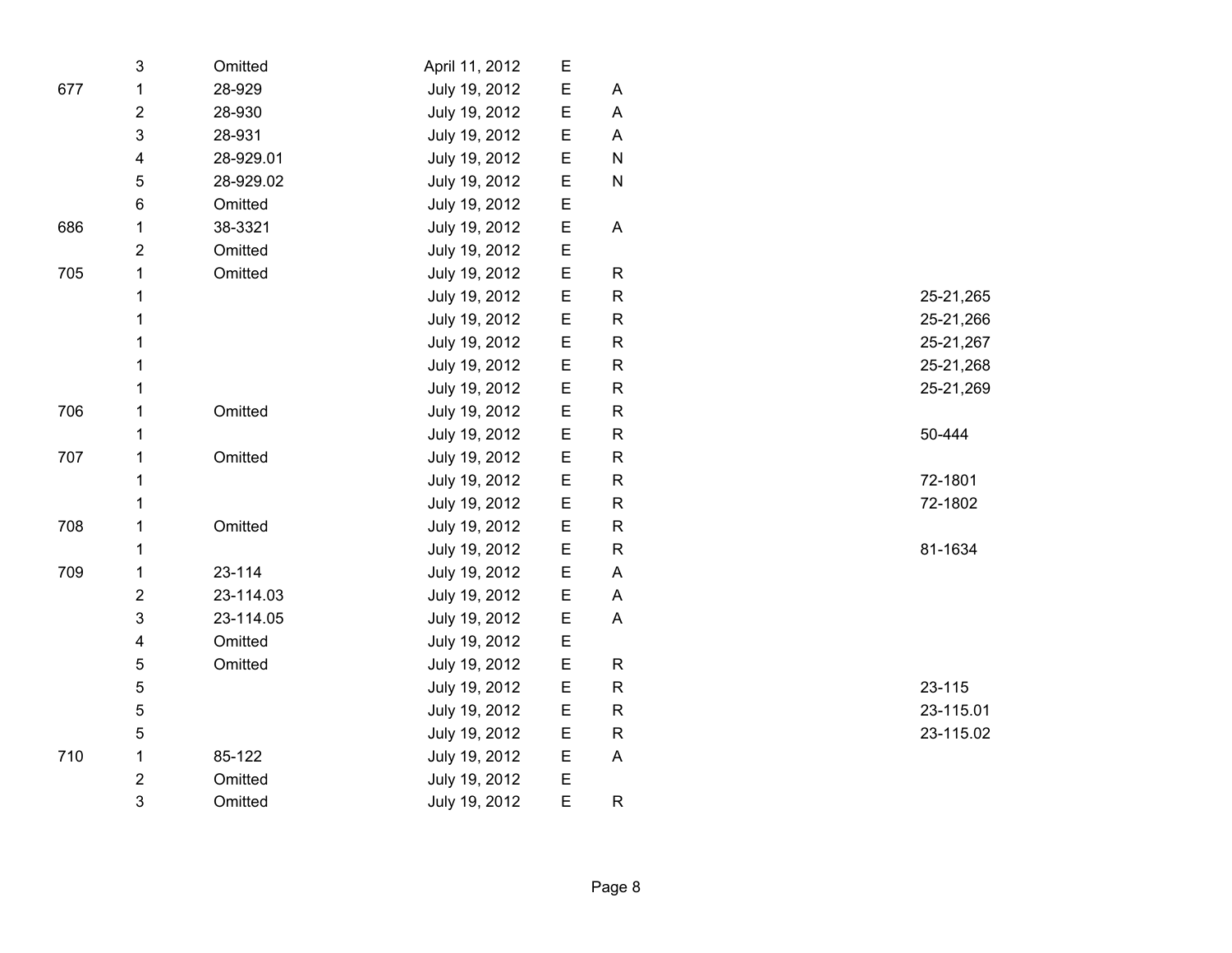|     | 3                       |            | July 19, 2012 | Е | $\mathsf{R}$ |
|-----|-------------------------|------------|---------------|---|--------------|
|     | $\mathsf 3$             |            | July 19, 2012 | E | $\mathsf{R}$ |
| 711 | $\mathbf 1$             | 50-401.01  | July 19, 2012 | E | A            |
|     | $\overline{2}$          | Omitted    | July 19, 2012 | Ε |              |
| 714 | $\mathbf 1$             | 76-2202    | March 8, 2012 | E | A            |
|     | $\overline{2}$          | 76-2213.01 | March 8, 2012 | Е | A            |
|     | 3                       | 76-2223    | March 8, 2012 | E | A            |
|     | 4                       | 76-2228.01 | March 8, 2012 | E | A            |
|     | 5                       | 76-2229.01 | March 8, 2012 | E | A            |
|     | 6                       | 76-2230    | March 8, 2012 | Е | A            |
|     | $\overline{7}$          | 76-2231.01 | March 8, 2012 | E | A            |
|     | 8                       | 76-2232    | March 8, 2012 | Е | A            |
|     | 9                       | 76-2236    | March 8, 2012 | Е | A            |
|     | 10                      | 76-2241    | March 8, 2012 | E | A            |
|     | 11                      | 76-2249    | March 8, 2012 | E | A            |
|     | 12                      | Omitted    | March 8, 2012 | E |              |
|     | 13                      | Omitted    | March 8, 2012 | E |              |
| 715 | $\mathbf 1$             | 86-101     | July 19, 2012 | E | A            |
|     | $\overline{c}$          | 86-103     | July 19, 2012 | E | A            |
|     | $\mathsf 3$             | 86-103.01  | July 19, 2012 | E | ${\sf N}$    |
|     | 4                       | 86-135     | July 19, 2012 | E | A            |
|     | 5                       | 86-136     | July 19, 2012 | E | A            |
|     | 6                       | 86-137     | July 19, 2012 | E | Α            |
|     | $\overline{7}$          | 86-138     | July 19, 2012 | Е | A            |
|     | 8                       | Omitted    | July 19, 2012 | E |              |
| 719 | $\mathbf{1}$            | 44-113     | July 19, 2012 | E | A            |
|     | $\overline{2}$          | 50-114.03  | July 19, 2012 | E | A            |
|     | 3                       | 52-1313.01 | July 19, 2012 | E | A            |
|     | $\overline{\mathbf{4}}$ | 60-3,161   | July 19, 2012 | E | A            |
|     | 5                       | 77-2705.04 | July 19, 2012 | Е | A            |
|     | 6                       | 84-712     | July 19, 2012 | E | A            |
|     | $\overline{7}$          | 84-1201    | July 19, 2012 | E | A            |
|     | 8                       | 84-1202    | July 19, 2012 | E | A            |

R 85-1,111 R 85-1,112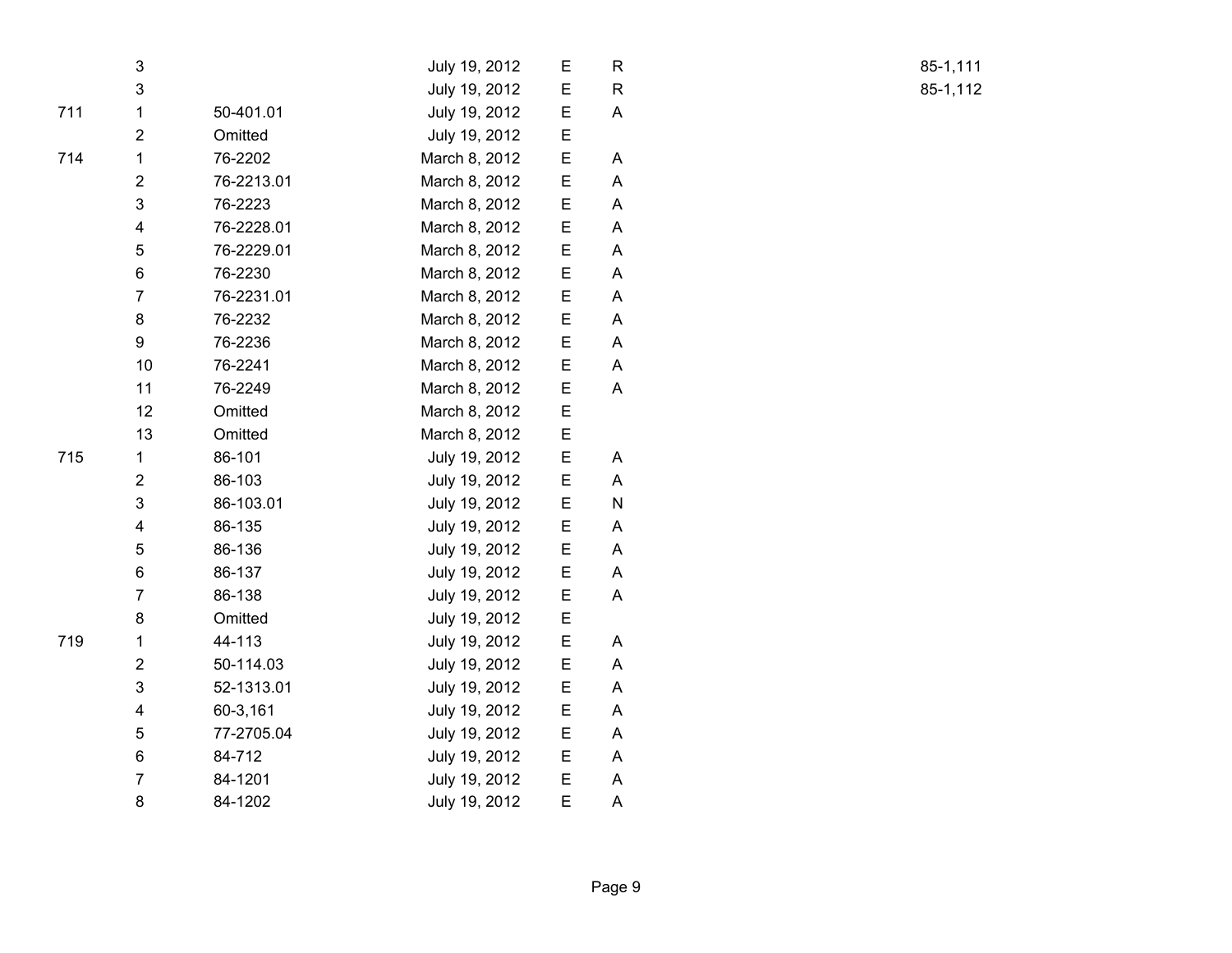| 9              | 84-1204    | July 19, 2012 | Е | Α            |
|----------------|------------|---------------|---|--------------|
| 10             | 84-1205    | July 19, 2012 | E | A            |
| 11             | 84-1205.01 | July 19, 2012 | Е | A            |
| 12             | 84-1205.02 | July 19, 2012 | Е | A            |
| 13             | 84-1205.03 | July 19, 2012 | Е | Α            |
| 14             | 84-1205.05 | July 19, 2012 | Ε | A            |
| 15             | 84-1206    | July 19, 2012 | E | A            |
| 16             | 84-1207    | July 19, 2012 | Е | A            |
| 17             | 84-1209    | July 19, 2012 | Е | A            |
| 18             | 84-1212    | July 19, 2012 | Е | A            |
| 19             | 84-1213    | July 19, 2012 | Ε | A            |
| 20             | 84-1214    | July 19, 2012 | Е | Α            |
| 21             | 84-1214.01 | July 19, 2012 | Ε | A            |
| 22             | 84-1215    | July 19, 2012 | E | A            |
| 23             | 84-1216    | July 19, 2012 | E | A            |
| 24             | 84-1217    | July 19, 2012 | E | A            |
| 25             | 84-1218    | July 19, 2012 | Е | A            |
| 26             | 84-1219    | July 19, 2012 | E | A            |
| 27             | 84-1222    | July 19, 2012 | E | Α            |
| 28             | 84-1224    | July 19, 2012 | Ε | A            |
| 29             | 84-1225    | July 19, 2012 | E | A            |
| 30             | 84-1227    | July 19, 2012 | Е | A            |
| 31             | 9-523 UCC  | July 19, 2012 | Е | A            |
| 32             | Omitted    | July 19, 2012 | Ε |              |
| 33             | Omitted    | July 19, 2012 | E | R            |
| 33             |            | July 19, 2012 | E | $\mathsf{R}$ |
| 33             |            | July 19, 2012 | E | R            |
| 33             |            | July 19, 2012 | E | R            |
| $\mathbf{1}$   | 28-906     | July 19, 2012 | E | A            |
| $\overline{2}$ | 28-1008    | July 19, 2012 | Е | A            |
| 3              | Omitted    | July 19, 2012 | Е |              |
| $\mathbf{1}$   | 29-2206    | July 19, 2012 | E | A            |
| $\overline{2}$ | Omitted    | July 19, 2012 | E |              |

722

R 84-1205.04 R 84-1205.06 R 84-1223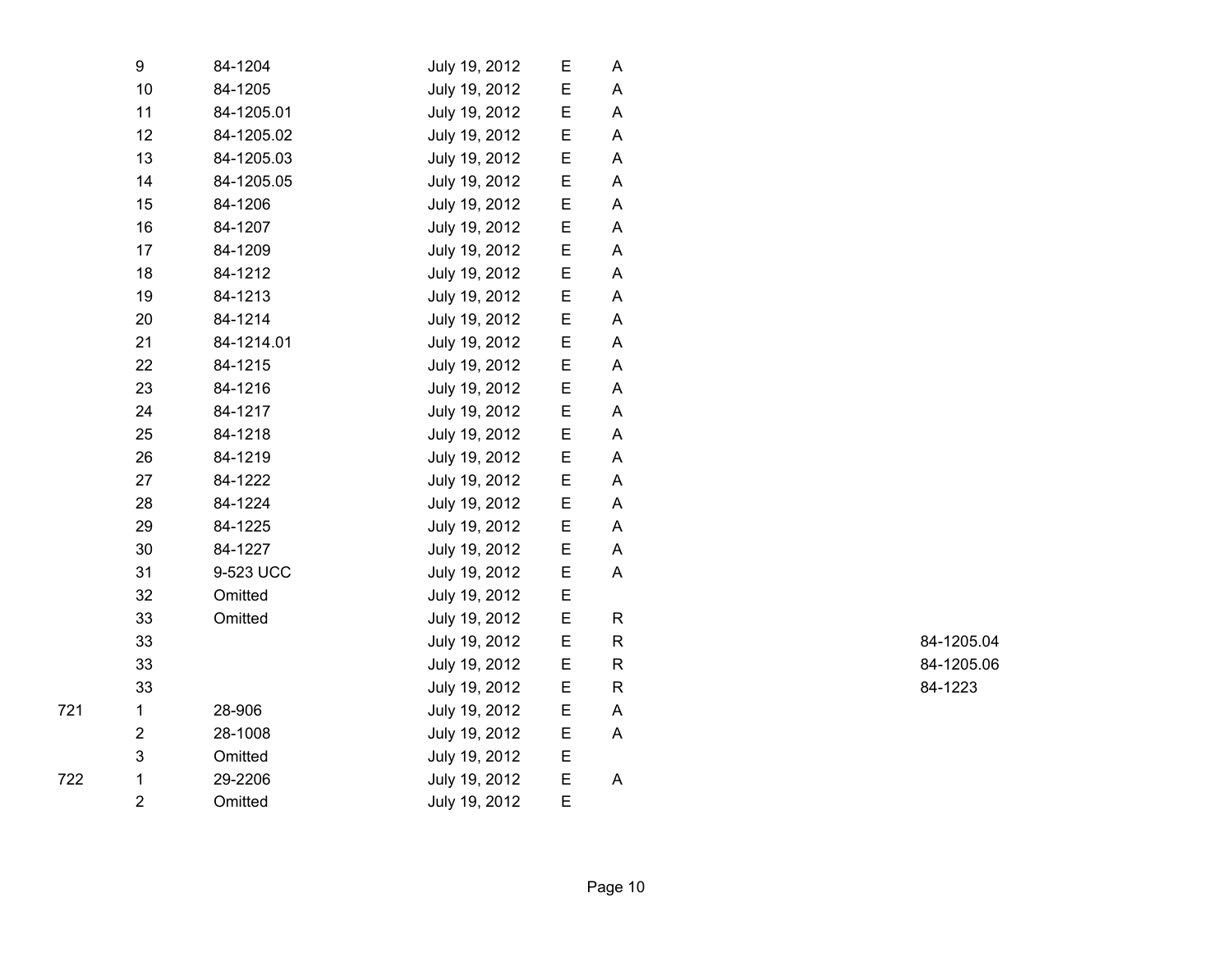| 723 | 1                       | 71-5301    | July 19, 2012  | Ε | A |  |
|-----|-------------------------|------------|----------------|---|---|--|
|     | $\overline{\mathbf{c}}$ | 71-5304.01 | July 19, 2012  | E | A |  |
|     | 3                       | Omitted    | July 19, 2012  | Ε |   |  |
| 725 | 1                       | 49-801.01  | March 8, 2012  | E | A |  |
|     | $\overline{\mathbf{c}}$ | Omitted    | March 8, 2012  | E |   |  |
|     | 3                       | Omitted    | March 8, 2012  | E |   |  |
| 727 | $\mathbf 1$             | 9-226      | April 12, 2012 | O | Α |  |
|     | $\overline{\mathbf{c}}$ | 9-226.01   | April 12, 2012 | O | A |  |
|     | 3                       | 9-228      | April 12, 2012 | O | Α |  |
|     | $\overline{\mathbf{4}}$ | 9-322      | April 12, 2012 | O | Α |  |
|     | 5                       | 9-322.02   | April 12, 2012 | O | A |  |
|     | 6                       | 9-324      | April 12, 2012 | O | A |  |
|     | $\overline{7}$          | $9 - 418$  | April 12, 2012 | O | A |  |
|     | 8                       | 9-418.01   | April 12, 2012 | O | A |  |
|     | 9                       | 9-420      | April 12, 2012 | O | A |  |
|     | 10                      | 9-620      | April 12, 2012 | O | A |  |
|     | 11                      | 9-622      | April 12, 2012 | O | A |  |
|     | 12                      | 9-623      | April 12, 2012 | O | A |  |
|     | 13                      | 9-820      | April 12, 2012 | O | A |  |
|     | 14                      | 57-706     | April 12, 2012 | O | A |  |
|     | 15                      | 57-1206    | April 12, 2012 | O | A |  |
|     | 16                      | 66-486     | April 12, 2012 | O | A |  |
|     | 17                      | 66-488     | July 1, 2012   | O | Α |  |
|     | 18                      | 66-489.02  | April 12, 2012 | O | A |  |
|     | 19                      | 66-525     | July 1, 2012   | O | A |  |
|     | 20                      | 66-6,110   | July 1, 2012   | O | A |  |
|     | 21                      | 66-6,113   | April 12, 2012 | O | Α |  |
|     | 22                      | 66-712     | July 1, 2012   | O | Α |  |
|     | 23                      | 66-721     | April 12, 2012 | O | A |  |
|     | 24                      | 66-722     | July 1, 2012   | O | Α |  |
|     | 25                      | 66-738     | July 1, 2012   | O | Α |  |
|     | 26                      | 66-1521    | July 1, 2012   | O | Α |  |
|     | 27                      | 76-908     | April 12, 2012 | O | A |  |
|     |                         |            |                |   |   |  |

Page 11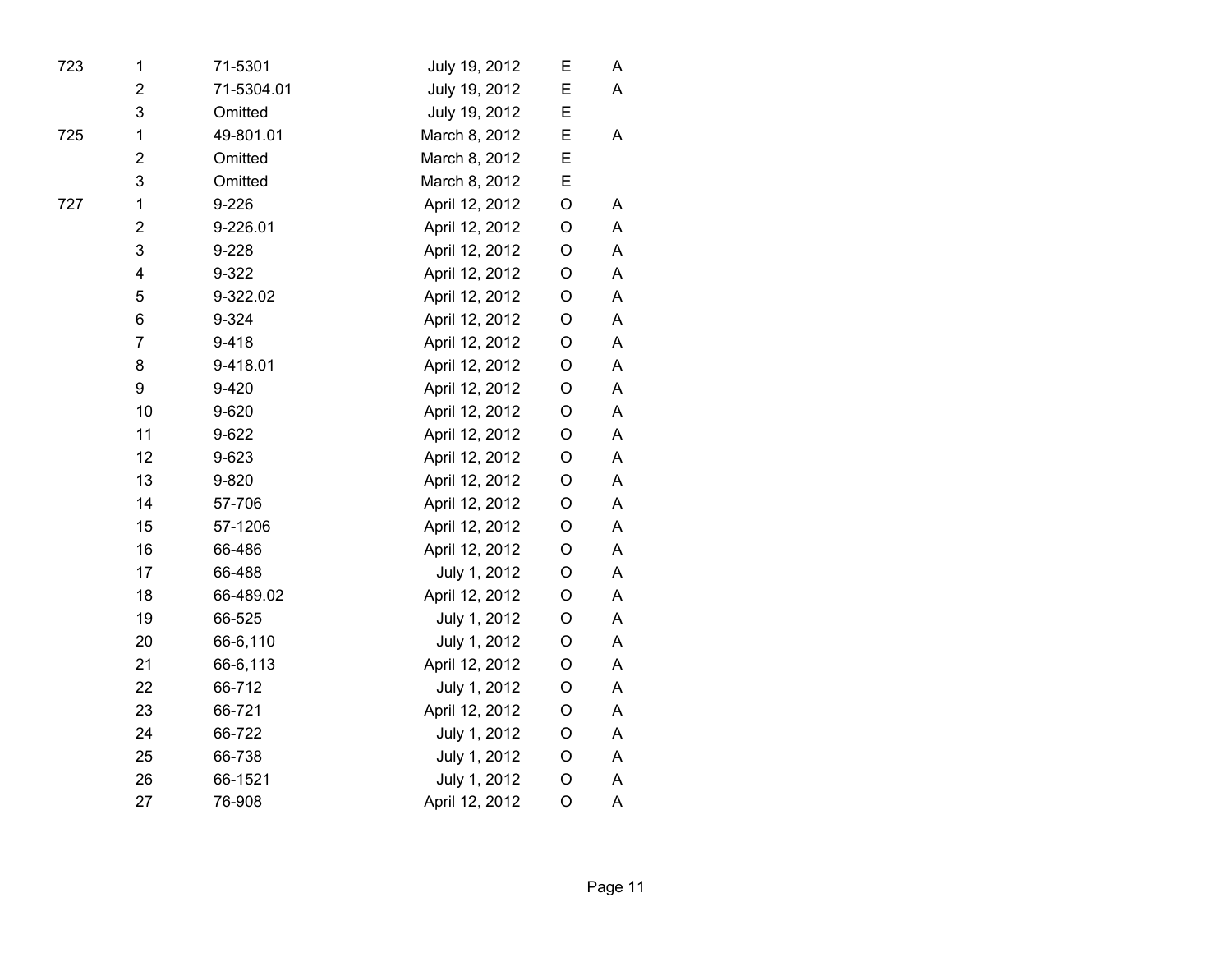| 28 | 77-377.01  | April 12, 2012  | O | A |
|----|------------|-----------------|---|---|
| 29 | 77-3,116   | July 19, 2012   | O | Α |
| 30 | 77-612     | April 12, 2012  | O | A |
| 31 | 77-802     | April 12, 2012  | О | A |
| 32 | 77-1375    | April 12, 2012  | O | A |
| 33 | 77-1780    | April 12, 2012  | O | A |
| 34 | 77-2701    | July 1, 2012    | O | A |
| 35 | 77-2701.04 | July 1, 2012    | O | A |
| 36 | 77-2701.55 | July 1, 2012    | O | N |
| 37 | 77-2704.63 | July 1, 2012    | O | N |
| 38 | 77-2701.16 | July 1, 2012    | O | Α |
| 39 | 77-2704.10 | October 1, 2012 | O | A |
| 40 | 77-2705.03 | April 12, 2012  | O | Α |
| 41 | 77-2776    | April 12, 2012  | O | A |
| 42 | 77-2779    | April 12, 2012  | O | A |
| 43 | 77-27,130  | April 12, 2012  | O | A |
| 44 | 77-27,135  | April 12, 2012  | О | A |
| 45 | 77-27,150  | April 12, 2012  | O | A |
| 46 | 77-27,152  | April 12, 2012  | О | A |
| 47 | 77-3311    | April 12, 2012  | О | A |
| 48 | 77-3906    | April 12, 2012  | O | A |
| 49 | 77-4015    | April 12, 2012  | О | A |
| 50 | 77-4016    | April 12, 2012  | O | A |
| 51 | 77-4020    | April 12, 2012  | O | A |
| 52 | 77-4312    | April 12, 2012  | O | A |
| 53 | Omitted    | April 12, 2012  | O |   |
| 54 | Omitted    | April 12, 2012  | O |   |
| 55 | Omitted    | July 1, 2012    | O |   |
| 56 | Omitted    | October 1, 2012 | O |   |
| 57 | Omitted    | July 19, 2012   | O |   |
| 58 | Omitted    | July 1, 2012    | O | R |
| 58 |            | July 1, 2012    | O | R |
| 59 | Omitted    | April 12, 2012  | O |   |
|    |            |                 |   |   |

R 66-737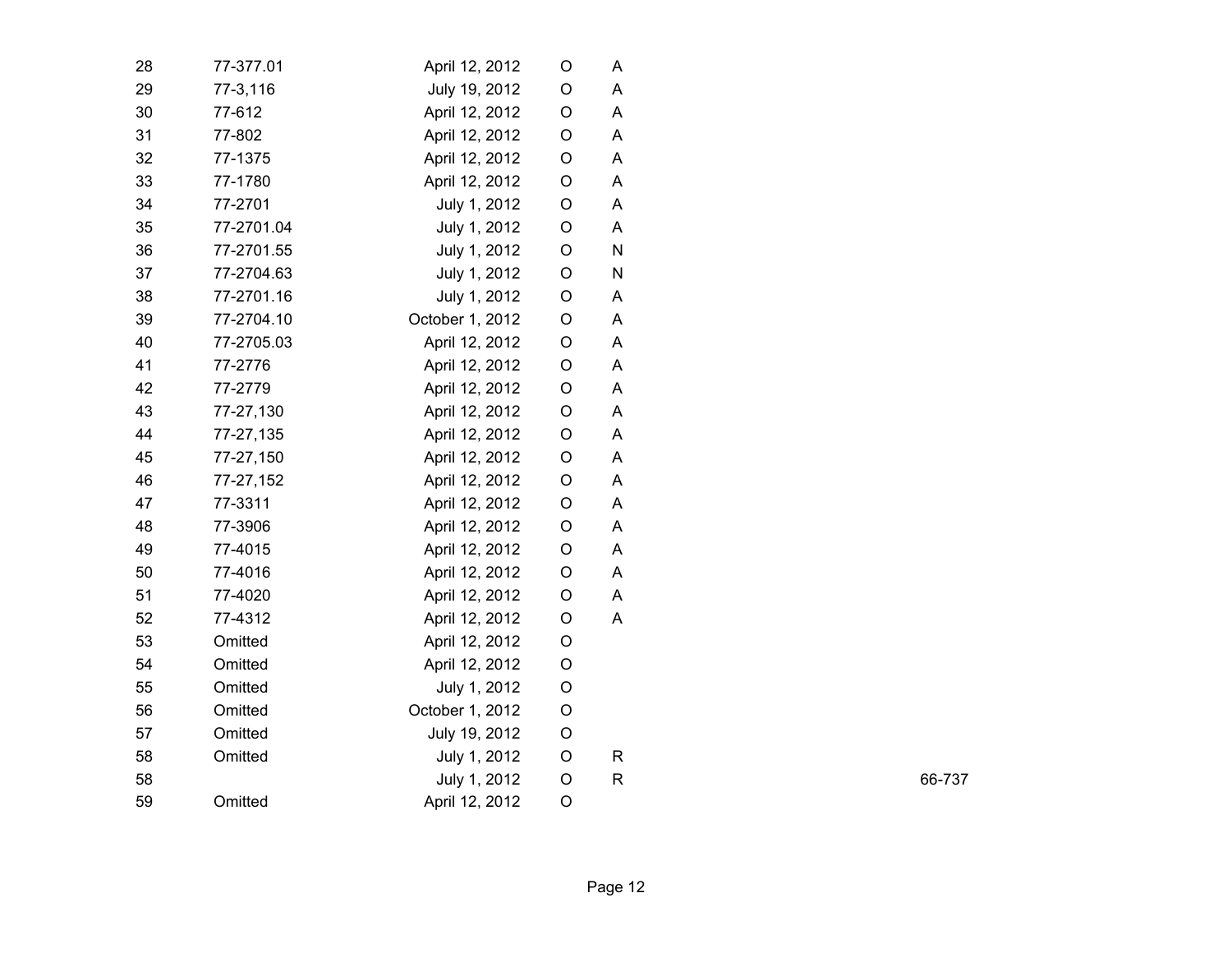| 729 | 1                       | 18-2103    | July 19, 2012  | Ε | A |
|-----|-------------------------|------------|----------------|---|---|
|     | $\overline{2}$          | 18-2107    | July 19, 2012  | E | A |
|     | 3                       | 18-2124    | July 19, 2012  | E | A |
|     | 4                       | Omitted    | July 19, 2012  | E |   |
| 733 | $\mathbf 1$             | 84-511     | July 19, 2012  | E | A |
|     | $\overline{2}$          | Omitted    | July 19, 2012  | Ε |   |
| 734 | 1                       | 25-1096    | July 19, 2012  | E | A |
|     | $\overline{2}$          | Omitted    | July 19, 2012  | E |   |
| 735 | $\mathbf{1}$            | 84-1411    | July 19, 2012  | Ε | A |
|     | $\overline{2}$          | Omitted    | July 19, 2012  | E |   |
| 737 | 1                       | 43-107     | July 19, 2012  | E | A |
|     | $\overline{2}$          | Omitted    | July 19, 2012  | E |   |
| 738 | 1                       | 48-122     | July 19, 2012  | Ε | Α |
|     | $\overline{2}$          | Omitted    | July 19, 2012  | E |   |
| 739 | $\mathbf{1}$            | 90-278     | March 15, 2012 | E | N |
|     | $\overline{2}$          | 37-354     | March 15, 2012 | E | A |
|     | 3                       | Omitted    | March 15, 2012 | Е |   |
|     | 4                       | Omitted    | March 15, 2012 | E |   |
| 740 | 1                       | 60-6,290   | July 19, 2012  | Ε | A |
|     | $\overline{2}$          | Omitted    | July 19, 2012  | Ε |   |
| 742 | $\mathbf{1}$            | 70-1014    | July 19, 2012  | E | A |
|     | $\overline{2}$          | 70-1014.01 | July 19, 2012  | E | A |
|     | 3                       | Omitted    | July 19, 2012  | Ε |   |
| 743 | 1                       | 46-707     | July 19, 2012  | E | A |
|     | $\overline{2}$          | Omitted    | July 19, 2012  | E |   |
| 745 | 1                       | 18-1208    | July 19, 2012  | Ε | N |
|     | $\overline{\mathbf{c}}$ | 14-109     | July 19, 2012  | Ε | A |
|     | 3                       | 15-202     | July 19, 2012  | E | A |
|     | 4                       | 15-203     | July 19, 2012  | E | A |
|     | 5                       | 16-205     | July 19, 2012  | Ε | Α |
|     | 6                       | 17-525     | July 19, 2012  | E | A |
|     | $\overline{7}$          | Omitted    | July 19, 2012  | E |   |
| 750 | $\mathbf{1}$            | 77-1359    | July 19, 2012  | E | Α |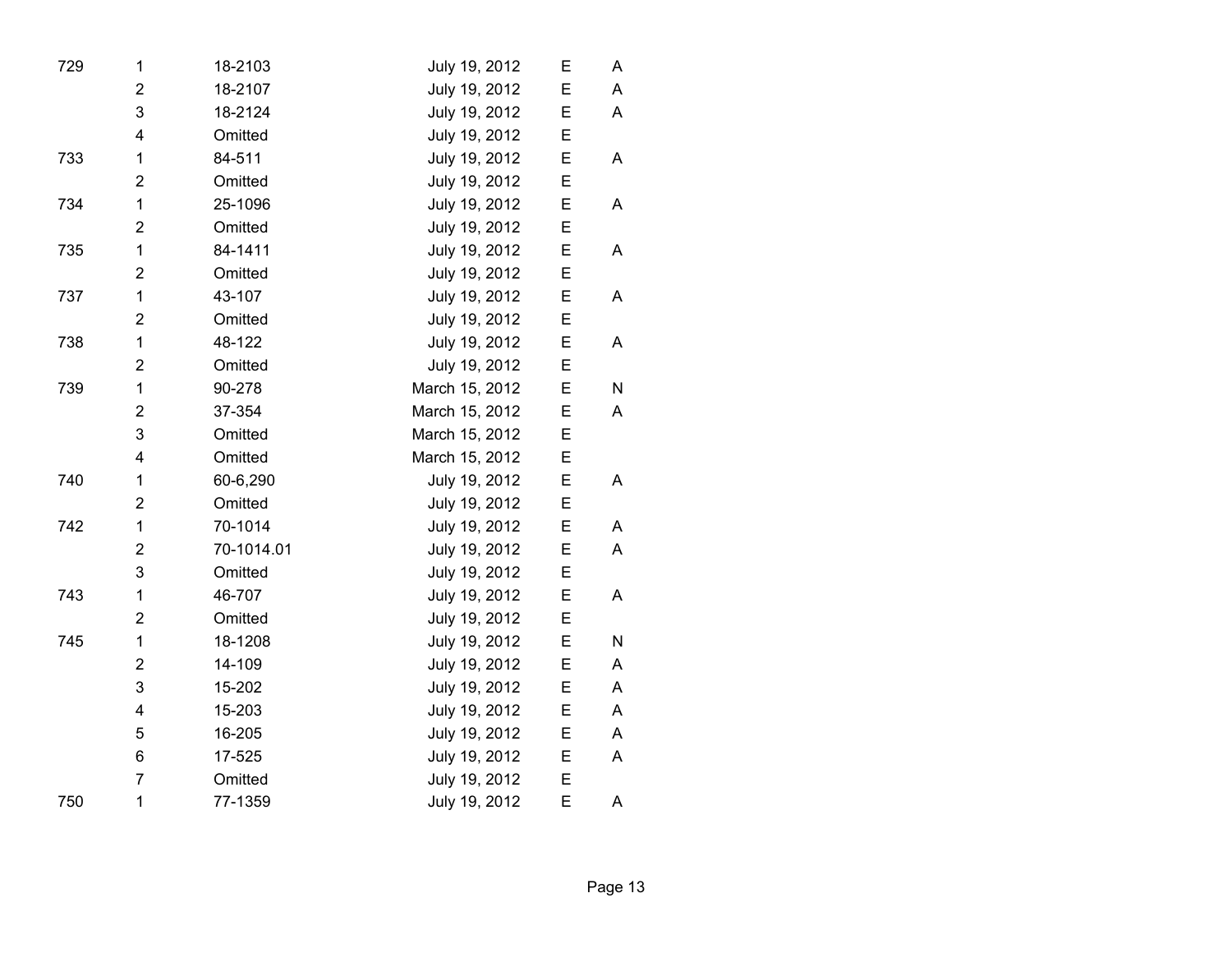| 2                       | 77-1371     | July 19, 2012 | Е       | A |
|-------------------------|-------------|---------------|---------|---|
| 3                       | Omitted     | July 19, 2012 | E       |   |
| $\mathbf 1$             | 18-1739     | April 7, 2012 | O       | A |
| $\overline{\mathbf{c}}$ | 37-1283     | July 19, 2012 | O       | A |
| 3                       | 37-1284     | July 19, 2012 | O       | Α |
| 4                       | 37-1285     | July 19, 2012 | O       | A |
| 5                       | 43-287      | July 19, 2012 | O       | A |
| 6                       | 60-105      | July 19, 2012 | O       | A |
| $\overline{7}$          | 60-154      | July 19, 2012 | O       | Α |
| 8                       | 60-166      | July 19, 2012 | O       | Α |
| 9                       | 60-168      | July 19, 2012 | O       | Α |
| 10                      | 60-169      | July 19, 2012 | O       | A |
| 11                      | 60-180      | July 19, 2012 | O       | Α |
| 12                      | 60-365      | July 19, 2012 | O       | A |
| 13                      | 60-3,113.04 | April 7, 2012 | O       | Α |
| 14                      | 60-3,193.01 | April 7, 2012 | O       | Α |
| 15                      | 60-3,198    | July 19, 2012 | O       | Α |
| 16                      | 60-3,205    | July 19, 2012 | O       | A |
| 17                      | 60-462.01   | April 7, 2012 | O       | A |
| 18                      | 60-479.01   | April 7, 2012 | O       | Α |
| 19                      | 60-486      | July 19, 2012 | O       | Α |
| 20                      | 60-498.01   | July 19, 2012 | O       | Α |
| 21                      | 60-498.02   | April 7, 2012 | O       | Α |
| 22                      | 60-4,100    | July 19, 2012 | O       | A |
| 23                      | 60-4,114    | July 19, 2012 | O       | A |
| 24                      | 60-4,116    | May 1, 2012   | O       | Α |
| 25                      | 60-4,118.06 | April 7, 2012 | O       | Α |
| 26                      | 60-4,120    | May 1, 2012   | O       | Α |
| 27                      | 60-4,120.02 | July 19, 2012 | $\circ$ | A |
| 28                      | 60-4,124    | July 19, 2012 | $\circ$ | A |
| 29                      | 60-4,125    | July 19, 2012 | O       | Α |
| 30                      | 60-4,126    | July 19, 2012 | O       | Α |
| 31                      | 60-4,130.03 | July 19, 2012 | $\circ$ | A |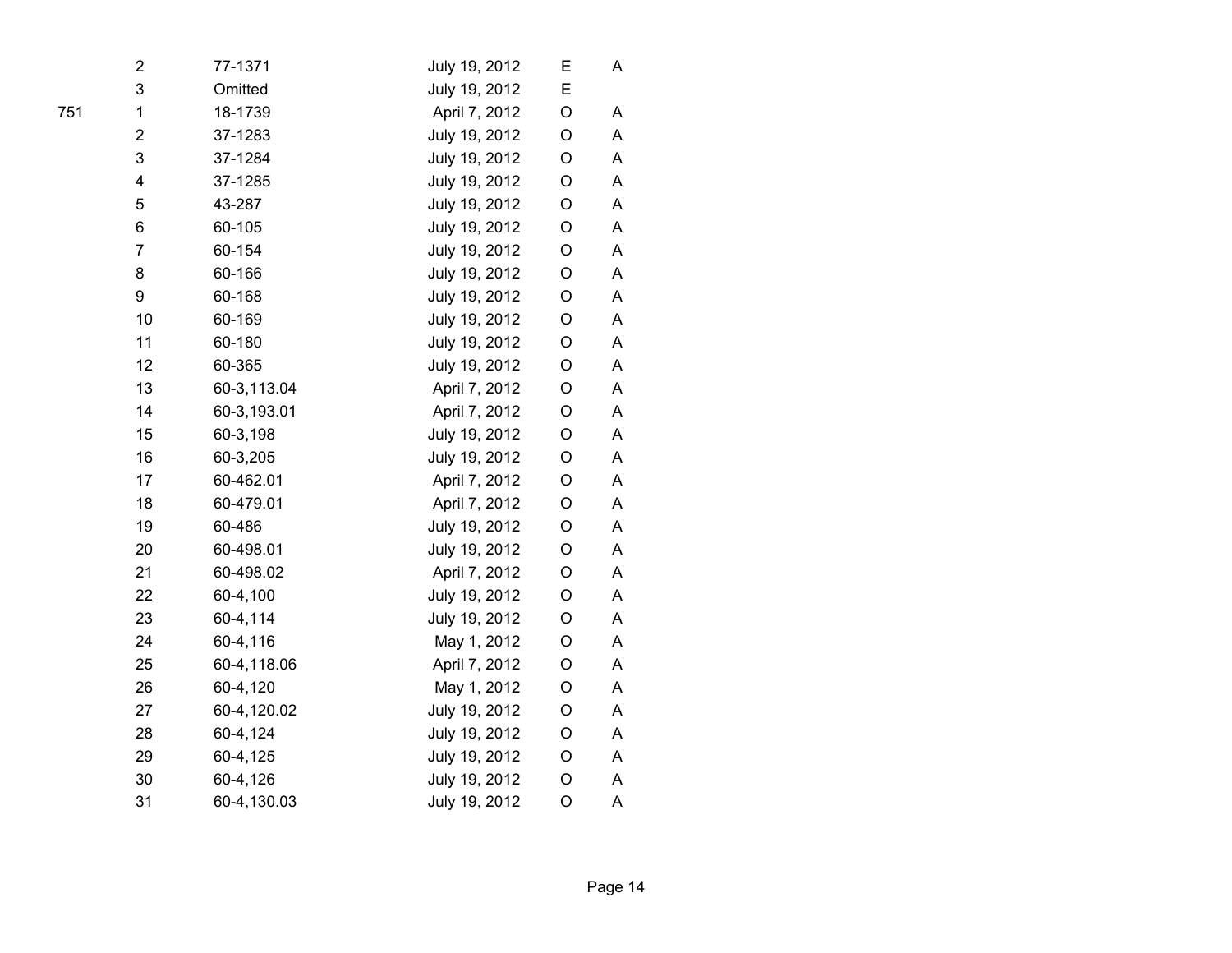| 32 | 60-4,142     | May 1, 2012   | O | Α            |
|----|--------------|---------------|---|--------------|
| 33 | 60-4,144     | April 7, 2012 | O | A            |
| 34 | 60-4,146     | April 7, 2012 | O | A            |
| 35 | 60-4,147.02  | April 7, 2012 | O | A            |
| 36 | 60-4,167     | July 19, 2012 | O | Α            |
| 37 | 60-4,167.01  | July 19, 2012 | O | Α            |
| 38 | 60-4,168     | April 7, 2012 | O | A            |
| 39 | 60-4,170     | July 19, 2012 | O | Α            |
| 40 | 60-4,182     | April 7, 2012 | O | A            |
| 41 | 60-4,184     | July 19, 2012 | O | A            |
| 42 | 60-507       | July 19, 2012 | O | A            |
| 43 | 60-601       | April 7, 2012 | O | Α            |
| 44 | 60-6,179.01  | April 7, 2012 | O | A            |
| 45 | 60-6,179.02  | April 7, 2012 | O | N            |
| 46 | 60-6,211.05  | April 7, 2012 | O | Α            |
| 47 | 66-1406.02   | July 19, 2012 | O | $\mathsf A$  |
| 48 | 71-4603      | July 19, 2012 | O | A            |
| 49 | 75-363       | April 7, 2012 | O | A            |
| 50 | 75-364       | April 7, 2012 | O | A            |
| 51 | 75-366       | April 7, 2012 | O | A            |
| 52 | 75-393       | April 7, 2012 | O | A            |
| 53 | Omitted      | April 7, 2012 | O |              |
| 54 | Omitted      | April 7, 2012 | O |              |
| 55 | Omitted      | May 1, 2012   | O |              |
| 56 | Omitted      | July 19, 2012 | O |              |
| 57 | Omitted      | July 19, 2012 | O | $\mathsf{R}$ |
| 57 |              | July 19, 2012 | O | R            |
| 57 |              | July 19, 2012 | O | R            |
| 58 | Omitted      | April 7, 2012 | O |              |
| 1  | Laws 2011,   | April 7, 2012 | Ε | A            |
|    | LB374, s. 88 |               |   |              |
| 2  | Omitted      | April 7, 2012 | Ε |              |
| 3  | Omitted      | April 7, 2012 | E |              |

R 60-3,163 R 60-485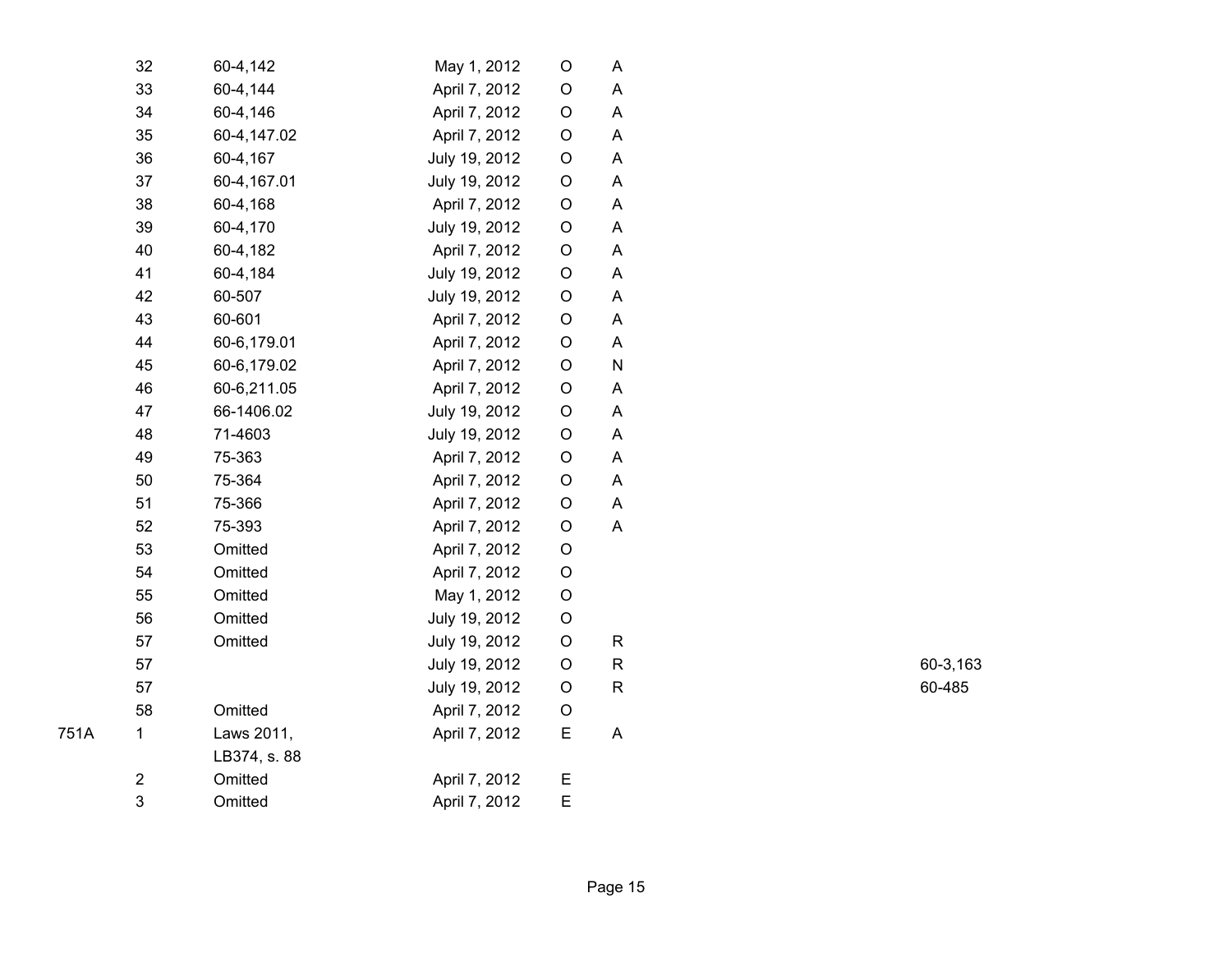| 759 | $\mathbf 1$             | 32-628      | July 19, 2012  | Ε | Α            |  |
|-----|-------------------------|-------------|----------------|---|--------------|--|
|     | $\overline{2}$          | 32-629      | July 19, 2012  | E | A            |  |
|     | 3                       | Omitted     | July 19, 2012  | E |              |  |
| 760 | 1                       | 81-1503     | July 19, 2012  | E | A            |  |
|     | $\overline{2}$          | Omitted     | July 19, 2012  | E |              |  |
| 761 | 1                       | 81-176      | April 11, 2012 | E | A            |  |
|     | $\overline{\mathbf{c}}$ | 81-1108.33  | April 11, 2012 | E | A            |  |
|     | 3                       | Omitted     | April 11, 2012 | E |              |  |
|     | 4                       | Omitted     | April 11, 2012 | E |              |  |
| 766 | 1                       | 81-829.42   | July 19, 2012  | E | A            |  |
|     | 2                       | Omitted     | July 19, 2012  | E |              |  |
| 768 | $\mathbf{1}$            | 43-107      | July 19, 2012  | E | A            |  |
|     | $\overline{\mathbf{c}}$ | 43-109      | July 19, 2012  | E | A            |  |
|     | 3                       | 43-146.01   | July 19, 2012  | E | A            |  |
|     | $\overline{\mathbf{4}}$ | Omitted     | July 19, 2012  | E |              |  |
| 770 | 1                       | 81-2,147.01 | July 19, 2012  | E | Α            |  |
|     | $\overline{2}$          | 81-2,147.03 | July 19, 2012  | Ε | A            |  |
|     | 3                       | Omitted     | July 19, 2012  | E |              |  |
| 771 | $\mathbf{1}$            | 81-2,239    | March 8, 2012  | E | A            |  |
|     | $\overline{\mathbf{c}}$ | 81-2,244.01 | March 8, 2012  | E | A            |  |
|     | 3                       | 81-2,257    | March 8, 2012  | E | A            |  |
|     | $\overline{\mathbf{4}}$ | 81-2,259    | March 8, 2012  | E | A            |  |
|     | 5                       | 81-2,270    | March 8, 2012  | E | Α            |  |
|     | 6                       | 81-2,271    | March 8, 2012  | E | A            |  |
|     | $\overline{7}$          | 81-2,272.01 | March 8, 2012  | E | ${\sf N}$    |  |
|     | 8                       | 81-2,277    | March 8, 2012  | E | A            |  |
|     | 9                       | Omitted     | March 8, 2012  | E |              |  |
|     | 10                      | Omitted     | March 8, 2012  | E | $\mathsf{R}$ |  |
|     | 10                      |             | March 8, 2012  | E | $\mathsf R$  |  |
|     | 10                      |             | March 8, 2012  | E | R            |  |
|     | 10                      |             | March 8, 2012  | E | R            |  |
|     | 11                      | Omitted     | March 8, 2012  | E |              |  |
| 772 | $\mathbf 1$             | 23-1114.07  | July 19, 2012  | E | A            |  |

R 81-2,272.02 R 81-2,272.17 R 81-2,272.36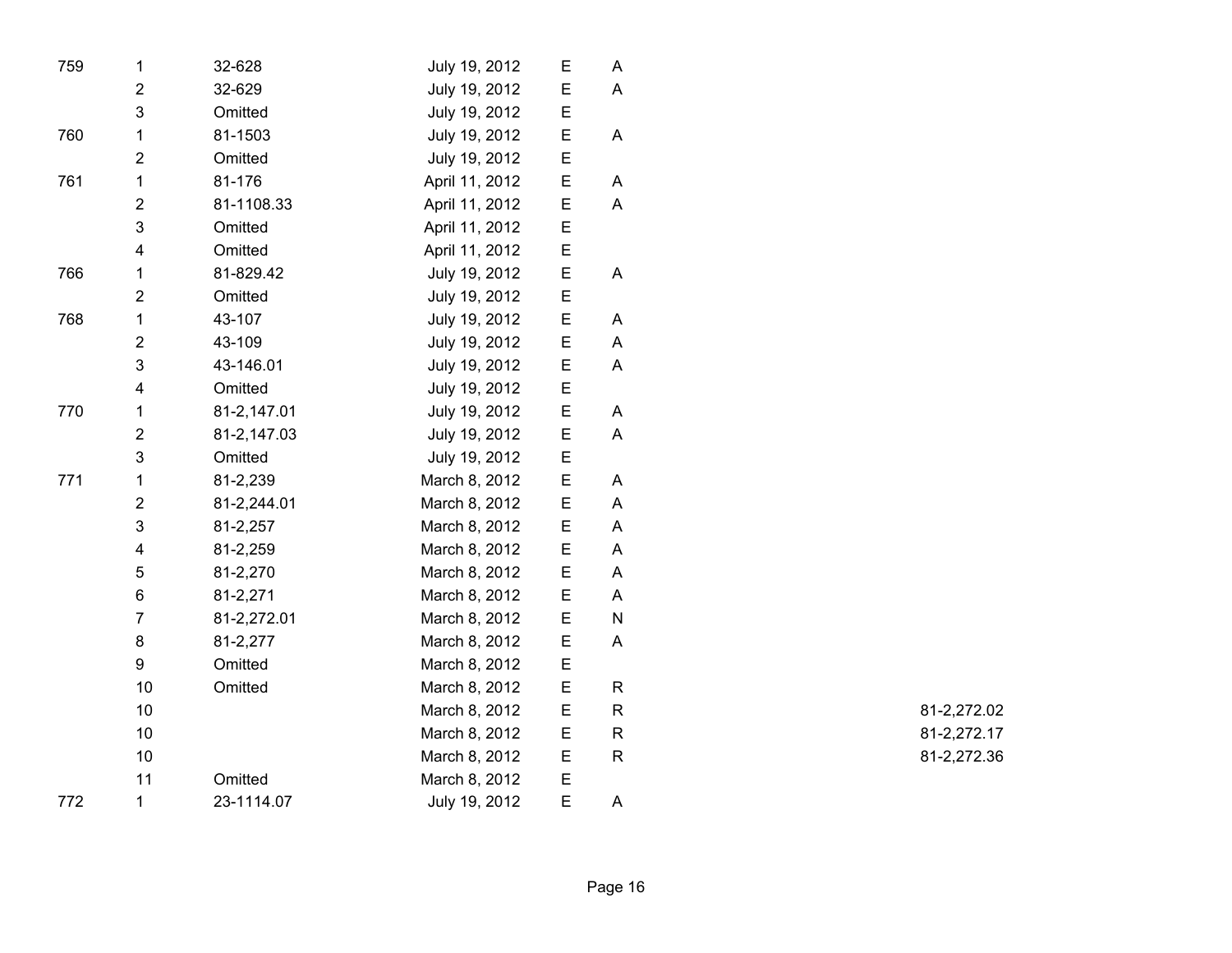|     | 2                       | Omitted     | July 19, 2012 | Е           |             |
|-----|-------------------------|-------------|---------------|-------------|-------------|
| 773 | 1                       | 38-155      | July 19, 2012 | E           | A           |
|     | $\overline{\mathbf{c}}$ | Omitted     | July 19, 2012 | E           |             |
| 779 | $\mathbf{1}$            | 81-1008     | July 19, 2012 | E           | A           |
|     | $\overline{2}$          | 81-1008.01  | July 19, 2012 | E           | A           |
|     | 3                       | 81-1010     | July 19, 2012 | E           | A           |
|     | 4                       | 81-1011     | July 19, 2012 | E           | A           |
|     | 5                       | 81-1015     | July 19, 2012 | E           | A           |
|     | 6                       | 81-1016     | July 19, 2012 | E           | A           |
|     | 7                       | 81-1017     | July 19, 2012 | E           | A           |
|     | 8                       | 81-1018     | July 19, 2012 | E           | A           |
|     | 9                       | 81-1019     | July 19, 2012 | E           | $\mathsf A$ |
|     | 10                      | 81-1020     | July 19, 2012 | E           | A           |
|     | 11                      | 81-1021     | July 19, 2012 | E           | A           |
|     | 12                      | 81-1023     | July 19, 2012 | E           | A           |
|     | 13                      | 81-1025     | July 19, 2012 | E           | A           |
|     | 14                      | 81-1108.17  | July 19, 2012 | E           | A           |
|     | 15                      | Omitted     | July 19, 2012 | E           |             |
| 780 | $\mathbf{1}$            | 53-103.05   | July 19, 2012 | E           | A           |
|     | $\overline{2}$          | 53-103.21   | July 19, 2012 | E           | A           |
|     | 3                       | 53-123.14   | July 19, 2012 | E           | A           |
|     | 4                       | Omitted     | July 19, 2012 | E           |             |
| 782 | $\mathbf{1}$            | $2 - 111$   | July 19, 2012 | $\mathsf O$ | A           |
|     | $\overline{2}$          | 2-968       | July 19, 2012 | $\mathsf O$ | A           |
|     | 3                       | 2-1588      | July 19, 2012 | $\mathsf O$ | A           |
|     | 4                       | 2-15,106    | July 19, 2012 | $\mathsf O$ | A           |
|     | 5                       | 2-2812      | July 19, 2012 | $\mathsf O$ | A           |
|     | 6                       | 2-3226.01   | July 19, 2012 | $\mathsf O$ | A           |
|     | $\overline{7}$          | 2-4245      | July 19, 2012 | $\mathsf O$ | Α           |
|     | 8                       | 2-5303      | July 19, 2012 | $\mathsf O$ | A           |
|     | 9                       | $3 - 801$   | July 19, 2012 | O           | A           |
|     | 10                      | $4 - 113$   | July 19, 2012 | $\mathsf O$ | A           |
|     | 11                      | $9 - 1,101$ | July 19, 2012 | O           | A           |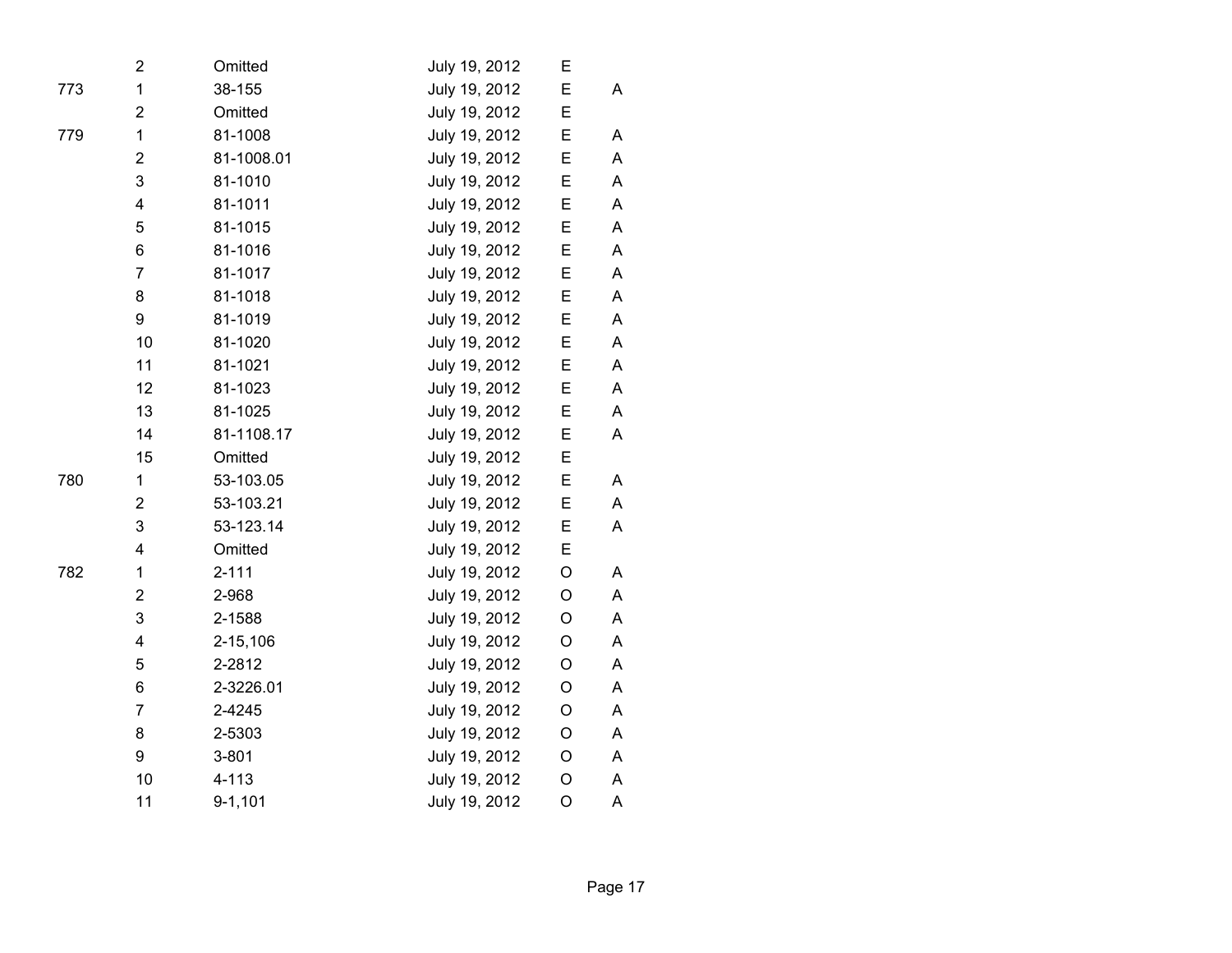| 12 | $9 - 1,105$ | July 19, 2012 | O           | A |
|----|-------------|---------------|-------------|---|
| 13 | 9-809       | July 19, 2012 | O           | A |
| 14 | 9-811.01    | July 19, 2012 | O           | A |
| 15 | 11-203      | July 19, 2012 | O           | A |
| 16 | 13-1205     | July 19, 2012 | O           | A |
| 17 | 13-1210     | July 19, 2012 | O           | A |
| 18 | 13-2114     | July 19, 2012 | O           | A |
| 19 | 18-2117.01  | July 19, 2012 | O           | A |
| 20 | 20-325      | July 19, 2012 | O           | A |
| 21 | 20-504      | July 19, 2012 | O           | A |
| 22 | 23-362      | July 19, 2012 | O           | A |
| 23 | 23-2313     | July 19, 2012 | O           | Α |
| 24 | 24-704      | July 19, 2012 | O           | A |
| 25 | 24-705      | July 19, 2012 | O           | A |
| 26 | 24-1205     | July 19, 2012 | $\mathsf O$ | A |
| 27 | 24-1206     | July 19, 2012 | O           | A |
| 28 | 25-1809     | July 19, 2012 | O           | Α |
| 29 | 25-2920     | July 19, 2012 | O           | A |
| 30 | 25-3309     | July 19, 2012 | O           | A |
| 31 | 28-429      | July 19, 2012 | O           | A |
| 32 | 29-2252     | July 19, 2012 | O           | A |
| 33 | 29-2252.01  | July 19, 2012 | O           | A |
| 34 | 35-1207     | July 19, 2012 | O           | A |
| 35 | 37-327.01   | July 19, 2012 | O           | A |
| 36 | 37-352      | July 19, 2012 | O           | A |
| 37 | 37-919      | July 19, 2012 | O           | A |
| 38 | 38-1216     | July 19, 2012 | O           | A |
| 39 | 39-1111     | July 19, 2012 | O           | A |
| 40 | 39-1365.02  | July 19, 2012 | O           | A |
| 41 | 39-1391     | July 19, 2012 | O           | A |
| 42 | 39-1392     | July 19, 2012 | O           | A |
| 43 | 42-930      | July 19, 2012 | O           | A |
| 44 | 43-405      | July 19, 2012 | O           | A |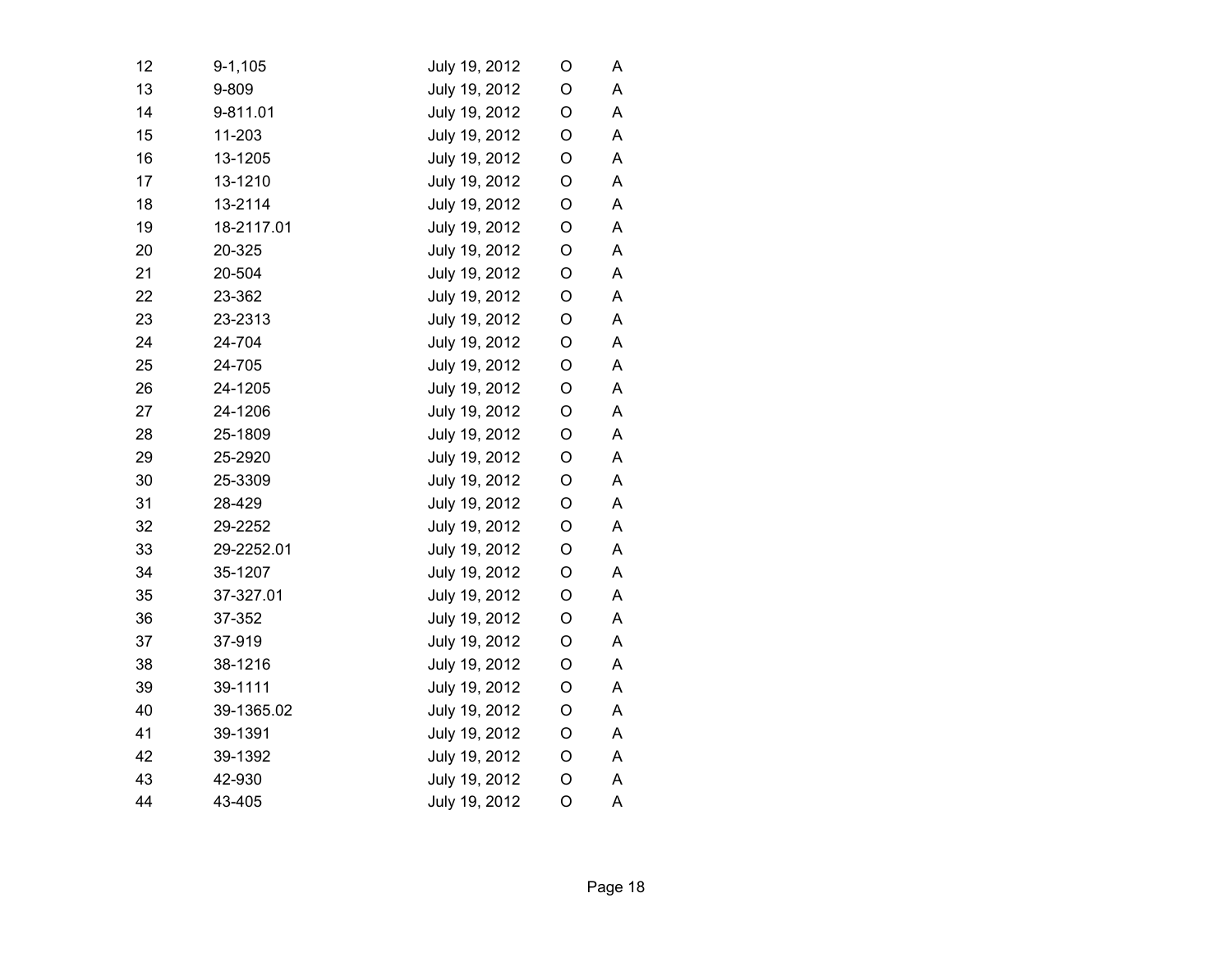| 45 | 43-512.11  | July 19, 2012   | O           | Α |  |
|----|------------|-----------------|-------------|---|--|
| 46 | 43-1905    | July 19, 2012   | O           | A |  |
| 47 | 43-2404.02 | July 19, 2012   | O           | A |  |
| 48 | 43-2412    | July 19, 2012   | O           | A |  |
| 49 | 43-3326    | July 19, 2012   | O           | Α |  |
| 50 | 43-3342.04 | July 19, 2012   | $\mathsf O$ | A |  |
| 51 | 43-3402    | July 19, 2012   | $\mathsf O$ | A |  |
| 52 | 43-3720    | July 19, 2012   | $\mathsf O$ | A |  |
| 53 | 44-113     | July 19, 2012   | O           | Α |  |
| 54 | 44-4225    | July 19, 2012   | O           | А |  |
| 55 | 44-7507    | July 19, 2012   | O           | A |  |
| 56 | 46-1304    | July 19, 2012   | O           | А |  |
| 57 | 46-1305    | July 19, 2012   | O           | А |  |
| 58 | 47-624     | July 19, 2012   | O           | A |  |
| 59 | 48-1,104   | July 19, 2012   | $\mathsf O$ | A |  |
| 60 | 48-1,118   | July 19, 2012   | O           | А |  |
| 61 | 48-606     | July 19, 2012   | O           | А |  |
| 62 | 48-621     | July 19, 2012   | O           | Α |  |
| 63 | 48-1117    | July 19, 2012   | $\mathsf O$ | A |  |
| 64 | 48-1625    | July 19, 2012   | O           | А |  |
| 65 | 48-2213    | July 19, 2012   | O           | A |  |
| 66 | 48-2307    | July 19, 2012   | O           | A |  |
| 67 | 48-2909    | July 19, 2012   | O           | А |  |
| 68 | 49-770     | July 19, 2012   | O           | Α |  |
| 69 | 49-904     | July 19, 2012   | O           | Α |  |
| 70 | 49-1483    | January 1, 2015 | O           | A |  |
| 71 | 49-1483.03 | January 1, 2015 | O           | A |  |
| 72 | 49-1488    | January 1, 2015 | O           | A |  |
| 73 | 49-1492.01 | July 19, 2012   | O           | A |  |
| 74 | 50-114.03  | July 19, 2012   | $\mathsf O$ | A |  |
| 75 | 50-405     | July 19, 2012   | $\mathsf O$ | Α |  |
| 76 | 50-413     | July 19, 2012   | O           | А |  |
| 77 | 50-417     | July 19, 2012   | O           | A |  |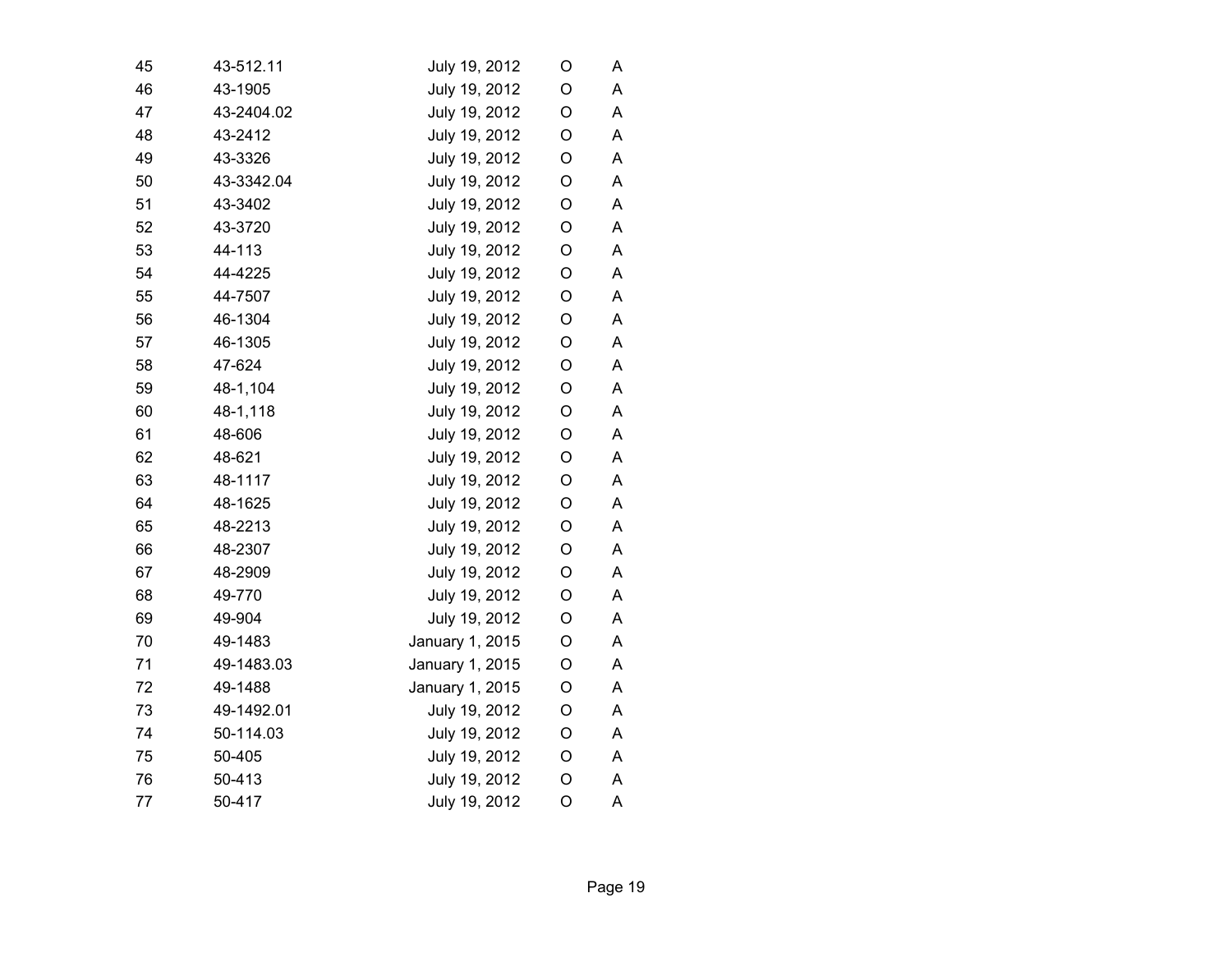| 79<br>80 | 50-1210<br>50-1211<br>50-1302<br>54-642 | July 19, 2012<br>July 19, 2012<br>July 19, 2012 | O<br>O      | A<br>A |
|----------|-----------------------------------------|-------------------------------------------------|-------------|--------|
|          |                                         |                                                 |             |        |
|          |                                         |                                                 |             |        |
| 81       |                                         |                                                 | O           | A      |
| 82       |                                         | July 19, 2012                                   | O           | Α      |
| 83       | 54-857                                  | July 19, 2012                                   | O           | A      |
| 84       | 54-2428                                 | July 19, 2012                                   | O           | A      |
| 85       | 58-246                                  | July 19, 2012                                   | O           | A      |
| 86       | 58-270                                  | July 19, 2012                                   | O           | A      |
| 87       | 61-218                                  | July 19, 2012                                   | O           | A      |
| 88       | 66-4,144                                | July 19, 2012                                   | O           | A      |
| 89       | 66-1336                                 | July 19, 2012                                   | O           | A      |
| 90       | 66-1345                                 | July 19, 2012                                   | O           | A      |
| 91       | 68-908                                  | July 19, 2012                                   | O           | A      |
| 92       | 68-909                                  | July 19, 2012                                   | O           | A      |
| 93       | 68-959                                  | July 19, 2012                                   | O           | A      |
| 94       | 68-971                                  | July 19, 2012                                   | O           | A      |
| 95       | 68-1017.02                              | July 19, 2012                                   | O           | A      |
| 96       | 68-1207.01                              | July 19, 2012                                   | $\mathsf O$ | A      |
| 97       | 68-1518                                 | July 19, 2012                                   | $\mathsf O$ | A      |
| 98       | 69-503                                  | July 19, 2012                                   | O           | A      |
| 99       | 69-2409                                 | July 19, 2012                                   | $\mathsf O$ | A      |
| 100      | 69-2423                                 | July 19, 2012                                   | O           | A      |
| 101      | 70-1003                                 | July 19, 2012                                   | O           | A      |
| 102      | 71-219.03                               | July 19, 2012                                   | O           | A      |
| 103      | 71-529                                  | July 19, 2012                                   | O           | A      |
| 104      | 71-707                                  | July 19, 2012                                   | O           | A      |
| 105      | 71-810                                  | July 19, 2012                                   | O           | A      |
| 106      | 71-816                                  | July 19, 2012                                   | $\mathsf O$ | A      |
| 107      | 71-825                                  | July 19, 2012                                   | O           | A      |
| 108      | 71-827                                  | July 19, 2012                                   | O           | A      |
| 109      | 71-830                                  | July 19, 2012                                   | O           | A      |
| 110      | 71-1134                                 | July 19, 2012                                   | O           | A      |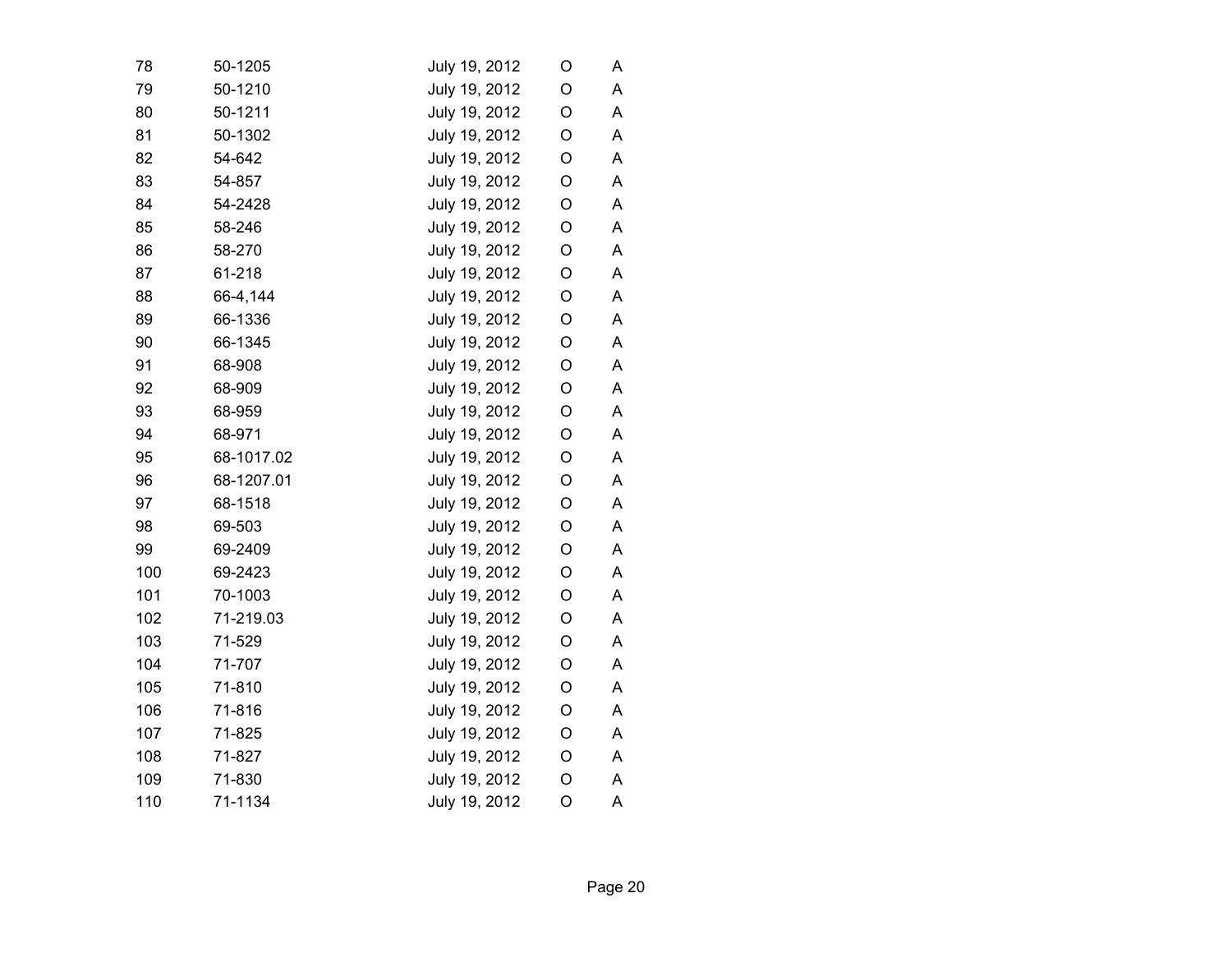| 111 | 71-1628.05 | July 19, 2012 | O           | A |
|-----|------------|---------------|-------------|---|
| 112 | 71-1628.07 | July 19, 2012 | O           | A |
| 113 | 71-17,115  | July 19, 2012 | O           | A |
| 114 | 71-1904    | July 19, 2012 | O           | A |
| 115 | 71-2516    | July 19, 2012 | O           | A |
| 116 | 71-3407    | July 19, 2012 | O           | A |
| 117 | 71-4728    | July 19, 2012 | $\mathsf O$ | A |
| 118 | 71-4741    | July 19, 2012 | O           | A |
| 119 | 71-51,103  | July 19, 2012 | O           | A |
| 120 | 71-5206.01 | July 19, 2012 | O           | A |
| 121 | 71-5210    | July 19, 2012 | O           | A |
| 122 | 71-5322    | July 19, 2012 | O           | A |
| 123 | 71-6226    | July 19, 2012 | O           | Α |
| 124 | 71-7606    | July 19, 2012 | O           | A |
| 125 | 71-7611    | July 19, 2012 | $\mathsf O$ | A |
| 126 | 71-8313    | July 19, 2012 | O           | A |
| 127 | 71-8613    | July 19, 2012 | $\mathsf O$ | A |
| 128 | 71-8804    | July 19, 2012 | O           | A |
| 129 | 72-240.26  | July 19, 2012 | $\mathsf O$ | A |
| 130 | 72-813     | July 19, 2012 | $\mathsf O$ | А |
| 131 | 72-1278    | July 19, 2012 | $\mathsf O$ | A |
| 132 | 72-1710    | July 19, 2012 | $\mathsf O$ | A |
| 133 | 73-305     | July 19, 2012 | O           | A |
| 134 | 76-1521    | July 19, 2012 | $\mathsf O$ | A |
| 135 | 77-367     | July 19, 2012 | O           | A |
| 136 | 77-385     | July 19, 2012 | O           | A |
| 137 | 77-3,116   | July 19, 2012 | O           | Α |
| 138 | 77-4110    | July 19, 2012 | $\mathsf O$ | A |
| 139 | 77-4933    | July 19, 2012 | $\mathsf O$ | A |
| 140 | 77-5204    | July 19, 2012 | $\mathsf O$ | A |
| 141 | 77-5210    | July 19, 2012 | O           | Α |
| 142 | 77-5214    | July 19, 2012 | O           | A |
| 143 | 77-5412    | July 19, 2012 | O           | A |
|     |            |               |             |   |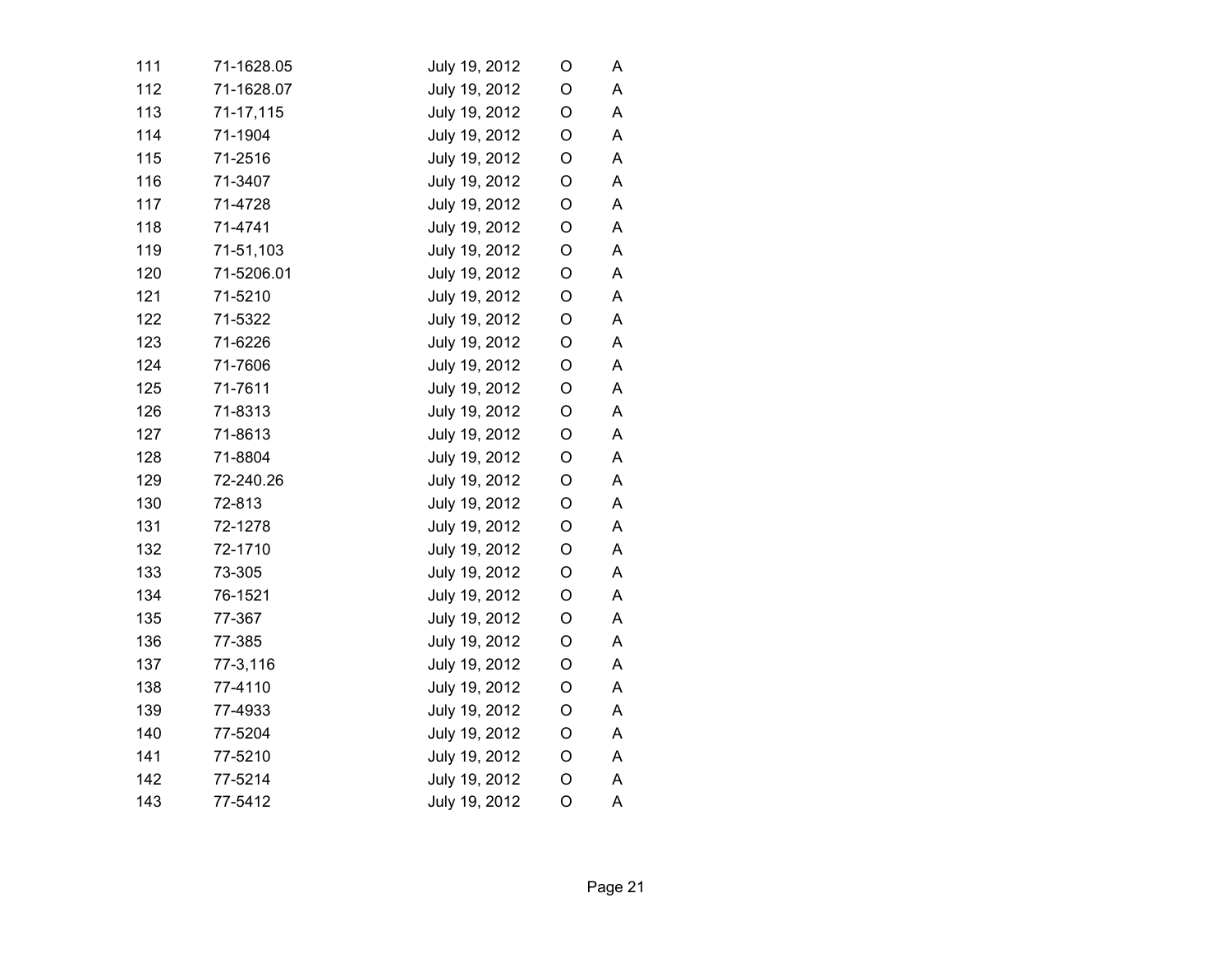| 144 | 77-5542     | July 19, 2012 | O           | A |
|-----|-------------|---------------|-------------|---|
| 145 | 77-5544     | July 19, 2012 | O           | Α |
| 146 | 77-5731     | July 19, 2012 | O           | A |
| 147 | 77-6309     | July 19, 2012 | O           | A |
| 148 | 79-318      | July 19, 2012 | O           | A |
| 149 | 79-527.01   | July 19, 2012 | O           | A |
| 150 | 79-722      | July 19, 2012 | $\mathsf O$ | A |
| 151 | 79-759      | July 19, 2012 | $\mathsf O$ | A |
| 152 | 79-760.03   | July 19, 2012 | O           | A |
| 153 | 79-760.05   | July 19, 2012 | O           | A |
| 154 | 79-8,139    | July 19, 2012 | O           | A |
| 155 | 79-909      | July 19, 2012 | O           | A |
| 156 | 79-976      | July 19, 2012 | O           | A |
| 157 | 79-987      | July 19, 2012 | O           | A |
| 158 | 79-1007.07  | July 19, 2012 | O           | A |
| 159 | 79-1022     | July 19, 2012 | O           | A |
| 160 | 79-1103     | July 19, 2012 | $\mathsf O$ | A |
| 161 | 79-1905     | July 19, 2012 | O           | A |
| 162 | 79-2104.02  | July 19, 2012 | $\mathsf O$ | A |
| 163 | 79-2118     | July 19, 2012 | $\mathsf O$ | Α |
| 164 | 81-106      | July 19, 2012 | $\mathsf O$ | A |
| 165 | 81-166      | July 19, 2012 | $\mathsf O$ | A |
| 166 | 81-187      | July 19, 2012 | O           | A |
| 167 | 81-638      | July 19, 2012 | $\mathsf O$ | Α |
| 168 | 81-650      | July 19, 2012 | O           | A |
| 169 | 81-6,116    | July 19, 2012 | O           | A |
| 170 | 81-829.43   | July 19, 2012 | O           | Α |
| 171 | 81-829.47   | July 19, 2012 | $\mathsf O$ | A |
| 172 | 81-829.56   | July 19, 2012 | $\mathsf O$ | A |
| 173 | 81-830      | July 19, 2012 | $\mathsf O$ | A |
| 174 | 81-8,226    | July 19, 2012 | O           | Α |
| 175 | 81-8,239.02 | July 19, 2012 | O           | A |
| 176 | 81-8,239.05 | July 19, 2012 | O           | A |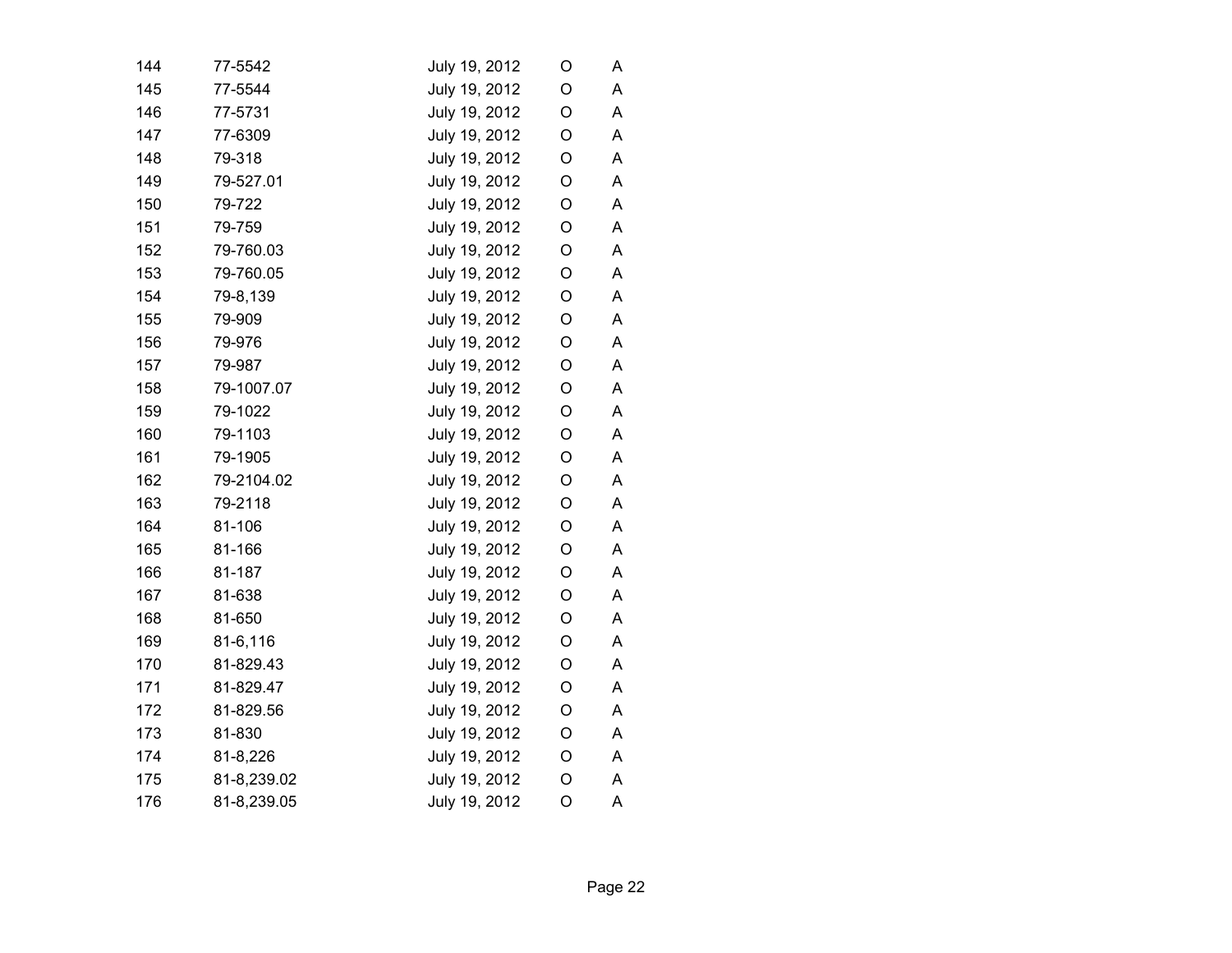| 177 | 81-8,251   | July 19, 2012 | O           | A |
|-----|------------|---------------|-------------|---|
| 178 | 81-8,300   | July 19, 2012 | O           | A |
| 179 | 81-1107.05 | July 19, 2012 | O           | A |
| 180 | 81-1108.15 | July 19, 2012 | O           | Α |
| 181 | 81-1108.22 | July 19, 2012 | O           | A |
| 182 | 81-1108.31 | July 19, 2012 | O           | A |
| 183 | 81-1108.33 | July 19, 2012 | $\mathsf O$ | A |
| 184 | 81-1108.41 | July 19, 2012 | $\mathsf O$ | A |
| 185 | 81-1114    | July 19, 2012 | O           | A |
| 186 | 81-1114.01 | July 19, 2012 | O           | A |
| 187 | 81-1114.02 | July 19, 2012 | O           | A |
| 188 | 81-1117    | July 19, 2012 | O           | A |
| 189 | 81-1120.15 | July 19, 2012 | O           | A |
| 190 | 81-1120.16 | July 19, 2012 | O           | A |
| 191 | 81-1125.01 | July 19, 2012 | O           | A |
| 192 | 81-1201.11 | July 19, 2012 | $\mathsf O$ | A |
| 193 | 81-1201.13 | July 19, 2012 | $\mathsf O$ | A |
| 194 | 81-12,142  | July 19, 2012 | O           | A |
| 195 | 81-12,151  | July 19, 2012 | $\mathsf O$ | A |
| 196 | 81-12,166  | July 19, 2012 | $\mathsf O$ | A |
| 197 | 81-1307.01 | July 19, 2012 | $\mathsf O$ | А |
| 198 | 81-1360    | July 19, 2012 | $\mathsf O$ | A |
| 199 | 81-1376    | July 19, 2012 | $\mathsf O$ | A |
| 200 | 81-1384    | July 19, 2012 | $\mathsf O$ | Α |
| 201 | 81-1504.01 | July 19, 2012 | O           | Α |
| 202 | 81-1505.04 | July 19, 2012 | O           | A |
| 203 | 81-15,153  | July 19, 2012 | O           | Α |
| 204 | 81-15,175  | July 19, 2012 | $\circ$     | A |
| 205 | 81-1606    | July 19, 2012 | O           | A |
| 206 | 81-1607    | July 19, 2012 | $\mathsf O$ | A |
| 207 | 81-1637    | July 19, 2012 | O           | Α |
| 208 | 81-1833    | July 19, 2012 | O           | A |
| 209 | 81-1845    | July 19, 2012 | O           | A |
|     |            |               |             |   |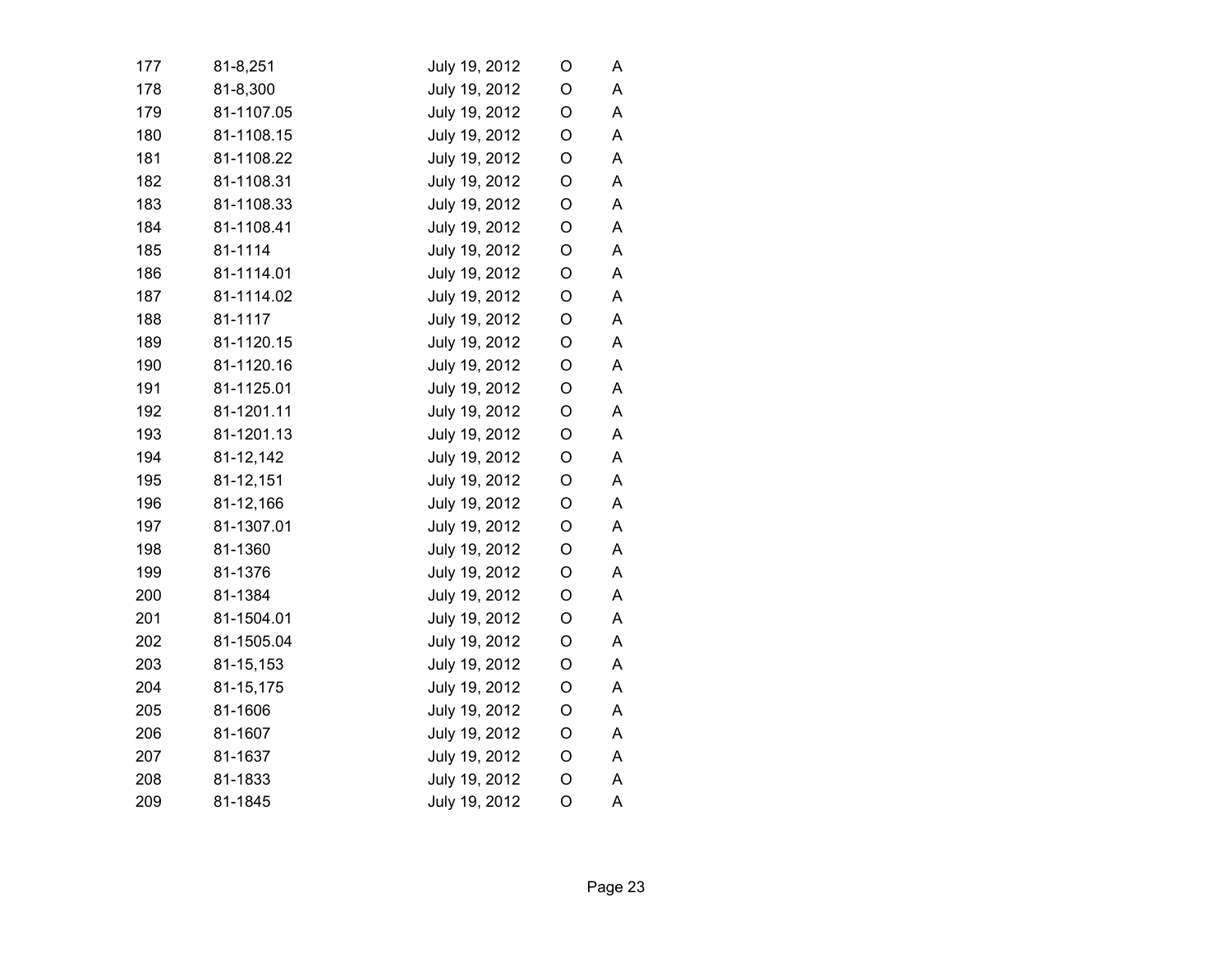| 210 | 81-2004.04 | July 19, 2012 | O | A |
|-----|------------|---------------|---|---|
| 211 | 81-2022    | July 19, 2012 | O | A |
| 212 | 81-2023    | July 19, 2012 | O | A |
| 213 | 81-2213    | July 19, 2012 | O | A |
| 214 | 81-2233    | July 19, 2012 | O | Α |
| 215 | 81-2408    | July 19, 2012 | O | A |
| 216 | 82-333     | July 19, 2012 | O | A |
| 217 | 83-4,147   | July 19, 2012 | O | A |
| 218 | 83-924     | July 19, 2012 | O | Α |
| 219 | 83-963     | July 19, 2012 | O | Α |
| 220 | 83-1209    | July 19, 2012 | O | A |
| 221 | 84-205     | July 19, 2012 | O | A |
| 222 | 84-304     | July 19, 2012 | O | A |
| 223 | 84-322     | July 19, 2012 | O | A |
| 224 | 84-602     | July 19, 2012 | O | A |
| 225 | 84-605     | July 19, 2012 | O | A |
| 226 | 84-702     | July 19, 2012 | O | A |
| 227 | 84-901.01  | July 19, 2012 | O | A |
| 228 | 84-907.06  | July 19, 2012 | O | A |
| 229 | 84-910     | July 19, 2012 | O | A |
| 230 | 84-1205.05 | July 19, 2012 | O | A |
| 231 | 84-1219    | July 19, 2012 | O | A |
| 232 | 84-1315    | July 19, 2012 | O | A |
| 233 | 84-1617    | July 19, 2012 | O | A |
| 234 | 85-1412    | July 19, 2012 | O | A |
| 235 | 85-1413    | July 19, 2012 | O | A |
| 236 | 85-1414    | July 19, 2012 | O | Α |
| 237 | 85-1415    | July 19, 2012 | O | A |
| 238 | 85-1416    | July 19, 2012 | O | A |
| 239 | 85-1429    | July 19, 2012 | O | A |
| 240 | 85-1807    | July 19, 2012 | O | Α |
| 241 | 85-1811    | July 19, 2012 | O | A |
| 242 | 85-2106    | July 19, 2012 | O | A |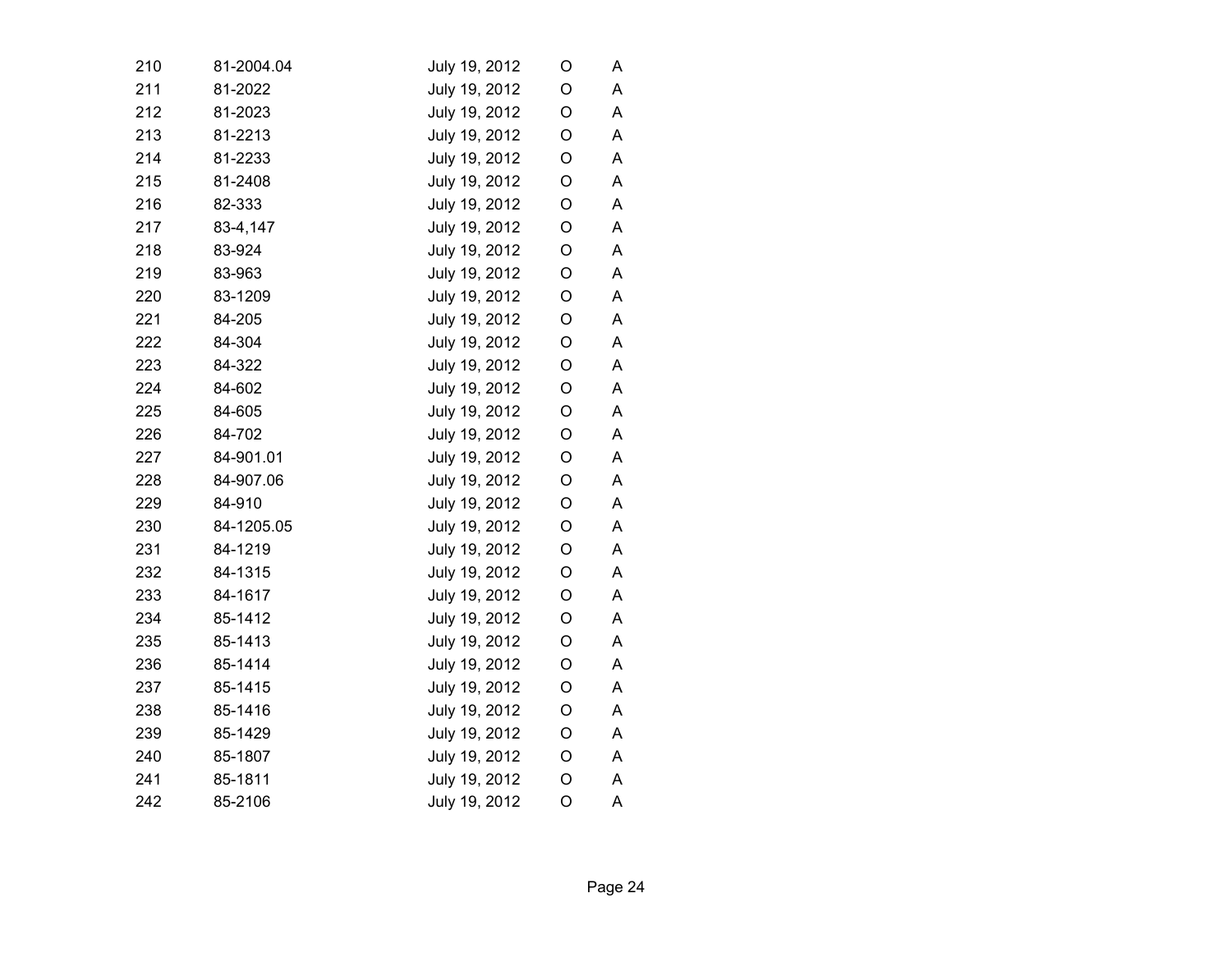|      | 243                     | 86-163   | July 19, 2012   | O           | A            |
|------|-------------------------|----------|-----------------|-------------|--------------|
|      | 244                     | 86-516   | July 19, 2012   | O           | A            |
|      | 245                     | 86-518   | July 19, 2012   | O           | A            |
|      | 246                     | 86-530   | July 19, 2012   | O           | A            |
|      | 247                     | 86-572   | July 19, 2012   | O           | A            |
|      | 248                     | 86-5,100 | July 19, 2012   | O           | A            |
|      | 249                     | 90-309   | July 19, 2012   | O           | A            |
|      | 250                     | Omitted  | July 19, 2012   | O           |              |
|      | 251                     | Omitted  | January 1, 2015 | O           |              |
|      | 252                     | Omitted  | July 19, 2012   | $\mathsf O$ |              |
|      | 253                     | Omitted  | July 19, 2012   | $\mathsf O$ | $\mathsf{R}$ |
|      | 253                     |          | July 19, 2012   | O           | $\mathsf{R}$ |
|      | 253                     |          | July 19, 2012   | O           | $\mathsf{R}$ |
|      | 253                     |          | July 19, 2012   | $\mathsf O$ | R            |
|      | 253                     |          | July 19, 2012   | $\mathsf O$ | $\mathsf R$  |
|      | 253                     |          | July 19, 2012   | O           | $\mathsf R$  |
|      | 253                     |          | July 19, 2012   | $\mathsf O$ | $\mathsf R$  |
|      | 253                     |          | July 19, 2012   | O           | $\mathsf R$  |
|      | 253                     |          | July 19, 2012   | O           | $\mathsf{R}$ |
| 786  | $\mathbf 1$             | 19-613   | March 15, 2012  | E           | A            |
|      | $\overline{2}$          | Omitted  | March 15, 2012  | E           |              |
|      | 3                       | Omitted  | March 15, 2012  | E           |              |
| 788  | 1                       | 38-3214  | July 19, 2012   | E           | A            |
|      | $\overline{2}$          | 38-3215  | July 19, 2012   | E           | A            |
|      | 3                       | Omitted  | July 19, 2012   | E           |              |
| 790  | 1                       | 24-503   | July 1, 2012    | O           | A            |
|      | $\overline{\mathbf{c}}$ | Omitted  | July 1, 2012    | O           |              |
|      | 3                       | Omitted  | July 1, 2012    | O           |              |
|      | $\overline{\mathbf{4}}$ | Omitted  | July 1, 2012    | O           |              |
| 793  | $\mathbf 1$             | 25-3401  | July 19, 2012   | E           | N            |
|      | $\overline{2}$          | Omitted  | July 19, 2012   | E           |              |
| 793A | $\mathbf{1}$            | 90-536   | July 19, 2012   | E           | A/N          |
|      | $\overline{2}$          | Omitted  | July 19, 2012   | E           |              |

R 2-5304 R 3-806 R 50-422 R 54-1916 R 71-465 R 71-5213 R 81-12,122 R 85-1,130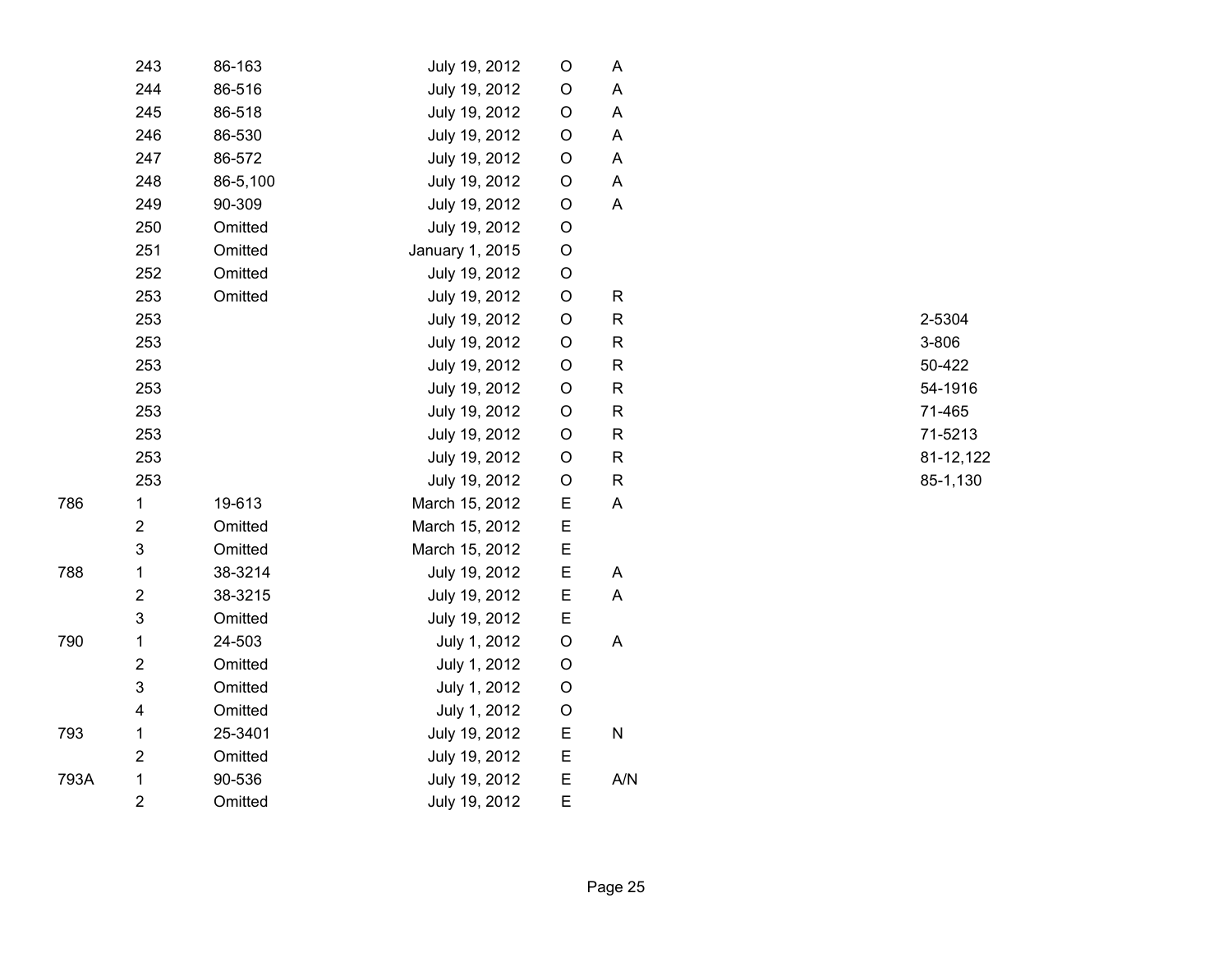| 794 | 1                       | 71-3503    | July 19, 2012 | E | A |  |
|-----|-------------------------|------------|---------------|---|---|--|
|     | $\overline{2}$          | Omitted    | July 19, 2012 | E |   |  |
| 795 | 1                       | 80-317     | July 19, 2012 | E | A |  |
|     | $\overline{2}$          | Omitted    | July 19, 2012 | E |   |  |
| 799 | $\mathbf 1$             | 28-201     | July 19, 2012 | E | Α |  |
|     | 2                       | 28-707     | July 19, 2012 | E | A |  |
|     | 3                       | Omitted    | July 19, 2012 | E |   |  |
| 800 | $\mathbf 1$             | 72-258.03  | July 19, 2012 | E | A |  |
|     | $\overline{\mathbf{c}}$ | Omitted    | July 19, 2012 | E |   |  |
| 801 | 1                       | 18-1214    | July 19, 2012 | E | A |  |
|     | $\overline{2}$          | 18-1738    | July 19, 2012 | E | A |  |
|     | 3                       | 18-1738.01 | July 19, 2012 | E | A |  |
|     | $\overline{\mathbf{4}}$ | 18-1738.02 | July 19, 2012 | E | A |  |
|     | 5                       | 18-1739    | July 19, 2012 | E | Α |  |
|     | 6                       | 37-1214    | July 19, 2012 | E | A |  |
|     | $\overline{7}$          | 37-1215    | July 19, 2012 | E | A |  |
|     | 8                       | 37-1216    | July 19, 2012 | E | A |  |
|     | 9                       | 37-1217    | July 19, 2012 | E | A |  |
|     | 10                      | 37-1218    | July 19, 2012 | E | A |  |
|     | 11                      | 37-1219    | July 19, 2012 | E | A |  |
|     | 12                      | 37-1223    | July 19, 2012 | E | A |  |
|     | 13                      | 37-1226    | July 19, 2012 | E | A |  |
|     | 14                      | 37-1227    | July 19, 2012 | E | A |  |
|     | 15                      | 37-1278    | July 19, 2012 | E | A |  |
|     | 16                      | 37-1279    | July 19, 2012 | E | A |  |
|     | 17                      | 37-1280    | July 19, 2012 | E | A |  |
|     | 18                      | 37-1282    | July 19, 2012 | E | A |  |
|     | 19                      | 37-1283    | July 19, 2012 | E | A |  |
|     | 20                      | 37-1284    | July 19, 2012 | E | Α |  |
|     | 21                      | 37-1285    | July 19, 2012 | E | A |  |
|     | 22                      | 37-1286    | July 19, 2012 | E | Α |  |
|     | 23                      | 37-1287    | July 19, 2012 | E | Α |  |
|     | 24                      | 37-1289    | July 19, 2012 | E | A |  |
|     |                         |            |               |   |   |  |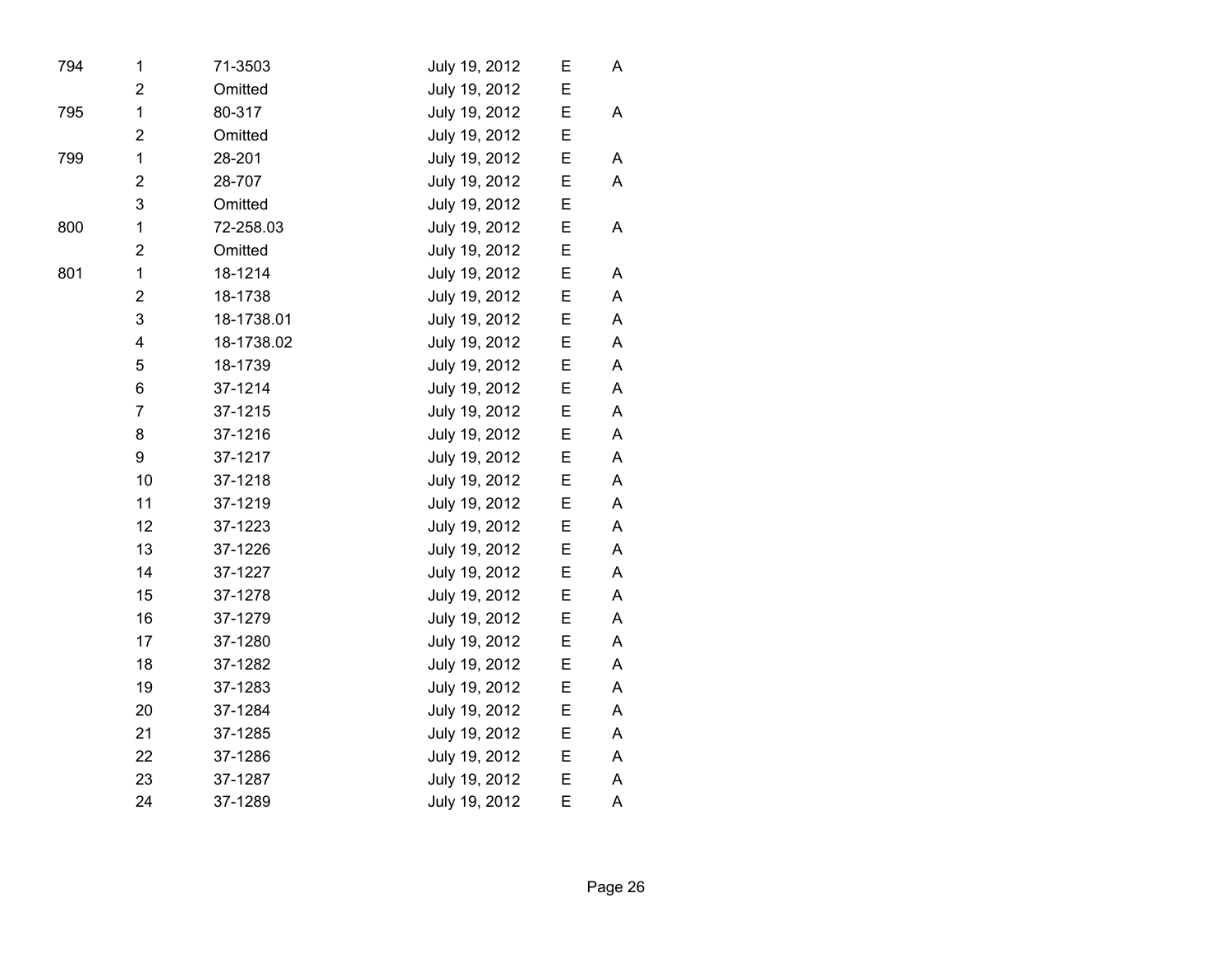| 25 | 37-1291   | July 19, 2012 | E | Α |  |
|----|-----------|---------------|---|---|--|
| 26 | 37-1293   | July 19, 2012 | E | A |  |
| 27 | 37-1296   | July 19, 2012 | Е | Α |  |
| 28 | 60-142.03 | July 19, 2012 | E | A |  |
| 29 | 60-144    | July 19, 2012 | Е | Α |  |
| 30 | 60-146    | July 19, 2012 | E | A |  |
| 31 | 60-147    | July 19, 2012 | E | A |  |
| 32 | 60-148    | July 19, 2012 | E | A |  |
| 33 | 60-149    | July 19, 2012 | E | A |  |
| 34 | 60-150    | July 19, 2012 | Ε | A |  |
| 35 | 60-152    | July 19, 2012 | E | Α |  |
| 36 | 60-153    | July 19, 2012 | Ε | Α |  |
| 37 | 60-161    | July 19, 2012 | Е | A |  |
| 38 | 60-162    | July 19, 2012 | Е | A |  |
| 39 | 60-163    | July 19, 2012 | E | A |  |
| 40 | 60-164    | July 19, 2012 | E | A |  |
| 41 | 60-166    | July 19, 2012 | E | A |  |
| 42 | 60-168    | July 19, 2012 | Е | A |  |
| 43 | 60-168.01 | July 19, 2012 | E | A |  |
| 44 | 60-169    | July 19, 2012 | E | A |  |
| 45 | 60-170    | July 19, 2012 | Е | A |  |
| 46 | 60-173    | July 19, 2012 | E | A |  |
| 47 | 60-175    | July 19, 2012 | Ε | Α |  |
| 48 | 60-178    | July 19, 2012 | Е | A |  |
| 49 | 60-180    | July 19, 2012 | Е | A |  |
| 50 | 60-181    | July 19, 2012 | Ε | Α |  |
| 51 | 60-184    | July 19, 2012 | Е | A |  |
| 52 | 60-189    | July 19, 2012 | Е | A |  |
| 53 | 60-371    | July 19, 2012 | E | A |  |
| 54 | 60-372    | July 19, 2012 | Е | Α |  |
| 55 | 60-382    | July 19, 2012 | Е | A |  |
| 56 | 60-384    | July 19, 2012 | E | A |  |
| 57 | 60-385    | July 19, 2012 | E | A |  |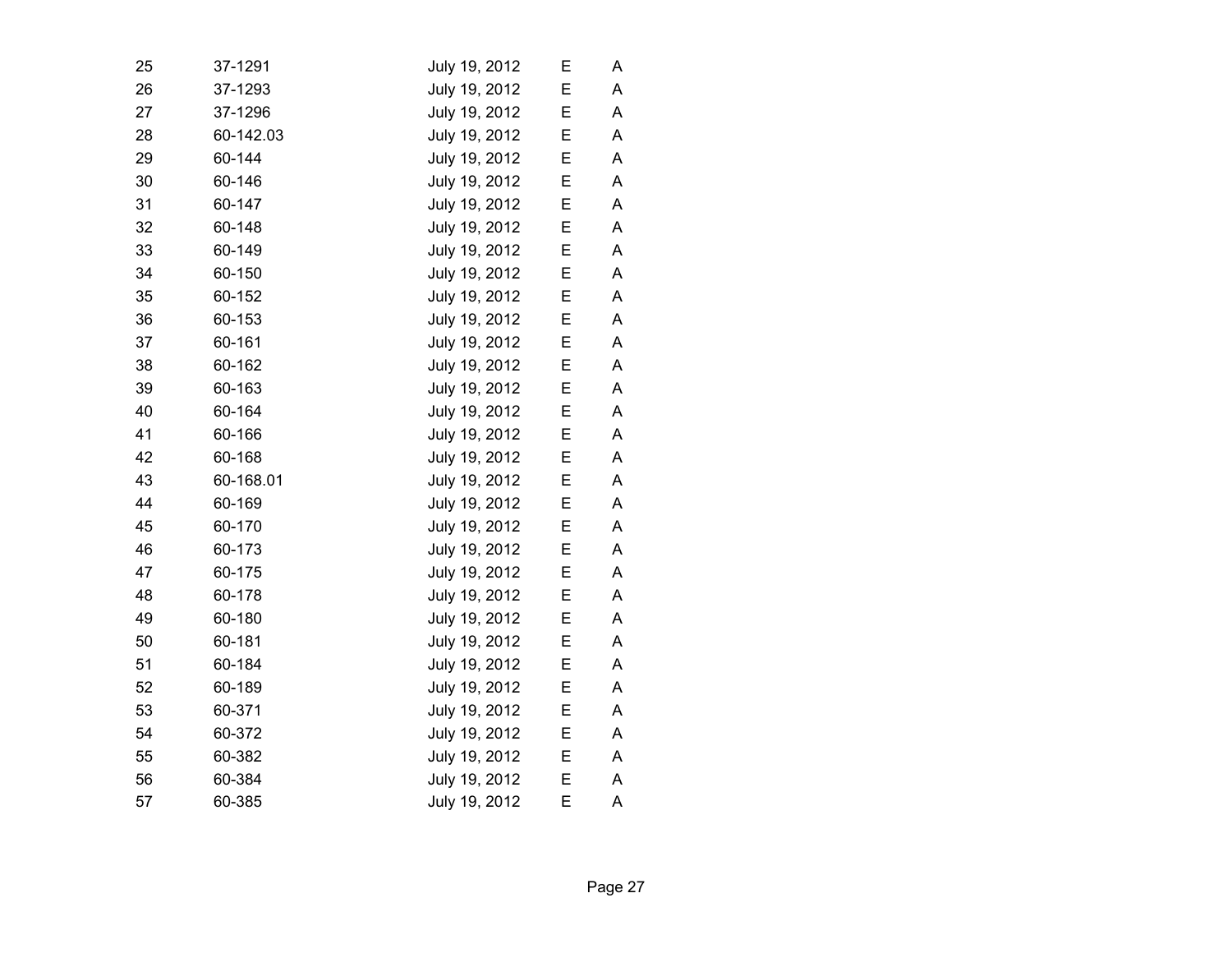| 58 | 60-386      | July 19, 2012 | Е | Α |  |
|----|-------------|---------------|---|---|--|
| 59 | 60-388      | July 19, 2012 | E | A |  |
| 60 | 60-391      | July 19, 2012 | Е | A |  |
| 61 | 60-395      | July 19, 2012 | Е | A |  |
| 62 | 60-396      | July 19, 2012 | E | A |  |
| 63 | 60-397      | July 19, 2012 | E | A |  |
| 64 | 60-398      | July 19, 2012 | E | A |  |
| 65 | 60-3,104.01 | July 19, 2012 | E | A |  |
| 66 | 60-3,109    | July 19, 2012 | Е | A |  |
| 67 | 60-3,111    | July 19, 2012 | Е | A |  |
| 68 | 60-3,112    | July 19, 2012 | E | A |  |
| 69 | 60-3,114    | July 19, 2012 | Е | Α |  |
| 70 | 60-3,115    | July 19, 2012 | Е | A |  |
| 71 | 60-3,116    | July 19, 2012 | Е | A |  |
| 72 | 60-3,119    | July 19, 2012 | E | A |  |
| 73 | 60-3,120    | July 19, 2012 | E | A |  |
| 74 | 60-3,121    | July 19, 2012 | E | A |  |
| 75 | 60-3,122.02 | July 19, 2012 | Е | Α |  |
| 76 | 60-3,128    | July 19, 2012 | E | A |  |
| 77 | 60-3,140    | July 19, 2012 | E | A |  |
| 78 | 60-3,141    | July 19, 2012 | Е | A |  |
| 79 | 60-3,142    | July 19, 2012 | E | A |  |
| 80 | 60-3,144    | July 19, 2012 | Е | Α |  |
| 81 | 60-3,147    | July 19, 2012 | Е | A |  |
| 82 | 60-3,148    | July 19, 2012 | Е | A |  |
| 83 | 60-3,156    | July 19, 2012 | E | A |  |
| 84 | 60-3,157    | July 19, 2012 | E | A |  |
| 85 | 60-3,158    | July 19, 2012 | E | A |  |
| 86 | 60-3,159    | July 19, 2012 | E | A |  |
| 87 | 60-3,163    | July 19, 2012 | E | A |  |
| 88 | 60-3,166    | July 19, 2012 | Е | A |  |
| 89 | 60-3,186    | July 19, 2012 | Е | A |  |
| 90 | 60-3,189    | July 19, 2012 | E | A |  |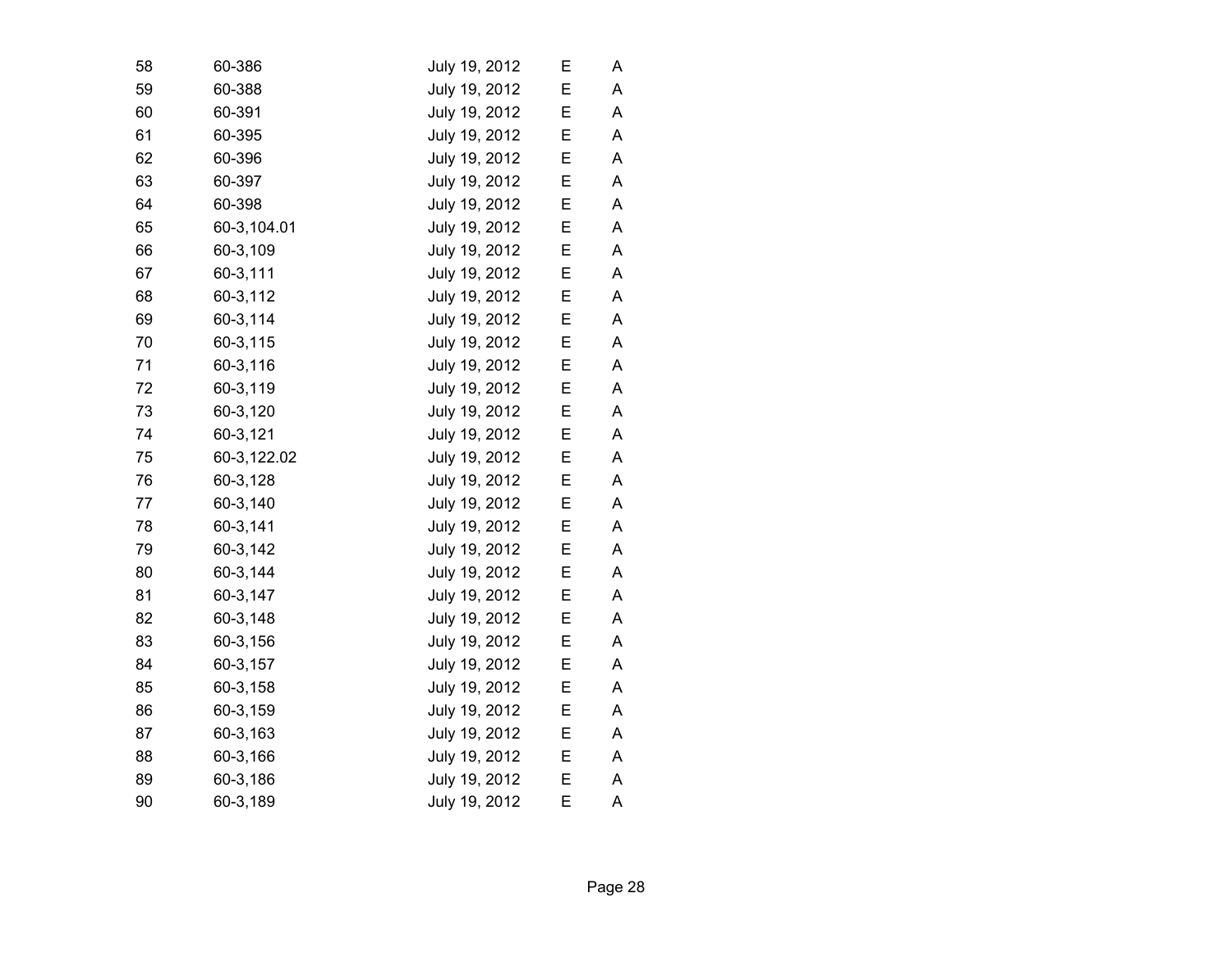|     | 91                      | 60-3,190   | July 19, 2012  | Е | Α            |
|-----|-------------------------|------------|----------------|---|--------------|
|     | 92                      | 60-3,202   | July 19, 2012  | E | Α            |
|     | 93                      | 60-3,209   | July 19, 2012  | E | A            |
|     | 94                      | 60-3,217   | July 19, 2012  | E | A            |
|     | 95                      | 60-1803    | July 19, 2012  | E | A            |
|     | 96                      | 60-1807    | July 19, 2012  | E | A            |
|     | 97                      | 77-1501    | July 19, 2012  | E | A            |
|     | 98                      | 77-2703    | July 19, 2012  | E | A            |
|     | 99                      | 77-2708    | July 19, 2012  | E | A            |
|     | 100                     | 77-3445    | July 19, 2012  | Ε | A            |
|     | 101                     | Omitted    | July 19, 2012  | E |              |
|     | 102                     | Omitted    | July 19, 2012  | E | R            |
|     | 102                     |            | July 19, 2012  | E | R            |
|     | 102                     |            | July 19, 2012  | E | $\mathsf R$  |
|     | 102                     |            | July 19, 2012  | E | R            |
|     | 102                     |            | July 19, 2012  | E | $\mathsf{R}$ |
|     | 102                     |            | July 19, 2012  | E | $\mathsf R$  |
| 804 | $\mathbf 1$             | 28-1416    | July 19, 2012  | E | A            |
|     | $\overline{2}$          | Omitted    | July 19, 2012  | E |              |
| 805 | 1                       | 28-1239.01 | July 19, 2012  | Е | A            |
|     | $\mathbf 2$             | 28-1246    | July 19, 2012  | Ε | Α            |
|     | 3                       | Omitted    | July 19, 2012  | E |              |
| 807 | $\mathbf 1$             | 29-820     | April 19, 2012 | E | A            |
|     | $\overline{2}$          | 69-2433    | April 19, 2012 | E | A            |
|     | 3                       | 69-2435    | April 19, 2012 | E | Α            |
|     | $\overline{\mathbf{4}}$ | 69-2436    | April 19, 2012 | E | A            |
|     | 5                       | 69-2439    | April 19, 2012 | E | A            |
|     | 6                       | 69-2443    | April 19, 2012 | E | A            |
|     | $\overline{7}$          | Omitted    | April 19, 2012 | E |              |
|     | 8                       | Omitted    | April 19, 2012 | E |              |
| 810 | 1                       | 44-7,105   | July 19, 2012  | E | ${\sf N}$    |
| 811 | 1                       | 8-1401     | July 19, 2012  | E |              |
|     | $\overline{2}$          | Omitted    | July 19, 2012  | E |              |

R 23-186 R 37-1280.01 R 60-111 R 60-162.01 R 60-320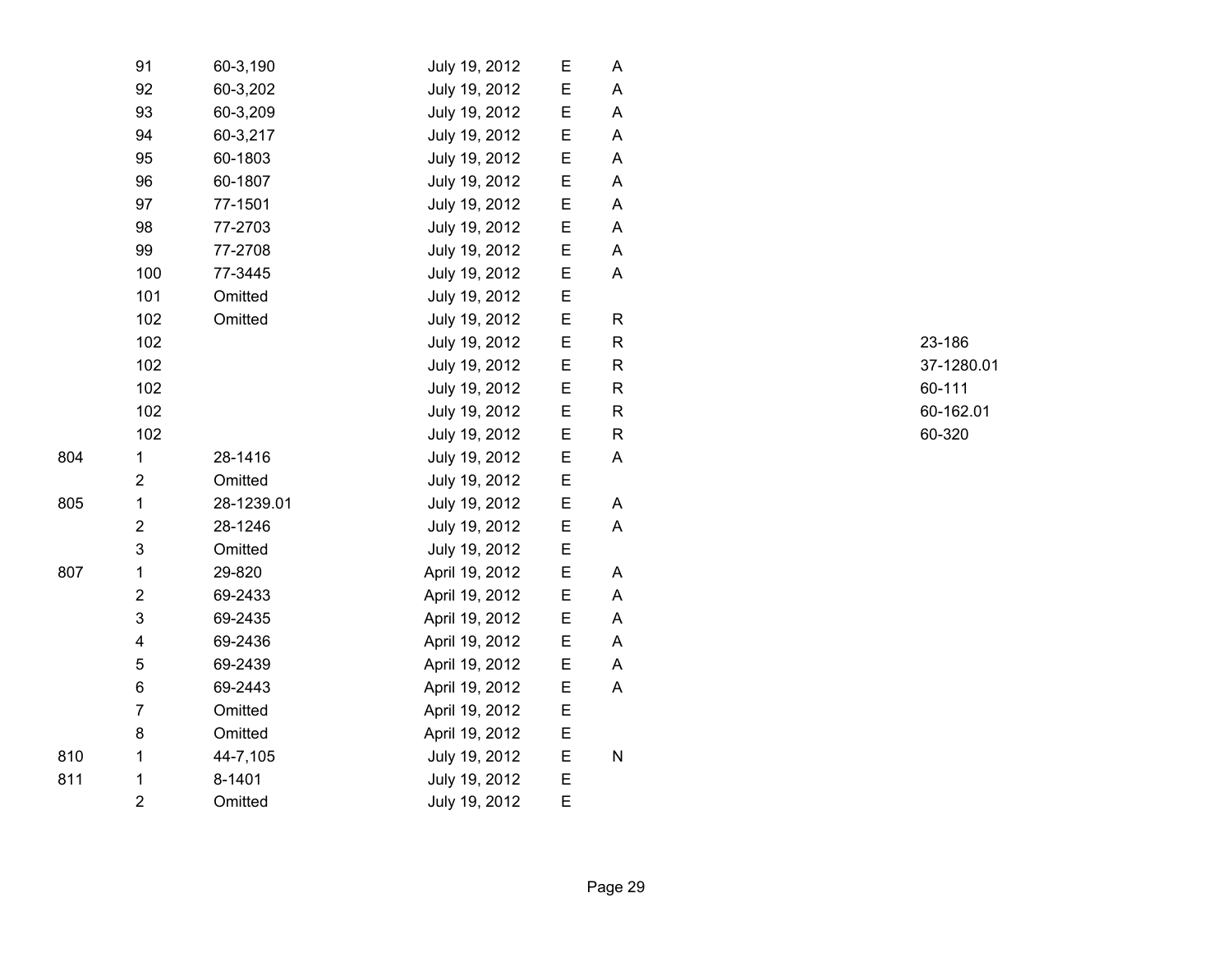| 817  | $\mathbf{1}$   | 23-1701.01 | January 1, 2014 | O           | A |
|------|----------------|------------|-----------------|-------------|---|
|      | 2              | 29-2264    | July 19, 2012   | $\mathsf O$ | A |
|      | 3              | 47-624     | July 19, 2012   | $\mathsf O$ | A |
|      | 4              | 47-627     | July 19, 2012   | O           | A |
|      | 5              | 81-1401    | January 1, 2014 | O           | A |
|      | 6              | 81-1403    | January 1, 2014 | $\mathsf O$ | A |
|      | $\overline{7}$ | 81-1404    | January 1, 2014 | O           | A |
|      | 8              | 81-1406    | January 1, 2014 | O           | A |
|      | 9              | 81-1412.02 | January 1, 2014 | O           | A |
|      | 10             | 81-1414    | January 1, 2014 | O           | A |
|      | 11             | 81-1414.04 | January 1, 2014 | O           | A |
|      | 12             | 81-1414.05 | January 1, 2014 | O           | A |
|      | 13             | 81-1414.07 | January 1, 2014 | O           | N |
|      | 14             | 81-1414.08 | January 1, 2014 | $\mathsf O$ | N |
|      | 15             | 81-1414.09 | January 1, 2014 | O           | N |
|      | 16             | 81-1414.10 | January 1, 2014 | O           | N |
|      | 17             | 81-1439    | January 1, 2014 | O           | A |
|      | 18             | Omitted    | July 19, 2012   | $\mathsf O$ |   |
|      | 19             | Omitted    | July 19, 2012   | O           |   |
|      | 20             | Omitted    | January 1, 2014 | $\mathsf O$ |   |
|      | 21             | Omitted    | January 1, 2014 | $\mathsf O$ | R |
|      | 22             |            | January 1, 2014 | $\mathsf O$ | R |
|      | 23             |            | January 1, 2014 | O           | R |
| 817A |                | Omitted    | January 1, 2014 | O           |   |
| 819  | 1              | 69-1301    | July 19, 2012   | E           | A |
|      | $\overline{2}$ | 69-1307.06 | July 19, 2012   | E           | N |
|      | 3              | 69-1307.07 | July 19, 2012   | E           | N |
|      | 4              | 69-1329    | July 19, 2012   | Е           | A |
|      | 5              | Omitted    | July 19, 2012   | E           |   |
| 820  | $\mathbf 1$    | 43-4208    | April 12, 2012  | O           | N |
|      | $\overline{2}$ | 43-4209    | April 12, 2012  | O           | N |
|      | 3              | 43-4210    | April 12, 2012  | O           | N |
|      | 4              | 43-4211    | April 12, 2012  | O           | N |

R 81-1414.01 R 81-1414.02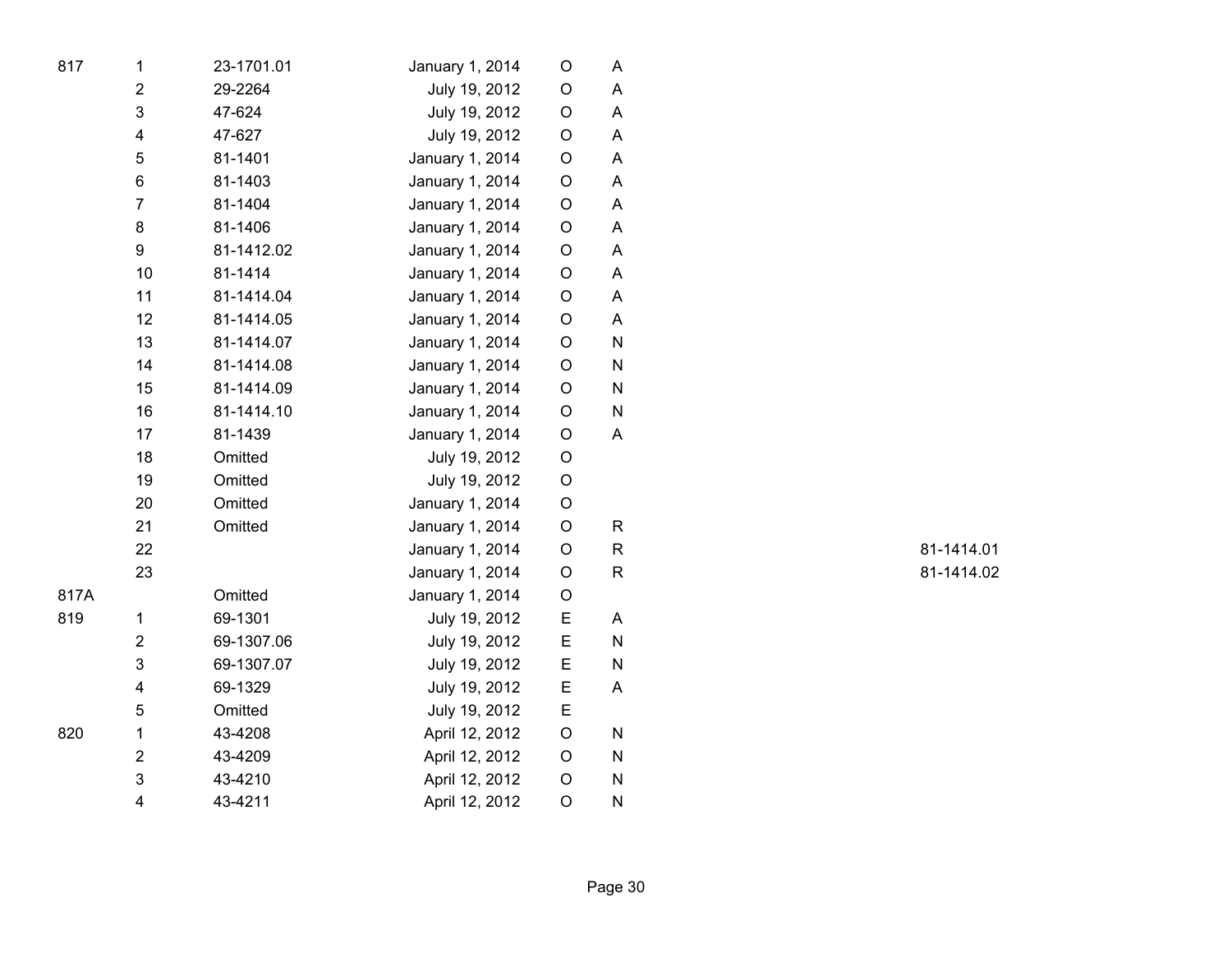|      | 5                       | 43-4212 | April 12, 2012 | O | N         |  |
|------|-------------------------|---------|----------------|---|-----------|--|
|      | $\,6$                   | 43-4213 | April 12, 2012 | O | ${\sf N}$ |  |
|      | $\overline{7}$          | 71-1902 | July 1, 2012   | O | A         |  |
|      | 8                       | Omitted | April 12, 2012 | O |           |  |
|      | 9                       | Omitted | July 1, 2012   | O |           |  |
|      | 10                      | Omitted | April 12, 2012 | O |           |  |
| 820A |                         | Omitted | April 12, 2012 | E |           |  |
| 821  | 1                       | 43-4201 | April 12, 2012 | E | N         |  |
|      | $\overline{\mathbf{c}}$ | 43-4202 | April 12, 2012 | Ε | N         |  |
|      | 3                       | 43-4203 | April 12, 2012 | E | N         |  |
|      | 4                       | 43-4204 | April 12, 2012 | E | ${\sf N}$ |  |
|      | 5                       | 43-4205 | April 12, 2012 | Е | N         |  |
|      | 6                       | 43-4206 | April 12, 2012 | Ε | N         |  |
|      | $\overline{7}$          | 43-4207 | April 12, 2012 | Ε | N         |  |
|      | 8                       | 43-4301 | April 12, 2012 | E | N         |  |
|      | 9                       | 43-4302 | April 12, 2012 | Ε | N         |  |
|      | 10                      | 43-4303 | April 12, 2012 | E | N         |  |
|      | 11                      | 43-4304 | April 12, 2012 | Ε | ${\sf N}$ |  |
|      | 12                      | 43-4305 | April 12, 2012 | E | N         |  |
|      | 13                      | 43-4306 | April 12, 2012 | E | N         |  |
|      | 14                      | 43-4307 | April 12, 2012 | Ε | N         |  |
|      | 15                      | 43-4308 | April 12, 2012 | E | N         |  |
|      | 16                      | 43-4309 | April 12, 2012 | Ε | N         |  |
|      | 17                      | 43-4310 | April 12, 2012 | E | N         |  |
|      | 18                      | 43-4311 | April 12, 2012 | Ε | ${\sf N}$ |  |
|      | 19                      | 43-4312 | April 12, 2012 | E | N         |  |
|      | 20                      | 43-4313 | April 12, 2012 | E | N         |  |
|      | 21                      | 43-4314 | April 12, 2012 | Ε | N         |  |
|      | 22                      | 43-4315 | April 12, 2012 | Ε | N         |  |
|      | 23                      | 43-4316 | April 12, 2012 | Ε | N         |  |
|      | 24                      | 43-4317 | April 12, 2012 | E | ${\sf N}$ |  |
|      | 25                      | 43-4318 | April 12, 2012 | E | N         |  |
|      | 26                      | 43-4319 | April 12, 2012 | E | N         |  |
|      |                         |         |                |   |           |  |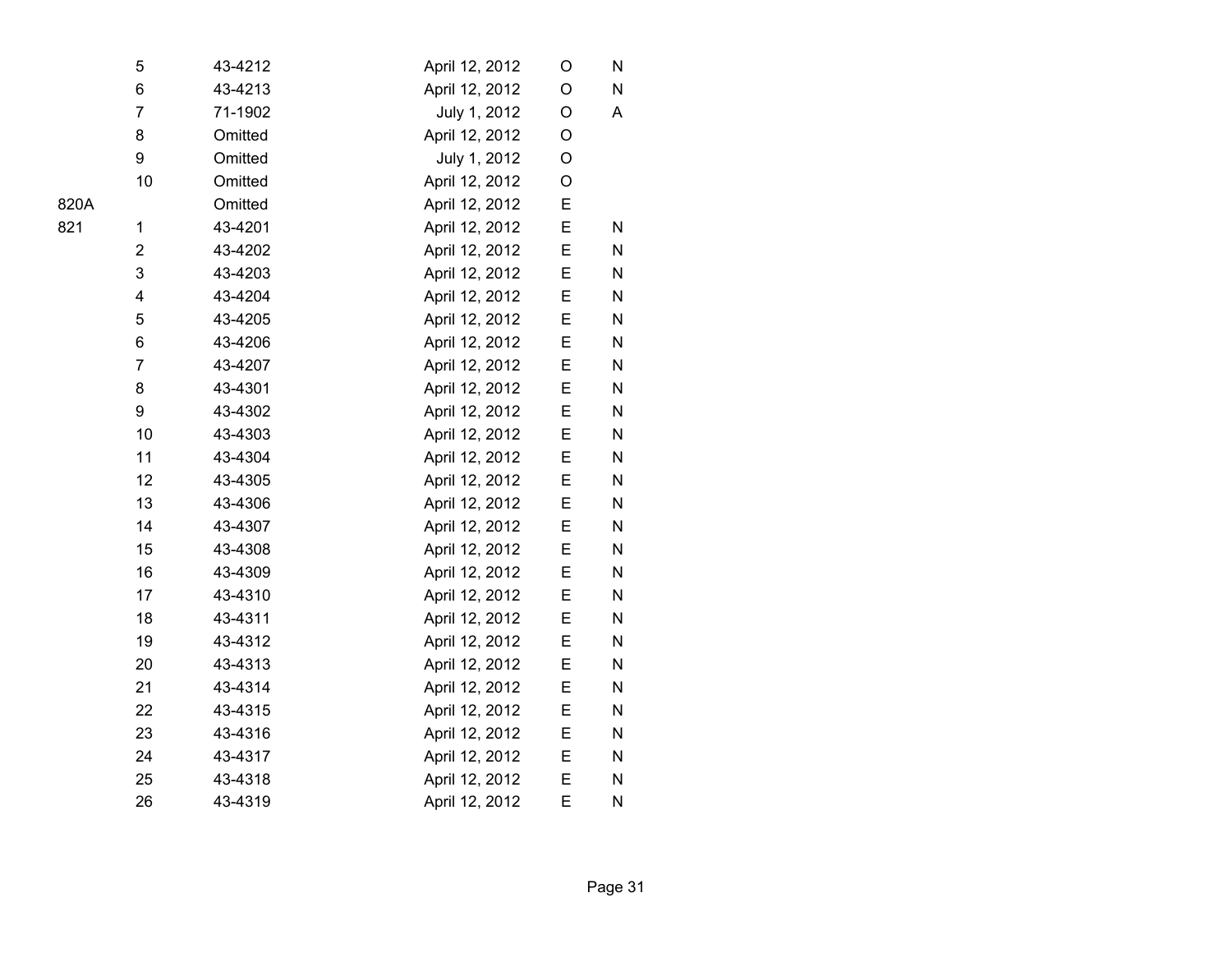|      | 27                      | 43-4320   | April 12, 2012 | E | N |  |
|------|-------------------------|-----------|----------------|---|---|--|
|      | 28                      | 43-4321   | April 12, 2012 | E | N |  |
|      | 29                      | 43-4322   | April 12, 2012 | E | N |  |
|      | 30                      | 43-4323   | April 12, 2012 | E | N |  |
|      | 31                      | 43-4324   | April 12, 2012 | E | N |  |
|      | 32                      | 43-4325   | April 12, 2012 | Ε | N |  |
|      | 33                      | 43-4326   | April 12, 2012 | E | N |  |
|      | 34                      | 43-4327   | April 12, 2012 | E | N |  |
|      | 35                      | 43-4328   | April 12, 2012 | E | N |  |
|      | 36                      | 43-4329   | April 12, 2012 | E | N |  |
|      | 37                      | 43-4330   | April 12, 2012 | E | N |  |
|      | 38                      | 43-4331   | April 12, 2012 | E | N |  |
|      | 39                      | 28-711    | April 12, 2012 | E | A |  |
|      | 40                      | 73-401    | April 12, 2012 | E | Α |  |
|      | 41                      | 81-8,240  | April 12, 2012 | E | Α |  |
|      | 42                      | 81-8,241  | April 12, 2012 | E | Α |  |
|      | 43                      | 81-8,244  | April 12, 2012 | E | A |  |
|      | 44                      | 81-8,245  | April 12, 2012 | E | A |  |
|      | 45                      | Omitted   | April 12, 2012 | E |   |  |
|      | 46                      | Omitted   | April 12, 2012 | Е |   |  |
| 821A |                         | Omitted   | April 12, 2012 | E |   |  |
| 822  | 1                       | 77-1315   | July 19, 2012  | E | Α |  |
|      | $\overline{\mathbf{c}}$ | Omitted   | July 19, 2012  | E |   |  |
| 823  | $\mathbf 1$             | 16-731    | July 19, 2012  | E | A |  |
|      | $\overline{\mathbf{c}}$ | 23-1601   | July 19, 2012  | E | Α |  |
|      | 3                       | Omitted   | July 19, 2012  | E |   |  |
| 824  | $\mathbf 1$             | 53-101    | April 7, 2012  | E | Α |  |
|      | $\overline{\mathbf{c}}$ | 53-103    | April 7, 2012  | E | A |  |
|      | 3                       | 53-103.03 | April 7, 2012  | E | Α |  |
|      | 4                       | 53-103.43 | April 7, 2012  | E | N |  |
|      | 5                       | 53-103.38 | April 7, 2012  | E | Α |  |
|      | 6                       | 53-160    | April 7, 2012  | E | Α |  |
|      | $\overline{7}$          | 53-164.01 | April 7, 2012  | E | Α |  |

823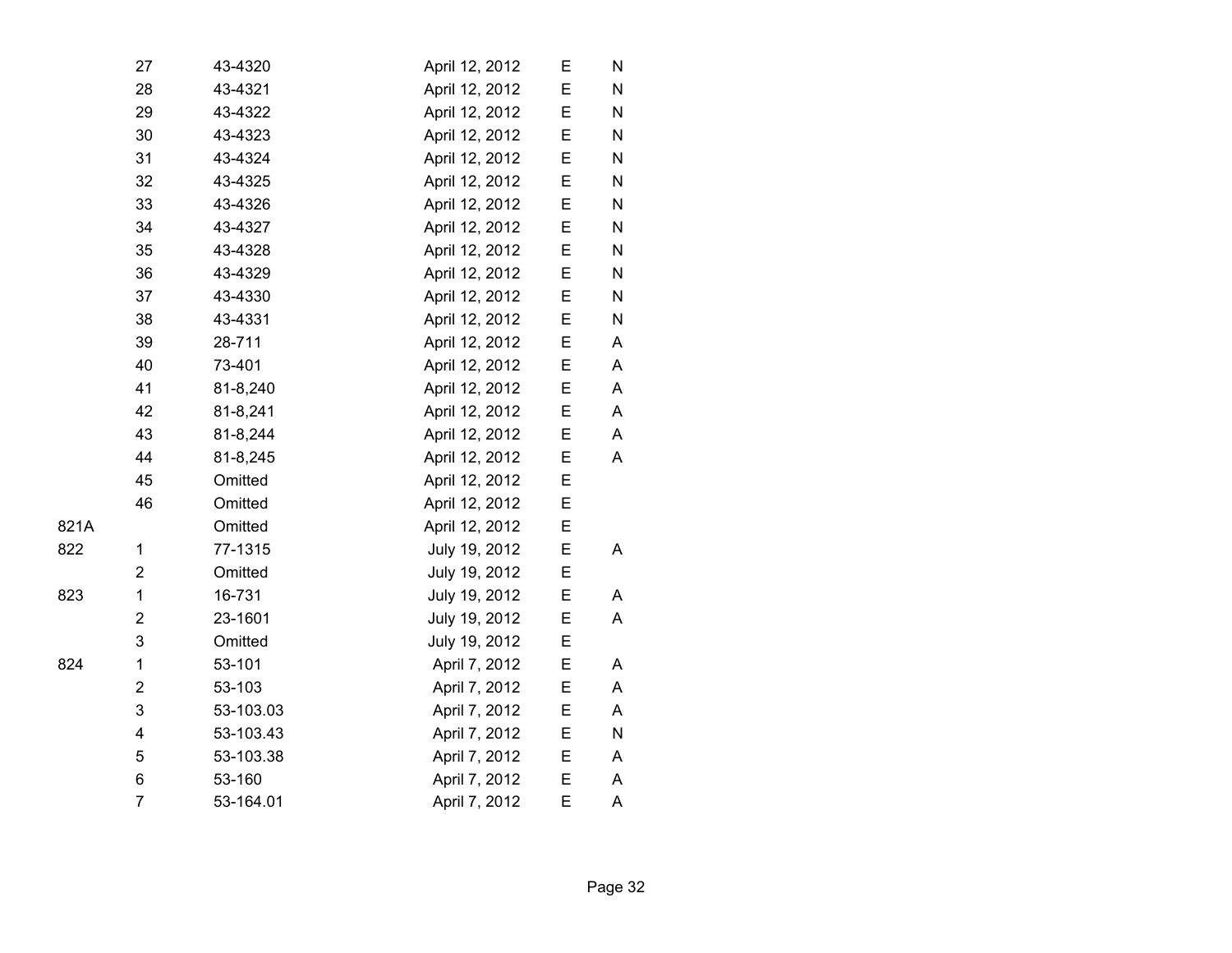|      | 8                       | Omitted    | April 7, 2012 | Е |           |
|------|-------------------------|------------|---------------|---|-----------|
|      | 9                       | Omitted    | April 7, 2012 | E |           |
| 825  | $\mathbf 1$             | 81-3127    | July 19, 2012 | E | N         |
|      | $\overline{2}$          | 81-3128    | July 19, 2012 | E | N         |
|      | 3                       | 81-3129    | July 19, 2012 | E | N         |
|      | $\overline{\mathbf{4}}$ | 81-3130    | July 19, 2012 | E | N         |
|      | 5                       | 81-3131    | July 19, 2012 | E | N         |
|      | 6                       | 81-3132    | July 19, 2012 | E | N         |
| 825A |                         | Omitted    | July 19, 2012 | E |           |
| 828  | 1                       | 66-901     | March 8, 2012 | E | Α         |
|      | $\mathbf 2$             | 66-902     | March 8, 2012 | E | A         |
|      | 3                       | 66-902.01  | March 8, 2012 | E | N         |
|      | $\overline{\mathbf{4}}$ | 66-909.04  | March 8, 2012 | E | ${\sf N}$ |
|      | 5                       | 66-909     | March 8, 2012 | E | A         |
|      | 6                       | 66-910     | March 8, 2012 | E | A         |
|      | $\overline{7}$          | 66-911.01  | March 8, 2012 | E | A         |
|      | 8                       | 66-912     | March 8, 2012 | E | A         |
|      | 9                       | 66-912.01  | March 8, 2012 | E | ${\sf N}$ |
|      | 10                      | 66-912.02  | March 8, 2012 | E | N         |
|      | 11                      | 72-270     | March 8, 2012 | E | A         |
|      | 12                      | 72-271     | March 8, 2012 | E | A         |
|      | 13                      | 72-272     | March 8, 2012 | E | A         |
|      | 14                      | 72-273     | March 8, 2012 | E | A         |
|      | 15                      | 72-274     | March 8, 2012 | E | A         |
|      | 16                      | 76-3001    | March 8, 2012 | E | A         |
|      | 17                      | 76-3004    | March 8, 2012 | E | Α         |
|      | 18                      | 77-2704.57 | March 8, 2012 | E | A         |
|      | 19                      | 79-309.01  | March 8, 2012 | E | Α         |
|      | 20                      | 79-1035    | March 8, 2012 | E | A         |
|      | 21                      | Omitted    | March 8, 2012 | E |           |
|      | 22                      | Omitted    | March 8, 2012 | E | R         |
|      | 22                      |            | March 8, 2012 | E | R         |
|      | 22                      |            | March 8, 2012 | E | R         |

R 66-907 R 66-909.03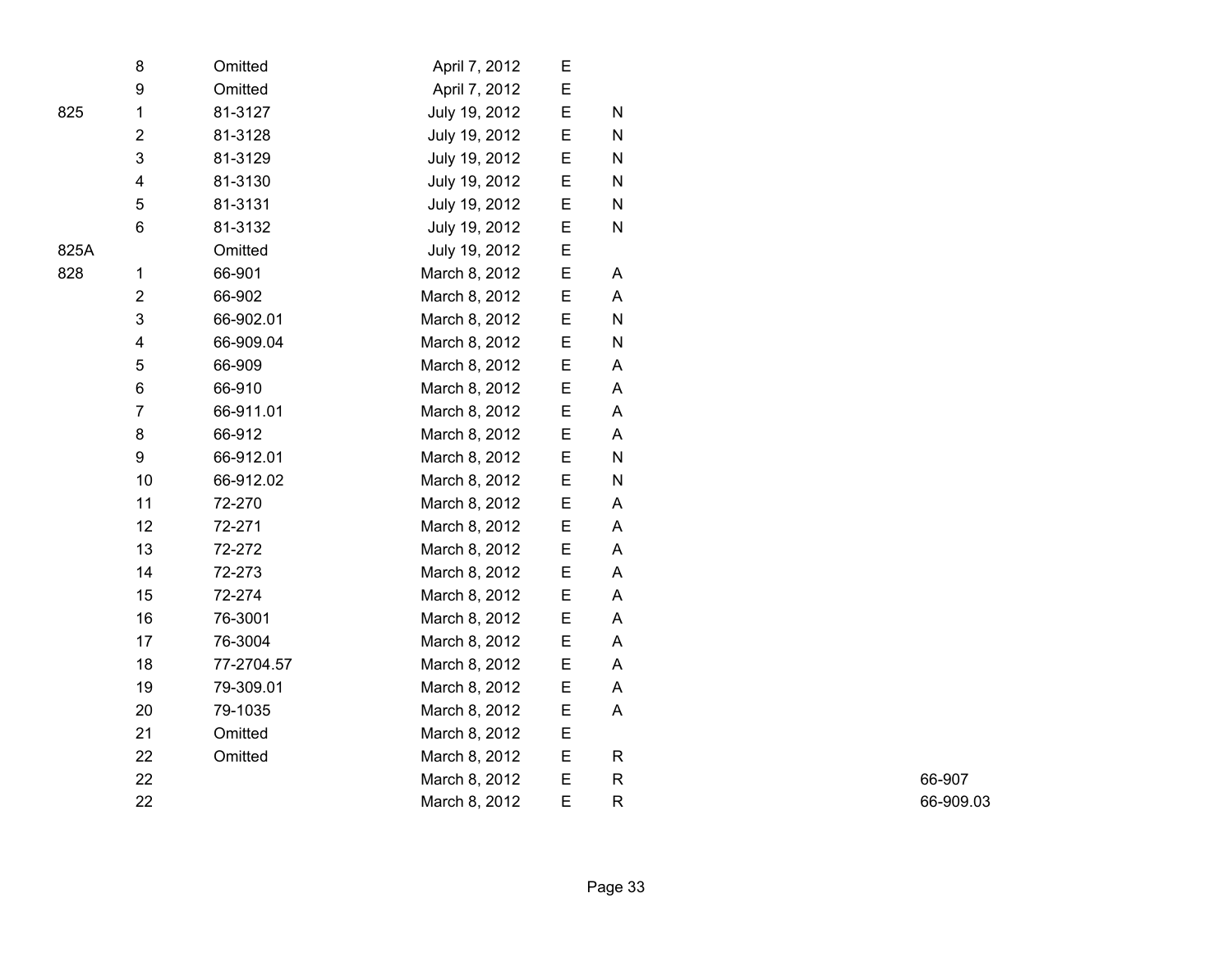|     | 22                      |            | March 8, 2012 | Ε           | R         |  |
|-----|-------------------------|------------|---------------|-------------|-----------|--|
|     | 23                      | Omitted    | March 8, 2012 | E           |           |  |
| 830 | $\mathbf{1}$            | 77-2701    | July 1, 2012  | $\mathsf O$ | A         |  |
|     | $\overline{2}$          | 77-2701.04 | July 1, 2012  | O           | A         |  |
|     | 3                       | 77-2704.61 | July 1, 2012  | O           | N         |  |
|     | 4                       | Omitted    | July 1, 2012  | O           |           |  |
|     | 5                       | Omitted    | July 1, 2012  | $\circ$     |           |  |
|     | 6                       | Omitted    | July 1, 2012  | $\circ$     |           |  |
| 831 | $\mathbf 1$             | 38-3401    | July 19, 2012 | E           | N         |  |
|     | $\overline{\mathbf{c}}$ | 38-3402    | July 19, 2012 | E           | N         |  |
|     | 3                       | 38-3403    | July 19, 2012 | E           | N         |  |
|     | $\overline{\mathbf{4}}$ | 38-3404    | July 19, 2012 | E           | ${\sf N}$ |  |
|     | 5                       | 38-3405    | July 19, 2012 | E           | ${\sf N}$ |  |
|     | 6                       | 38-3406    | July 19, 2012 | E           | N         |  |
|     | $\overline{7}$          | 38-3407    | July 19, 2012 | E           | ${\sf N}$ |  |
|     | 8                       | 38-3408    | July 19, 2012 | E           | ${\sf N}$ |  |
|     | 9                       | 38-3409    | July 19, 2012 | E           | ${\sf N}$ |  |
|     | 10                      | 38-3410    | July 19, 2012 | E           | ${\sf N}$ |  |
|     | 11                      | 38-3411    | July 19, 2012 | E           | ${\sf N}$ |  |
|     | 12                      | 38-3412    | July 19, 2012 | E           | ${\sf N}$ |  |
|     | 13                      | 38-3413    | July 19, 2012 | E           | N         |  |
|     | 14                      | 38-3414    | July 19, 2012 | E           | N         |  |
|     | 15                      | 38-3415    | July 19, 2012 | E           | N         |  |
|     | 16                      | 38-3416    | July 19, 2012 | E           | N         |  |
|     | 17                      | 38-3417    | July 19, 2012 | E           | N         |  |
|     | 18                      | 38-3418    | July 19, 2012 | E           | ${\sf N}$ |  |
|     | 19                      | 38-3419    | July 19, 2012 | E           | ${\sf N}$ |  |
|     | 20                      | 38-3420    | July 19, 2012 | E           | ${\sf N}$ |  |
|     | 21                      | 38-3421    | July 19, 2012 | E           | ${\sf N}$ |  |
|     | 22                      | 38-3422    | July 19, 2012 | E           | ${\sf N}$ |  |
|     | 23                      | 38-3423    | July 19, 2012 | E           | N         |  |
|     | 24                      | 38-3424    | July 19, 2012 | E           | N         |  |
|     | 25                      | 38-3425    | July 19, 2012 | E           | ${\sf N}$ |  |

R 66-911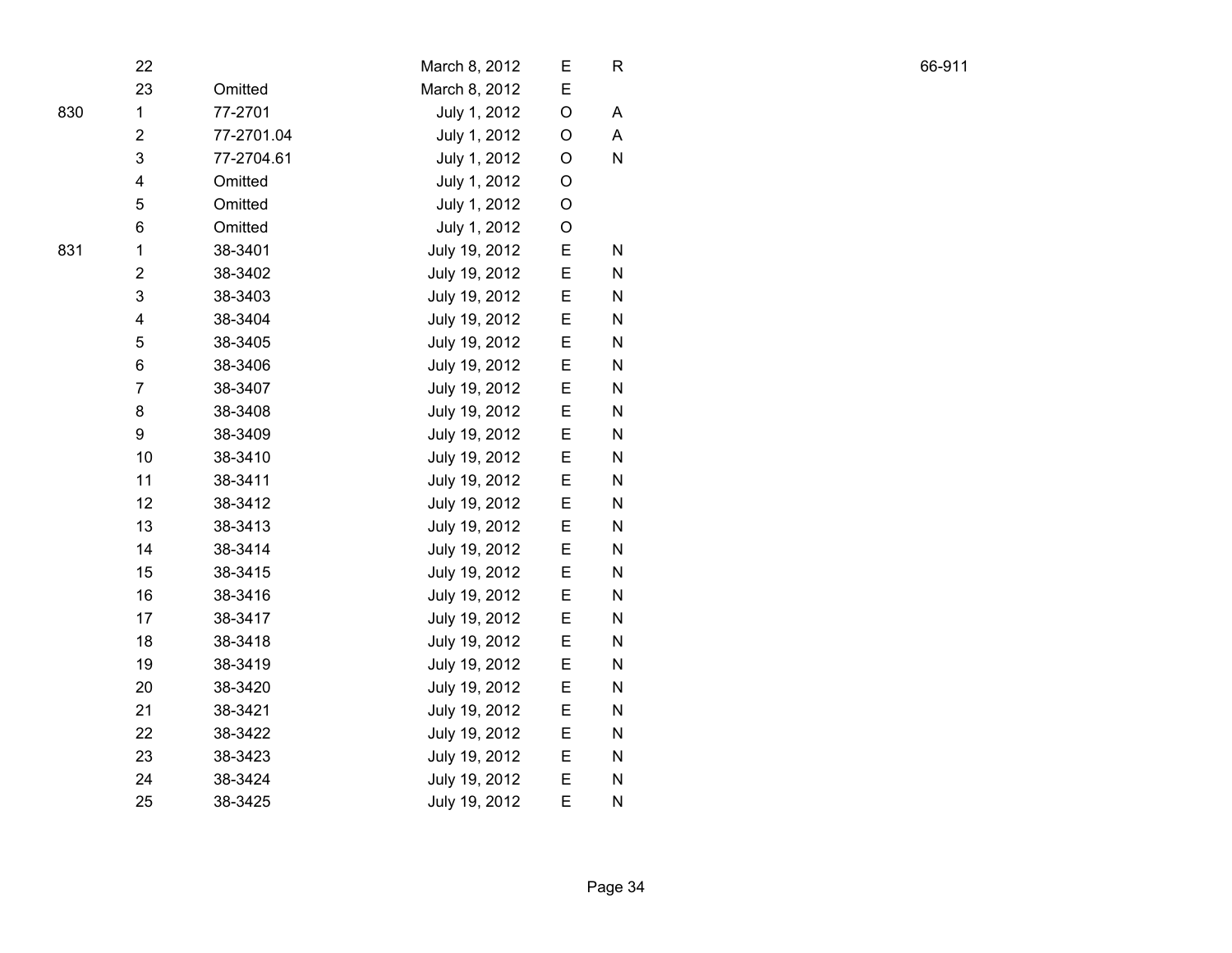| 26                      | 38-101     | July 19, 2012  | E | A |
|-------------------------|------------|----------------|---|---|
| 27                      | 38-121     | July 19, 2012  | E | Α |
| 28                      | 38-186     | July 19, 2012  | Е | A |
| 29                      | Omitted    | July 19, 2012  | E |   |
| $\mathbf 1$             | 38-151     | July 19, 2012  | E | A |
| $\overline{\mathbf{c}}$ | 38-157     | July 19, 2012  | E | A |
| 3                       | 71-6201    | July 19, 2012  | E | A |
| 4                       | 71-6202    | July 19, 2012  | E | A |
| 5                       | 71-6203    | July 19, 2012  | E | Α |
| 6                       | 71-6204    | July 19, 2012  | E | Α |
| $\overline{7}$          | 71-6206    | July 19, 2012  | E | A |
| 8                       | 71-6208    | July 19, 2012  | E | A |
| 9                       | 71-6208.01 | July 19, 2012  | E | N |
| 10                      | 71-6210    | July 19, 2012  | E | A |
| 11                      | 71-6211    | July 19, 2012  | E | A |
| 12                      | 71-6213    | July 19, 2012  | E | A |
| 13                      | 71-6216    | July 19, 2012  | E | A |
| 14                      | 71-6217    | July 19, 2012  | E | A |
| 15                      | 71-6218    | July 19, 2012  | E | A |
| 16                      | 71-6221    | July 19, 2012  | E | Α |
| 17                      | 71-6223    | July 19, 2012  | E | A |
| 18                      | 71-6223.01 | July 19, 2012  | E | A |
| 19                      | 71-6224    | July 19, 2012  | E | A |
| 20                      | 71-6225    | July 19, 2012  | E | A |
| 21                      | 71-6226    | July 19, 2012  | Е | A |
| 22                      | Omitted    | July 19, 2012  | E |   |
| 23                      | Omitted    | July 19, 2012  | E | R |
| 23                      |            | July 19, 2012  | E | R |
| $\mathbf 1$             | 77-2365.02 | March 8, 2012  | E | A |
| $\overline{\mathbf{c}}$ | Omitted    | March 8, 2012  | E |   |
| 3                       | Omitted    | March 8, 2012  | E |   |
| $\mathbf{1}$            | 60-6,298   | March 15, 2012 | E | A |
| $\overline{2}$          | Omitted    | March 15, 2012 | E |   |
|                         |            |                |   |   |

R 71-6228

834

836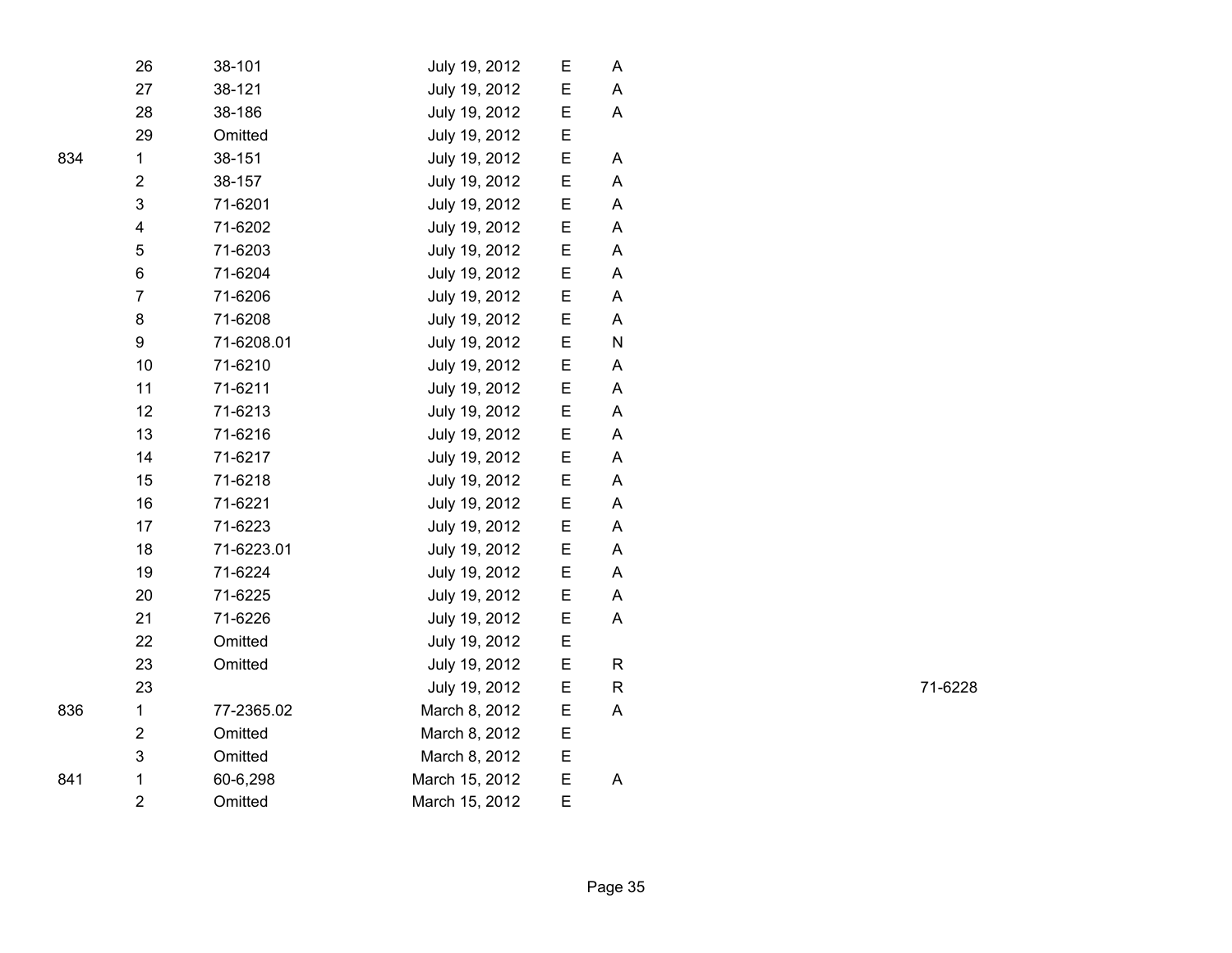|     | 3                       | Omitted      | March 15, 2012  | Е |              |
|-----|-------------------------|--------------|-----------------|---|--------------|
| 842 | 1                       | 68-1721      | July 19, 2012   | E | A            |
|     | $\overline{2}$          | 43-516       | July 19, 2012   | Ε | $\mathsf{N}$ |
|     | 3                       | 43-517       | July 19, 2012   | E | N            |
|     | 4                       | Omitted      | July 19, 2012   | E |              |
| 845 | 1                       | 76-3301      | April 7, 2012   | E | Α            |
|     | $\overline{2}$          | 76-3303      | April 7, 2012   | E | A            |
|     | 3                       | 76-3304      | April 7, 2012   | E | A            |
|     | 4                       | 76-3307      | April 7, 2012   | E | N            |
|     | 5                       | 76-3308      | April 7, 2012   | E | ${\sf N}$    |
|     | 6                       | Omitted      | April 7, 2012   | E |              |
|     | $\overline{7}$          | Omitted      | April 7, 2012   | Е |              |
| 849 | 1                       | 90-279       | March 15, 2012  | E | ${\sf N}$    |
|     | $\overline{2}$          | 90-280       | March 15, 2012  | E | N            |
|     | 3                       | Omitted      | March 15, 2012  | E |              |
| 851 | 1                       | 77-1704      | July 19, 2012   | E | A            |
|     | $\overline{2}$          | 77-1704.01   | July 19, 2012   | E | A            |
|     | 3                       | 77-1706      | July 19, 2012   | E | A            |
|     | $\overline{\mathbf{4}}$ | 77-1707      | July 19, 2012   | E | A            |
|     | 5                       | 77-1821      | July 19, 2012   | E | A            |
|     | 6                       | Omitted      | July 19, 2012   | E |              |
| 852 | 1                       | 21-2024      | July 19, 2012   | E | A            |
|     | $\overline{2}$          | 21-2202      | July 19, 2012   | E | A            |
|     | 3                       | Omitted      | July 19, 2012   | E |              |
| 853 | $\mathbf{1}$            | 9-530 UCC    | July 19, 2012   | Е | A            |
|     | $\overline{2}$          | Omitted      | July 19, 2012   | E |              |
| 854 | 1                       | 21-152       | January 1, 2013 | O | A            |
|     | $\overline{2}$          | 21-323.01    | January 1, 2013 | O | A            |
|     | 3                       | 21-325.01    | January 1, 2013 | O | A            |
|     | $\overline{\mathbf{4}}$ | 21-19,139    | January 1, 2013 | O | A            |
|     | 5                       | 21-19,159    | January 1, 2013 | O | A            |
|     | 6                       | 21-20,160    | January 1, 2013 | O | A            |
|     | $\overline{7}$          | 21-20,180.01 | January 1, 2013 | O | A            |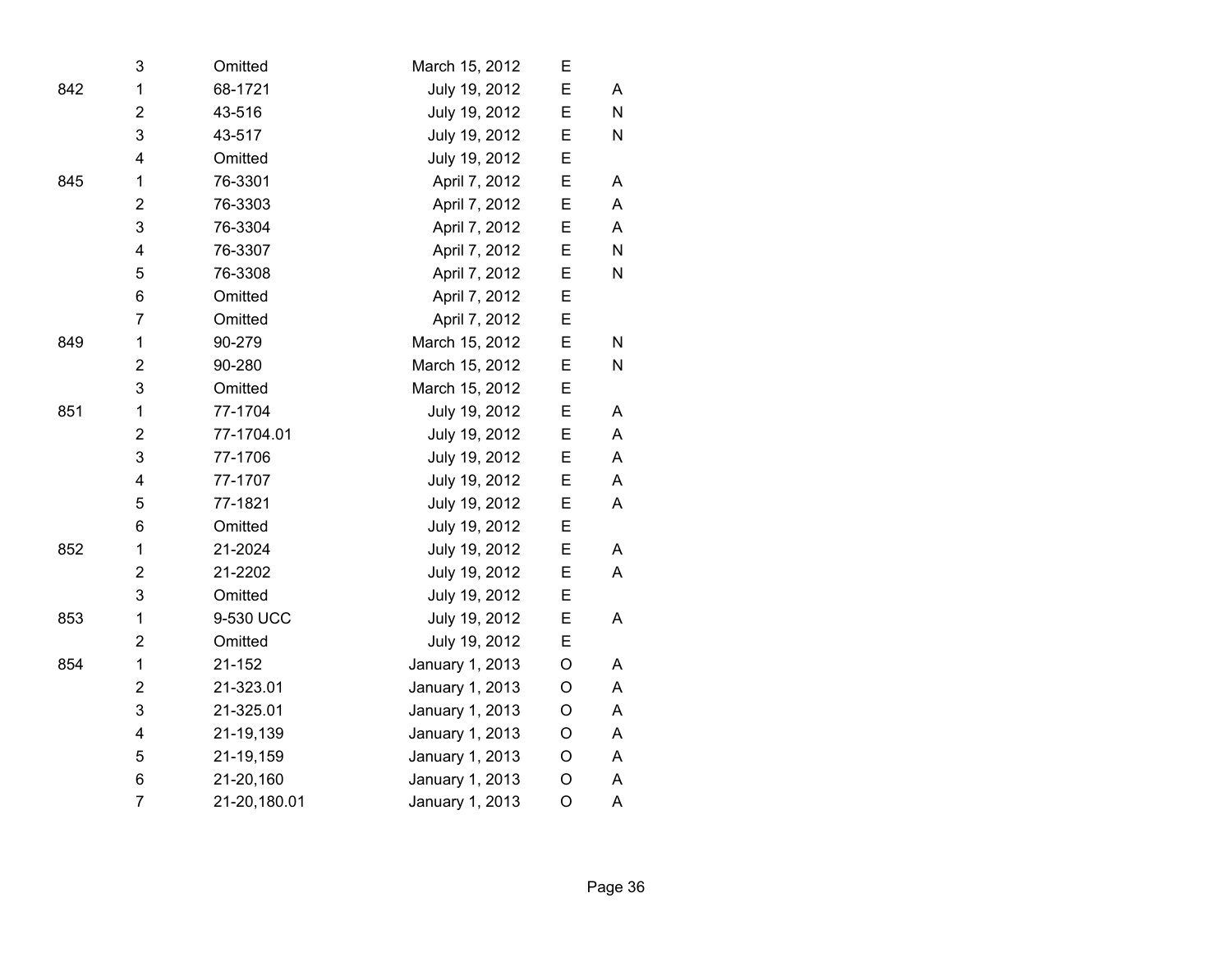|      | 8                       | 21-2995     | January 1, 2013 | O | А           |
|------|-------------------------|-------------|-----------------|---|-------------|
|      | 9                       | Omitted     | January 1, 2013 | O |             |
|      | 10                      | Omitted     | January 1, 2013 | O |             |
| 858  | 1                       | 71-5666     | July 19, 2012   | E | A           |
|      | $\overline{2}$          | 71-5667     | July 19, 2012   | Ε | A           |
|      | 3                       | 71-5668     | July 19, 2012   | E | A           |
|      | $\overline{\mathbf{4}}$ | 71-8611     | July 19, 2012   | E | A           |
|      | 5                       | 73-501      | July 19, 2012   | E | A           |
|      | 6                       | 73-502      | July 19, 2012   | E | A           |
|      | $\overline{7}$          | 73-503      | July 19, 2012   | E | $\mathsf A$ |
|      | 8                       | 73-504      | July 19, 2012   | E | A           |
|      | 9                       | 73-506      | July 19, 2012   | Ε | A           |
|      | 10                      | 73-507      | July 19, 2012   | E | A           |
|      | 11                      | 73-508      | July 19, 2012   | E | A           |
|      | 12                      | 73-509      | July 19, 2012   | E | A           |
|      | 13                      | 73-510      | July 19, 2012   | E | ${\sf N}$   |
|      | 14                      | 79-8,137    | July 19, 2012   | Ε | A           |
|      | 15                      | 79-8,137.04 | July 19, 2012   | E | A           |
|      | 16                      | 57-1503     | July 19, 2012   | E | A           |
|      | 17                      | Omitted     | July 19, 2012   | E |             |
| 860  | 1                       | 81-1917     | July 19, 2012   | E | Α           |
|      | $\overline{c}$          | 81-1918     | July 19, 2012   | E | Α           |
|      | 3                       | Omitted     | July 19, 2012   | E |             |
| 861  | 1                       | 53-179      | July 19, 2012   | Ε | A           |
|      | $\overline{c}$          | Omitted     | July 19, 2012   | E |             |
| 862  | $\mathbf 1$             | 24-201.01   | April 12, 2012  | E | A           |
|      | $\overline{c}$          | Omitted     | April 12, 2012  | E |             |
|      | $\mathbf{3}$            | Omitted     | April 12, 2012  | E |             |
| 862A |                         | Omitted     | July 1, 2012    | O |             |
| 863  | 1                       | 18-2701     | July 19, 2012   | E | A           |
|      | $\overline{c}$          | 18-2709     | July 19, 2012   | E | A           |
|      | 3                       | 18-2739     | July 19, 2012   | E | N           |
|      | $\overline{4}$          | Omitted     | July 19, 2012   | E |             |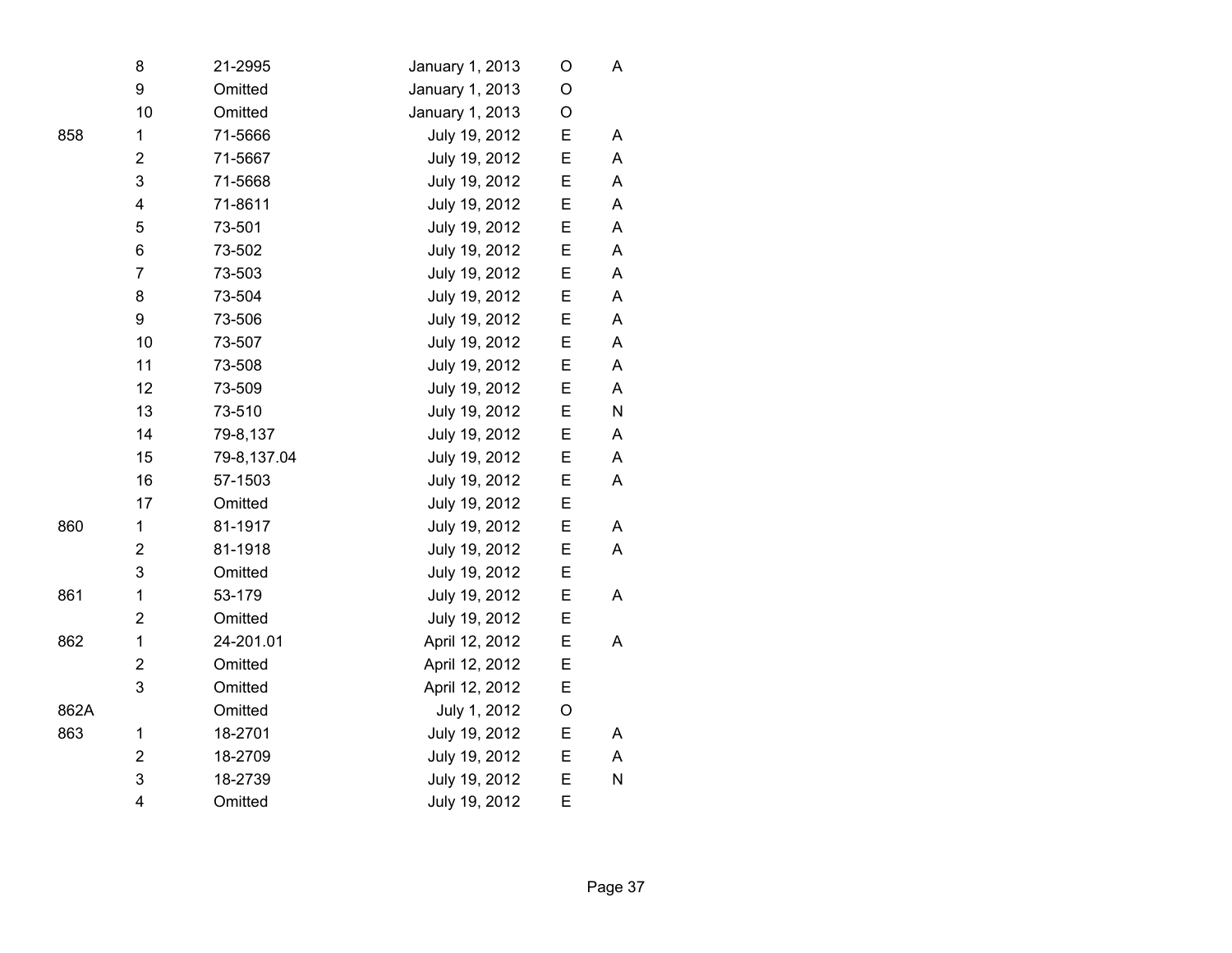| 865 | 1                       | 23-131      | July 19, 2012   | E       | A |
|-----|-------------------------|-------------|-----------------|---------|---|
|     | $\mathbf 2$             | 23-1801     | July 19, 2012   | E       | Α |
|     | 3                       | 33-138      | July 19, 2012   | Ε       | Α |
|     | $\overline{\mathbf{4}}$ | Omitted     | July 19, 2012   | E       |   |
| 867 | $\mathbf 1$             | 23-1118     | April 7, 2012   | E       | A |
|     | $\overline{2}$          | Omitted     | April 7, 2012   | E       |   |
|     | 3                       | Omitted     | April 7, 2012   | E       |   |
| 869 | $\mathbf 1$             | 81-8,129    | July 19, 2012   | E       | A |
|     | $\overline{2}$          | 81-8,130    | July 19, 2012   | E       | Α |
|     | 3                       | 81-8,130.01 | July 19, 2012   | E       | Α |
|     | $\overline{\mathbf{4}}$ | 81-8,132    | July 19, 2012   | E       | Α |
|     | 5                       | 81-8,133    | July 19, 2012   | E       | Α |
|     | 6                       | 81-8,133.01 | July 19, 2012   | Ε       | A |
|     | $\overline{7}$          | 81-8,134    | July 19, 2012   | E       | A |
|     | 8                       | 81-8,135    | July 19, 2012   | E       | A |
|     | 9                       | 81-8,138    | July 19, 2012   | Ε       | A |
|     | 10                      | 81-8,139    | July 19, 2012   | E       | Α |
|     | 11                      | 81-8,139.01 | July 19, 2012   | E       | Α |
|     | 12                      | Omitted     | July 19, 2012   | E       |   |
| 870 | $\mathbf 1$             | 79-757      | July 19, 2012   | E       | Α |
|     | $\overline{2}$          | 79-760.06   | July 19, 2012   | E       | N |
|     | 3                       | 79-760.05   | July 19, 2012   | E       | A |
|     | $\overline{\mathbf{4}}$ | 79-777      | July 19, 2012   | E       | N |
|     | 5                       | 79-828      | July 19, 2012   | E       | Α |
|     | 6                       | Omitted     | July 19, 2012   | E       |   |
|     | $\overline{7}$          | Omitted     | July 19, 2012   | E       | R |
|     | $\overline{7}$          |             | July 19, 2012   | E       | R |
|     | $\overline{7}$          |             | July 19, 2012   | E       | R |
| 871 | $\mathbf 1$             | 71-806      | July 19, 2012   | E       | A |
|     | $\overline{2}$          | 71-809      | July 19, 2012   | E       | Α |
|     | 3                       | 83-368      | July 19, 2012   | E       | Α |
|     | $\overline{\mathbf{4}}$ | Omitted     | July 19, 2012   | E       |   |
| 872 | 1                       | 77-2734.04  | January 1, 2014 | $\circ$ | Α |

R 79-760 R 79-760.04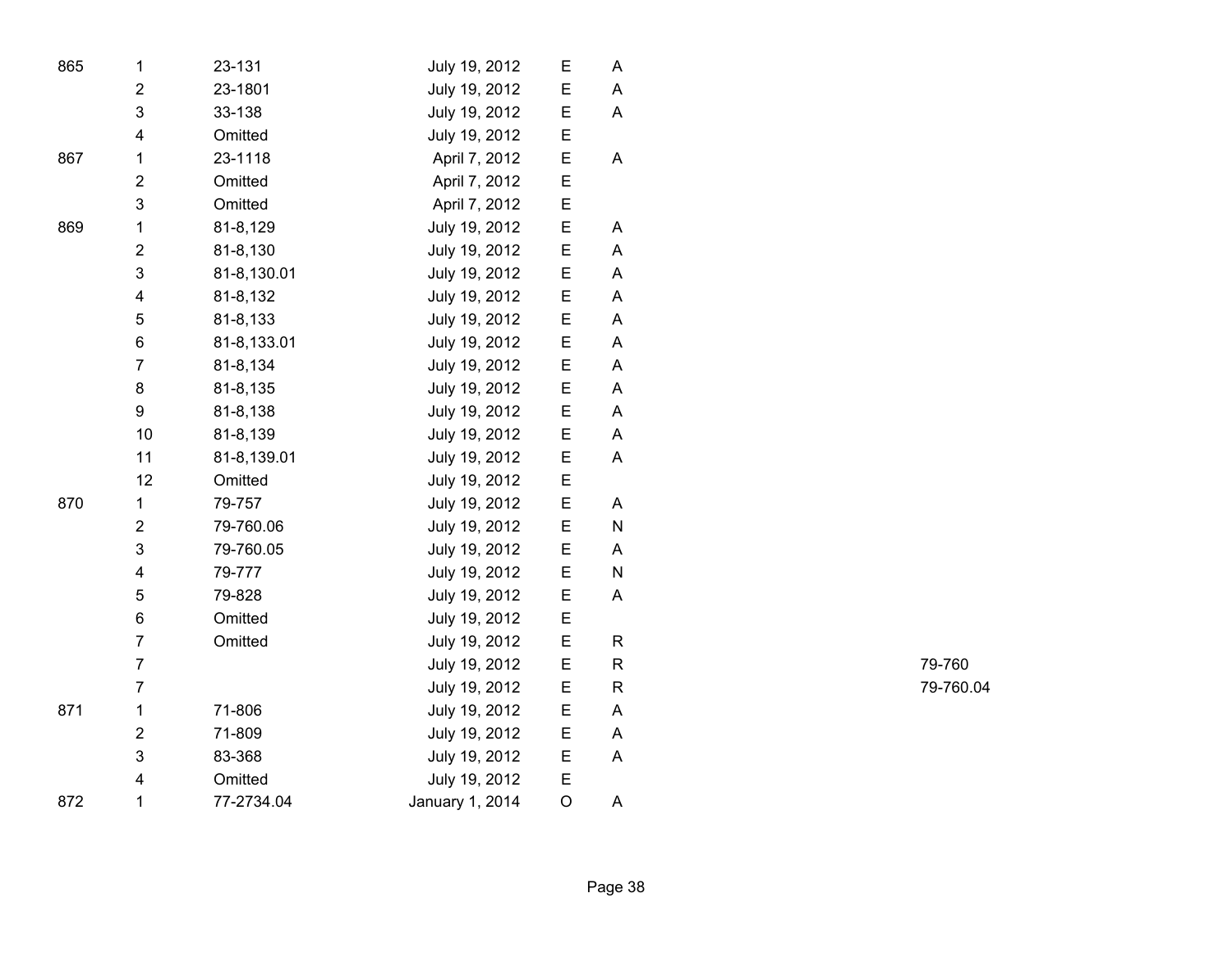|     | $\overline{\mathbf{c}}$ | 77-2734.14 | January 1, 2014 | O           | A            |
|-----|-------------------------|------------|-----------------|-------------|--------------|
|     | 3                       | Omitted    | January 1, 2014 | O           |              |
|     | 4                       | Omitted    | January 1, 2014 | $\mathsf O$ |              |
| 873 | $\mathbf{1}$            | 66-1519    | June 30, 2012   | $\mathsf O$ | A            |
|     | $\overline{2}$          | 66-1523    | June 30, 2012   | O           | A            |
|     | 3                       | 66-1525    | June 30, 2012   | O           | A            |
|     | $\overline{\mathbf{4}}$ | 66-1529.02 | June 30, 2012   | $\mathsf O$ | A            |
|     | 5                       | Omitted    | June 30, 2012   | O           |              |
|     | 6                       | Omitted    | June 30, 2012   | O           |              |
|     | $\overline{7}$          | Omitted    | June 30, 2012   | O           |              |
| 878 | $\mathbf 1$             | 32-206     | July 19, 2012   | Е           | A            |
|     | $\overline{\mathbf{c}}$ | 32-568     | July 19, 2012   | Е           | A            |
|     | 3                       | 32-570     | July 19, 2012   | Е           | A            |
|     | 4                       | 32-809     | July 19, 2012   | Ε           | A            |
|     | 5                       | 32-811     | July 19, 2012   | E           | A            |
|     | 6                       | Omitted    | July 19, 2012   | E           |              |
|     | $\overline{7}$          | Omitted    | July 19, 2012   | E           | R            |
|     | $\overline{7}$          |            | July 19, 2012   | E           | R            |
|     | $\overline{7}$          |            | July 19, 2012   | E           | R            |
| 879 | $\mathbf 1$             | 77-2320    | July 19, 2012   | Е           | A            |
|     | $\overline{\mathbf{c}}$ | Omitted    | July 19, 2012   | E           |              |
| 880 | 1                       | 84-1201    | July 19, 2012   | Ε           | Α            |
|     | $\overline{2}$          | 84-1203    | July 19, 2012   | E           | A            |
|     | $\mathsf 3$             | 84-1204    | July 19, 2012   | Е           | A            |
|     | $\overline{\mathbf{4}}$ | 84-1205.03 | July 19, 2012   | Ε           | A            |
|     | 5                       | 84-1205.05 | July 19, 2012   | Е           | A            |
|     | 6                       | 84-1206    | July 19, 2012   | E           | A            |
|     | $\overline{7}$          | 84-1207    | July 19, 2012   | E           | A            |
|     | 8                       | 84-1219    | July 19, 2012   | Ε           | A            |
|     | 9                       | Omitted    | July 19, 2012   | E           |              |
|     | 10                      | Omitted    | July 19, 2012   | E           | $\mathsf{R}$ |
|     | 10                      |            | July 19, 2012   | E           | R            |
| 881 | 1                       | 47-703     | July 19, 2012   | E           | A            |

R 32-1044 R 32-1045

R 84-1205.04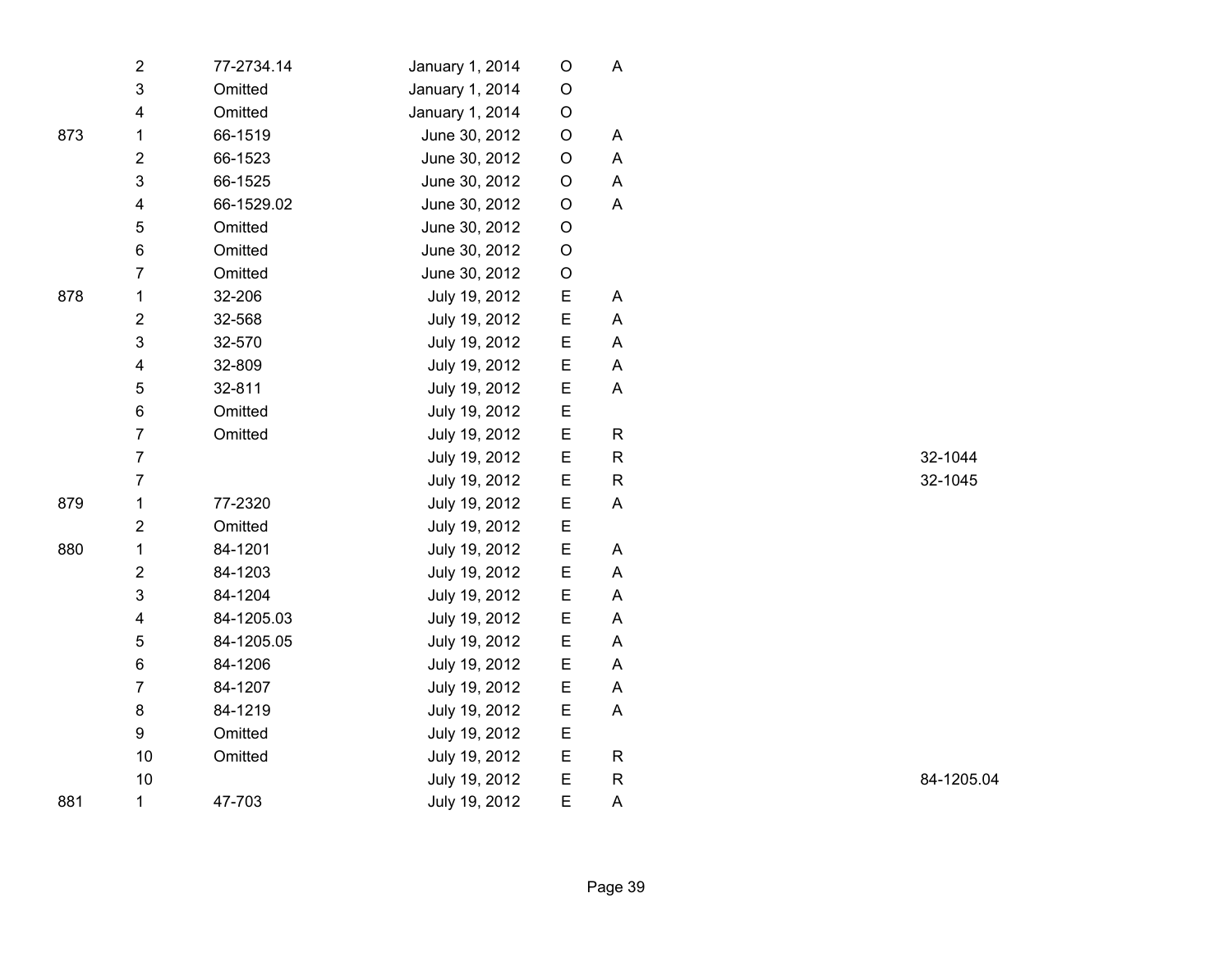|     | $\overline{2}$          | Omitted    | July 19, 2012   | Е           |   |  |
|-----|-------------------------|------------|-----------------|-------------|---|--|
| 882 | 1                       | 44-7,104   | July 19, 2012   | E           | N |  |
| 886 | 1                       | 87-130     | July 19, 2012   | E           | A |  |
|     | $\overline{2}$          | 87-132     | July 19, 2012   | E           | A |  |
|     | 3                       | 87-134     | July 19, 2012   | E           | A |  |
|     | $\overline{\mathbf{4}}$ | 87-210     | July 19, 2012   | E           | Α |  |
|     | 5                       | 87-211     | July 19, 2012   | E           | A |  |
|     | 6                       | Omitted    | July 19, 2012   | E           |   |  |
| 887 | $\mathbf 1$             | 44-114     | July 19, 2012   | $\mathsf O$ | Α |  |
|     | $\overline{2}$          | 44-154     | July 19, 2012   | O           | A |  |
|     | 3                       | 44-2120    | January 1, 2013 | $\mathsf O$ | A |  |
|     | $\overline{\mathbf{4}}$ | 44-2121    | January 1, 2013 | $\mathsf O$ | A |  |
|     | 5                       | 44-2126    | January 1, 2013 | O           | Α |  |
|     | 6                       | 44-2127    | January 1, 2013 | O           | A |  |
|     | $\overline{7}$          | 44-2129    | January 1, 2013 | O           | A |  |
|     | 8                       | 44-2132    | January 1, 2013 | O           | A |  |
|     | 9                       | 44-2133    | January 1, 2013 | $\mathsf O$ | A |  |
|     | 10                      | 44-2135    | January 1, 2013 | $\mathsf O$ | A |  |
|     | 11                      | 44-2137    | January 1, 2013 | $\mathsf O$ | A |  |
|     | 12                      | 44-2137.01 | January 1, 2013 | O           | N |  |
|     | 13                      | 44-2138    | January 1, 2013 | O           | A |  |
|     | 14                      | 44-2139    | January 1, 2013 | O           | A |  |
|     | 15                      | 44-2147.01 | January 1, 2013 | $\mathsf O$ | N |  |
|     | 16                      | 44-2702    | July 19, 2012   | $\mathsf O$ | A |  |
|     | 17                      | 44-2703    | July 19, 2012   | $\mathsf O$ | A |  |
|     | 18                      | 44-2704    | July 19, 2012   | $\mathsf O$ | A |  |
|     | 19                      | 44-2719.02 | July 19, 2012   | O           | A |  |
|     | 20                      | 44-32,177  | July 19, 2012   | O           | A |  |
|     | 21                      | 44-8101    | July 19, 2012   | O           | A |  |
|     | 22                      | 44-8102    | July 19, 2012   | O           | Α |  |
|     | 23                      | 44-8103    | July 19, 2012   | O           | A |  |
|     | 24                      | 44-8104    | July 19, 2012   | $\mathsf O$ | A |  |
|     | 25                      | 44-8105    | July 19, 2012   | $\bigcirc$  | A |  |
|     |                         |            |                 |             |   |  |

Page 40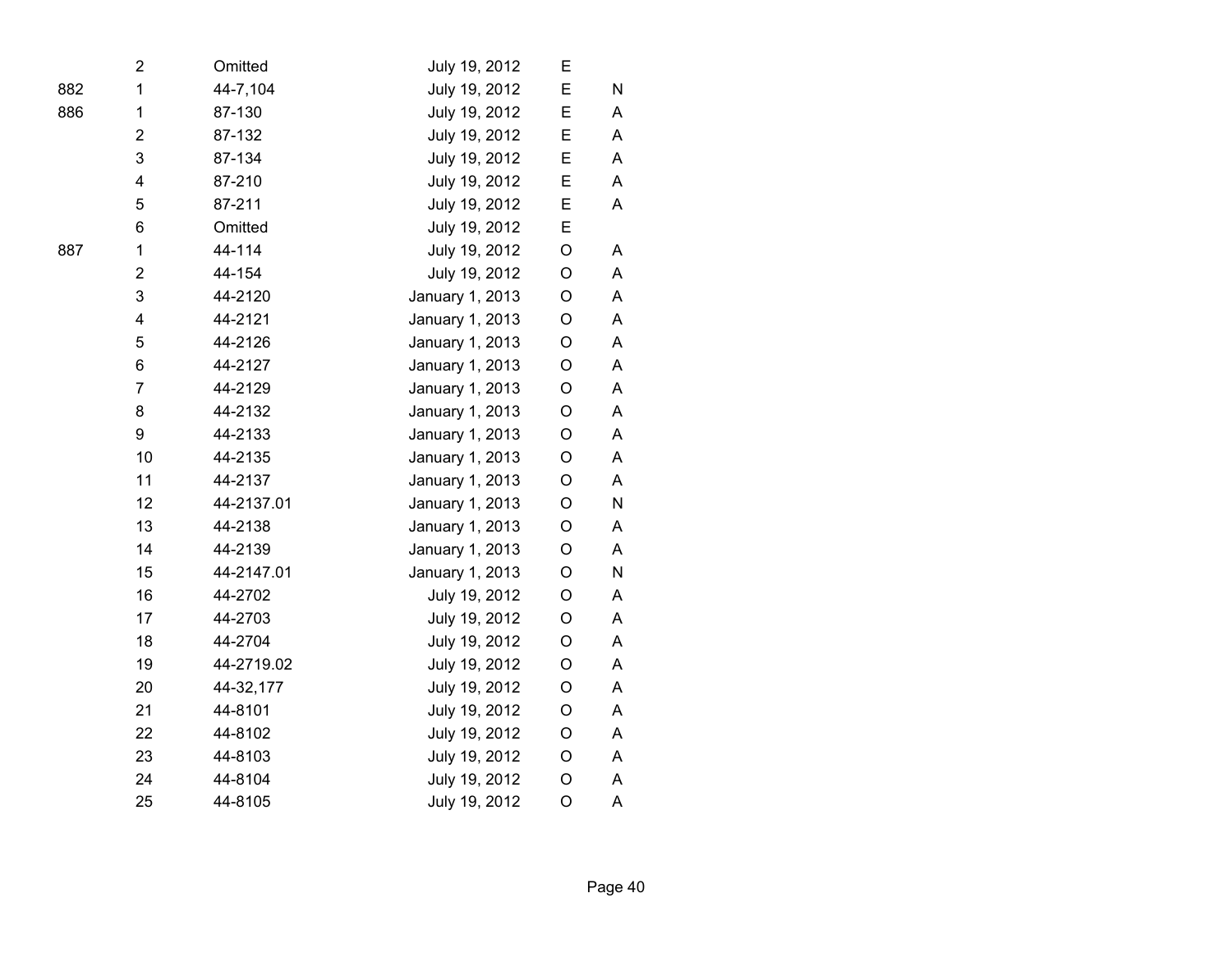|     | 26                      | 44-8106    | July 19, 2012   | O           | A            |
|-----|-------------------------|------------|-----------------|-------------|--------------|
|     | 27                      | 44-8107    | July 19, 2012   | O           | A            |
|     | 28                      | 44-8108    | July 19, 2012   | O           | N            |
|     | 29                      | 44-8109    | July 19, 2012   | O           | N            |
|     | 30                      | 44-8216    | July 19, 2012   | O           | A            |
|     | 31                      | Omitted    | July 19, 2012   | O           |              |
|     | 32                      | Omitted    | January 1, 2013 | $\mathsf O$ |              |
|     | 33                      | Omitted    | July 19, 2012   | O           |              |
| 890 | $\mathbf{1}$            | 21-1914    | July 19, 2012   | Е           | A            |
|     | $\overline{2}$          | 21-1915    | July 19, 2012   | Е           | A            |
|     | 3                       | Omitted    | July 19, 2012   | Е           |              |
| 896 | $\mathbf 1$             | 60-1437    | April 11, 2012  | Е           | A            |
|     | $\overline{2}$          | Omitted    | April 11, 2012  | E           |              |
|     | 3                       | Omitted    | April 11, 2012  | Е           |              |
| 897 | 1                       | 77-1615    | July 19, 2012   | Е           | A            |
|     | $\overline{2}$          | Omitted    | July 19, 2012   | E           |              |
|     | 3                       | Omitted    | July 19, 2012   | E           | R            |
|     | 3                       |            | July 19, 2012   | E           | $\mathsf{R}$ |
| 898 | 1                       | 60-121.01  | July 19, 2012   | E           | A            |
|     | $\overline{2}$          | 60-337.01  | July 19, 2012   | E           | A            |
|     | 3                       | 60-501     | July 19, 2012   | E           | A            |
|     | 4                       | 60-636.01  | July 19, 2012   | Е           | A            |
|     | 5                       | Omitted    | July 19, 2012   | E           |              |
| 899 | 1                       | 42-353     | July 19, 2012   | E           | A            |
|     | 2                       | 42-361.01  | July 19, 2012   | Е           | N            |
|     | 3                       | 43-2935    | July 19, 2012   | Е           | A            |
|     | $\overline{\mathbf{4}}$ | Omitted    | July 19, 2012   | E           |              |
|     | 5                       | Omitted    | July 19, 2012   | E           |              |
| 902 | 1                       | 77-202     | April 6, 2012   | O           | A            |
|     | $\overline{\mathbf{c}}$ | 77-2704.15 | April 1, 2012   | $\mathsf O$ | A            |
|     | 3                       | Omitted    | April 6, 2012   | O           |              |
|     | 4                       | Omitted    | April 6, 2012   | O           |              |
|     | 5                       | Omitted    | April 1, 2012   | O           |              |

R 33-113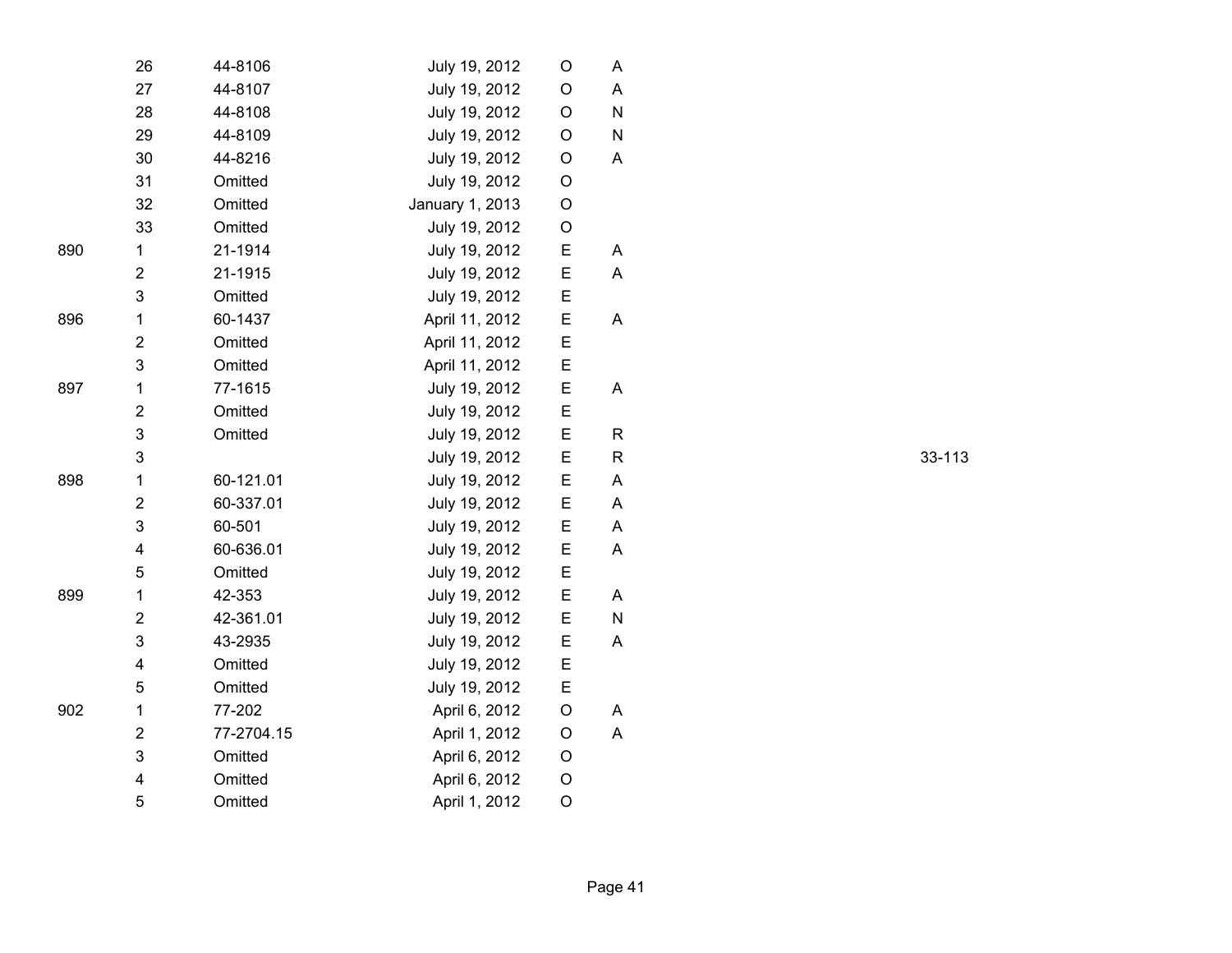|      | 6              | Omitted    | April 6, 2012   | O           |   |
|------|----------------|------------|-----------------|-------------|---|
| 904  | $\mathbf 1$    | 71-615     | July 19, 2012   | Е           | A |
|      | $\overline{2}$ | Omitted    | July 19, 2012   | E           |   |
| 905  | 1              | 2-2301     | July 19, 2012   | O           | A |
|      | $\overline{2}$ | 2-2302     | July 19, 2012   | O           | A |
|      | 3              | 2-2303     | July 19, 2012   | O           | Α |
|      | 4              | 2-2306     | July 19, 2012   | O           | A |
|      | 5              | 2-2310     | July 19, 2012   | $\mathsf O$ | A |
|      | 6              | 2-2311     | October 1, 2012 | O           | A |
|      | $\overline{7}$ | 2-2313     | July 19, 2012   | O           | Α |
|      | 8              | 2-2317     | July 19, 2012   | $\mathsf O$ | A |
|      | 9              | 2-2318     | July 19, 2012   | O           | A |
|      | 10             | 2-2319     | July 19, 2012   | O           | A |
|      | 11             | Omitted    | July 19, 2012   | O           |   |
|      | 12             | Omitted    | October 1, 2012 | $\mathsf O$ |   |
|      | 13             | Omitted    | July 19, 2012   | O           |   |
| 905A |                | Omitted    | July 19, 2012   | E           |   |
| 907  | 1              | 2-2701     | July 19, 2012   | E           | A |
|      | $\overline{2}$ | 2-2701.01  | July 19, 2012   | E           | A |
|      | 3              | 2-2707     | July 19, 2012   | E           | Α |
|      | 4              | 2-2709     | July 19, 2012   | E           | A |
|      | 5              | 2-2710     | July 19, 2012   | E           | A |
|      | 6              | 77-2704.36 | July 19, 2012   | E           | A |
|      | $\overline{7}$ | Omitted    | July 19, 2012   | E           |   |
| 911  | 1              | 48-622.02  | July 19, 2012   | E           | A |
|      | $\overline{2}$ | Omitted    | July 19, 2012   | E           |   |
| 916  | $\mathbf 1$    | 14-2111    | April 7, 2012   | E           | A |
|      | $\overline{2}$ | 16-1019    | April 7, 2012   | E           | A |
|      | 3              | 16-1038    | April 7, 2012   | E           | A |
|      | 4              | 23-2301    | April 7, 2012   | Е           | A |
|      | 5              | 23-2308    | April 7, 2012   | E           | A |
|      | 6              | 23-2308.01 | April 7, 2012   | Е           | A |
|      | $\overline{7}$ | 23-2309.01 | April 7, 2012   | E           | A |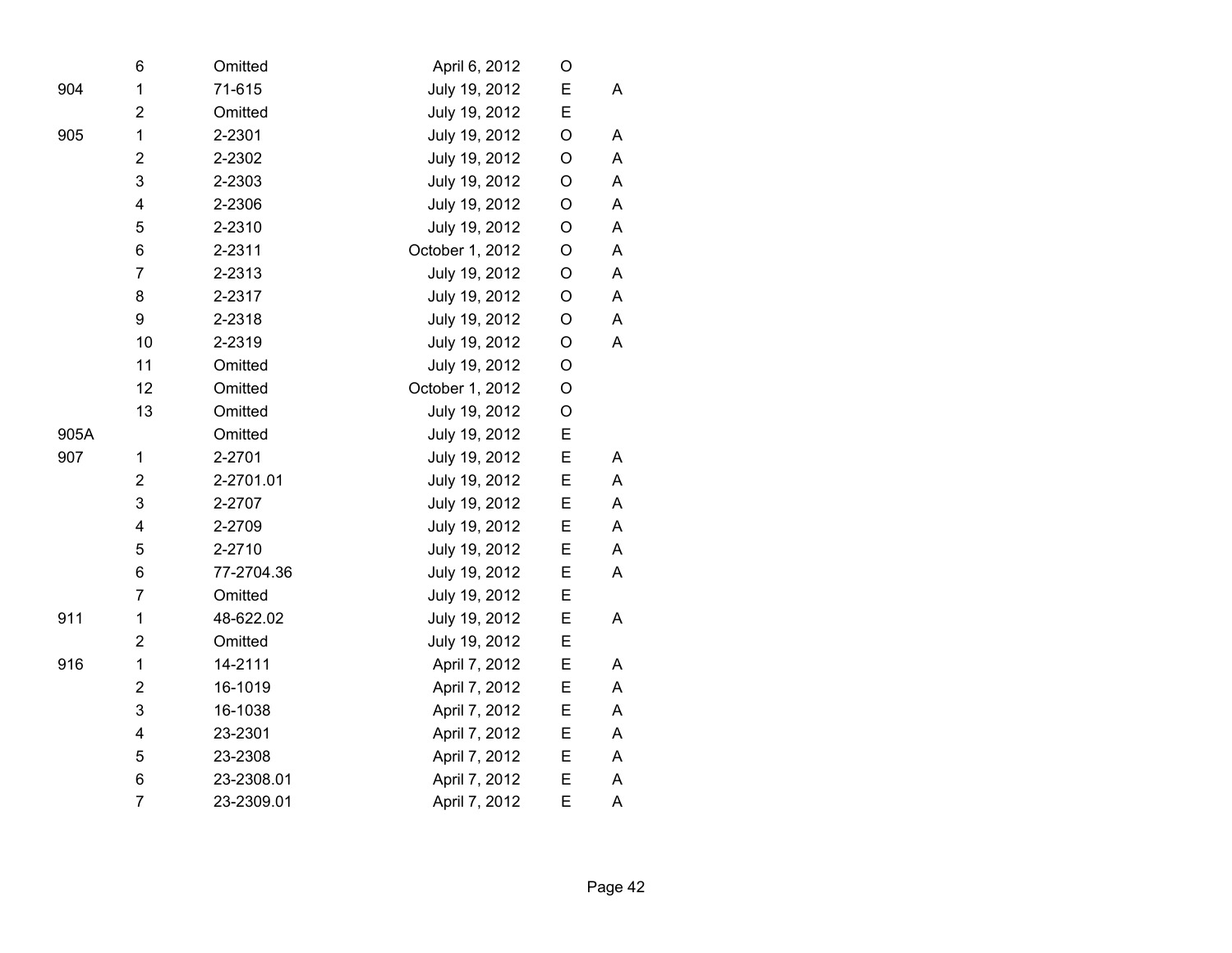| 8  | 23-2310.05 | April 7, 2012 | Е | А |
|----|------------|---------------|---|---|
| 9  | 23-2317    | April 7, 2012 | E | A |
| 10 | 23-2319.01 | April 7, 2012 | Е | A |
| 11 | 23-2321    | April 7, 2012 | E | Α |
| 12 | 23-2322    | April 7, 2012 | Е | A |
| 13 | 23-2323.02 | April 7, 2012 | E | A |
| 14 | 24-701     | April 7, 2012 | E | A |
| 15 | 24-707     | April 7, 2012 | E | A |
| 16 | 24-710.02  | April 7, 2012 | Ε | A |
| 17 | 24-710.05  | April 7, 2012 | Е | Α |
| 18 | 48-1401    | April 7, 2012 | E | A |
| 19 | 79-902     | April 7, 2012 | E | А |
| 20 | 79-906     | April 7, 2012 | E | A |
| 21 | 79-933.01  | April 7, 2012 | E | A |
| 22 | 79-948     | April 7, 2012 | E | A |
| 23 | 79-956     | April 7, 2012 | E | Α |
| 24 | 79-980     | April 7, 2012 | Е | A |
| 25 | 79-998     | April 7, 2012 | Ε | A |
| 26 | 79-9,104   | April 7, 2012 | E | Α |
| 27 | 79-9,106   | April 7, 2012 | E | Α |
| 28 | 81-2014    | April 7, 2012 | Ε | А |
| 29 | 81-2026    | April 7, 2012 | E | A |
| 30 | 81-2031.03 | April 7, 2012 | Е | А |
| 31 | 81-2032    | April 7, 2012 | E | Α |
| 32 | 81-2041    | April 7, 2012 | E | A |
| 33 | 84-1301    | April 7, 2012 | E | A |
| 34 | 84-1309    | April 7, 2012 | E | A |
| 35 | 84-1309.02 | April 7, 2012 | E | Α |
| 36 | 84-1310.01 | April 7, 2012 | E | A |
| 37 | 84-1311.03 | April 7, 2012 | E | Α |
| 38 | 84-1312    | April 7, 2012 | Ε | Α |
| 39 | 84-1319    | April 7, 2012 | E | A |
| 40 | 84-1321.01 | April 7, 2012 | E | A |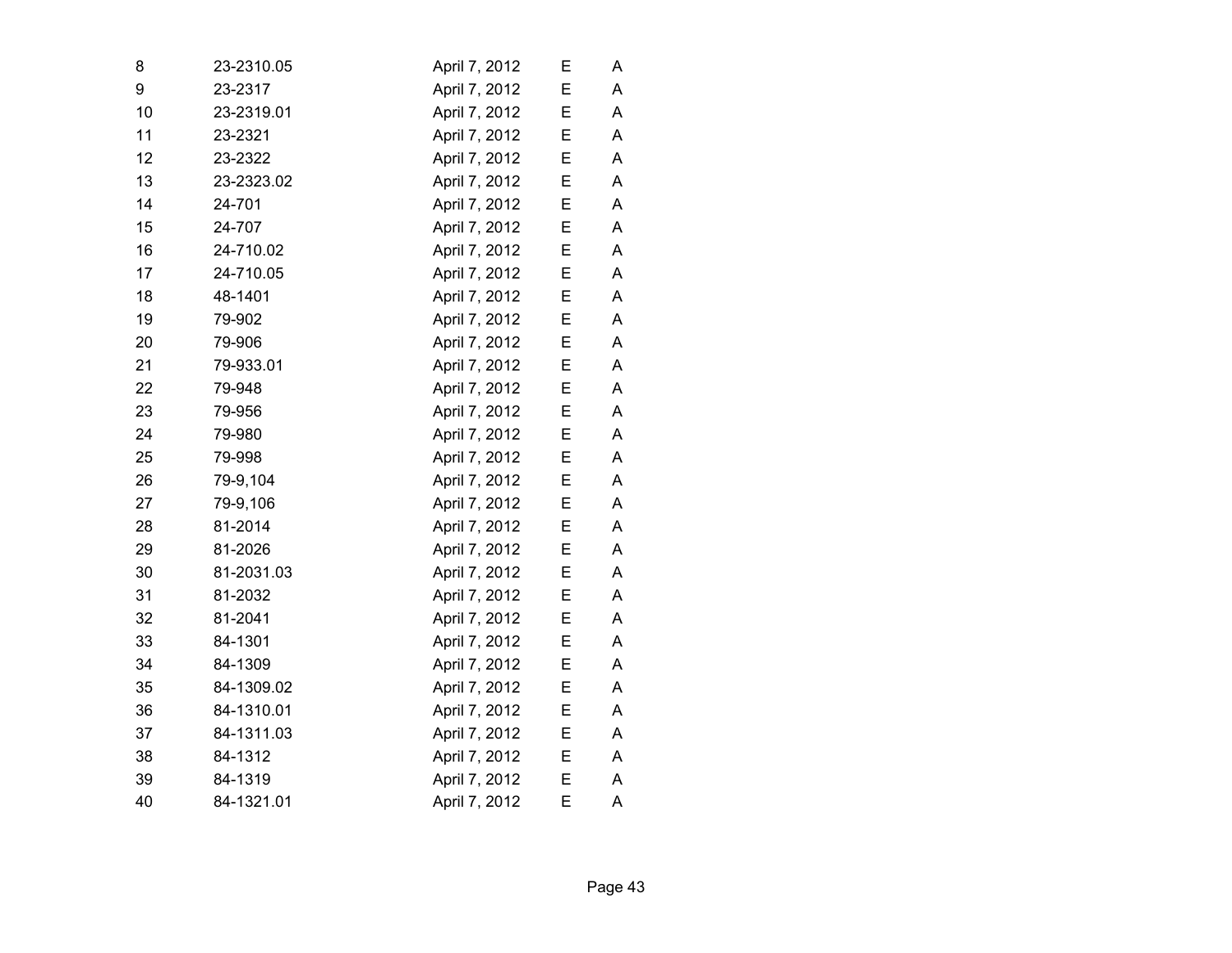|      | 41                      | 84-1323  | April 7, 2012  | Ε       | Α           |
|------|-------------------------|----------|----------------|---------|-------------|
|      | 42                      | 84-1324  | April 7, 2012  | E       | A           |
|      | 43                      | 84-1503  | April 7, 2012  | E       | Α           |
|      | 44                      | 84-1505  | April 7, 2012  | Е       | Α           |
|      | 45                      | Omitted  | April 7, 2012  | E       | A           |
|      | 46                      | Omitted  | April 7, 2012  | E       | Α           |
|      | 47                      | Omitted  | April 7, 2012  | E       | $\mathsf R$ |
|      | 47                      |          | April 7, 2012  | E       | R           |
|      | 48                      | Omitted  | April 7, 2012  | Ε       |             |
| 928  | 1                       | 37-201   | April 18, 2012 | $\circ$ | Α           |
|      | $\overline{2}$          | 37-473   | July 19, 2012  | O       | N           |
|      | 3                       | 37-448   | April 18, 2012 | O       | Α           |
|      | $\overline{\mathbf{4}}$ | 37-452   | July 19, 2012  | O       | A           |
|      | 5                       | 37-1501  | April 18, 2012 | $\circ$ | N           |
|      | 6                       | 37-1502  | April 18, 2012 | O       | N           |
|      | $\overline{7}$          | 37-1503  | April 18, 2012 | O       | N           |
|      | 8                       | 37-1504  | April 18, 2012 | O       | N           |
|      | 9                       | 37-1505  | April 18, 2012 | $\circ$ | N           |
|      | 10                      | 37-1506  | April 18, 2012 | O       | N           |
|      | 11                      | 37-1507  | April 18, 2012 | O       | N           |
|      | 12                      | 37-1508  | April 18, 2012 | O       | N           |
|      | 13                      | 37-1509  | April 18, 2012 | O       | N           |
|      | 14                      | 37-1510  | April 18, 2012 | O       | N           |
|      | 15                      | Omitted  | April 18, 2012 | O       |             |
|      | 16                      | Omitted  | July 19, 2012  | O       |             |
|      | 17                      | Omitted  | April 18, 2012 | O       |             |
|      | 18                      | Omitted  | April 18, 2012 | O       |             |
| 928A |                         | Omitted  | April 18, 2012 | E       |             |
| 933  | 1                       | 79-209   | July 19, 2012  | E       | A           |
|      | $\overline{\mathbf{c}}$ | Omitted  | July 19, 2012  | Е       |             |
| 936  | $\mathbf 1$             | 23-2,100 | April 11, 2012 | E       | A           |
|      | $\overline{\mathbf{c}}$ | Omitted  | April 11, 2012 | E       |             |
|      | 3                       | Omitted  | April 11, 2012 | E       |             |

R 23-2319.02

933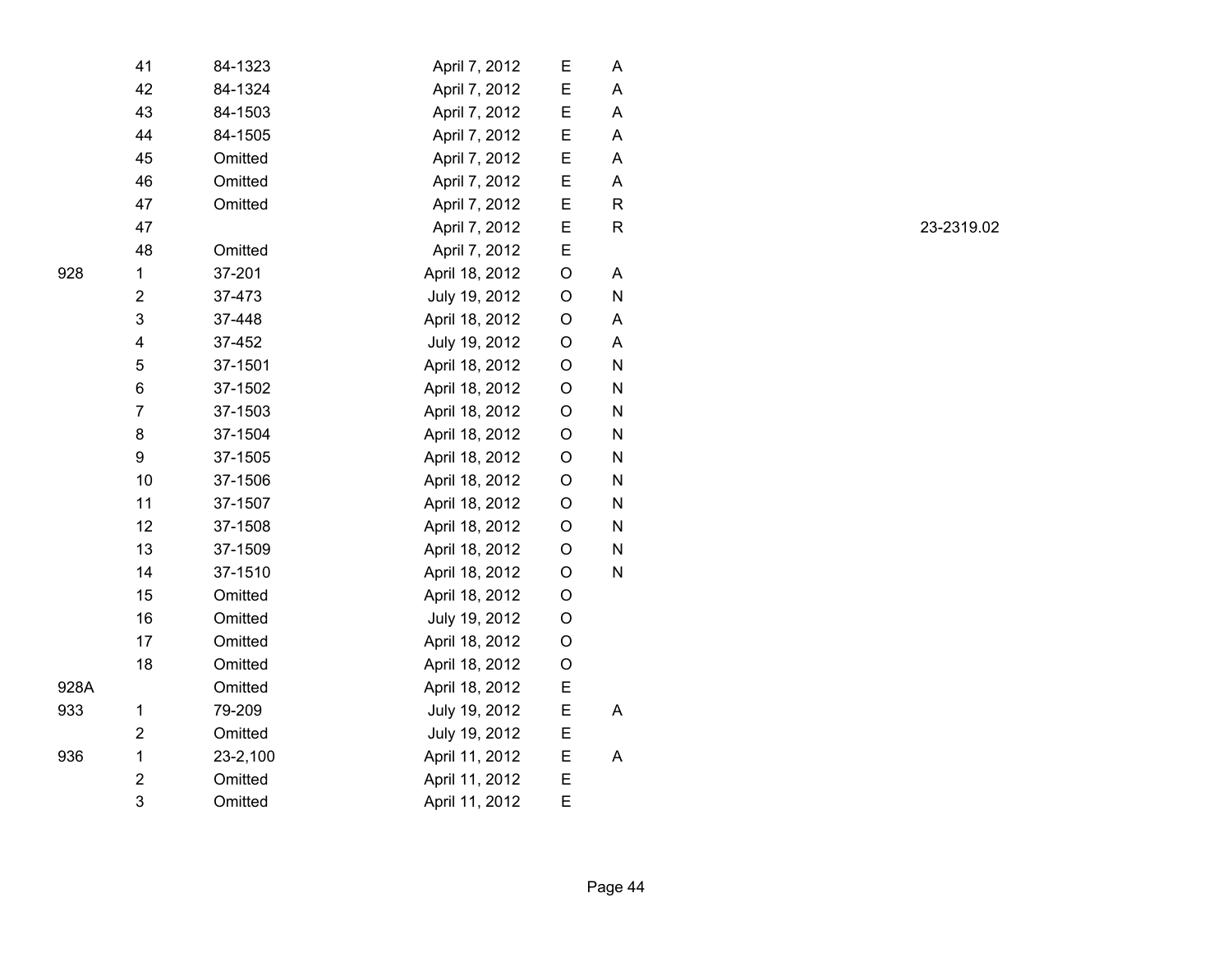| 941 | 1              | 69-206     | July 19, 2012     | E | A |  |
|-----|----------------|------------|-------------------|---|---|--|
|     | $\overline{2}$ | Omitted    | July 19, 2012     | E |   |  |
| 942 | 1              | 21-193     | July 19, 2012     | E | A |  |
|     | $\overline{2}$ | Omitted    | July 19, 2012     | E |   |  |
| 943 | 1              | 44-8601    | July 19, 2012     | E | N |  |
|     | $\overline{2}$ | 44-8602    | July 19, 2012     | E | N |  |
|     | 3              | 44-8603    | July 19, 2012     | E | N |  |
|     | 4              | 44-8604    | July 19, 2012     | E | N |  |
|     | 5              | Omitted    | July 19, 2012     | E |   |  |
| 946 | 1              | 85-2231    | February 14, 2012 | E | N |  |
|     | $\overline{2}$ | 85-2232    | February 14, 2012 | E | N |  |
|     | 3              | 85-2233    | February 14, 2012 | E | N |  |
|     | 4              | 85-2234    | February 14, 2012 | E | N |  |
|     | 5              | 85-2235    | February 14, 2012 | E | N |  |
|     | 6              | 85-2236    | February 14, 2012 | E | N |  |
|     | $\overline{7}$ | 85-2237    | February 14, 2012 | E | N |  |
|     | 8              | 13-518     | February 14, 2012 | E | A |  |
|     | 9              | 48-621     | February 14, 2012 | E | A |  |
|     | 10             | 77-3442    | February 14, 2012 | E | A |  |
|     | 11             | 81-1201.21 | February 14, 2012 | E | A |  |
|     | 12             | 85-1402    | February 14, 2012 | E | A |  |
|     | 13             | 85-1412    | February 14, 2012 | E | A |  |
|     | 14             | 85-1418    | February 14, 2012 | E | A |  |
|     | 15             | 85-1501.01 | February 14, 2012 | E | A |  |
|     | 16             | 85-1503    | February 14, 2012 | E | A |  |
|     | 17             | 85-1511    | February 14, 2012 | E | A |  |
|     | 18             | 85-1517    | February 14, 2012 | E | A |  |
|     | 19             | 85-1520    | February 14, 2012 | E | A |  |
|     | 20             | 85-1521    | February 14, 2012 | E | A |  |
|     | 21             | 85-1535    | February 14, 2012 | E | A |  |
|     | 22             | 85-1539    | February 14, 2012 | Ε | A |  |
|     | 23             | 85-1540    | February 14, 2012 | E | A |  |
|     | 24             | 90-517     | February 14, 2012 | E | A |  |
|     |                |            |                   |   |   |  |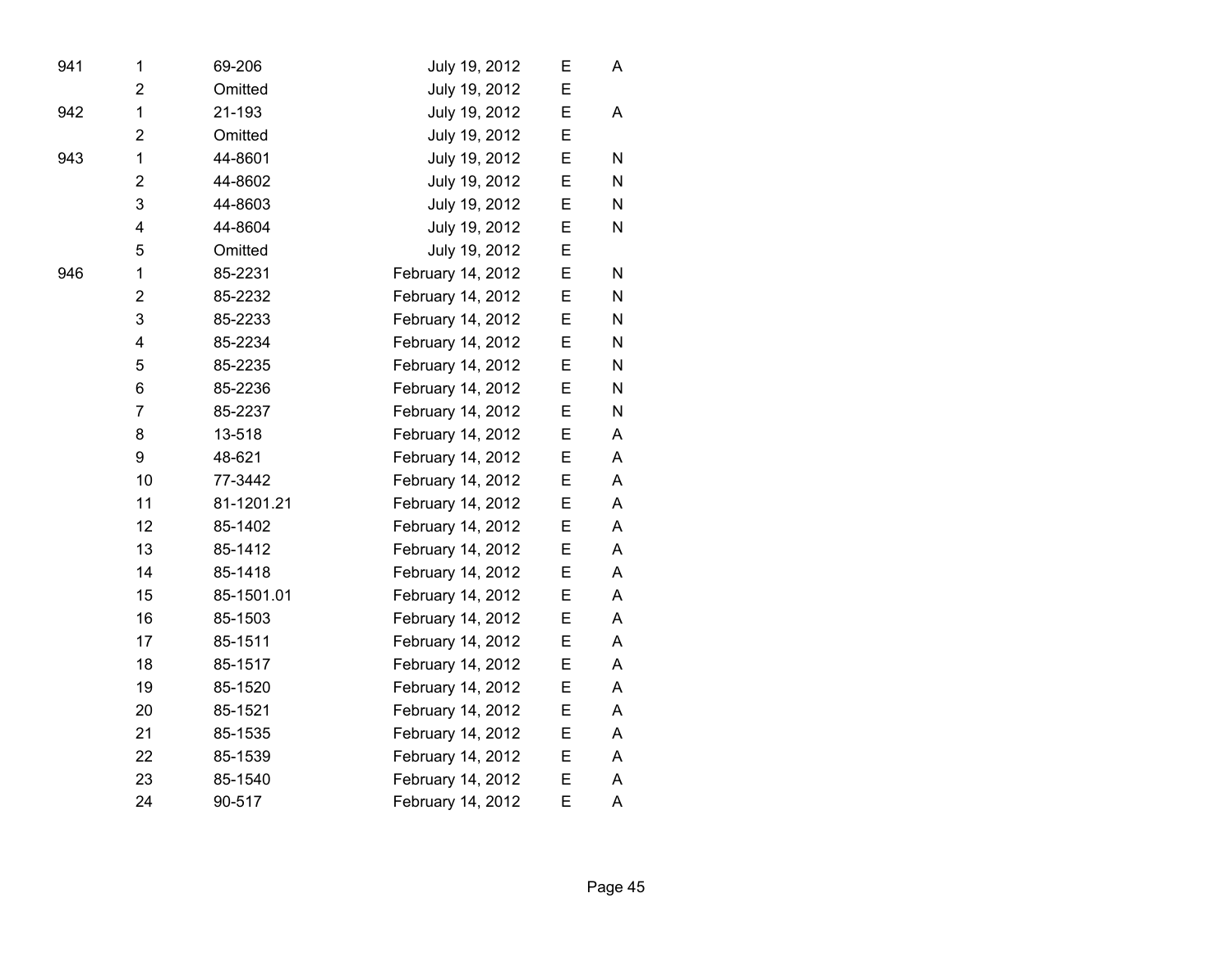| 25 | Omitted | February 14, 2012 | E           |              |         |
|----|---------|-------------------|-------------|--------------|---------|
| 26 | Omitted | February 14, 2012 | E           | $\mathsf{R}$ |         |
| 26 |         | February 14, 2012 | $\mathsf E$ | $\mathsf{R}$ | 85-2201 |
| 26 |         | February 14, 2012 | $\mathsf E$ | $\mathsf{R}$ | 85-2202 |
| 26 |         | February 14, 2012 | E           | $\mathsf{R}$ | 85-2203 |
| 26 |         | February 14, 2012 | $\mathsf E$ | R            | 85-2204 |
| 26 |         | February 14, 2012 | E           | $\mathsf{R}$ | 85-2205 |
| 26 |         | February 14, 2012 | $\mathsf E$ | $\mathsf{R}$ | 85-2206 |
| 26 |         | February 14, 2012 | $\mathsf E$ | $\mathsf{R}$ | 85-2207 |
| 26 |         | February 14, 2012 | E           | $\mathsf{R}$ | 85-2208 |
| 26 |         | February 14, 2012 | E           | $\mathsf R$  | 85-2209 |
| 26 |         | February 14, 2012 | E           | $\mathsf{R}$ | 85-2210 |
| 26 |         | February 14, 2012 | $\mathsf E$ | $\mathsf{R}$ | 85-2211 |
| 26 |         | February 14, 2012 | $\mathsf E$ | $\mathsf{R}$ | 85-2212 |
| 26 |         | February 14, 2012 | E           | $\mathsf{R}$ | 85-2213 |
| 26 |         | February 14, 2012 | E           | $\mathsf R$  | 85-2215 |
| 26 |         | February 14, 2012 | E           | $\mathsf{R}$ | 85-2216 |
| 26 |         | February 14, 2012 | $\mathsf E$ | $\mathsf{R}$ | 85-2217 |
| 26 |         | February 14, 2012 | $\mathsf E$ | $\mathsf{R}$ | 85-2218 |
| 26 |         | February 14, 2012 | E           | R            | 85-2220 |
| 26 |         | February 14, 2012 | E           | $\mathsf R$  | 85-2221 |
| 26 |         | February 14, 2012 | E           | $\mathsf{R}$ | 85-2222 |
| 26 |         | February 14, 2012 | $\mathsf E$ | $\mathsf{R}$ | 85-2223 |
| 26 |         | February 14, 2012 | E           | $\mathsf{R}$ | 85-2224 |
| 26 |         | February 14, 2012 | $\mathsf E$ | $\mathsf R$  | 85-2225 |
| 26 |         | February 14, 2012 | E           | $\mathsf{R}$ | 85-2227 |
| 26 |         | February 14, 2012 | E           | $\mathsf{R}$ | 85-2228 |
| 26 |         | February 14, 2012 | $\mathsf E$ | $\mathsf{R}$ | 85-2229 |
| 26 |         | February 14, 2012 | $\mathsf E$ | $\mathsf{R}$ | 85-2230 |
| 27 | Omitted | February 14, 2012 | $\mathsf E$ |              |         |
| 1  | 81-3133 | April 10, 2012    | E           | N            |         |
| 2  | 81-132  | April 10, 2012    | E           | A            |         |
| 3  | 81-1113 | April 10, 2012    | E           | A            |         |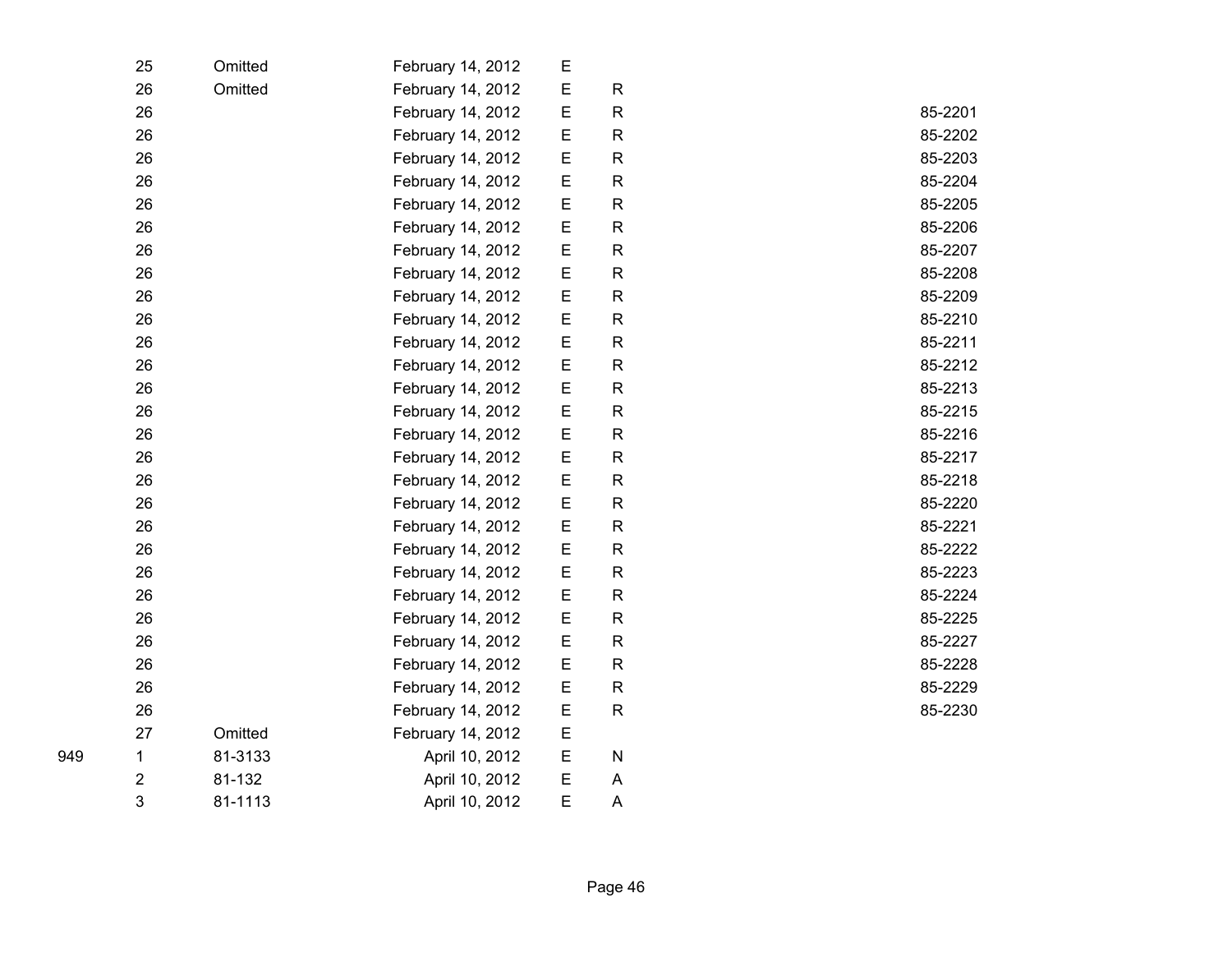| 4                       | Omitted     | April 10, 2012 | Ε |           |
|-------------------------|-------------|----------------|---|-----------|
| 5                       | Omitted     | April 10, 2012 | E |           |
| 1                       | Omitted     | April 10, 2012 | Ε |           |
| $\overline{2}$          | 90-535      | April 10, 2012 | E | A/N       |
| 3                       | Omitted     | April 10, 2012 | Ε |           |
| 4                       | Omitted     | April 10, 2012 | E |           |
| 1                       | 61-218      | July 19, 2012  | E | A         |
| $\overline{\mathbf{c}}$ | Omitted     | July 19, 2012  | E |           |
| 3                       | Omitted     | July 19, 2012  | E |           |
| 1                       | Omitted     | April 10, 2012 | E |           |
| 1                       | 48-201      | July 19, 2012  | E | ${\sf N}$ |
| 1                       | 68-1211     | April 10, 2012 | E | N         |
| $\mathbf 2$             | 68-1212     | April 10, 2012 | E | ${\sf N}$ |
| 3                       | 68-1207     | April 10, 2012 | E | A         |
| $\overline{\mathbf{4}}$ | 81-3116     | April 10, 2012 | E | A         |
| 5                       | 81-3135     | April 10, 2012 | E | ${\sf N}$ |
| 6                       | Omitted     | April 10, 2012 | Ε |           |
| $\overline{7}$          | Omitted     | April 10, 2012 | E |           |
| 1                       | 77-382      | July 19, 2012  | E | A         |
| $\mathbf 2$             | 77-2715.01  | July 19, 2012  | E | Α         |
| 3                       | Omitted     | July 19, 2012  | E |           |
| 1                       | $8 - 141$   | April 7, 2012  | E | A         |
| $\overline{2}$          | $8 - 157$   | April 7, 2012  | Ε | A         |
| 3                       | 8-183.05    | April 7, 2012  | E | A         |
| 4                       | $8 - 1,140$ | April 7, 2012  | E | A         |
| 5                       | 8-209       | April 7, 2012  | E | A         |
| 6                       | $8 - 212$   | April 7, 2012  | E | Α         |
| $\overline{7}$          | $8 - 213$   | April 7, 2012  | E | Α         |
| 8                       | $8 - 214$   | April 7, 2012  | E | A         |
| 9                       | $8 - 215$   | April 7, 2012  | E | A         |
| 10                      | 8-230       | April 7, 2012  | E | A         |
| 11                      | 8-355       | April 7, 2012  | Ε | A         |
| 12                      | 8-602       | April 7, 2012  | E | A         |
|                         |             |                |   |           |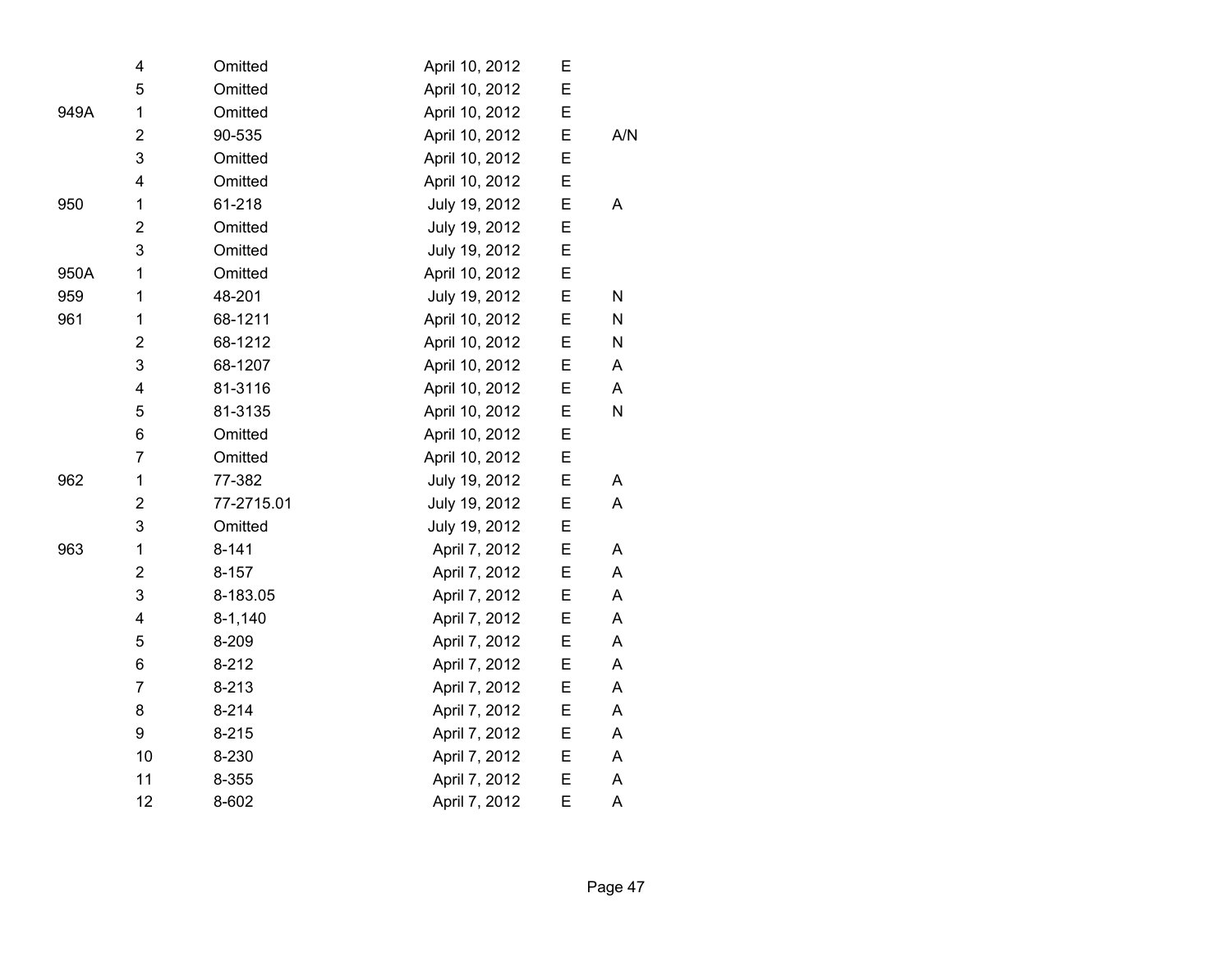| 13             | 8-1901    | April 7, 2012 | E | A |
|----------------|-----------|---------------|---|---|
| 14             | 8-2101    | April 7, 2012 | Ε | A |
| 15             | 8-2102    | April 7, 2012 | E | A |
| 16             | 8-2103    | April 7, 2012 | Ε | A |
| 17             | 8-2104    | April 7, 2012 | E | A |
| 18             | 8-2106    | April 7, 2012 | E | A |
| 19             | 8-2107    | April 7, 2012 | E | A |
| 20             | 8-2108    | April 7, 2012 | Ε | A |
| 21             | 8-2403    | April 7, 2012 | E | A |
| 22             | 21-17,115 | April 7, 2012 | Е | A |
| 23             | Omitted   | April 7, 2012 | E |   |
| 24             | Omitted   | April 7, 2012 | E | R |
| 24             |           | April 7, 2012 | E | R |
| 25             | Omitted   | April 7, 2012 | E |   |
| $\mathbf{1}$   | 45-334    | July 19, 2012 | E | A |
| $\overline{2}$ | 45-335    | July 19, 2012 | E | A |
| 3              | 45-345    | July 19, 2012 | Е | A |
| 4              | 45-346    | July 19, 2012 | E | A |
| 5              | 45-346.01 | July 19, 2012 | E | A |
| 6              | 45-348    | July 19, 2012 | E | A |
| 7              | 45-351    | July 19, 2012 | E | A |
| 8              | 45-354    | July 19, 2012 | E | N |
| 9              | 45-355    | July 19, 2012 | E | N |
| 10             | 45-701    | July 19, 2012 | E | A |
| 11             | 45-702    | July 19, 2012 | Е | A |
| 12             | 45-703    | July 19, 2012 | Е | A |
| 13             | 45-703.01 | July 19, 2012 | E | N |
| 14             | 45-706    | July 19, 2012 | E | Α |
| 15             | 45-729    | July 19, 2012 | E | A |
| 16             | 45-731    | July 19, 2012 | E | A |
| 17             | 45-734    | July 19, 2012 | E | A |
| 18             | 45-736    | July 19, 2012 | E | Α |
| 19             | 45-742    | July 19, 2012 | E | A |
|                |           |               |   |   |

R 8-2105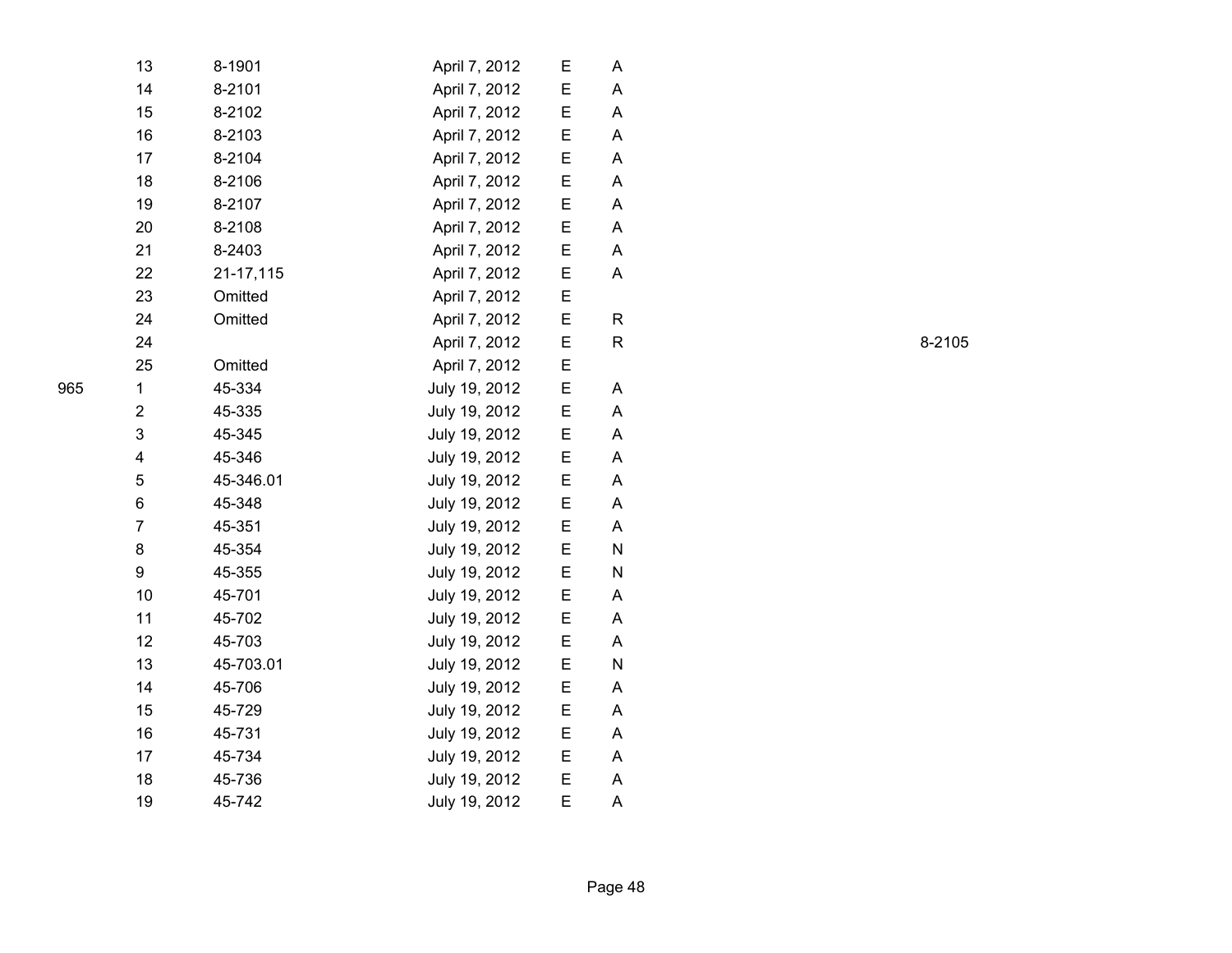| 20                      | 45-742.01 | July 19, 2012 | Е | N |
|-------------------------|-----------|---------------|---|---|
| 21                      | 45-1002   | July 19, 2012 | E | A |
| 22                      | Omitted   | July 19, 2012 | E |   |
| $\mathbf{1}$            | Omitted   | April 3, 2012 | Ε |   |
| 2                       | Omitted   | April 3, 2012 | E |   |
| 3                       | Omitted   | April 3, 2012 | E |   |
| $\overline{\mathbf{4}}$ | Omitted   | April 3, 2012 | E |   |
| 5                       | Omitted   | April 3, 2012 | Ε |   |
| 6                       | Omitted   | April 3, 2012 | E |   |
| $\overline{7}$          | Omitted   | April 3, 2012 | E |   |
| 8                       | Omitted   | April 3, 2012 | E |   |
| 9                       | Omitted   | April 3, 2012 | E |   |
| 10                      | Omitted   | April 3, 2012 | Ε |   |
| 11                      | Omitted   | April 3, 2012 | E |   |
| 12                      | Omitted   | April 3, 2012 | E |   |
| 13                      | Omitted   | April 3, 2012 | E |   |
| 14                      | Omitted   | April 3, 2012 | E |   |
| 15                      | Omitted   | April 3, 2012 | E |   |
| 16                      | Omitted   | April 3, 2012 | E |   |
| 17                      | Omitted   | April 3, 2012 | E |   |
| 18                      | Omitted   | April 3, 2012 | Ε |   |
| 19                      | Omitted   | April 3, 2012 | E |   |
| 20                      | Omitted   | April 3, 2012 | E |   |
| 21                      | Omitted   | April 3, 2012 | E |   |
| 22                      | Omitted   | April 3, 2012 | E |   |
| 23                      | Omitted   | April 3, 2012 | E |   |
| 24                      | Omitted   | April 3, 2012 | E |   |
| 25                      | Omitted   | April 3, 2012 | E |   |
| 26                      | Omitted   | April 3, 2012 | E |   |
| 27                      | Omitted   | April 3, 2012 | E |   |
| 28                      | Omitted   | April 3, 2012 | E |   |
| 29                      | Omitted   | April 3, 2012 | E |   |
| 30                      | Omitted   | April 3, 2012 | E |   |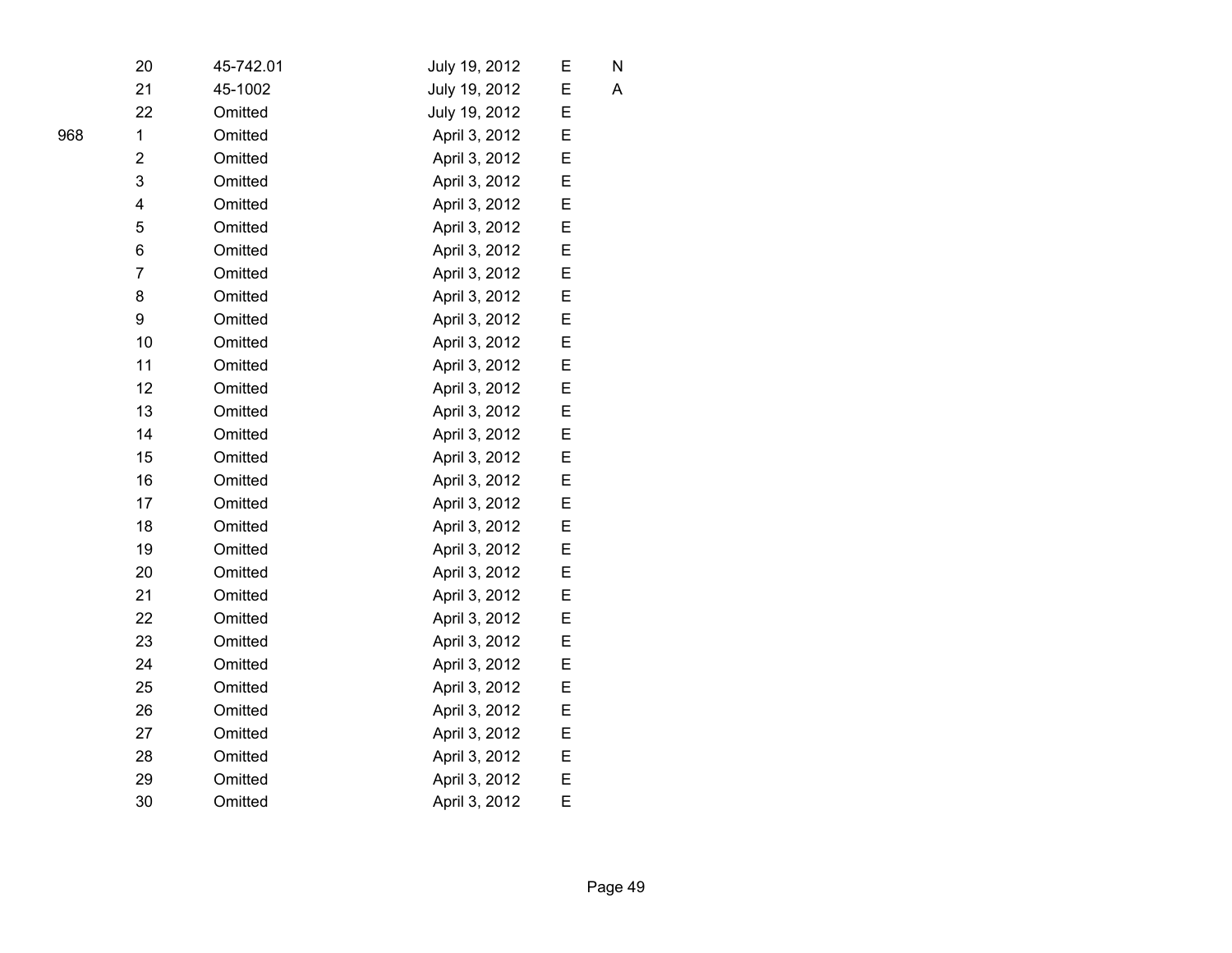| 31 | Omitted       | April 3, 2012 | Е |     |
|----|---------------|---------------|---|-----|
| 32 | Omitted       | April 3, 2012 | E |     |
| 33 | Omitted       | April 3, 2012 | E |     |
| 34 | Omitted       | April 3, 2012 | E |     |
| 35 | Omitted       | April 3, 2012 | Е |     |
| 36 | Omitted       | April 3, 2012 | Е |     |
| 37 | Laws 2011,    | April 3, 2012 | E |     |
|    | LB374, s. 24  |               |   |     |
| 38 | Laws 2011,    | April 3, 2012 | E | Α   |
|    | LB374, s. 46  |               |   |     |
| 39 | Laws 2011,    | April 3, 2012 | E | A   |
|    | LB374, s. 47  |               |   |     |
| 40 | Laws 2011,    | April 3, 2012 | Е | A   |
|    | LB374, s. 66  |               |   |     |
| 41 | Laws 2011,    | April 3, 2012 | Е | A   |
|    | LB374, s. 91  |               |   |     |
| 42 | Laws 2011,    | April 3, 2012 | E | A   |
|    | LB374, s. 92  |               |   |     |
| 43 | Laws 2011,    | April 3, 2012 | E | A   |
|    | LB374, s. 93  |               |   |     |
| 44 | Laws 2011,    | April 3, 2012 | E | A   |
|    | LB374, s. 94  |               |   |     |
| 45 | Laws 2011,    | April 3, 2012 | Е | Α   |
|    | LB374, s. 98  |               |   |     |
| 46 | Laws 2011,    | April 3, 2012 | E | Α   |
|    | LB374, s. 100 |               |   |     |
| 47 | 90-535        | April 3, 2012 | Е | A/N |
| 48 | Laws 2011,    | April 3, 2012 | E | A   |
|    | LB374, s. 102 |               |   |     |
| 49 | Laws 2011,    | April 3, 2012 | Е | A   |
|    | LB374, s. 104 |               |   |     |
| 50 | Laws 2011,    | April 3, 2012 | Е | Α   |
|    | LB374, s. 105 |               |   |     |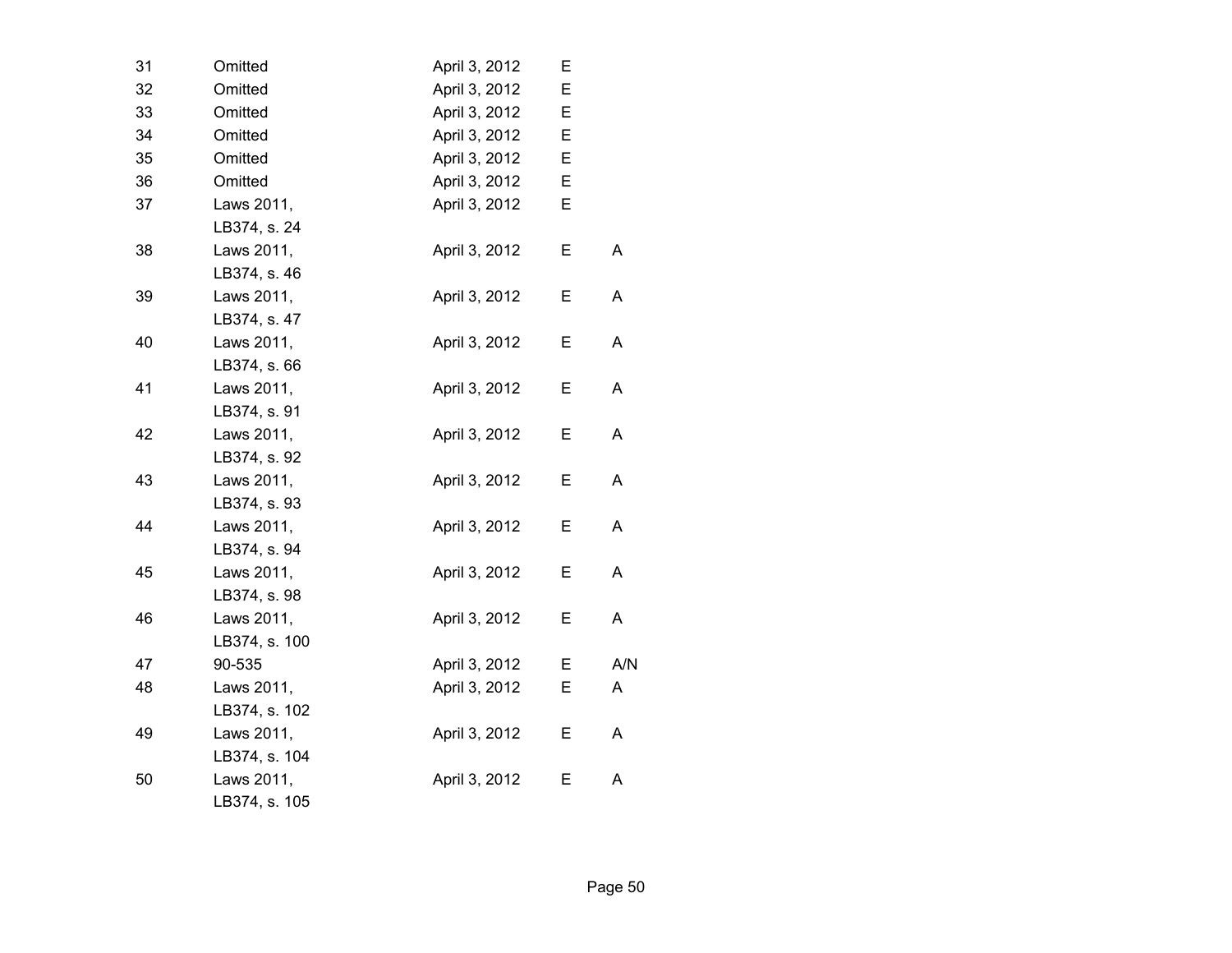| 51 | Laws 2011,<br>LB374, s. 107 | April 3, 2012 | Ε | A   |
|----|-----------------------------|---------------|---|-----|
| 52 | Laws 2011,                  | April 3, 2012 | E | A   |
| 53 | LB374, s. 109<br>Laws 2011, | April 3, 2012 | Е | A   |
|    | LB374, s. 112               |               |   |     |
| 54 | Laws 2011,                  | April 3, 2012 | Е | A   |
|    | LB374, s. 115               |               |   |     |
| 55 | Laws 2011,                  | April 3, 2012 | Е | A   |
|    | LB374, s. 132               |               |   |     |
| 56 | Laws 2011,<br>LB374, s. 181 | April 3, 2012 | E | A   |
|    |                             |               |   |     |
| 57 | Laws 2011,<br>LB374, s. 200 | April 3, 2012 | Е | A   |
| 58 | Laws 2011,                  | April 3, 2012 | Е | A   |
|    | LB374, s. 218               |               |   |     |
| 59 | Laws 2011,                  | April 3, 2012 | E | A   |
|    | LB374, s. 220               |               |   |     |
| 60 | Laws 2011,                  | April 3, 2012 | Е | A   |
|    | LB374, s. 221               |               |   |     |
| 61 | 90-537                      | April 3, 2012 | Е | A/N |
| 62 | Laws 2011,                  | April 3, 2012 | E | A   |
|    | LB374, s. 226               |               |   |     |
| 63 | Laws 2011,                  | April 3, 2012 | E | A   |
|    | LB374, s. 235               |               |   |     |
| 64 | Laws 2011,                  | April 3, 2012 | Е | A   |
|    | LB374, s. 249               |               |   |     |
| 65 | 90-538                      | April 3, 2012 | Е | A/N |
| 66 | Laws 2011,                  | April 3, 2012 | Е | A   |
|    | LB374, s. 267               |               |   |     |
| 67 | Laws 2011,                  | April 3, 2012 | Е | A   |
|    | LB376, s. 19                |               |   |     |
| 68 | Laws 2011,                  | April 3, 2012 | E | A   |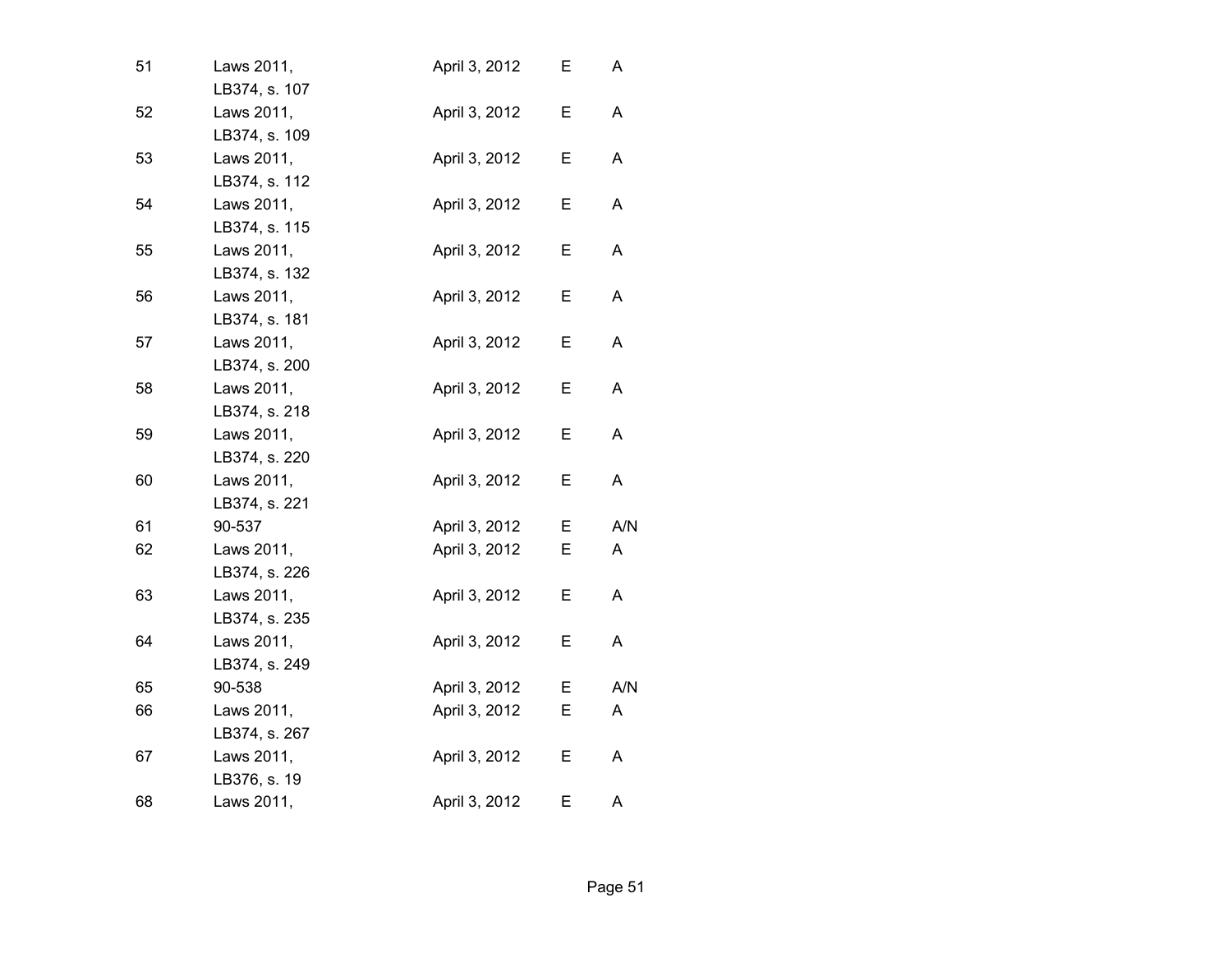|                           | LB377, s. 8  |               |             |     |  |
|---------------------------|--------------|---------------|-------------|-----|--|
| 69                        | Laws 2011,   | April 3, 2012 | Е           | A   |  |
|                           | LB377, s. 38 |               |             |     |  |
| 70                        | Laws 2011,   | April 3, 2012 | Е           | Α   |  |
|                           | LB390, s. 33 |               |             |     |  |
| 71                        | Laws 2011,   | April 3, 2012 | E           | A   |  |
|                           | LB390, s. 34 |               |             |     |  |
| 72                        | Omitted      | April 3, 2012 | E           |     |  |
| 73                        | Omitted      | April 3, 2012 | E           |     |  |
| 74                        | Omitted      | April 3, 2012 | E           |     |  |
| 1                         | Omitted      | April 3, 2012 | O           |     |  |
| $\overline{2}$            | Laws 2011,   | April 3, 2012 | O           | A   |  |
|                           | LB378, s.14  |               |             |     |  |
| $\ensuremath{\mathsf{3}}$ | 85-329       | April 3, 2012 | O           | A/N |  |
| 4                         | 13-2704      | April 3, 2012 | O           | A   |  |
| 5                         | 29-3921      | April 3, 2012 | O           | A   |  |
| 6                         | 58-703       | April 3, 2012 | O           | A   |  |
| $\overline{7}$            | 66-1345.04   | April 3, 2012 | O           | A   |  |
| 8                         | 68-965       | July 1, 2012  | O           | A   |  |
| 9                         | 71-7611      | July 1, 2012  | $\circ$     | A   |  |
| 10                        | 71-8805      | July 1, 2012  | O           | A   |  |
| 11                        | 82-331       | April 3, 2012 | $\circ$     | A   |  |
| 12                        | 82-332       | April 3, 2012 | O           | A   |  |
| 13                        | 81-1327      | April 3, 2012 | O           | N   |  |
| 14                        | Omitted      | April 3, 2012 | O           |     |  |
| 15                        | Omitted      | April 3, 2012 | O           |     |  |
| 16                        | Omitted      | July 1, 2012  | O           |     |  |
| 17                        | Omitted      | April 3, 2012 | $\mathsf O$ | R   |  |
| 17                        |              | April 3, 2012 | O           | R   |  |
| 18                        | Omitted      | April 3, 2012 | O           |     |  |
| 1                         | 77-2701      | July 19, 2012 | Е           | A   |  |
| $\overline{2}$            | 77-2701.01   | July 19, 2012 | E           | A   |  |
| 3                         | 77-2715.01   | July 19, 2012 | E           | Α   |  |

Laws 2011, LB378 R s. 8 & 10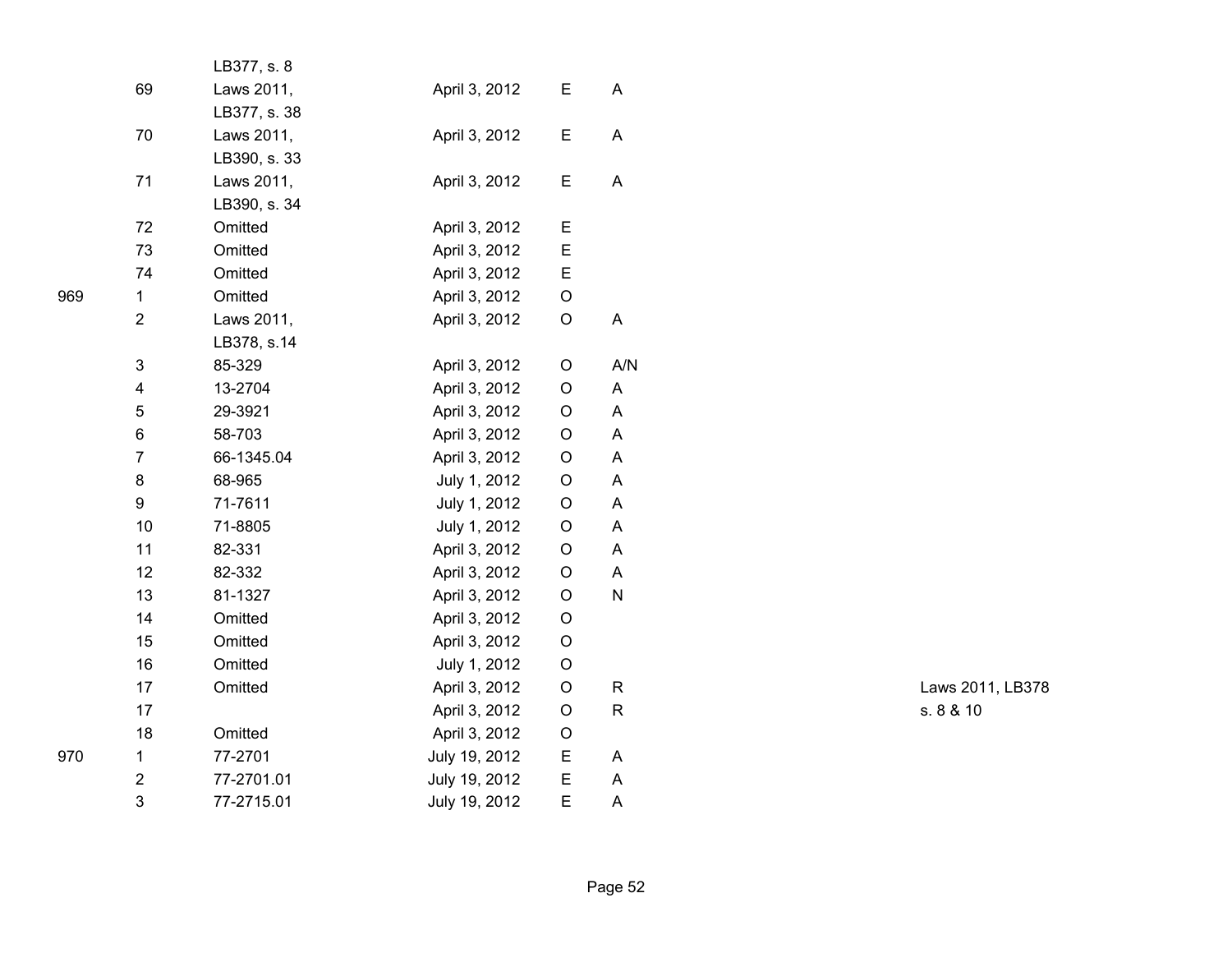|      | 4                       | 77-2715.02   | July 19, 2012   | E | A   |
|------|-------------------------|--------------|-----------------|---|-----|
|      | 5                       | 77-2715.03   | July 19, 2012   | E | N   |
|      | 6                       | 77-2717      | July 19, 2012   | E | Α   |
|      | $\overline{7}$          | 77-2727      | July 19, 2012   | E | A   |
|      | 8                       | 77-2734.01   | July 19, 2012   | E | A   |
|      | 9                       | 77-2734.02   | July 19, 2012   | E | A   |
|      | 10                      | Omitted      | July 19, 2012   | E |     |
| 972  | 1                       | 43-251.01    | July 19, 2012   | E | Α   |
|      | $\overline{2}$          | 43-276       | July 19, 2012   | E | A   |
|      | 3                       | 43-286       | July 19, 2012   | E | A   |
|      | $\overline{\mathbf{4}}$ | 43-401       | July 19, 2012   | E | A   |
|      | 5                       | 43-405       | July 19, 2012   | E | A   |
|      | 6                       | 43-424       | July 19, 2012   | E | N   |
|      | $\overline{7}$          | 83-101       | July 19, 2012   | E | N   |
|      | 8                       | Omitted      | July 19, 2012   | E |     |
|      | 9                       | Omitted      | July 19, 2012   | E |     |
| 979  | 1                       | 9-326        | July 19, 2012   | E | A   |
|      | $\overline{2}$          | Omitted      | July 19, 2012   | E |     |
| 983  | $\mathbf 1$             | 77-5803      | January 1, 2012 | O | A   |
|      | $\overline{\mathbf{c}}$ | Omitted      | January 1, 2012 | O |     |
|      | 3                       | Omitted      | January 1, 2012 | O |     |
| 985  | $\mathbf 1$             | 43-4101      | April 6, 2012   | E | N   |
|      | 2                       | Omitted      | April 6, 2012   | E |     |
| 985A | 1                       | Omitted      | April 6, 2012   | E |     |
|      | 2                       | Omitted      | April 6, 2012   | E |     |
|      | 3                       | Omitted      | April 6, 2012   | E |     |
|      | $\overline{\mathbf{4}}$ | Laws 2011,   | April 6, 2012   | E | A   |
|      |                         | LB374, s. 99 |                 |   |     |
|      | 5                       | 90-535       | April 6, 2012   | E | A/N |
|      | 6                       | Omitted      | April 6, 2012   | E |     |
|      | 7                       | Omitted      | April 6, 2012   | E |     |
| 993  | 1                       | 28-728       | July 19, 2012   | E | A   |
|      | $\overline{2}$          | 28-729       | July 19, 2012   | E | A   |

Page 53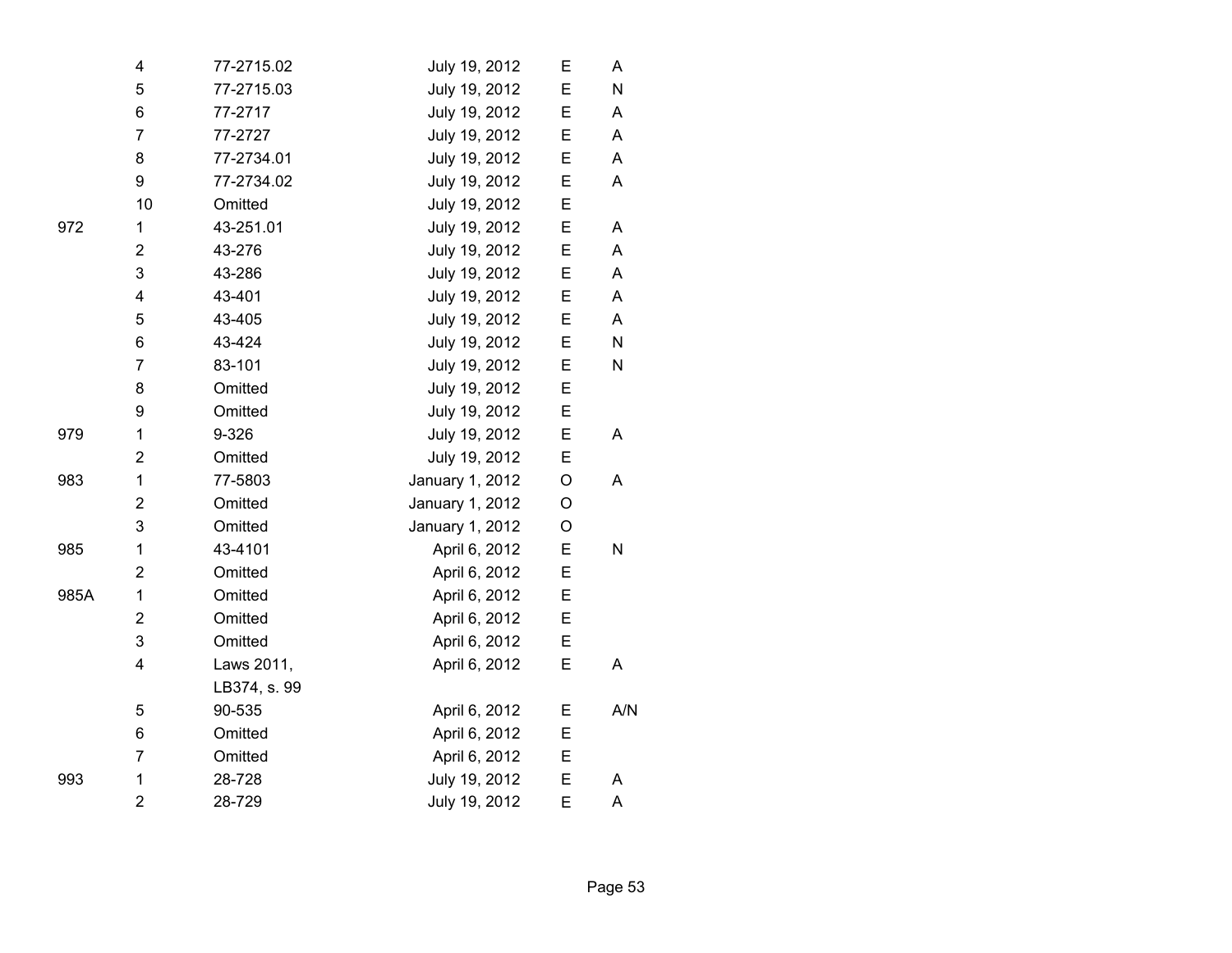|      | 3                       | Omitted   | July 19, 2012 | E |                           |  |
|------|-------------------------|-----------|---------------|---|---------------------------|--|
|      | 4                       | Omitted   | July 19, 2012 | E | $\mathsf R$               |  |
|      | 4                       |           | July 19, 2012 | E | ${\sf R}$                 |  |
|      | 4                       |           | July 19, 2012 | E | ${\sf R}$                 |  |
| 993A |                         | Omitted   | July 19, 2012 | E |                           |  |
| 995  | 1                       | 23-3104   | April 6, 2012 | E | A                         |  |
|      | $\overline{\mathbf{c}}$ | 23-3501   | April 6, 2012 | E | $\mathsf A$               |  |
|      | 3                       | 23-3502   | April 6, 2012 | E | $\boldsymbol{\mathsf{A}}$ |  |
|      | 4                       | 23-3504   | April 6, 2012 | E | A                         |  |
|      | 5                       | 23-3505   | April 6, 2012 | E | A                         |  |
|      | 6                       | 23-3508   | April 6, 2012 | E | A                         |  |
|      | $\overline{7}$          | 23-3510   | April 6, 2012 | E | A                         |  |
|      | 8                       | 23-3511   | April 6, 2012 | E | A                         |  |
|      | 9                       | 23-3523   | April 6, 2012 | E | A                         |  |
|      | 10                      | 23-3524   | April 6, 2012 | E | A                         |  |
|      | 11                      | 23-3525   | April 6, 2012 | E | A                         |  |
|      | 12                      | 23-3553   | April 6, 2012 | E | A                         |  |
|      | 13                      | 71-2057   | April 6, 2012 | E | $\boldsymbol{\mathsf{A}}$ |  |
|      | 14                      | 71-2059   | April 6, 2012 | E | A                         |  |
|      | 15                      | 71-2061   | April 6, 2012 | E | A                         |  |
|      | 16                      | 71-20,104 | April 6, 2012 | E | A                         |  |
|      | 17                      | 84-1410   | April 6, 2012 | E | A                         |  |
|      | 18                      | Omitted   | April 6, 2012 | E |                           |  |
|      | 19                      | Omitted   | April 6, 2012 | E |                           |  |
|      | 20                      | Omitted   | April 6, 2012 | E | $\mathsf R$               |  |
|      | 20                      |           | April 6, 2012 | E | ${\sf R}$                 |  |
|      | 20                      |           | April 6, 2012 | E | ${\sf R}$                 |  |
|      | 20                      |           | April 6, 2012 | E | $\mathsf R$               |  |
|      | 21                      | Omitted   | April 6, 2012 | E |                           |  |
| 996  | 1                       | 79-201    | July 19, 2012 | E | A                         |  |
|      | $\overline{\mathbf{c}}$ | 79-202    | July 19, 2012 | E | ${\sf N}$                 |  |
|      | 3                       | Omitted   | July 19, 2012 | E |                           |  |
| 997  | 1                       | 48-436    | July 19, 2012 | E | A                         |  |
|      |                         |           |               |   |                           |  |

R 28-732 R 28-733

R 23-3506 R 23-3507 R 23-3514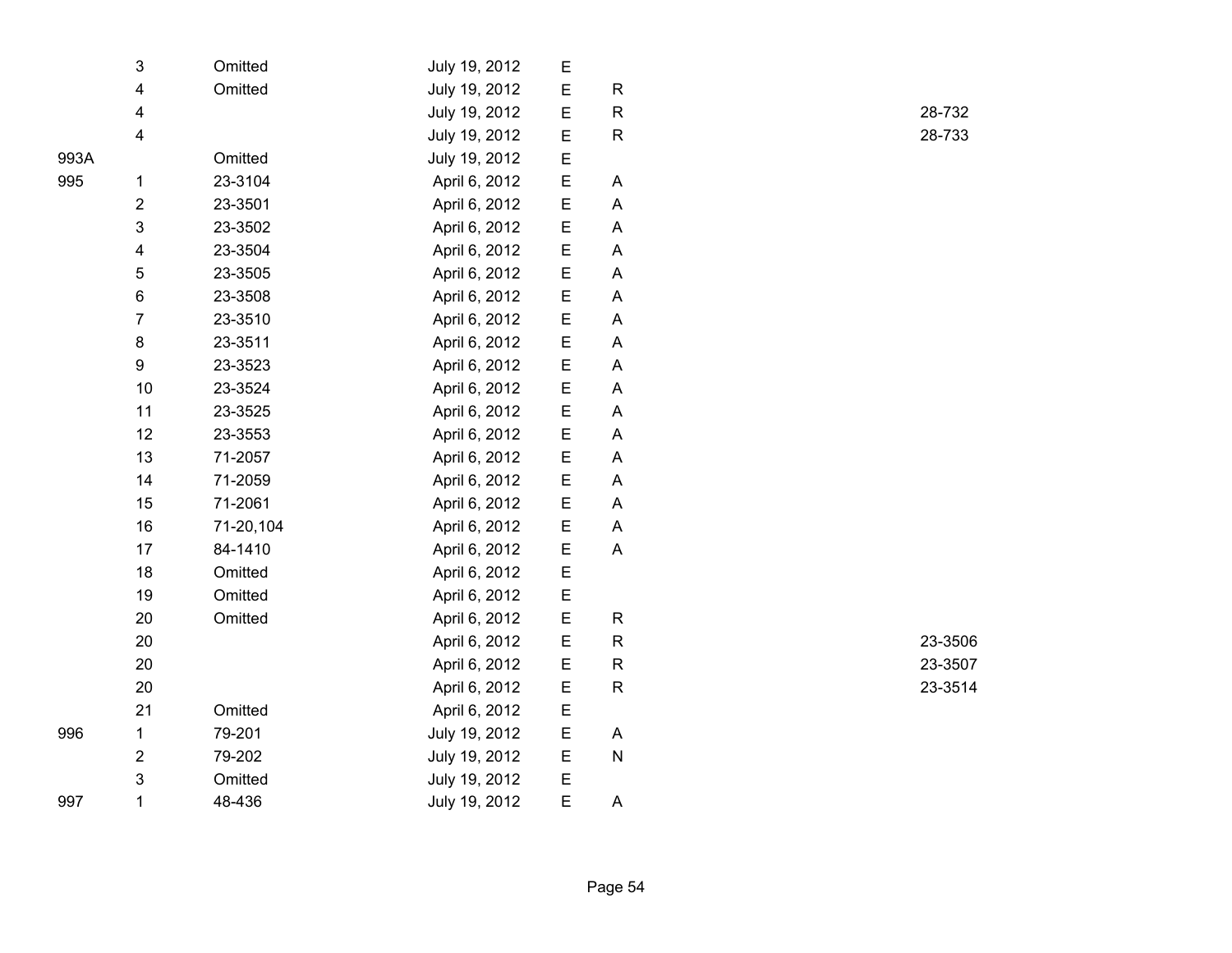| $\overline{2}$          | 48-437        | July 19, 2012 | E           | Α   |
|-------------------------|---------------|---------------|-------------|-----|
| 3                       | 48-438        | July 19, 2012 | E           | Α   |
| $\overline{\mathbf{4}}$ | 60-6,298      | July 19, 2012 | E           | A   |
| 5                       | 60-6,299      | July 19, 2012 | E           | A   |
| 6                       | Omitted       | July 19, 2012 | Ε           |     |
| $\mathbf 1$             | 28-726        | July 1, 2012  | O           | Α   |
| $\overline{2}$          | 43-285        | July 1, 2012  | O           | A   |
| 3                       | 43-1301       | July 1, 2012  | $\mathsf O$ | A   |
| $\overline{\mathbf{4}}$ | 43-1302       | July 1, 2012  | $\mathsf O$ | A   |
| 5                       | 43-1303       | July 1, 2012  | O           | Α   |
| 6                       | 43-1304       | July 1, 2012  | O           | A   |
| $\overline{7}$          | 43-1305       | July 1, 2012  | O           | Α   |
| 8                       | 43-1307       | July 1, 2012  | O           | Α   |
| 9                       | 43-1308       | July 1, 2012  | O           | A   |
| 10                      | 43-1309       | July 1, 2012  | O           | A   |
| 11                      | 43-1310       | July 1, 2012  | $\mathsf O$ | A   |
| 12                      | 43-1313       | July 1, 2012  | O           | A   |
| 13                      | 43-1314       | July 1, 2012  | O           | A   |
| 14                      | 43-1314.01    | July 1, 2012  | O           | A   |
| 15                      | 43-1317       | July 1, 2012  | $\mathsf O$ | A   |
| 16                      | 43-1321       | July 1, 2012  | O           | A   |
| 17                      | 43-3001       | July 1, 2012  | O           | A   |
| 18                      | Omitted       | July 1, 2012  | $\mathsf O$ |     |
| 19                      | Omitted       | July 1, 2012  | O           |     |
| 20                      | Omitted       | July 1, 2012  | O           | R   |
| 20                      |               | July 1, 2012  | O           | R   |
| 21                      | Omitted       | July 1, 2012  | O           |     |
| 1                       | Laws 2011,    | July 1, 2012  | O           | A   |
|                         | LB374, s. 216 |               |             |     |
| $\mathbf 2$             | 90-538        | July 1, 2012  | O           | A/N |
| 3                       | Omitted       | July 1, 2012  | O           |     |
| $\overline{\mathbf{4}}$ | Omitted       | July 1, 2012  | O           |     |
| 5                       | Omitted       | July 1, 2012  | O           |     |
|                         |               |               |             |     |

R 43-1306

998

998A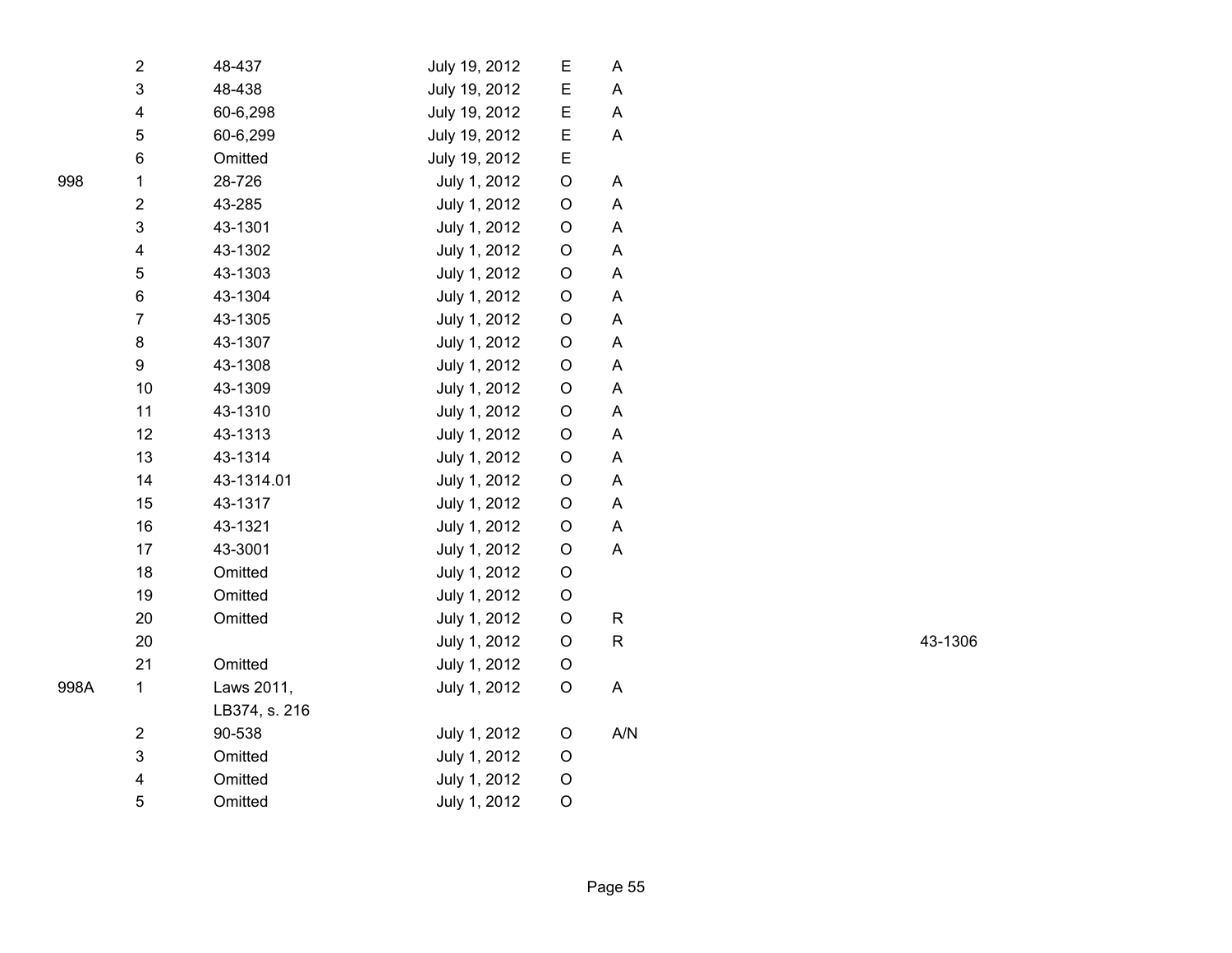|      | 6                       | Omitted   | July 1, 2012  | O           |           |
|------|-------------------------|-----------|---------------|-------------|-----------|
| 1001 | 1                       | 71-6405   | July 19, 2012 | E           | A         |
|      | $\overline{2}$          | Omitted   | July 19, 2012 | Ε           |           |
| 1005 | $\mathbf{1}$            | 35-1402   | July 19, 2012 | E           | A         |
|      | $\overline{2}$          | 35-1403   | July 19, 2012 | E           | A         |
|      | 3                       | 35-1406   | July 19, 2012 | E           | A         |
|      | 4                       | 35-1407   | July 19, 2012 | E           | A         |
|      | 5                       | Omitted   | July 19, 2012 | E           |           |
| 1018 | 1                       | 21-2001   | July 19, 2012 | E           | A         |
|      | $\overline{\mathbf{c}}$ | 21-2005   | July 19, 2012 | E           | A         |
|      | 3                       | 21-20,128 | July 19, 2012 | E           | A         |
|      | $\overline{\mathbf{4}}$ | 21-20,130 | July 19, 2012 | E           | A         |
|      | 5                       | 21-20,194 | July 19, 2012 | E           | N         |
|      | 6                       | 21-20,195 | July 19, 2012 | E           | N         |
|      | $\overline{7}$          | 21-20,196 | July 19, 2012 | E           | ${\sf N}$ |
|      | 8                       | 21-20,197 | July 19, 2012 | E           | ${\sf N}$ |
|      | 9                       | 67-248.02 | July 19, 2012 | E           | Α         |
|      | 10                      | 67-297    | July 19, 2012 | E           | ${\sf N}$ |
|      | 11                      | 67-298    | July 19, 2012 | E           | ${\sf N}$ |
|      | 12                      | 67-299    | July 19, 2012 | E           | N         |
|      | 13                      | 67-2,100  | July 19, 2012 | E           | N         |
|      | 14                      | 67-296    | July 19, 2012 | E           | A         |
|      | 15                      | 67-450    | July 19, 2012 | E           | A         |
|      | 16                      | Omitted   | July 19, 2012 | E           |           |
| 1026 | 1                       | 69-1317   | July 19, 2012 | E           | A         |
|      | $\overline{2}$          | Omitted   | July 19, 2012 | E           |           |
| 1030 | $\mathbf 1$             | 60-6,109  | July 19, 2012 | E           | A         |
|      | $\overline{\mathbf{c}}$ | 60-6,133  | July 19, 2012 | E           | Α         |
|      | 3                       | Omitted   | July 19, 2012 | E           |           |
| 1031 | 1                       | 9-503 UCC | July 1, 2013  | $\circ$     | A         |
|      | $\overline{2}$          | Omitted   | July 1, 2013  | O           |           |
|      | 3                       | Omitted   | July 1, 2013  | $\mathsf O$ |           |
| 1035 | 1                       | 32-610    | July 19, 2012 | E           | A         |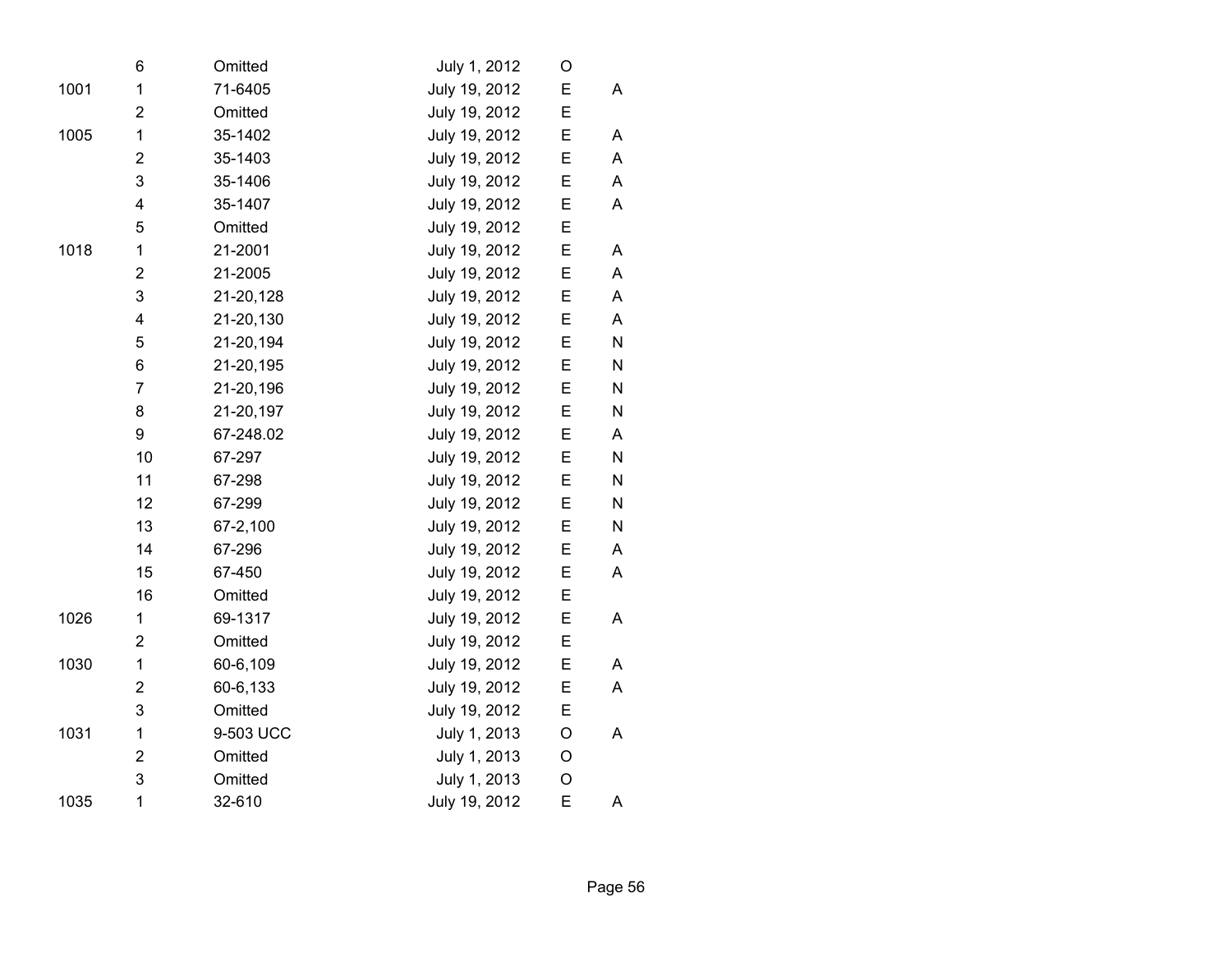|      | 2                       | 32-811    | July 19, 2012 | Е | A         |
|------|-------------------------|-----------|---------------|---|-----------|
|      | 3                       | 32-1031   | July 19, 2012 | Е | A         |
|      | 4                       | Omitted   | July 19, 2012 | Ε |           |
|      | 5                       | Omitted   | July 19, 2012 | Е | R         |
|      | 5                       |           | July 19, 2012 | Е | R         |
| 1038 | 1                       | 71-2518   | July 19, 2012 | Е | ${\sf N}$ |
| 1039 | 1                       | 60-4,182  | July 19, 2012 | E | A         |
|      | $\overline{\mathbf{c}}$ | 60-6,175  | July 19, 2012 | E | A         |
|      | 3                       | Omitted   | July 19, 2012 | Е |           |
| 1042 | 1                       | 38-2301   | July 19, 2012 | Е | Α         |
|      | $\overline{2}$          | 38-2315   | July 19, 2012 | E | A         |
|      | 3                       | 38-2324   | July 19, 2012 | Е | N         |
|      | 4                       | 71-605    | July 19, 2012 | Ε | A         |
|      | 5                       | Omitted   | July 19, 2012 | E |           |
| 1043 | $\mathbf 1$             | 70-655    | March 8, 2012 | Ε | A         |
|      | 2                       | Omitted   | March 8, 2012 | Ε |           |
|      | 3                       | Omitted   | March 8, 2012 | Е |           |
| 1049 | 1                       | 69-401    | July 19, 2012 | E | A         |
|      | $\overline{\mathbf{c}}$ | 69-406.01 | July 19, 2012 | Е | N         |
|      | 3                       | 69-404    | July 19, 2012 | Ε | Α         |
|      | 4                       | 69-407    | July 19, 2012 | E | A         |
|      | 5                       | 69-408    | July 19, 2012 | Е | A         |
|      | 6                       | 69-409    | July 19, 2012 | Е | Α         |
|      | $\overline{7}$          | Omitted   | July 19, 2012 | Ε |           |
| 1051 | $\mathbf 1$             | 28-348    | July 19, 2012 | E | A         |
|      | $\overline{2}$          | 28-349    | July 19, 2012 | Е | A         |
|      | 3                       | 28-350    | July 19, 2012 | Е | A         |
|      | 4                       | 28-351    | July 19, 2012 | Е | Α         |
|      | 5                       | 28-352    | July 19, 2012 | Е | A         |
|      | 6                       | 28-358    | July 19, 2012 | Е | A         |
|      | 7                       | 28-361.01 | July 19, 2012 | Е | N         |
|      | 8                       | 28-367.01 | July 19, 2012 | E | N         |
|      | 9                       | 28-370    | July 19, 2012 | E | A         |

R 32-718

28-355 T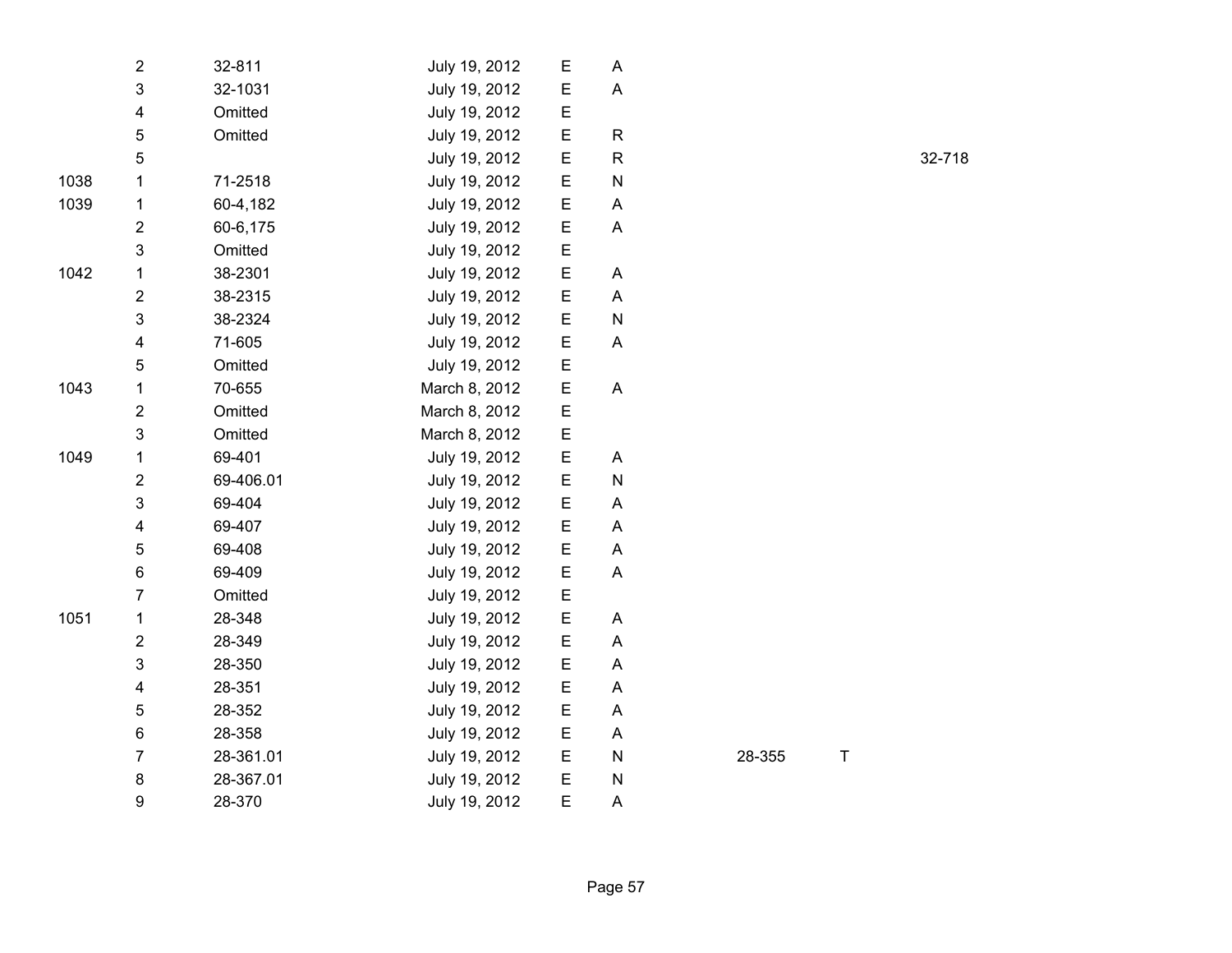| 10                      | 28-372    | July 19, 2012 | E           | Α           |            |              |
|-------------------------|-----------|---------------|-------------|-------------|------------|--------------|
| 11                      | 28-373    | July 19, 2012 | E           | A           |            |              |
| 12                      | 28-374    | July 19, 2012 | $\mathsf E$ | A           |            |              |
| 13                      | 28-374.01 | July 19, 2012 | E           | ${\sf N}$   |            |              |
| 14                      | 28-376    | July 19, 2012 | E           | Α           |            |              |
| 15                      | 28-386    | July 19, 2012 | E           | $\mathsf A$ |            |              |
| 16                      | 28-387    | July 19, 2012 | E           | A           |            |              |
| 17                      | 28-713.01 | July 19, 2012 | E           | A           |            |              |
| 18                      | Omitted   | July 19, 2012 | E           |             |            |              |
| $\mathbf{1}$            | 81-3701   | July 1, 2012  | $\mathsf O$ | N           | 81-1263    | $\mathsf T$  |
| $\overline{2}$          | 81-3702   | July 1, 2012  | $\mathsf O$ | ${\sf N}$   | 81-1245    | $\top$       |
| $\mathfrak{S}$          | 81-3703   | July 1, 2012  | $\mathsf O$ | ${\sf N}$   | 81-1246    | $\sf T$      |
| $\overline{\mathbf{4}}$ | 81-3704   | July 1, 2012  | $\mathsf O$ | ${\sf N}$   |            |              |
| $\sqrt{5}$              | 81-3705   | July 1, 2012  | $\mathsf O$ | ${\sf N}$   | 81-1251    | T            |
| $\,6$                   | 81-3706   | July 1, 2012  | $\mathsf O$ | ${\sf N}$   | 81-1248    | T            |
| $\overline{7}$          | 81-3707   | July 1, 2012  | $\mathsf O$ | ${\sf N}$   | 81-1247    | $\mathsf T$  |
| 8                       | 81-3708   | July 1, 2012  | $\mathsf O$ | N           | 81-1249    | $\mathsf T$  |
| $\boldsymbol{9}$        | 81-3709   | July 1, 2012  | $\mathsf O$ | ${\sf N}$   | 81-1250    | $\mathsf{T}$ |
| 10                      | 81-3710   | July 1, 2012  | $\mathsf O$ | ${\sf N}$   |            |              |
| 11                      | 81-3711   | July 1, 2012  | $\mathsf O$ | ${\sf N}$   |            |              |
| 12                      | 81-3712   | July 1, 2012  | $\mathsf O$ | ${\sf N}$   |            |              |
| 13                      | 81-3713   | July 1, 2012  | $\mathsf O$ | ${\sf N}$   | 81-1201.13 | $\top$       |
| 14                      | 81-3714   | July 1, 2012  | $\mathsf O$ | ${\sf N}$   | 81-1252    | $\mathsf T$  |
| 15                      | 81-3715   | July 1, 2012  | $\mathsf O$ | N           | 81-1253    | T            |
| 16                      | 81-3716   | July 1, 2012  | $\mathsf O$ | ${\sf N}$   | 81-1254    | $\top$       |
| 17                      | 81-3717   | July 1, 2012  | $\mathsf O$ | ${\sf N}$   | 81-1255    | $\top$       |
| 18                      | 81-3718   | July 1, 2012  | $\mathsf O$ | ${\sf N}$   | 81-1256    | T            |
| 19                      | 81-3719   | July 1, 2012  | $\mathsf O$ | ${\sf N}$   | 81-1257    | $\mathsf T$  |
| 20                      | 81-3720   | July 1, 2012  | $\mathsf O$ | ${\sf N}$   | 81-1258    | T            |
| 21                      | 81-3721   | July 1, 2012  | $\mathsf O$ | ${\sf N}$   | 81-1259    | $\top$       |
| 22                      | 81-3722   | July 1, 2012  | $\mathsf O$ | ${\sf N}$   | 81-1260    | $\mathsf T$  |
| 23                      | 81-3723   | July 1, 2012  | $\mathsf O$ | ${\sf N}$   | 81-1261    | T            |
| 24                      | 81-3724   | July 1, 2012  | $\circ$     | ${\sf N}$   | 81-1262    | $\sf T$      |
|                         |           |               |             |             |            |              |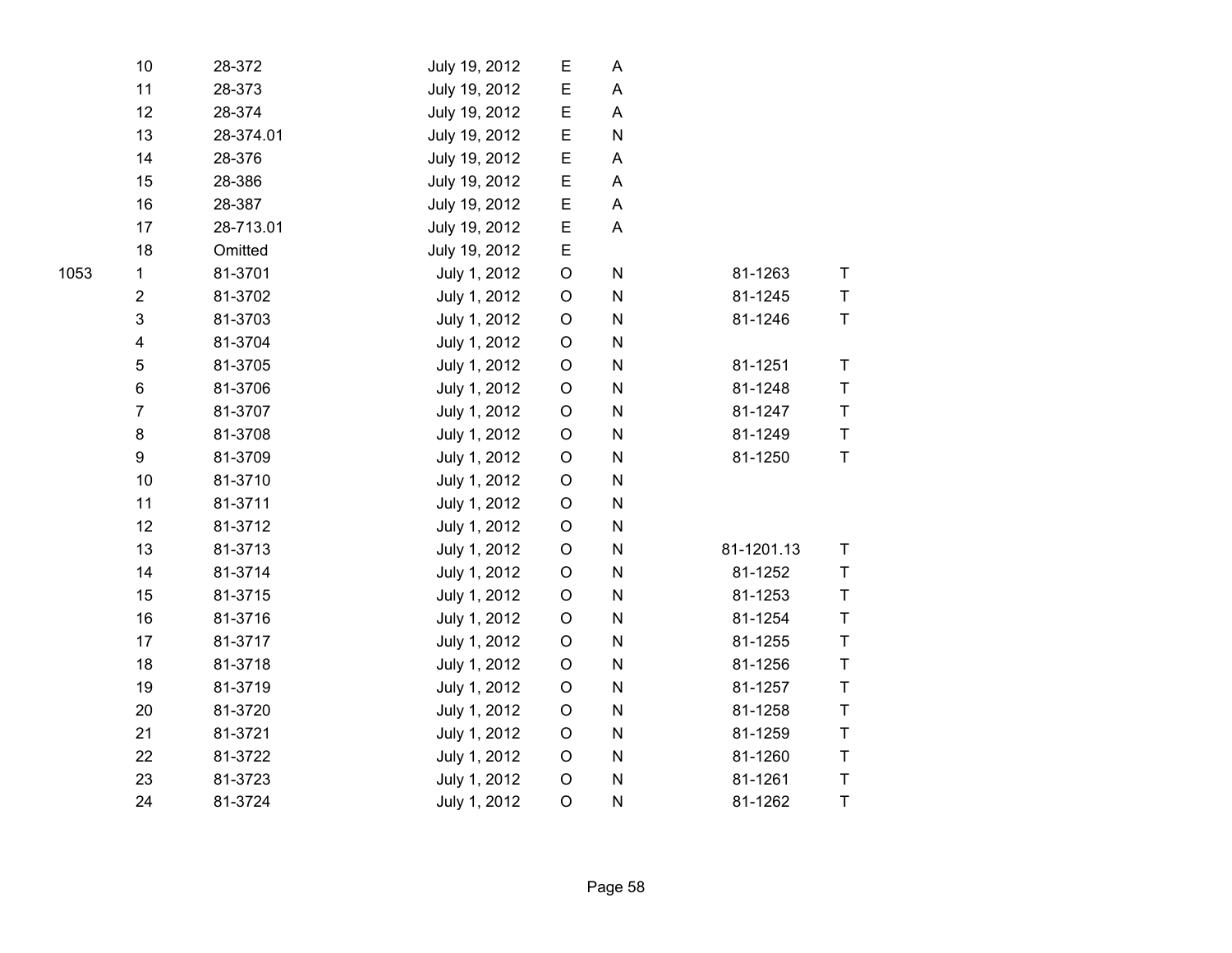|       | 25                      | 77-2711    | July 1, 2012    | O           | A   |
|-------|-------------------------|------------|-----------------|-------------|-----|
|       | 26                      | 81-1201.04 | July 1, 2012    | O           | A   |
|       | 27                      | 81-1201.07 | July 1, 2012    | O           | A   |
|       | 28                      | 81-1201.22 | July 1, 2012    | O           | A   |
|       | 29                      | Omitted    | July 1, 2012    | O           |     |
|       | 30                      | Omitted    | July 1, 2012    | O           |     |
|       | 31                      | Omitted    | July 1, 2012    | O           |     |
| 1053A | 1                       | 90-537     | July 1, 2012    | $\circ$     | A/N |
|       | $\mathbf 2$             | 90-538     | July 1, 2012    | O           | A/N |
|       | 3                       | Omitted    | July 1, 2012    | $\circ$     |     |
|       | $\overline{\mathbf{4}}$ | Omitted    | July 1, 2012    | O           |     |
|       | 5                       | Omitted    | July 1, 2012    | O           |     |
|       | 6                       | Omitted    | July 1, 2012    | O           |     |
|       | $\overline{7}$          | Omitted    | July 1, 2012    | O           |     |
| 1054  | 1                       | 44-3521    | July 19, 2012   | E           | A   |
|       | $\mathbf 2$             | 44-3526    | July 19, 2012   | E           | A   |
|       | 3                       | Omitted    | July 19, 2012   | E           |     |
| 1054A |                         | Omitted    | July 19, 2012   | E           |     |
| 1057  | 1                       | 2-3602     | July 19, 2012   | O           | A   |
|       | $\overline{2}$          | 2-3623     | October 1, 2012 | O           | A   |
|       | 3                       | 2-3632     | July 19, 2012   | O           | A   |
|       | $\overline{\mathbf{4}}$ | 2-3633     | July 19, 2012   | O           | Α   |
|       | 5                       | Omitted    | July 19, 2012   | O           |     |
|       | 6                       | Omitted    | October 1, 2012 | O           |     |
|       | $\overline{7}$          | Omitted    | July 19, 2012   | $\mathsf O$ |     |
| 1057A |                         | Omitted    | July 19, 2012   | E           |     |
| 1058  | 1                       | 48-630     | January 1, 2013 | O           | A   |
|       | $\overline{2}$          | 48-632     | October 1, 2012 | O           | A   |
|       | 3                       | 48-634     | October 1, 2012 | O           | A   |
|       | $\overline{\mathbf{4}}$ | 48-636     | October 1, 2012 | O           | A   |
|       | 5                       | 48-637     | October 1, 2012 | O           | A   |
|       | 6                       | 48-644     | January 1, 2013 | O           | A   |
|       | $\overline{7}$          | 48-652     | January 1, 2013 | $\circ$     | A   |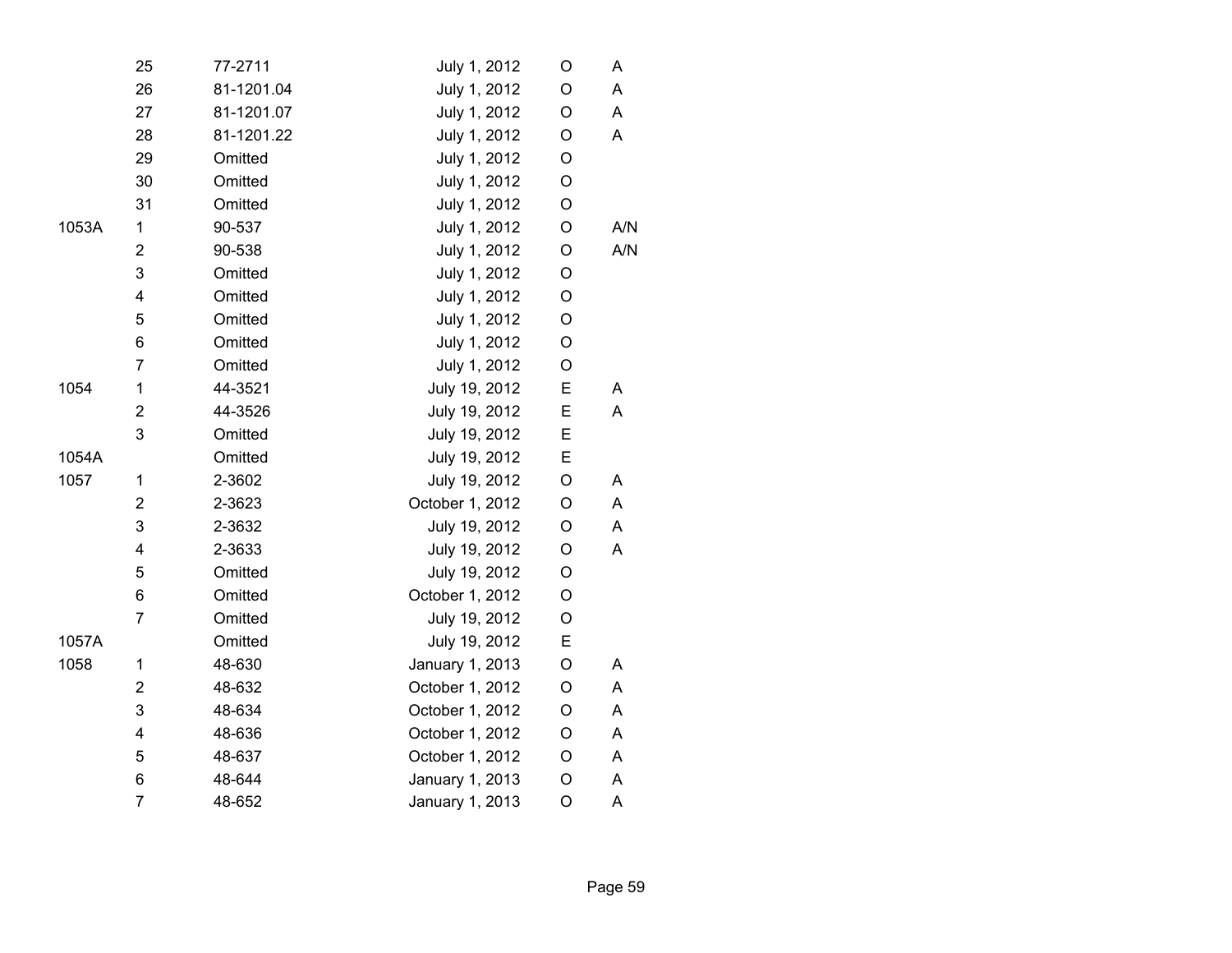|      | 8              | 48-655    | January 1, 2013                    | $\circ$ | A         |
|------|----------------|-----------|------------------------------------|---------|-----------|
|      | 9              | 48-663.01 | October 1, 2013                    | O       | A         |
|      | 10             | 48-665    | January 1, 2013                    | O       | A         |
|      | 11             | 48-665.01 | January 1, 2013                    | O       | A         |
|      | 12             | 48-2302   | October 1, 2012                    | O       | A         |
|      | 13             | Omitted   | October 1, 2012                    | O       |           |
|      | 14             | Omitted   | January 1, 2013                    | O       |           |
|      | 15             | Omitted   | October 1, 2012                    | $\circ$ |           |
|      | 16             | Omitted   | October 1, 2013                    | $\circ$ |           |
|      | 17             | Omitted   | October 1, 2012                    | $\circ$ | R         |
|      | 17             |           | October 1, 2012                    | O       | R         |
| 1062 | 1              | 43-118.02 | July 19, 2012                      | E       | N         |
|      | $\overline{2}$ | 43-117.03 | July 19, 2012                      | E       | N         |
|      | 3              | 43-118    | July 19, 2012                      | E       | A         |
|      | 4              | 43-147    | July 19, 2012                      | E       | A         |
|      | 5              | Omitted   | July 19, 2012                      | E       |           |
| 1063 | 1              | 68-2001   | July 19, 2012                      | E       | N         |
|      | $\overline{2}$ | 68-2002   | July 19, 2012                      | E       | ${\sf N}$ |
|      | 3              | 68-2003   | July 19, 2012                      | E       | N         |
|      | 4              | 68-2004   | July 19, 2012                      | E       | N         |
|      | 5              | 68-2005   | July 19, 2012                      | E       | N         |
| 1064 | $\mathbf{1}$   | 44-5510   | July 19, 2012                      | E       | A         |
|      | $\overline{2}$ | Omitted   | July 19, 2012                      | E       |           |
| 1072 |                | Omitted   | Provisions line-item vetoed        | E       |           |
|      |                |           | by the Governor and over-          |         |           |
|      |                |           | ridden by the Legislature          |         |           |
|      |                |           | became effective on April 4, 2012. |         |           |
|      |                |           | All other provisions became        |         |           |
|      |                |           | effective on April 3, 2012.        |         |           |
| 1077 | 1              | 71-401    | July 19, 2012                      | Е       | A         |
|      | $\overline{2}$ | 71-468    | July 19, 2012                      | Е       | N         |
|      | 3              | Omitted   | July 19, 2012                      | E       |           |
| 1079 | $\mathbf{1}$   | 79-1189   | April 7, 2012                      | E       | N         |

R 48-633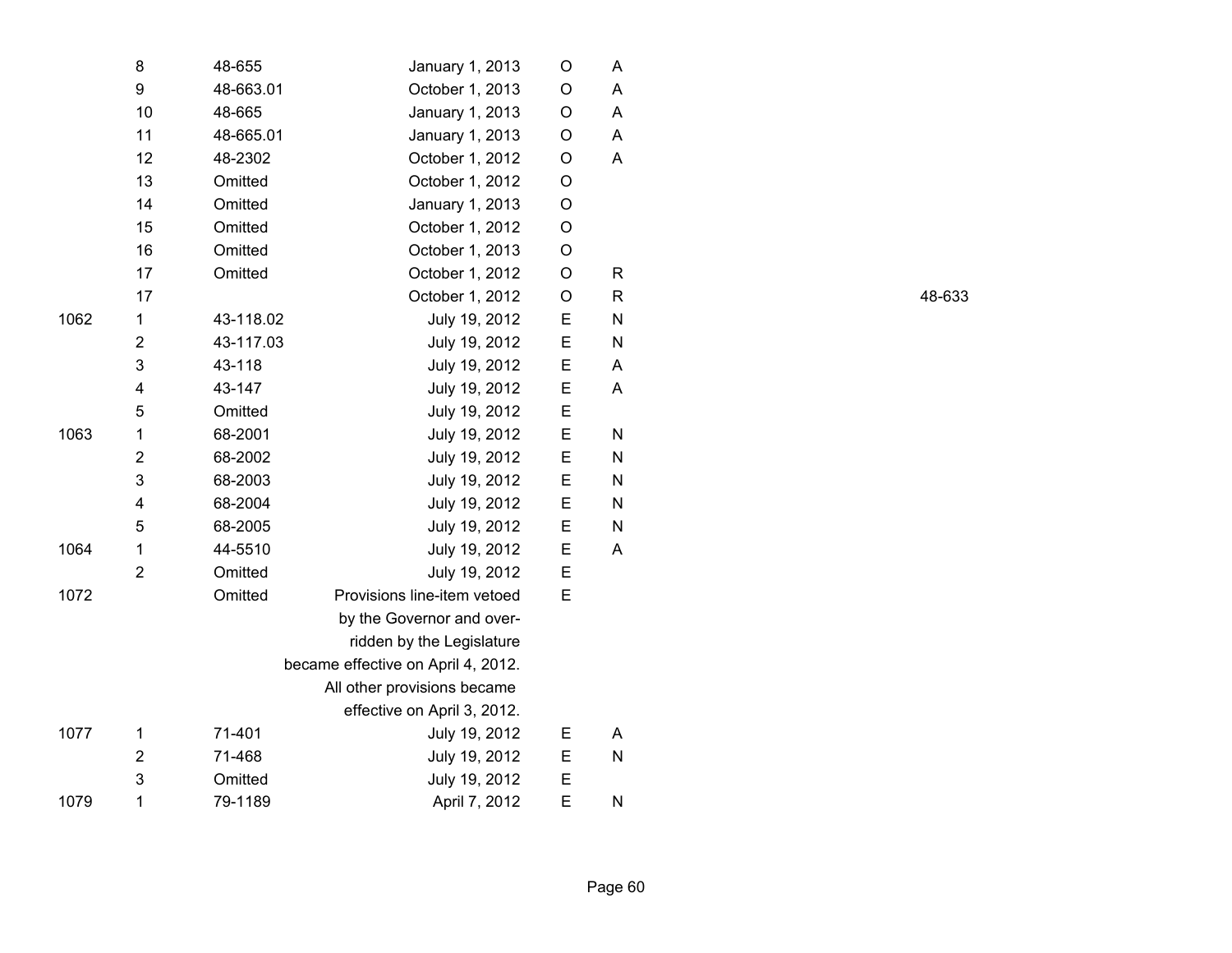|       | 2                       | 79-1190    | April 7, 2012   | Е | N |  |
|-------|-------------------------|------------|-----------------|---|---|--|
|       | 3                       | 79-1191    | April 7, 2012   | E | N |  |
|       | 4                       | 79-1192    | April 7, 2012   | E | N |  |
|       | 5                       | 79-1193    | April 7, 2012   | E | N |  |
|       | 6                       | 79-1194    | April 7, 2012   | E | N |  |
|       | $\overline{7}$          | 79-1195    | April 7, 2012   | Ε | N |  |
|       | 8                       | 79-1196    | April 7, 2012   | Ε | N |  |
|       | 9                       | 9-812      | April 7, 2012   | E | A |  |
|       | 10                      | Omitted    | April 7, 2012   | E |   |  |
|       | 11                      | Omitted    | April 7, 2012   | E |   |  |
| 1079A |                         | Omitted    | April 7, 2012   | E |   |  |
| 1080  | 1                       | 77-202     | January 1, 2013 | O | Α |  |
|       | $\overline{\mathbf{c}}$ | 77-2701    | January 1, 2013 | O | Α |  |
|       | 3                       | 77-2701.04 | January 1, 2013 | O | A |  |
|       | 4                       | 77-2701.54 | January 1, 2013 | O | N |  |
|       | 5                       | 77-2704.62 | January 1, 2013 | O | N |  |
|       | 6                       | Omitted    | January 1, 2013 | O |   |  |
|       | $\overline{7}$          | Omitted    | January 1, 2013 | O |   |  |
| 1082  | $\mathbf 1$             | 16-1001    | April 17, 2012  | E | A |  |
|       | $\overline{\mathbf{c}}$ | 16-1002    | April 17, 2012  | E | A |  |
|       | 3                       | 16-1003    | April 17, 2012  | Ε | A |  |
|       | 4                       | 16-1004    | April 17, 2012  | E | A |  |
|       | 5                       | 16-1005    | April 17, 2012  | E | A |  |
|       | 6                       | 16-1006    | April 17, 2012  | E | A |  |
|       | 7                       | 16-1007    | April 17, 2012  | Ε | Α |  |
|       | 8                       | 16-1009    | April 17, 2012  | E | A |  |
|       | 9                       | 16-1010    | April 17, 2012  | E | A |  |
|       | 10                      | 16-1012    | April 17, 2012  | E | A |  |
|       | 11                      | 16-1013    | April 17, 2012  | E | A |  |
|       | 12                      | 16-1014    | April 17, 2012  | E | A |  |
|       | 13                      | 16-1016    | April 17, 2012  | Ε | Α |  |
|       | 14                      | 16-1017    | April 17, 2012  | Ε | A |  |
|       | 15                      | 16-1019    | April 17, 2012  | E | A |  |
|       |                         |            |                 |   |   |  |

10<sup>8</sup>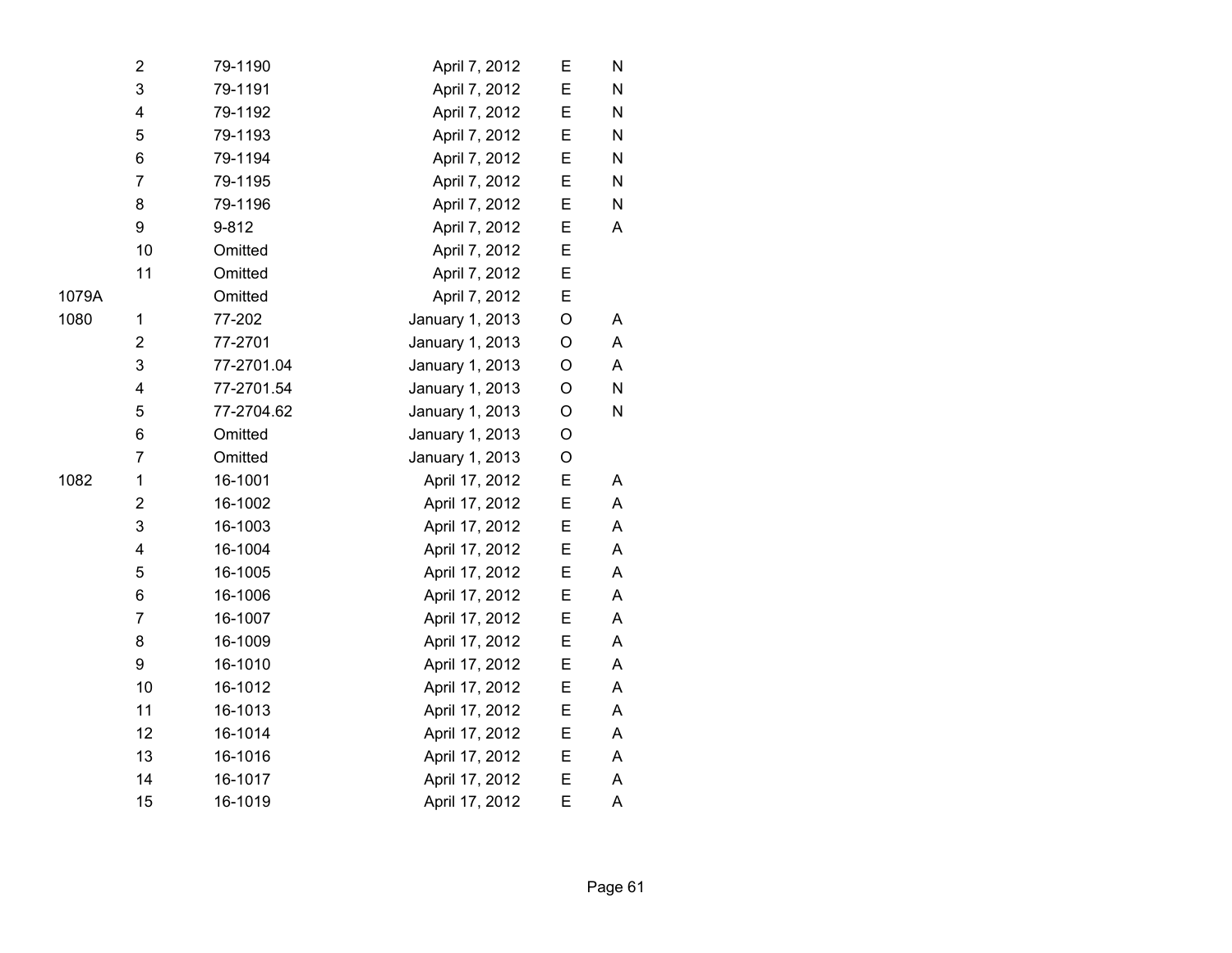|       | 16             | 16-1038    | April 17, 2012  | Е           | A           |
|-------|----------------|------------|-----------------|-------------|-------------|
|       | 17             | 18-1723    | April 17, 2012  | E           | Α           |
|       | 18             | Omitted    | April 17, 2012  | E           |             |
|       | 19             | Omitted    | April 17, 2012  | E           |             |
| 1083  | 1              | 38-2218    | April 11, 2012  | E           | A           |
|       | $\overline{2}$ | Omitted    | April 11, 2012  | E           |             |
|       | 3              | Omitted    | April 11, 2012  | E           |             |
| 1087  | 1              | 66-2001    | July 19, 2012   | E           | N           |
| 1087A |                | Omitted    | July 19, 2012   | E           |             |
| 1090  | 1              | 79-10,140  | July 19, 2012   | E           | N           |
|       | $\overline{2}$ | 79-10,141  | July 19, 2012   | E           | N           |
|       | 3              | 79-10,142  | July 19, 2012   | E           | N           |
| 1090A |                | Omitted    | July 19, 2012   | E           |             |
| 1091  | 1              | 86-901     | July 19, 2012   | O           | N           |
|       | $\overline{2}$ | 86-902     | July 19, 2012   | $\mathsf O$ | N           |
|       | 3              | 86-903     | July 19, 2012   | $\mathsf O$ | ${\sf N}$   |
|       | 4              | 86-904     | July 19, 2012   | $\circ$     | N           |
|       | 5              | 86-905     | July 19, 2012   | O           | N           |
|       | 6              | 86-313     | January 1, 2013 | $\mathsf O$ | A           |
|       | $\overline{7}$ | 86-450.03  | January 1, 2013 | O           | A           |
|       | 8              | 86-457     | January 1, 2013 | O           | A           |
|       | 9              | Omitted    | July 19, 2012   | O           |             |
|       | 10             | Omitted    | July 19, 2012   | O           |             |
|       | 11             | Omitted    | January 1, 2013 | O           |             |
|       | 12             | Omitted    | January 1, 2013 | O           | R           |
|       | 12             |            | January 1, 2013 | O           | $\mathsf R$ |
| 1091A |                | Omitted    | July 19, 2012   | E           |             |
| 1097  | 1              | 77-2704.12 | October 1, 2012 | $\mathsf O$ | A           |
|       | $\overline{2}$ | Omitted    | October 1, 2012 | O           |             |
|       | 3              | Omitted    | October 1, 2012 | O           |             |
| 1101  | $\mathbf 1$    | 77-1340    | April 11, 2012  | O           | A           |
|       | $\overline{2}$ | Omitted    | April 11, 2012  | O           |             |
|       | 3              | Omitted    | April 11, 2012  | $\mathsf O$ |             |

R 86-450.02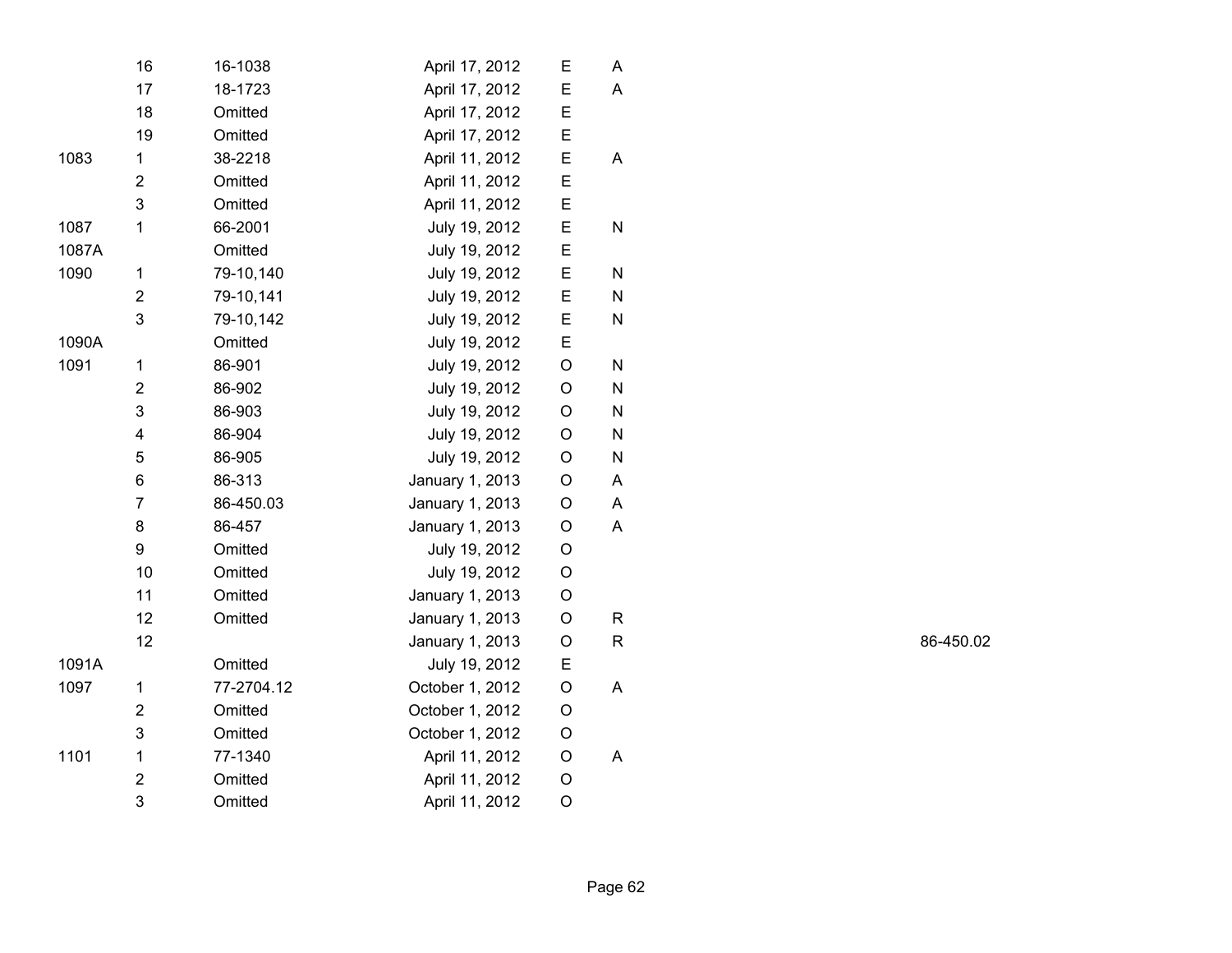|      | 4                       | Omitted | July 1, 2013   | O       | $\mathsf{R}$ |  |
|------|-------------------------|---------|----------------|---------|--------------|--|
|      | 4                       |         | July 1, 2013   | $\circ$ | R            |  |
|      | 5                       | Omitted | April 11, 2012 | O       |              |  |
| 1104 | $\mathbf 1$             | 77-3442 | July 19, 2012  | E       | Α            |  |
|      | $\boldsymbol{2}$        | 85-1517 | July 19, 2012  | E       | A            |  |
|      | $\mathsf 3$             | 85-1801 | July 19, 2012  | E       | Α            |  |
|      | $\overline{\mathbf{4}}$ | 85-1802 | July 19, 2012  | E       | A            |  |
|      | 5                       | 85-1804 | July 19, 2012  | E       | Α            |  |
|      | 6                       | 85-1806 | July 19, 2012  | E       | Α            |  |
|      | $\overline{7}$          | 85-1807 | July 19, 2012  | E       | A            |  |
|      | 8                       | 85-1808 | July 19, 2012  | E       | A            |  |
|      | 9                       | 85-1809 | July 19, 2012  | E       | A            |  |
|      | 10                      | 85-1810 | July 19, 2012  | E       | Α            |  |
|      | 11                      | 85-1812 | July 19, 2012  | E       | A            |  |
|      | 12                      | 85-1814 | July 19, 2012  | E       | Α            |  |
|      | 13                      | 85-2403 | July 19, 2012  | E       | Α            |  |
|      | 14                      | 85-2405 | July 19, 2012  | E       | A            |  |
|      | 15                      | 85-2406 | July 19, 2012  | E       | A            |  |
|      | 16                      | 85-2408 | July 19, 2012  | E       | A            |  |
|      | 17                      | 85-2409 | July 19, 2012  | E       | A            |  |
|      | 18                      | 85-2412 | July 19, 2012  | E       | A            |  |
|      | 19                      | 85-2413 | July 19, 2012  | E       | A            |  |
|      | 20                      | 85-2414 | July 19, 2012  | E       | Α            |  |
|      | 21                      | 85-2415 | July 19, 2012  | E       | A            |  |
|      | 22                      | 85-2416 | July 19, 2012  | E       | A            |  |
|      | 23                      | 85-2417 | July 19, 2012  | E       | Α            |  |
|      | 24                      | 85-2418 | July 19, 2012  | E       | A            |  |
|      | 25                      | Omitted | July 19, 2012  | E       |              |  |
|      | 26                      | Omitted | July 19, 2012  | E       | $\mathsf R$  |  |
|      | 26                      |         | July 19, 2012  | E       | R            |  |
|      | 26                      |         | July 19, 2012  | E       | ${\sf R}$    |  |
| 1106 | $\mathbf 1$             | 77-1374 | July 19, 2012  | E       | A            |  |
|      | $\overline{2}$          | Omitted | July 19, 2012  | E       |              |  |

R 77-1340

R 85-2410

R 85-2411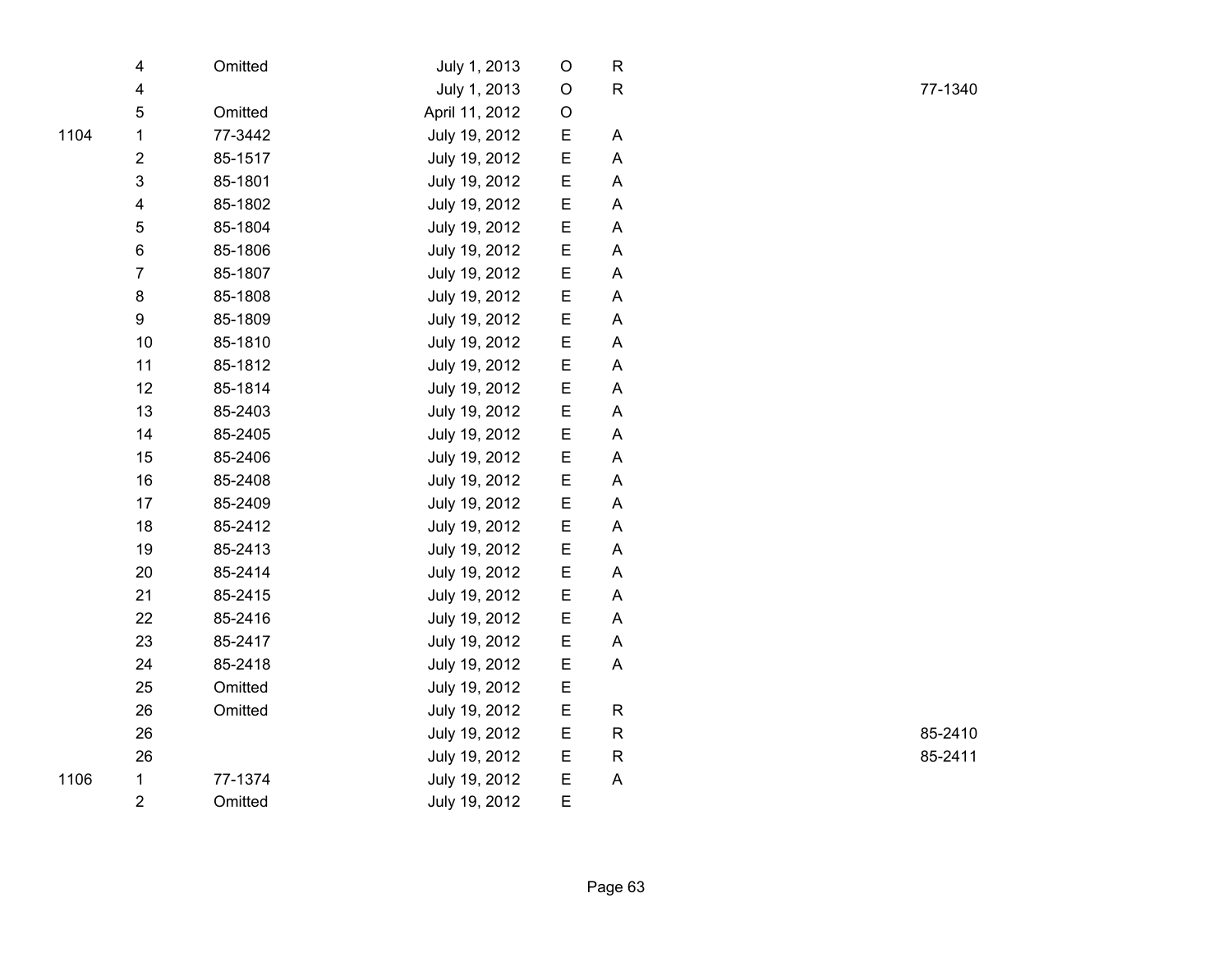| 1113 | 1              | 30-4001 | January 1, 2013 | O           | N |
|------|----------------|---------|-----------------|-------------|---|
|      | $\overline{2}$ | 30-4002 | January 1, 2013 | O           | N |
|      | 3              | 30-4003 | January 1, 2013 | O           | N |
|      | 4              | 30-4004 | January 1, 2013 | O           | N |
|      | 5              | 30-4005 | January 1, 2013 | $\circ$     | N |
|      | 6              | 30-4006 | January 1, 2013 | O           | N |
|      | $\overline{7}$ | 30-4007 | January 1, 2013 | $\circ$     | N |
|      | 8              | 30-4008 | January 1, 2013 | O           | N |
|      | 9              | 30-4009 | January 1, 2013 | O           | N |
|      | 10             | 30-4010 | January 1, 2013 | O           | N |
|      | 11             | 30-4011 | January 1, 2013 | O           | N |
|      | 12             | 30-4012 | January 1, 2013 | O           | N |
|      | 13             | 30-4013 | January 1, 2013 | $\circ$     | N |
|      | 14             | 30-4014 | January 1, 2013 | $\circ$     | N |
|      | 15             | 30-4015 | January 1, 2013 | O           | N |
|      | 16             | 30-4016 | January 1, 2013 | O           | N |
|      | 17             | 30-4017 | January 1, 2013 | O           | N |
|      | 18             | 30-4018 | January 1, 2013 | O           | N |
|      | 19             | 30-4019 | January 1, 2013 | O           | N |
|      | 20             | 30-4020 | January 1, 2013 | O           | N |
|      | 21             | 30-4021 | January 1, 2013 | O           | N |
|      | 22             | 30-4022 | January 1, 2013 | $\circ$     | N |
|      | 23             | 30-4023 | January 1, 2013 | O           | N |
|      | 24             | 30-4024 | January 1, 2013 | O           | N |
|      | 25             | 30-4025 | January 1, 2013 | O           | N |
|      | 26             | 30-4026 | January 1, 2013 | O           | N |
|      | 27             | 30-4027 | January 1, 2013 | O           | N |
|      | 28             | 30-4028 | January 1, 2013 | $\circ$     | Ν |
|      | 29             | 30-4029 | January 1, 2013 | O           | N |
|      | 30             | 30-4030 | January 1, 2013 | $\mathsf O$ | N |
|      | 31             | 30-4031 | January 1, 2013 | O           | N |
|      | 32             | 30-4032 | January 1, 2013 | $\circ$     | N |
|      | 33             | 30-4033 | January 1, 2013 | O           | N |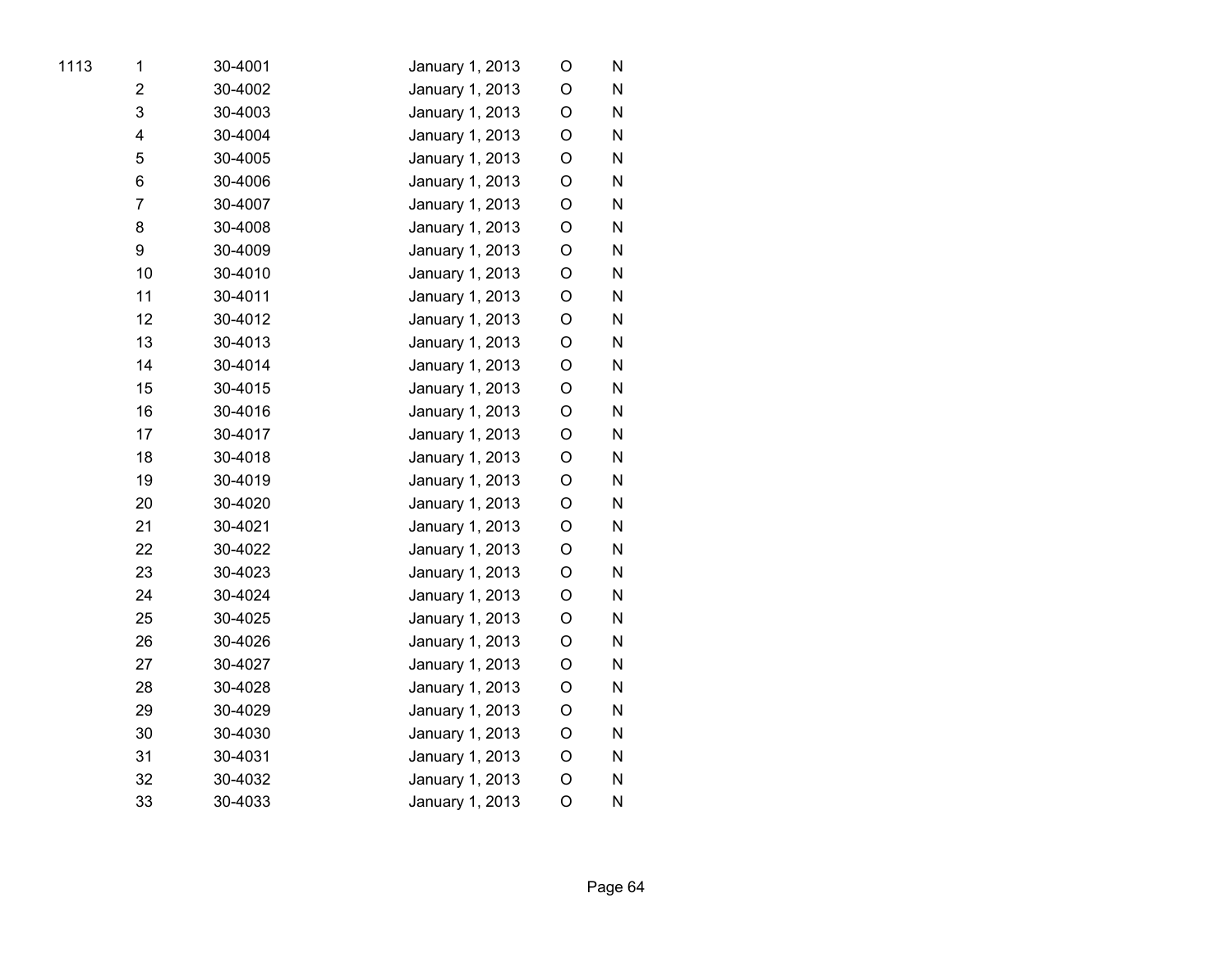| 34 | 30-4034 | January 1, 2013 | O           | ${\sf N}$    |  |
|----|---------|-----------------|-------------|--------------|--|
| 35 | 30-4035 | January 1, 2013 | O           | ${\sf N}$    |  |
| 36 | 30-4036 | January 1, 2013 | $\mathsf O$ | $\mathsf{N}$ |  |
| 37 | 30-4037 | January 1, 2013 | $\mathsf O$ | $\mathsf{N}$ |  |
| 38 | 30-4038 | January 1, 2013 | O           | N            |  |
| 39 | 30-4039 | January 1, 2013 | O           | N            |  |
| 40 | 30-4040 | January 1, 2013 | O           | N            |  |
| 41 | 30-4041 | January 1, 2013 | O           | N            |  |
| 42 | 30-4042 | January 1, 2013 | $\circ$     | N            |  |
| 43 | 30-4043 | January 1, 2013 | $\circ$     | N            |  |
| 44 | 30-4044 | January 1, 2013 | O           | N            |  |
| 45 | 30-4045 | January 1, 2013 | O           | N            |  |
| 46 | 30-2201 | January 1, 2013 | $\circ$     | A            |  |
| 47 | 30-3408 | January 1, 2013 | O           | A            |  |
| 48 | Omitted | January 1, 2013 | $\circ$     |              |  |
| 49 | Omitted | January 1, 2013 | O           |              |  |
| 50 | Omitted | January 1, 2013 | $\circ$     | $\mathsf{R}$ |  |
| 50 |         | January 1, 2013 | $\mathsf O$ | $\mathsf{R}$ |  |
| 50 |         | January 1, 2013 | $\mathsf O$ | $\mathsf{R}$ |  |
| 50 |         | January 1, 2013 | O           | $\mathsf{R}$ |  |
| 50 |         | January 1, 2013 | $\mathsf O$ | $\mathsf{R}$ |  |
| 50 |         | January 1, 2013 | $\circ$     | $\mathsf{R}$ |  |
| 50 |         | January 1, 2013 | $\mathsf O$ | ${\sf R}$    |  |
| 50 |         | January 1, 2013 | $\circ$     | ${\sf R}$    |  |
| 50 |         | January 1, 2013 | $\mathsf O$ | $\mathsf{R}$ |  |
| 50 |         | January 1, 2013 | $\mathsf O$ | $\mathsf{R}$ |  |
| 50 |         | January 1, 2013 | O           | $\mathsf{R}$ |  |
| 50 |         | January 1, 2013 | $\mathsf O$ | $\mathsf{R}$ |  |
| 50 |         | January 1, 2013 | $\mathsf O$ | $\mathsf{R}$ |  |
| 50 |         | January 1, 2013 | $\mathsf O$ | $\mathsf{R}$ |  |
| 50 |         | January 1, 2013 | O           | $\mathsf{R}$ |  |
| 50 |         | January 1, 2013 | $\mathsf O$ | $\mathsf{R}$ |  |
| 50 |         | January 1, 2013 | $\circ$     | $\mathsf{R}$ |  |
|    |         |                 |             |              |  |

R 30-2664 R 30-2665 R 30-2665.01 30-2666 R 30-2667 R 30-2668 R 30-2669 R 30-2670 R 30-2671 R 30-2672 R 49-1501 R 49-1502 R 49-1503 R 49-1504 R 49-1505 R 49-1506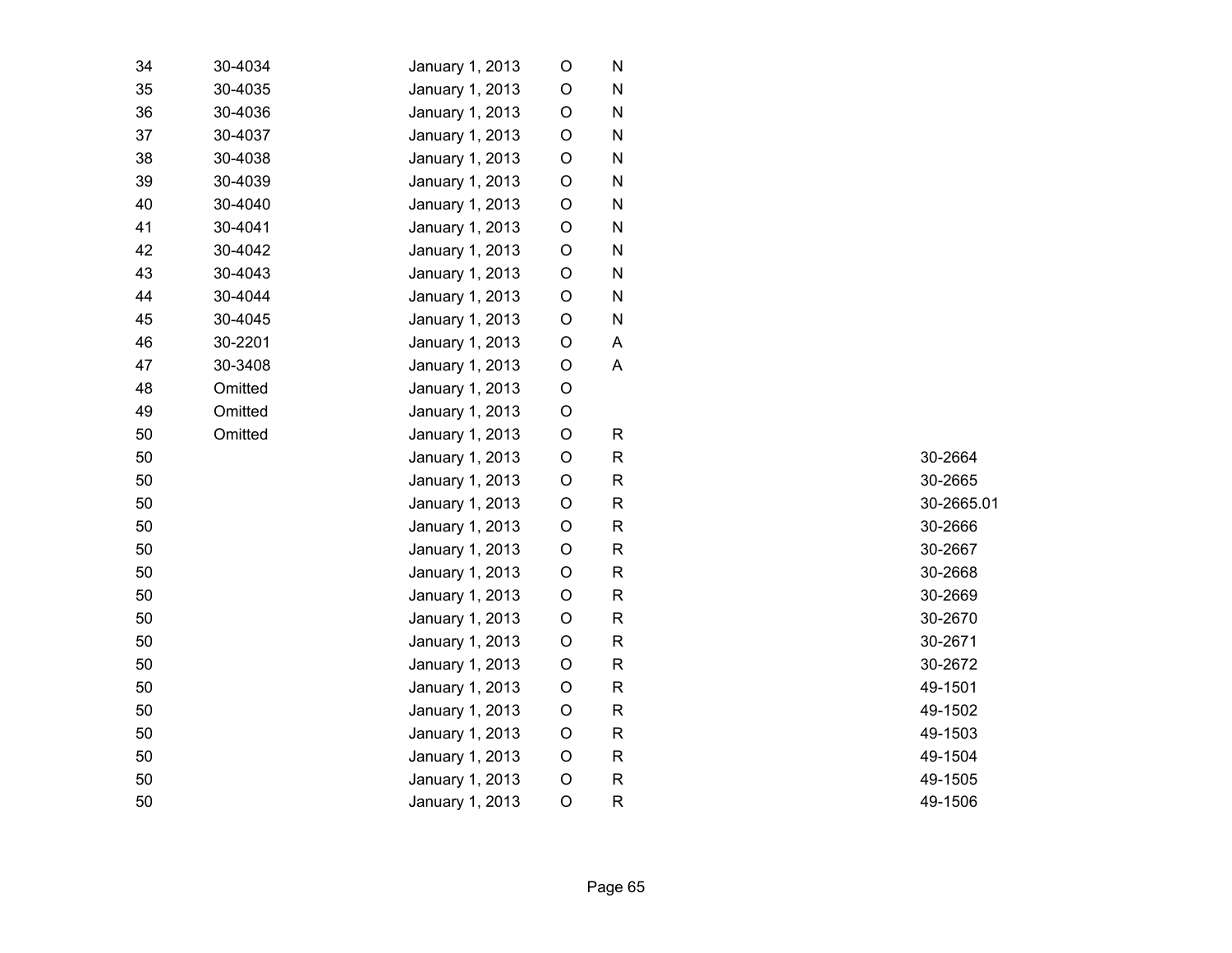| 50 | January 1, 2013 | $\mathsf O$ | $\mathsf{R}$ | 49-1507 |
|----|-----------------|-------------|--------------|---------|
| 50 | January 1, 2013 | $\circ$     | ${\sf R}$    | 49-1508 |
| 50 | January 1, 2013 | O           | $\mathsf R$  | 49-1509 |
| 50 | January 1, 2013 | $\circ$     | $\mathsf R$  | 49-1510 |
| 50 | January 1, 2013 | O           | ${\sf R}$    | 49-1511 |
| 50 | January 1, 2013 | $\circ$     | ${\sf R}$    | 49-1512 |
| 50 | January 1, 2013 | $\circ$     | ${\sf R}$    | 49-1513 |
| 50 | January 1, 2013 | $\circ$     | ${\sf R}$    | 49-1514 |
| 50 | January 1, 2013 | O           | ${\sf R}$    | 49-1515 |
| 50 | January 1, 2013 | O           | $\mathsf R$  | 49-1516 |
| 50 | January 1, 2013 | $\circ$     | $\mathsf R$  | 49-1517 |
| 50 | January 1, 2013 | $\circ$     | $\mathsf R$  | 49-1518 |
| 50 | January 1, 2013 | $\circ$     | ${\sf R}$    | 49-1519 |
| 50 | January 1, 2013 | $\circ$     | $\mathsf R$  | 49-1520 |
| 50 | January 1, 2013 | $\circ$     | ${\sf R}$    | 49-1521 |
| 50 | January 1, 2013 | $\mathsf O$ | ${\sf R}$    | 49-1522 |
| 50 | January 1, 2013 | $\circ$     | ${\sf R}$    | 49-1523 |
| 50 | January 1, 2013 | O           | $\mathsf R$  | 49-1524 |
| 50 | January 1, 2013 | $\circ$     | ${\sf R}$    | 49-1525 |
| 50 | January 1, 2013 | $\circ$     | ${\sf R}$    | 49-1526 |
| 50 | January 1, 2013 | $\circ$     | $\mathsf R$  | 49-1527 |
| 50 | January 1, 2013 | $\circ$     | ${\sf R}$    | 49-1528 |
| 50 | January 1, 2013 | O           | $\mathsf R$  | 49-1529 |
| 50 | January 1, 2013 | $\circ$     | ${\sf R}$    | 49-1530 |
| 50 | January 1, 2013 | O           | $\mathsf R$  | 49-1531 |
| 50 | January 1, 2013 | $\circ$     | ${\sf R}$    | 49-1532 |
| 50 | January 1, 2013 | O           | ${\sf R}$    | 49-1533 |
| 50 | January 1, 2013 | $\circ$     | ${\sf R}$    | 49-1534 |
| 50 | January 1, 2013 | $\circ$     | $\mathsf R$  | 49-1535 |
| 50 | January 1, 2013 | $\circ$     | ${\sf R}$    | 49-1536 |
| 50 | January 1, 2013 | O           | ${\sf R}$    | 49-1537 |
| 50 | January 1, 2013 | $\circ$     | ${\sf R}$    | 49-1538 |
| 50 | January 1, 2013 | $\circ$     | ${\sf R}$    | 49-1539 |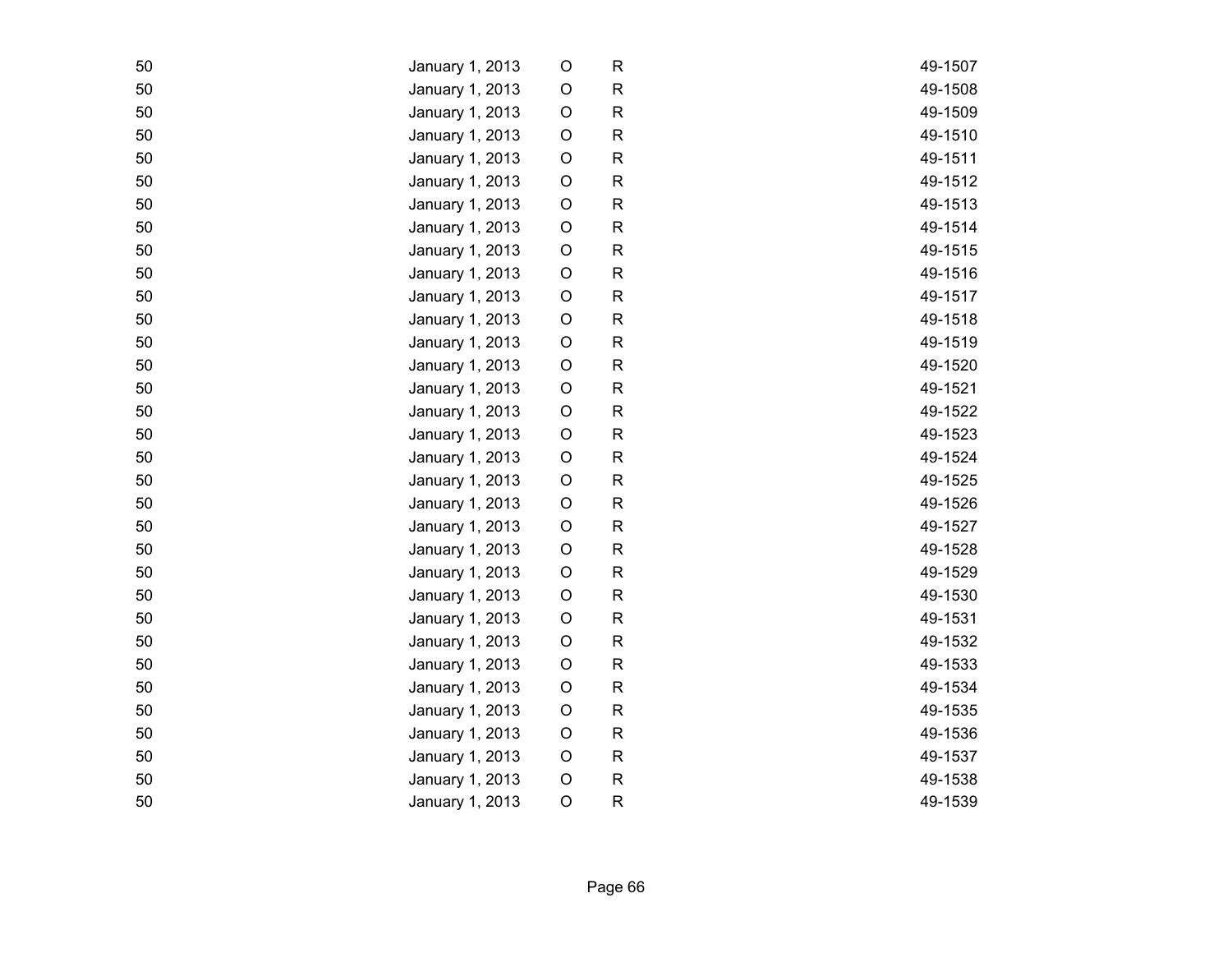| 50             |              | January 1, 2013 | $\circ$     | ${\sf R}$    | 49-1540 |
|----------------|--------------|-----------------|-------------|--------------|---------|
| 50             |              | January 1, 2013 | $\bigcirc$  | ${\sf R}$    | 49-1541 |
| 50             |              | January 1, 2013 | $\circ$     | ${\sf R}$    | 49-1542 |
| 50             |              | January 1, 2013 | $\circ$     | ${\sf R}$    | 49-1543 |
| 50             |              | January 1, 2013 | $\circ$     | ${\sf R}$    | 49-1544 |
| 50             |              | January 1, 2013 | $\circ$     | $\mathsf{R}$ | 49-1545 |
| 50             |              | January 1, 2013 | $\circ$     | ${\sf R}$    | 49-1546 |
| 50             |              | January 1, 2013 | $\circ$     | ${\sf R}$    | 49-1547 |
| 50             |              | January 1, 2013 | $\circ$     | ${\sf R}$    | 49-1548 |
| 50             |              | January 1, 2013 | $\bigcirc$  | ${\sf R}$    | 49-1549 |
| 50             |              | January 1, 2013 | $\bigcirc$  | ${\sf R}$    | 49-1550 |
| 50             |              | January 1, 2013 | $\circ$     | ${\sf R}$    | 49-1551 |
| 50             |              | January 1, 2013 | $\bigcirc$  | ${\sf R}$    | 49-1552 |
| 50             |              | January 1, 2013 | $\circ$     | ${\sf R}$    | 49-1553 |
| 50             |              | January 1, 2013 | $\circ$     | ${\sf R}$    | 49-1554 |
| 50             |              | January 1, 2013 | $\circ$     | ${\sf R}$    | 49-1555 |
| 50             |              | January 1, 2013 | $\circ$     | $\mathsf{R}$ | 49-1556 |
| 50             |              | January 1, 2013 | $\circ$     | ${\sf R}$    | 49-1557 |
| 50             |              | January 1, 2013 | $\mathsf O$ | ${\sf R}$    | 49-1558 |
| 50             |              | January 1, 2013 | $\circ$     | ${\sf R}$    | 49-1559 |
| 50             |              | January 1, 2013 | $\circ$     | ${\sf R}$    | 49-1560 |
| 50             |              | January 1, 2013 | $\circ$     | ${\sf R}$    | 49-1561 |
| 50             |              | January 1, 2013 | $\circ$     | ${\sf R}$    | 49-1562 |
| 1              | 77-27,139.03 | July 1, 2012    | $\circ$     | $\mathsf A$  |         |
| $\overline{2}$ | Omitted      | July 1, 2012    | $\circ$     |              |         |
| $\mathfrak{S}$ | Omitted      | July 1, 2012    | $\circ$     |              |         |
| 4              | Omitted      | July 1, 2012    | $\mathsf O$ |              |         |
| 1              | 66-2101      | July 19, 2012   | E           | ${\sf N}$    |         |
| $\overline{2}$ | 66-2102      | July 19, 2012   | E           | ${\sf N}$    |         |
| 3              | 66-2103      | July 19, 2012   | E           | ${\sf N}$    |         |
| 4              | 66-2104      | July 19, 2012   | E           | ${\sf N}$    |         |
| 5              | 66-2105      | July 19, 2012   | E           | ${\sf N}$    |         |
| 6              | 66-2106      | July 19, 2012   | E           | N            |         |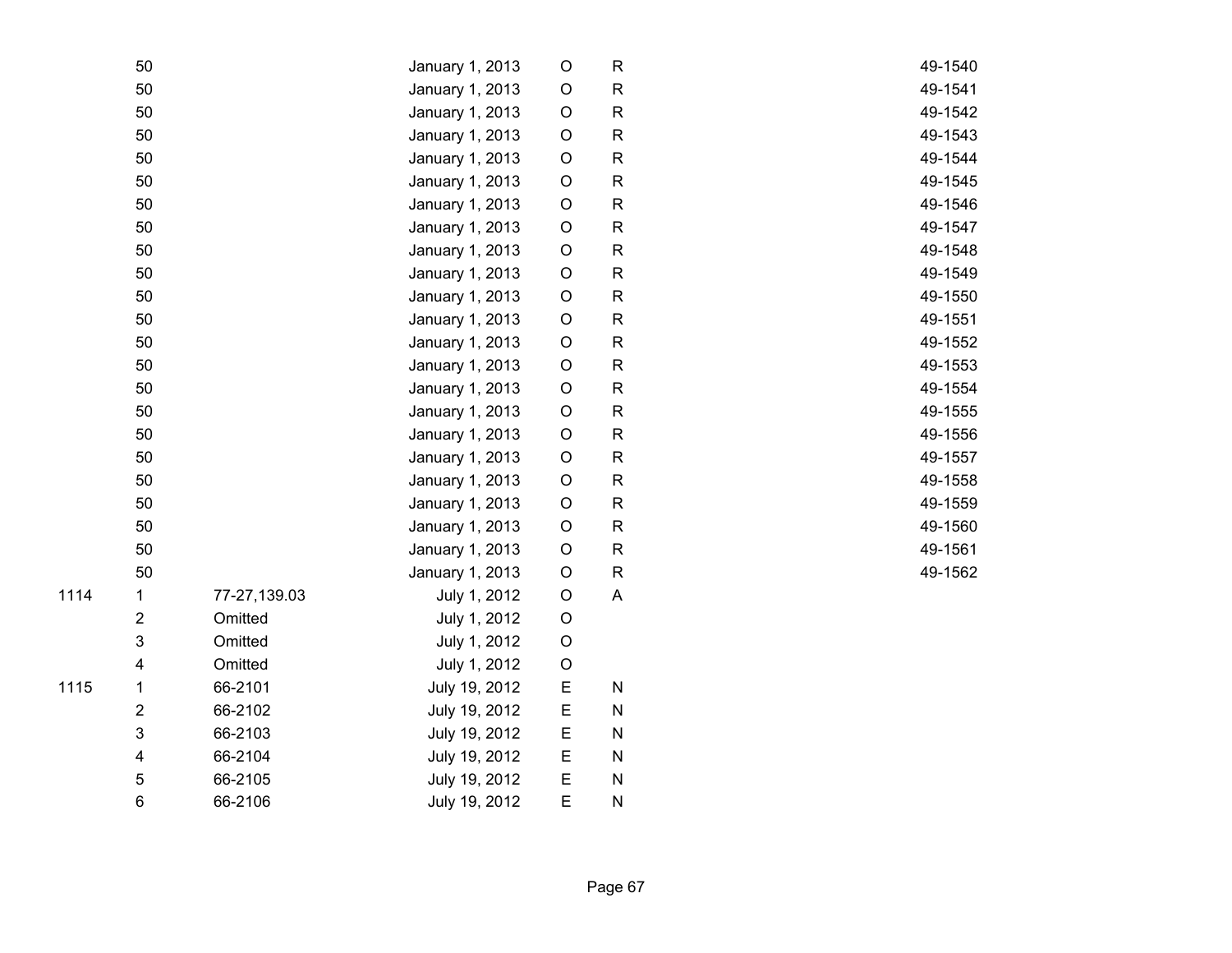|      | 7                       | 66-2107    | July 19, 2012  | E | N |
|------|-------------------------|------------|----------------|---|---|
|      | 8                       | 18-2705    | July 19, 2012  | E | A |
|      | 9                       | 66-1801    | July 19, 2012  | E | A |
|      | 10                      | 66-1868    | July 19, 2012  | E | N |
|      | 11                      | 66-1808    | July 19, 2012  | Е | A |
|      | 12                      | 66-1831    | July 19, 2012  | E | A |
|      | 13                      | Omitted    | July 19, 2012  | Е |   |
| 1116 | $\mathbf{1}$            | 81-1108.32 | July 19, 2012  | E | A |
|      | $\overline{2}$          | Omitted    | July 19, 2012  | E |   |
| 1118 | $\mathbf{1}$            | 77-5701    | March 8, 2012  | E | A |
|      | $\overline{2}$          | 77-5703    | March 8, 2012  | E | A |
|      | 3                       | 77-5707.02 | March 8, 2012  | Е | N |
|      | $\overline{\mathbf{4}}$ | 77-5705    | March 8, 2012  | E | A |
|      | 5                       | 77-5715    | March 8, 2012  | E | A |
|      | 6                       | 77-5723    | March 8, 2012  | E | A |
|      | $\overline{7}$          | 77-5725    | March 8, 2012  | E | A |
|      | 8                       | 77-5726    | March 8, 2012  | E | A |
|      | 9                       | 77-5727    | March 8, 2012  | E | A |
|      | 10                      | 77-5735    | March 8, 2012  | Е | A |
|      | 11                      | Omitted    | March 8, 2012  | E |   |
|      | 12                      | Omitted    | March 8, 2012  | Е |   |
| 1121 | $\mathbf{1}$            | 31-787     | July 19, 2012  | E | A |
|      | $\overline{2}$          | 31-789     | July 19, 2012  | E | A |
|      | 3                       | Omitted    | July 19, 2012  | E |   |
| 1122 | 1                       | 68-912     | April 11, 2012 | E | A |
|      | $\overline{\mathbf{c}}$ | Omitted    | April 11, 2012 | E |   |
|      | 3                       | Omitted    | April 11, 2012 | E |   |
| 1125 | $\mathbf{1}$            | 2-3226.05  | April 18, 2012 | E | A |
|      | $\overline{2}$          | Omitted    | April 18, 2012 | E |   |
|      | 3                       | Omitted    | April 18, 2012 | E |   |
| 1126 | $\mathbf{1}$            | 13-327     | July 19, 2012  | Е | A |
|      | $\overline{2}$          | 13-328     | July 19, 2012  | E | A |
|      | 3                       | Omitted    | July 19, 2012  | E |   |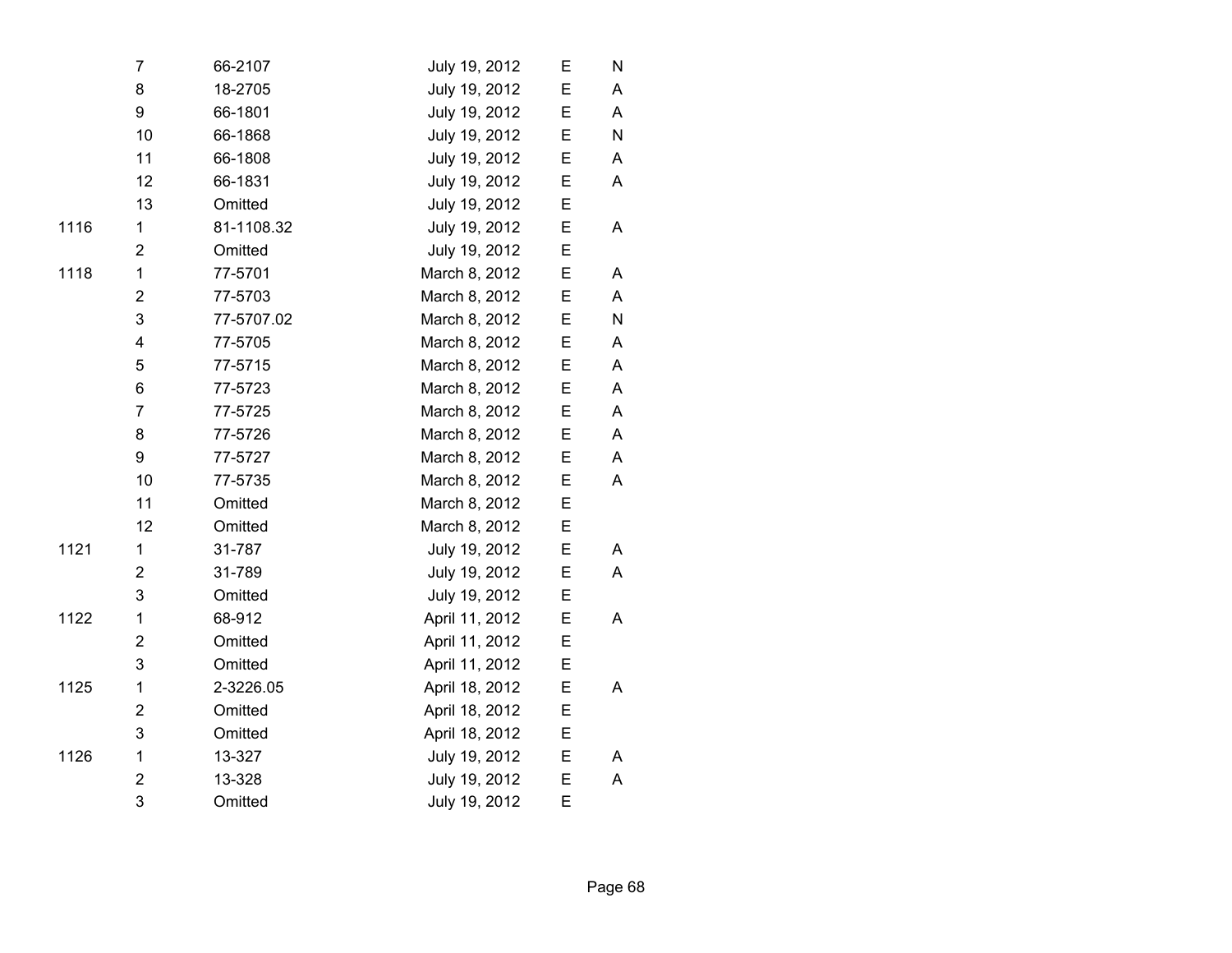| 1128  | 1                       | 77-1101    | January 1, 2012 | O           | N         |
|-------|-------------------------|------------|-----------------|-------------|-----------|
|       | $\overline{2}$          | 77-1102    | January 1, 2012 | O           | N         |
|       | 3                       | 77-1103    | January 1, 2012 | O           | N         |
|       | $\overline{\mathbf{4}}$ | 77-1104    | January 1, 2012 | O           | N         |
|       | 5                       | 77-1105    | January 1, 2012 | O           | ${\sf N}$ |
|       | 6                       | 77-1106    | January 1, 2012 | O           | ${\sf N}$ |
|       | $\overline{7}$          | 77-1107    | January 1, 2012 | $\mathsf O$ | ${\sf N}$ |
|       | 8                       | 77-1108    | January 1, 2012 | $\mathsf O$ | ${\sf N}$ |
|       | 9                       | 77-1109    | January 1, 2012 | O           | ${\sf N}$ |
|       | 10                      | 77-1110    | January 1, 2012 | O           | N         |
|       | 11                      | 77-1111    | January 1, 2012 | O           | N         |
|       | 12                      | 77-1112    | January 1, 2012 | O           | N         |
|       | 13                      | 77-1113    | January 1, 2012 | O           | N         |
|       | 14                      | 77-1114    | January 1, 2012 | O           | N         |
|       | 15                      | 77-1115    | January 1, 2012 | O           | N         |
|       | 16                      | 77-1116    | January 1, 2012 | O           | N         |
|       | 17                      | 77-1117    | January 1, 2012 | $\mathsf O$ | N         |
|       | 18                      | 77-1118    | January 1, 2012 | O           | ${\sf N}$ |
|       | 19                      | 77-1119    | January 1, 2012 | O           | N         |
|       | 20                      | 49-801.01  | January 1, 2012 | O           | Α         |
|       | 21                      | 77-908     | January 1, 2012 | O           | Α         |
|       | 22                      | 77-2715.07 | January 1, 2012 | O           | A         |
|       | 23                      | 77-2717    | January 1, 2012 | O           | A         |
|       | 24                      | 77-2734.03 | January 1, 2012 | O           | A         |
|       | 25                      | 77-3806    | January 1, 2012 | O           | A         |
|       | 26                      | Omitted    | January 1, 2012 | O           |           |
|       | 27                      | Omitted    | January 1, 2012 | O           |           |
| 1128A |                         | Omitted    | July 19, 2012   | Е           |           |
| 1130  | $\mathbf 1$             | 53-101     | July 19, 2012   | E           | A         |
|       | $\overline{2}$          | 53-123     | July 19, 2012   | E           | A         |
|       | 3                       | 53-123.04  | July 19, 2012   | E           | A         |
|       | 4                       | 53-123.14  | July 19, 2012   | E           | A         |
|       | 5                       | 53-123.16  | July 19, 2012   | E           | A         |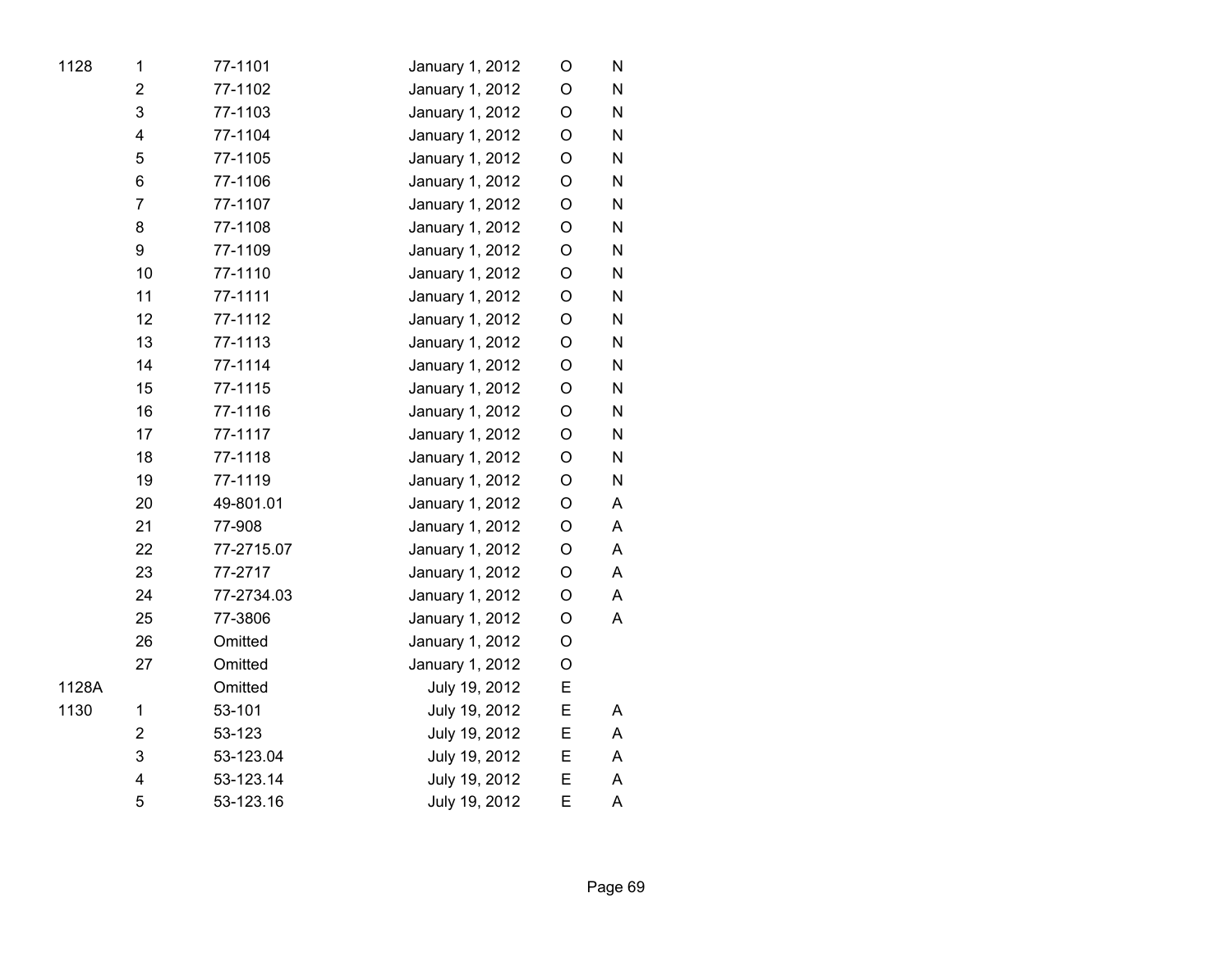|      | 6                       | 53-123.17   | July 19, 2012 | Е | N |  |
|------|-------------------------|-------------|---------------|---|---|--|
|      | $\overline{7}$          | 53-134      | July 19, 2012 | E | A |  |
|      | 8                       | Omitted     | July 19, 2012 | Ε |   |  |
| 1140 | 1                       | 81-8,183.01 | July 19, 2012 | E | N |  |
|      | $\overline{2}$          | 81-8,184    | July 19, 2012 | Е | A |  |
|      | 3                       | 81-8,185    | July 19, 2012 | E | A |  |
|      | 4                       | 81-8,186    | July 19, 2012 | E | Α |  |
|      | 5                       | 81-8,189    | July 19, 2012 | E | A |  |
|      | 6                       | 81-8,190    | July 19, 2012 | Е | A |  |
|      | $\overline{7}$          | 81-8,191.01 | July 19, 2012 | E | A |  |
|      | 8                       | 81-8,192    | July 19, 2012 | E | A |  |
|      | 9                       | 81-8,193    | July 19, 2012 | Е | Α |  |
|      | 10                      | 81-8,194    | July 19, 2012 | Е | Α |  |
|      | 11                      | 81-8,195    | July 19, 2012 | E | Α |  |
|      | 12                      | 81-8,196    | July 19, 2012 | E | A |  |
|      | 13                      | 81-8,197    | July 19, 2012 | E | A |  |
|      | 14                      | 81-8,198    | July 19, 2012 | Е | A |  |
|      | 15                      | 81-8,199    | July 19, 2012 | E | A |  |
|      | 16                      | 81-8,200    | July 19, 2012 | E | Α |  |
|      | 17                      | 81-8,200.01 | July 19, 2012 | Е | A |  |
|      | 18                      | 81-8,200.02 | July 19, 2012 | Е | Α |  |
|      | 19                      | 81-8,201    | July 19, 2012 | E | A |  |
|      | 20                      | 81-8,202    | July 19, 2012 | E | A |  |
|      | 21                      | 81-8,203    | July 19, 2012 | Е | A |  |
|      | 22                      | 81-8,204    | July 19, 2012 | E | A |  |
|      | 23                      | 81-8,205    | July 19, 2012 | E | A |  |
|      | 24                      | 81-8,206    | July 19, 2012 | E | A |  |
|      | 25                      | Omitted     | July 19, 2012 | E |   |  |
| 1141 | $\mathbf 1$             | 55-157      | July 19, 2012 | Е | A |  |
|      | $\overline{\mathbf{c}}$ | 81-1170.01  | July 19, 2012 | E | A |  |
|      | 3                       | Omitted     | July 19, 2012 | E |   |  |
| 1145 | 1                       | 28-802      | July 19, 2012 | E | A |  |
|      | $\overline{2}$          | 81-1430     | July 19, 2012 | E | N |  |

N 81-8,208 T

Page 70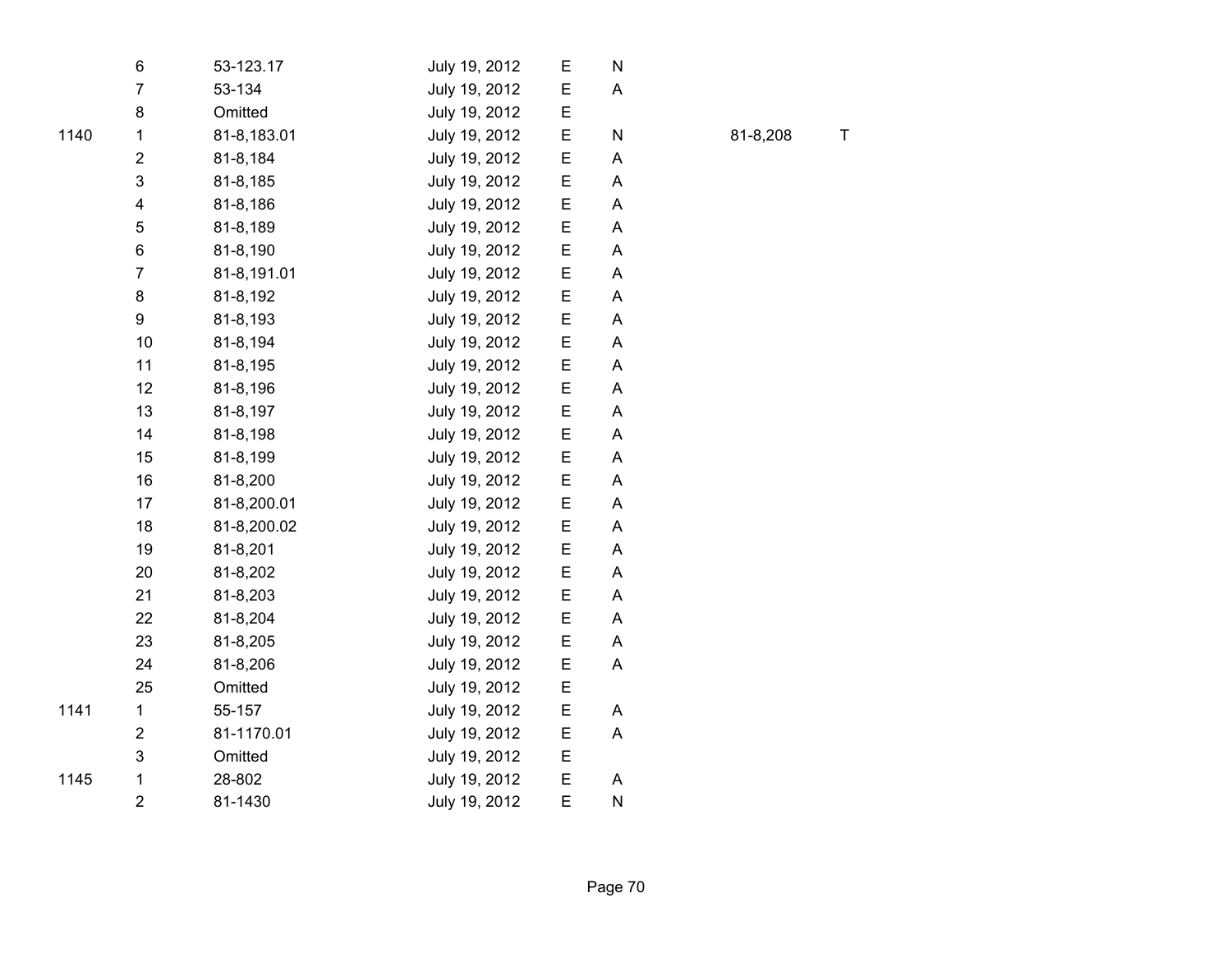|       | 3                       | 81-1431   | July 19, 2012   | Е           | N         |
|-------|-------------------------|-----------|-----------------|-------------|-----------|
|       | 4                       | Omitted   | July 19, 2012   | E           |           |
| 1145A |                         | Omitted   | July 19, 2012   | E           |           |
| 1148  | 1                       | 38-2133   | July 19, 2012   | Ε           | A         |
|       | 2                       | Omitted   | July 19, 2012   | E           |           |
| 1155  | 1                       | 23-187    | January 1, 2013 | O           | Α         |
|       | $\overline{c}$          | 60-101    | January 1, 2013 | O           | A         |
|       | 3                       | 60-102    | January 1, 2013 | O           | A         |
|       | $\overline{\mathbf{4}}$ | 60-116.01 | January 1, 2013 | $\mathsf O$ | ${\sf N}$ |
|       | 5                       | 60-123    | January 1, 2013 | O           | A         |
|       | 6                       | 60-135.01 | January 1, 2013 | O           | A         |
|       | $\overline{7}$          | 60-301    | January 1, 2013 | $\circ$     | A         |
|       | 8                       | 60-302    | January 1, 2013 | O           | A         |
|       | 9                       | 60-329.01 | January 1, 2013 | O           | ${\sf N}$ |
|       | 10                      | 60-339    | January 1, 2013 | O           | A         |
|       | 11                      | 60-358.01 | January 1, 2013 | O           | A         |
|       | 12                      | 60-471    | January 1, 2013 | O           | A         |
|       | 13                      | 60-4,108  | July 19, 2012   | O           | A         |
|       | 14                      | 60-4,110  | July 19, 2012   | $\circ$     | A         |
|       | 15                      | 60-501    | January 1, 2013 | O           | A         |
|       | 16                      | 60-520    | January 1, 2013 | O           | A         |
|       | 17                      | 60-547    | January 1, 2013 | O           | A         |
|       | 18                      | 60-601    | January 1, 2013 | $\mathsf O$ | A         |
|       | 19                      | 60-605    | January 1, 2013 | O           | A         |
|       | 20                      | 60-622.01 | January 1, 2013 | O           | ${\sf N}$ |
|       | 21                      | 60-6,348  | January 1, 2013 | O           | A         |
|       | 22                      | 60-6,349  | January 1, 2013 | O           | A         |
|       | 23                      | 60-6,381  | January 1, 2013 | O           | N         |
|       | 24                      | 60-6,355  | January 1, 2013 | O           | A         |
|       | 25                      | Omitted   | July 19, 2012   | O           |           |
|       | 26                      | Omitted   | July 19, 2012   | O           |           |
|       | 27                      | Omitted   | January 1, 2013 | O           |           |
| 1158  | $\mathbf 1$             | 68-908    | April 12, 2012  | E           | A         |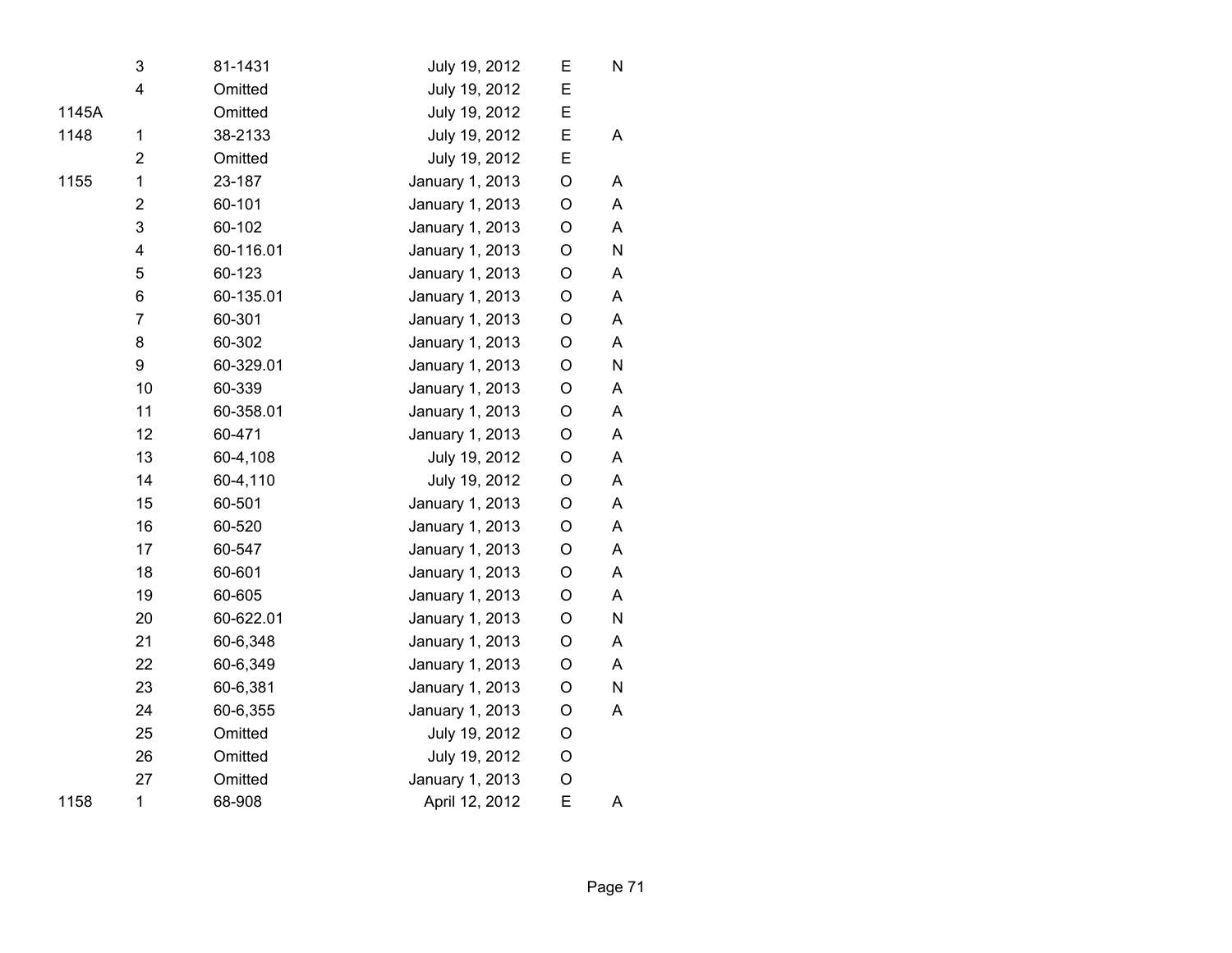|       | 2              | 71-831     | April 12, 2012 | Е           | N            |  |
|-------|----------------|------------|----------------|-------------|--------------|--|
|       | 3              | 71-801     | April 12, 2012 | E           | A            |  |
|       | 4              | Omitted    | April 12, 2012 | E           |              |  |
|       | 5              | Omitted    | April 12, 2012 | E           |              |  |
| 1160  | 1              | 43-4401    | April 12, 2012 | O           | ${\sf N}$    |  |
|       | $\overline{2}$ | 43-4402    | April 12, 2012 | O           | ${\sf N}$    |  |
|       | 3              | 43-4403    | April 12, 2012 | O           | N            |  |
|       | 4              | 43-4404    | April 12, 2012 | $\mathsf O$ | ${\sf N}$    |  |
|       | 5              | 43-4405    | April 12, 2012 | $\mathsf O$ | ${\sf N}$    |  |
|       | 6              | 43-4406    | April 12, 2012 | O           | ${\sf N}$    |  |
|       | $\overline{7}$ | 43-4407    | April 12, 2012 | O           | ${\sf N}$    |  |
|       | 8              | 43-4408    | April 12, 2012 | O           | $\mathsf{N}$ |  |
|       | 9              | 43-4409    | April 12, 2012 | O           | ${\sf N}$    |  |
|       | 10             | 50-424     | July 19, 2012  | $\mathsf O$ | N            |  |
|       | 11             | 43-296     | July 19, 2012  | O           | A            |  |
|       | 12             | 43-405     | July 19, 2012  | O           | A            |  |
|       | 13             | 43-534     | July 19, 2012  | O           | A            |  |
|       | 14             | 68-1207.01 | July 19, 2012  | O           | A            |  |
|       | 15             | 71-825     | July 19, 2012  | O           | A            |  |
|       | 16             | 71-827     | July 19, 2012  | O           | A            |  |
|       | 17             | 71-1904    | July 19, 2012  | O           | A            |  |
|       | 18             | 71-3407    | July 19, 2012  | O           | A            |  |
|       | 19             | 81-3134    | July 19, 2012  | O           | ${\sf N}$    |  |
|       | 20             | Omitted    | April 12, 2012 | O           |              |  |
|       | 21             | Omitted    | July 19, 2012  | O           |              |  |
|       | 22             | Omitted    | April 12, 2012 | O           |              |  |
| 1160A |                | Omitted    | April 12, 2012 | E           |              |  |
| 1161  | $\mathbf 1$    | 57-1101    | April 18, 2012 | E           | A            |  |
|       | $\overline{2}$ | 57-1401    | April 18, 2012 | E           | A            |  |
|       | 3              | 57-1413    | April 18, 2012 | E           | ${\sf N}$    |  |
|       | 4              | 57-1402    | April 18, 2012 | Е           | A            |  |
|       | 5              | 57-1404    | April 18, 2012 | E           | A            |  |
|       | 6              | 57-1405    | April 18, 2012 | E           | $\mathsf A$  |  |